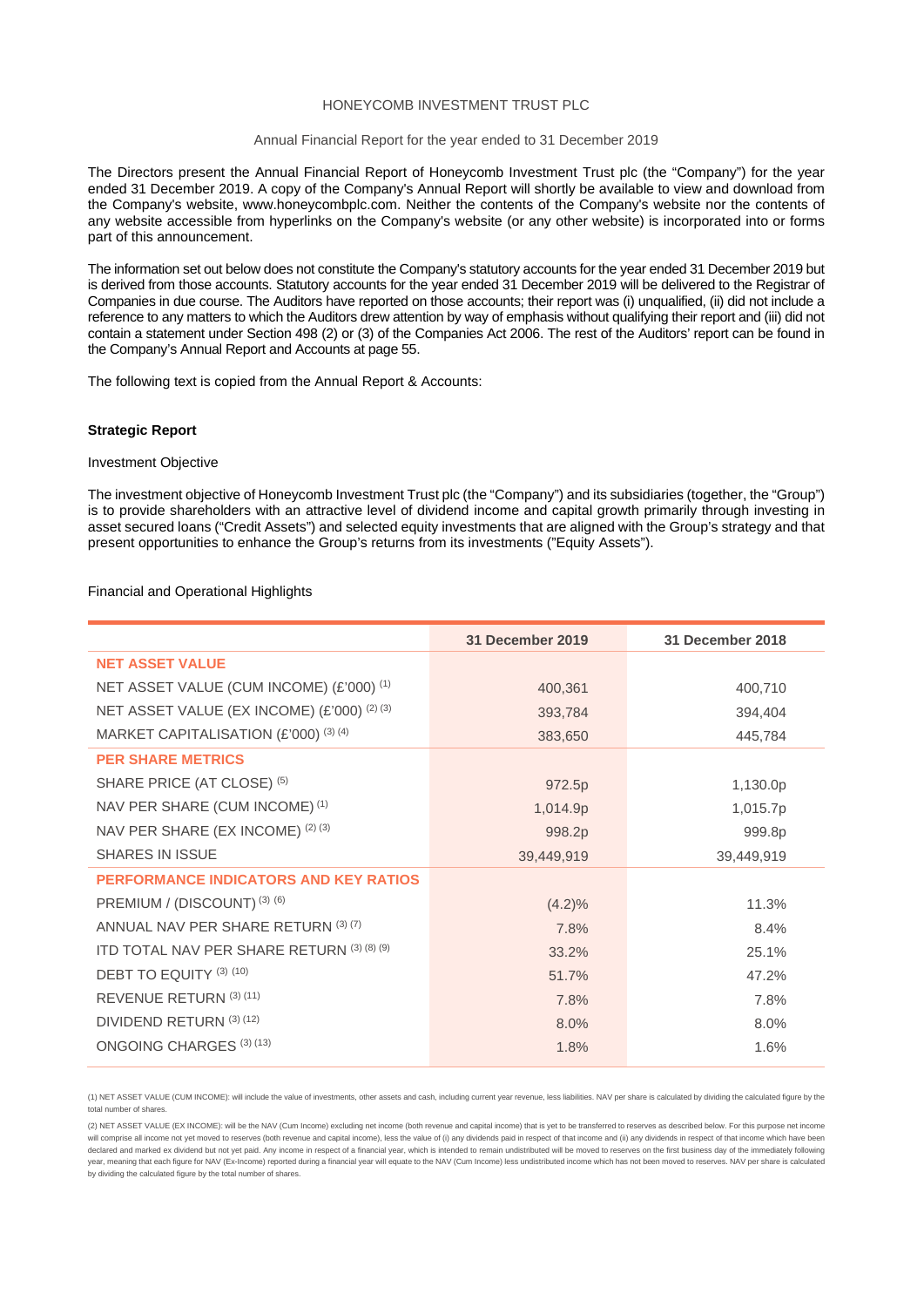(3) ALTERNATIVE PERFORMANCE MEASURES: Alternative Performance Measures ("APMs") are used to improve the comparability of information between reporting periods, either by adjusting for uncontrollable or one-off factors which impact upon IFRS measures or, by aggregating measures, to aid the user understand the activity taking place. The Strategic Report includes both statutory and adjusted measures, the latter of which, reflects the underlying performance of the business and provides a more meaningful comparison of how the business is managed. APMs are not considered to be a substitute for IFRS measures but provide additional insight on the performance of the business. Reconciliations to amounts appearing in the financial statements can be found in section 5.

(4) MARKET CAPITALISATION: the closing mid-market share price multiplied by the number of shares outstanding at month end.

(5) SHARE PRICE (AT CLOSE): closing mid-market share price at month end (excluding dividends reinvested).

(6) PREMIUM / (DISCOUNT): the amount by which the price per share of an investment trust is either higher (at a premium) or lower (at a discount) than the net asset value per share (cum income), expressed as a percentage of the net asset value per share.

(7) ANNUAL NAV PER SHARE RETURN: is calculated as Net Asset Value (Cum Income) at the end of the year, plus dividends declared during the year, divided by NAV (Cum Income) calculated on a per share basis at the start of the year.

(8) ITD: inception to date – excludes issue costs.

(9) TOTAL NAV PER SHARE RETURN: is calculated as Net Asset Value (Cum Income) at the end of the year, plus dividends declared during the year, divided by NAV (Cum Income) calculated on a per share basis at the start of the year. There was a 1.06 per cent uplift on the inception to date total NAV per share return due to the effect of shares being issued at a premium during May-17 capital raise and 0.73 per cent in relation to the April-18 capital raise.

(10) DEBT TO EQUITY: is calculated as the Group's interest bearing debt divided by the net asset value, expressed as a percentage.

(11) REVENUE RETURN: based on revenue account net income divided by average Net Asset Value during the year.

(12) DIVIDEND RETURN: is calculated as the total declared dividends for the period divided by IPO issue price.

(13) ONGOING CHARGES RATIO: The Annualised Ongoing Charge is calculated using the Association of Investment Companies recommended methodology. It is calculated as a percentage of annualised ongoing charge over average reported Net Asset Value. Ongoing charges are those expenses of a type which are likely to recur in the foreseeable future, whether charged to capital or revenue, and which relate to the operation of the investment company as a collective fund, excluding the costs of acquisition/disposal of investments, financing charges and gains/losses arising on investments. Ongoing charges are based on costs incurred in the year as being the best estimate of future costs. The AIC excludes performance fees from the Ongoing Charges calculation.

#### Investment Characteristics

#### THE GROUP IS AN INVESTMENT TRUST FOCUSING ON LENDING

The Group seeks to acquire credit assets which meet the specified underwriting criteria through two routes; (1) providing structured loans to specialist finance companies whereby the Group takes security on the assets originated by the borrower with the borrower also providing 'first loss' in the form of 'real capital' whilst the Group provides the senior capital; and (2) acquiring portfolios of whole loans whereby the Group is exposed to the underlying risk and rewards of the loan that have the potential to provide attractive returns for investors on a risk-adjusted basis.

The Group accesses commercial and consumer borrowers who are underserved by traditional banking channels primarily by financing loans generated by its own network of non-bank lenders. The UK specialty lending market opportunity is sizeable, at £330 billion1 of outstanding principal balance.

### MANAGED BY POLLEN STREET CAPITAL, AN EXPERIENCED INVESTOR IN LENDING BUSINESSES

Pollen Street Capital Limited (the "Investment Manager") serves as the Group's investment manager. The Pollen Street team has focussed on the financial services sector since 2008.

#### LONG-TERM OPPORTUNITY TO DELIVER ATTRACTIVE RETURNS FROM SPECIALTY FINANCE STRATEGY

Mainstream lenders have elected to focus on large markets where they can achieve scale with generic processes. This provides opportunity in sectors which are not well suited to such generic processes.

DIRECT LENDING THROUGH TRUSTED ORIGINATION PARTNERS

The Group's strategy provides access to sectors and lending with the most attractive return characteristics. The Group partners with non-bank lenders who have an ability to integrate technologies and respond quickly to new customer demands.

The Group invests in high growth partners to enhance returns for shareholders. These investments are aligned with the Group's strategy to generate attractive lending returns.

### ASSET-SECURED LENDING PROVIDES A MORE RESILIENT RETURN PROFILE

The Group's investment approach focuses on delivering attractive risk-adjusted returns, as well as robust downside protection. The average size of the underlying loans is small, which provides higher predictability in cashflows and lower event-driven risk. The majority of loans are amortising and floating rate so there is minimal interest rate and refinancing risk.

#### 8.0% PER ORDINARY SHARE PER ANNUM TARGET DIVIDEND, PAYABLE QUARTERLY

Once the Group has incurred borrowings in line with its borrowing policy, the Group targets the payment of dividends which equate to a yield of 8.0 per cent per ordinary share per annum on the issue price for the Group's IPO placing, payable in quarterly instalments (the "Target Dividend") based upon the average number of shares in issue during a given period. Investors should note that the Target Dividend, including its declaration and payment dates, is a target only and not a profit forecast.

<sup>1</sup> Bank of England, Ernst & Young, Financing & Leasing Association and PSC Internal estimates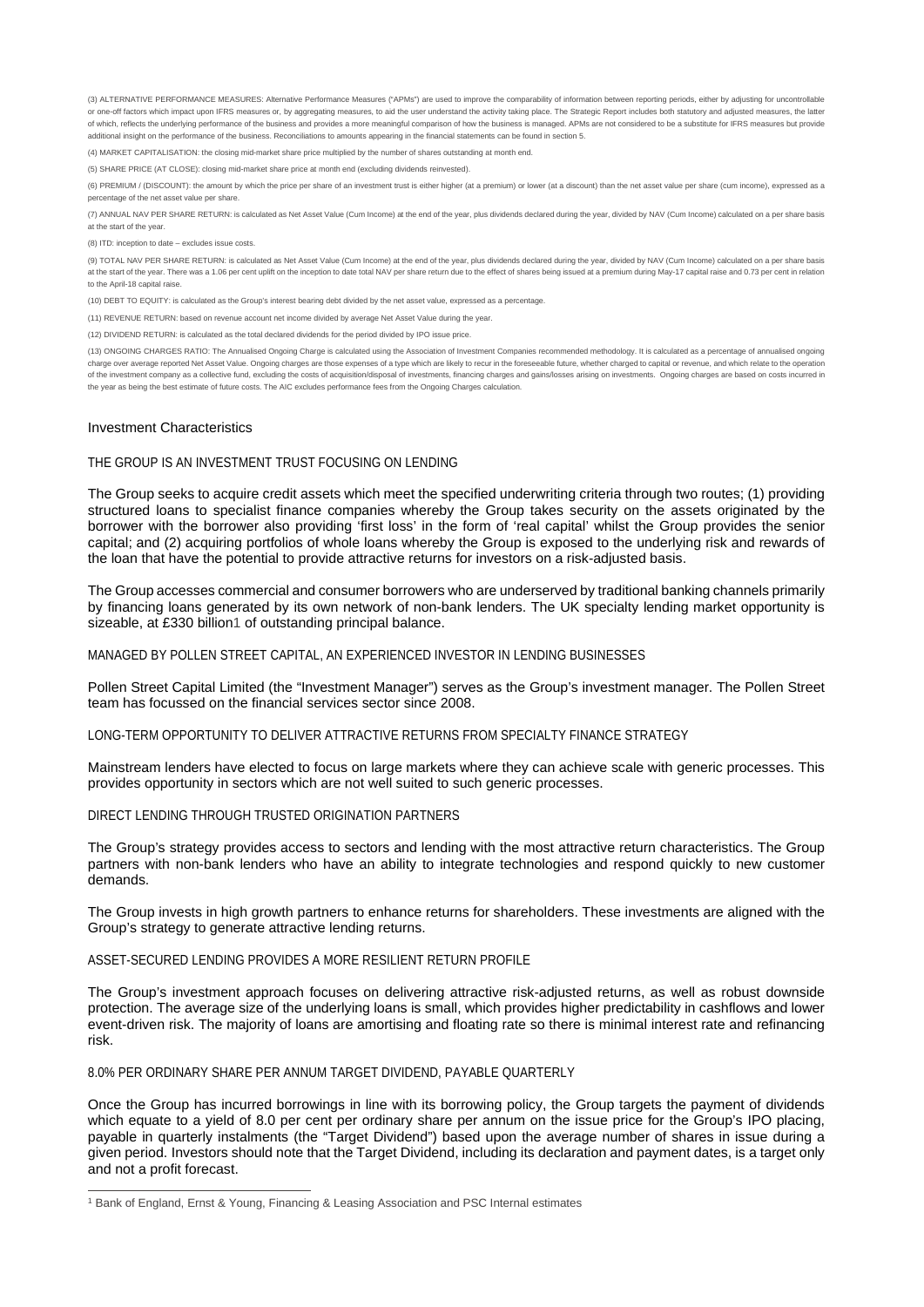### How the Business Works

The Investment Manager, on behalf of the Group, actively identifies sub-segments of the large consumer, property and Small and Medium enterprise ("SME") lending market that it believes delivers attractive net returns. It then targets channels, origination partners and loan portfolio vendors through which it can access Credit Assets while diversifying the Group's investment opportunities.

Each lending opportunity is underwritten by the Investment Manager or Honeycomb Finance Limited (the "Origination Partner") to assess whether the risk of the borrower is acceptable. There are various processes undertaken to underwrite each opportunity to ensure a consistent approach to risk-based pricing to ensure the weighted risk adjusted return provides an attractive level of dividend income with an acceptable risk profile for shareholders of the Company.

The Group, directly or via the Origination Partner, has arrangements with a number of referral partners, including the referenced Platforms below, through which the Group acquires Credit Assets, either individually; as portfolios; or via structured facilities. These facilities are secured on a granular pool of performing loans and structured such that the Origination Platform and or borrower bears the first loss risk, and the Group finances the senior risk.

The Directors believe that the Group has attractive access to diverse investment opportunities across its market segments of consumer, property and SME lending, each with different borrower profiles and different risk return characteristics. Through relationships with multiple referral partners and other counterparties, the Group will reduce its dependence on any one single source of opportunities to acquire Credit Assets and expects to gain strong access to high quality assets.

The Group believes it is important to provide best-in-class loan servicing to ensure that Credit Assets within the portfolio are managed efficiently throughout their lifecycle. As such, the Group optimises its collection strategy across the different asset classes by appointing servicers best placed to service the respective investment assets, as well as utilising the Investment Manager's industry experts for high value-add activities.

The Group may invest in Equity Assets that are aligned with its strategy and that present opportunities to enhance the Group's returns. The Group expects, that most of its investments in Equity Assets will take the form of non-controlling interests in referral partners, in alignment with the Group's investment policy.

#### Chairman's Statement

I am delighted to present the Annual Report for Honeycomb Investment Trust plc which covers the year ended 31 December 2019.

The Company is a UK listed company dedicated to providing investors with access to UK lending opportunities which the Investment Manager believes have potential to provide attractive and consistent risk-adjusted returns throughout the cycle.

### INVESTMENT STRATEGY

The Group has continued to perform well in the year driven by the sustained application of our business model which has given the Group the ability to carefully select assets with attractive risk-adjusted returns alongside a strong base of investments made in the past. A detailed assessment of the progress of the Group follows in the Investment Manager's review.

## INVESTMENT PERFORMANCE

Earnings for the year increased by 10.6 per cent to £31.2 million (2018: £28.2 million). This translated into a NAV return of 7.8 per cent for the year (2018: 7.7 per cent excluding the impact of the issuance of shares at a premium in April 2018). The strong returns reflect the strategy of selecting only the assets that meet the strict risk adjusted returns criteria and maintaining strong credit quality through predominantly lending on secured assets supported by specialist underwriting expertise.

At 31 December 2019, the Group's net assets were £400.4 million (cumulative of income), with market capitalisation at £383.7 million. NAV per share (cumulative of income) was 1,014.9 pence, with the share price (at close) 972.5 pence, representing a discount to NAV of 4.2 per cent. The Group has achieved a NAV per share return of 33.2 per cent since inception.

# DIVIDENDS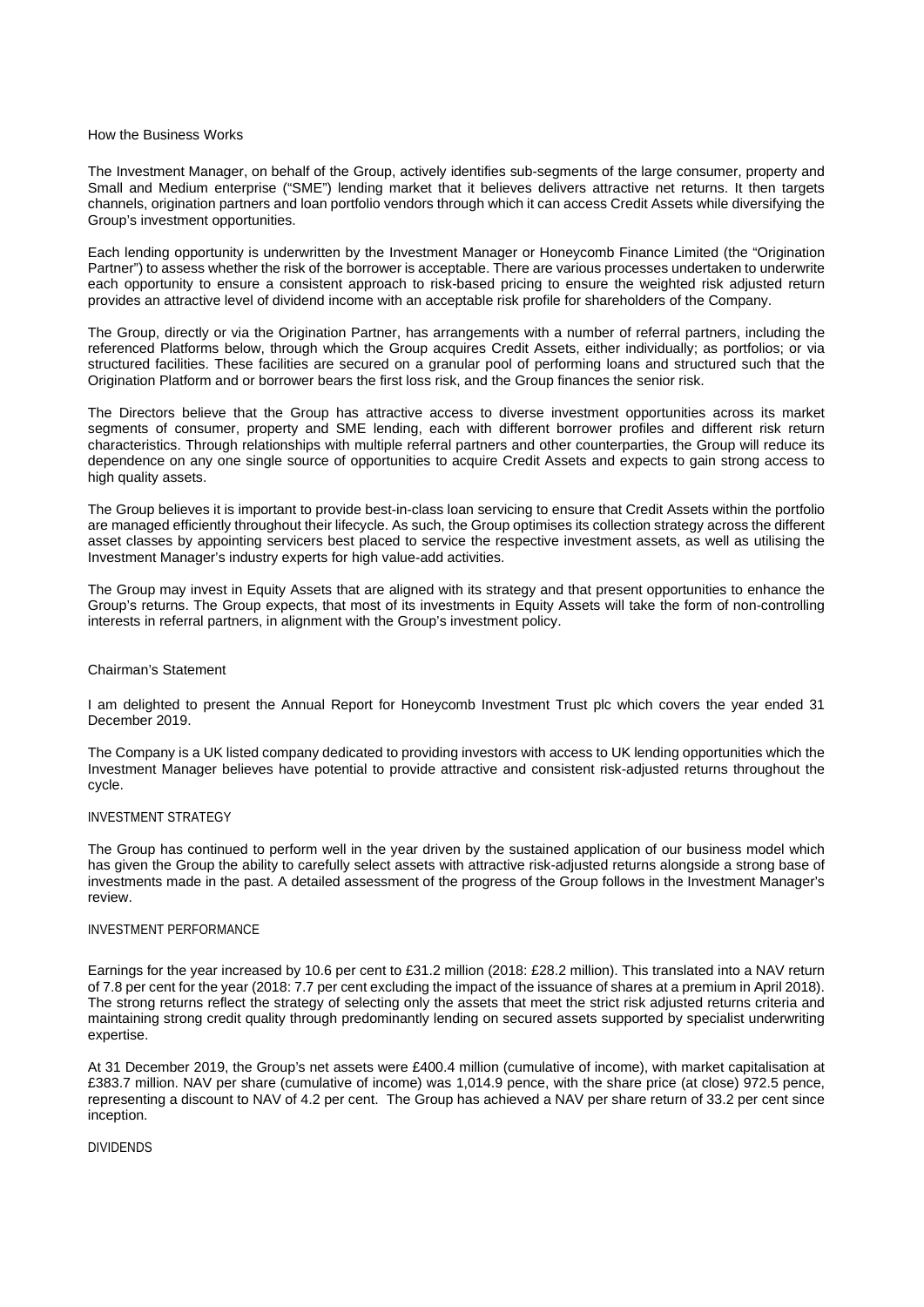The Company has continued to declare dividends at 20.00 pence per share for each quarter in the year and has therefore continued to meet the target dividend yield of 8.0 per cent annualised dividend on issue share price at the Company's initial public offering.

# RISK MANAGEMENT AND OVERSIGHT

The board plays a key role in supporting and challenging the Group's long-term strategic planning. This includes a rigorous assessment of both the risks and opportunities presented by the evolving market environment and considering the interests of key stakeholders. The oversight is exercised through the board's committee structure and further information is provided in the board committee reports.

During 2019, the Directors considered the application of the new Corporate Governance Code to the Company and introduced a series of measures to strengthen the governance arrangements, including a policy of Director rotation and agreeing a policy on Board diversity. In addition, the Board considered the Company culture and stakeholder engagement. Further detail on how the Board have regard to its various stakeholders is set out below.

#### SHAREHOLDERS

During the start of 2020, the composition of the share register changed materially. A number of high quality new global institutional investors were welcomed onto the share register. This is an important strategic development for the Company and has removed the 'overhang' associated with shareholders with liquidity pressure and places the Company with a significantly more diverse shareholder base for 2020. I look forward to working with new shareholders over the course of 2020 and beyond. During the same period, the Company purchased 2,200,000 of its own shares.

#### **OUTLOOK**

The World Health Organisation recognised an outbreak of a new virus that causes coronavirus disease 2019 ("COVID-19") as a pandemic in March 2020. COVID-19 has caused disruption to businesses and economic activity which has been reflected in recent fluctuations in global stock markets. There are a wide range of forecasts and expectations around the impact of this on the economy, unemployment and society. The Board considers the emergence and spread of COVID-19 to be a non-adjusting post balance sheet event. It is not practicable at this time to provide a reliable quantitative estimate of the impact on the Group because of the inherent uncertainty around the length of the lockdown period, the effect of the various government initiatives and the behaviour of borrowers after any payment holiday period expires. The Board is monitoring the situation closely and will ensure investors are kept informed of the latest developments in the monthly newsletter.

The Investment Manager has adopted a prudent approach given the uncertain economic environment with the focus on the existing portfolio and ensuring cash collections remain robust and the appropriate strategies are put in place. We expect the economic environment to create some compelling new opportunities for the Group which the Investment Manager will selectively review and deploy capital into, however the priority will be to reduce net debt during this period of uncertainty. In May 2020 the Company has refinanced its main Topco debt facility to support this strategy.

I look forward to working with Pollen Street over 2020 as they continue to manage Honeycomb to deliver the best outcomes for shareholders in this rapidly evolving situation.

### BOARD COMPOSITION

Finally, I would like to thank Ravi Takhar for his valuable service on the Board. Ravi was appointed in December 2015 and stepped down in June 2019.

In July 2019, we were delighted to appoint Richard Rowney to the board. Richard has a wealth of experience in financial services and brings valuable expertise to the Board and Committees of the Board.

# Robert Sharpe

Chairman 27 May 2020

#### Investment Manager's Report

The Investment Manager is a member of the Pollen Street Capital Group ("PSC"). PSC is an independent asset manager that has £2.5 billion (2018: £2.6 billion) of assets-under-management ("AUM") across private equity and credit strategies. The Group was formed in 2013 and possesses a strong and consistent track record within the financial and business services sectors.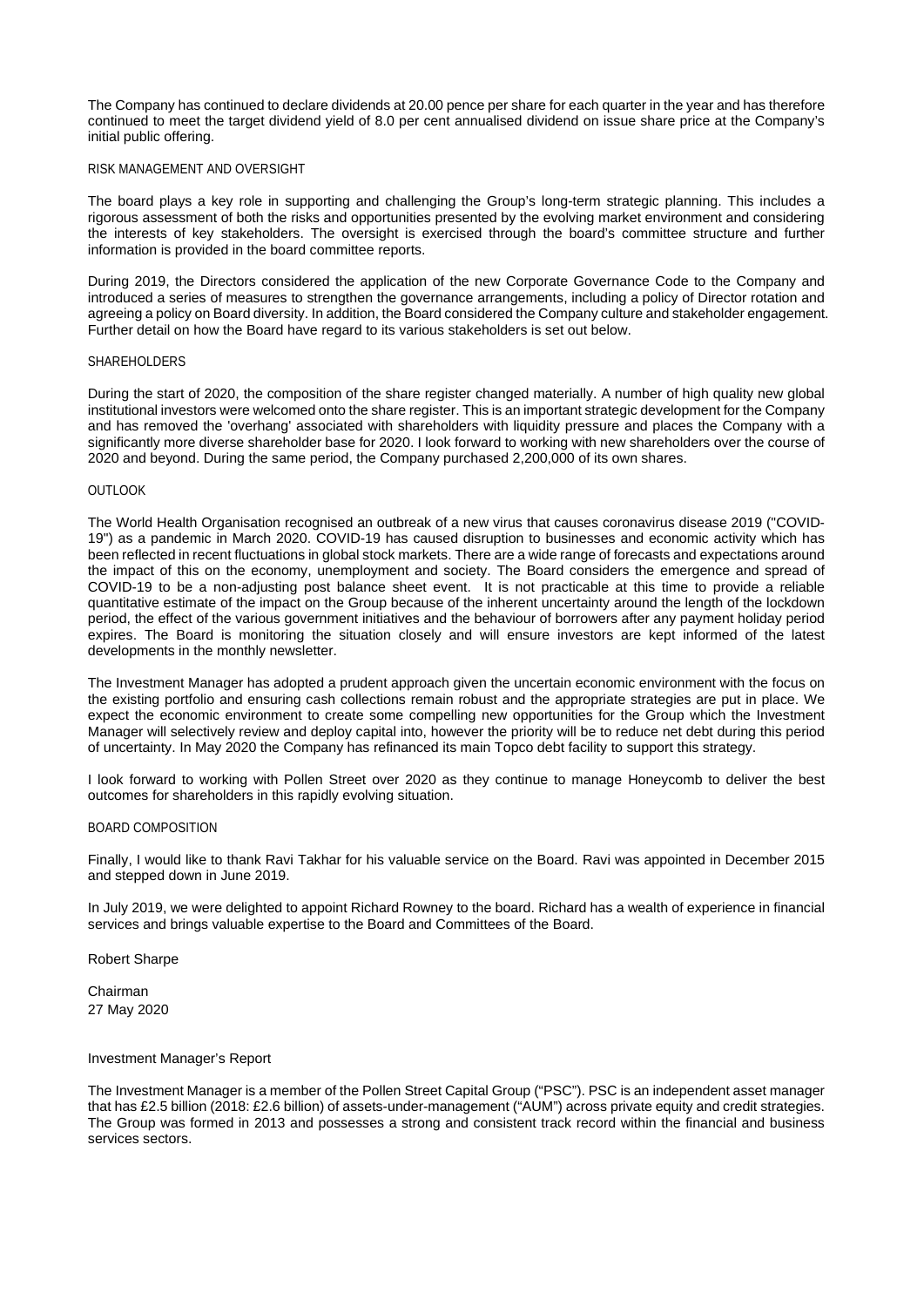PSC has significant experience in lending markets with £1.6 billion of AUM within its credit strategies. It works with the specialty finance market, which the Investment Manager believes is underserved by the banking industry, capital markets and more generalist credit funds. The strategy is supported by changes in the focus of mainstream lenders together with the implementation of new models that utilise data, analytics and technology more effectively. It provides an opportunity to deliver better products to borrowers while generating attractive risk adjusted returns for investors.

The platforms are typically better than mainstream lenders at servicing their markets based upon focus, expertise, efficiency and entrepreneurialism. In many cases, they also share the risk exposure with their own balance sheet and capital. The Investment Manager partners with the highest quality originators in order to access exciting investment opportunities in direct lending assets and, where there is an aligned strategic opportunity, certain minority equity stakes.

This Investment Manager provides the Group with access to an established network of specialist lenders, market leading underwriting capabilities and strategic insight into the optimal collection strategy. The relationship with the platforms extends beyond Pollen Street being simply providers of capital. PSC leverages its expertise to enable the platforms it partners with to outperform across all stages of the credit cycle. The relationships and expertise created are difficult to replicate and help provide more stable and attractive returns. The Investment Manager is deeply involved in the underwriting decisions, the customer journey, and collections.

### 2019 HIGHLIGHTS

2019 has been another successful year. The main achievements include:

- Maintaining the Group's track record with NAV return of 7.8 per cent per annum (2018: 7.7 per cent excluding the impact of the issuance of shares at a premium in April 2018)
- Growing earnings by 11 per cent, year on year
- Diversifying the funding base of the Group by raising £81.0 million of debt under a two-year debt facility.
- Repositioning the portfolio away from consumer whole loans into more structured and secured loans. This gives the portfolio more downside protection because the structured loans benefit from the platform bearing the first loss risk, and the Group finances the more senior risk.

### FINANCIAL PERFORMANCE

The financial performance of the Group has remained strong. Earnings for the year were £31.2 million (2018: £28.2 million), an increase of 10.6 per cent. This was driven by an increase of 15.3 per cent in interest income to £62.6 million (2018: £54.4 million) with a modest decrease in the impairment charges to £7.4 million (2018: £7.5 million). The closing credit assets have remained stable at £581.0 million at the year-end (2018: £576.5 million).

The earnings translated into basic earnings per share of 79.1 pence (2018: 77.3 pence), and NAV return of 7.8 per cent for the year (2018: 8.4 per cent, which benefited by 0.73 per cent from the issuance of shares at a premium in April 2018).

The year's strong returns reflect the strategy of selecting only the assets that meet the strict risk adjusted returns criteria and maintaining strong credit quality through predominantly lending on secured assets supported by specialist underwriting expertise.

# QUARTERLY NAV RETURN

In our initial guidance issued at the time of the Group's initial public offering, we stated that we were targeting a dividend yield of at least 8.0 per cent (based on issue price).

#### DIVIDEND PER SHARE AND ANNUALISED DIVIDEND YIELD

After initial listing costs, the Group had a NAV of 982 pence per share at the time of listing in 2015, with the NAV per share (cumulative of income) growing to 1,014.9 pence per ordinary share (2018: 1,015.7 pence per ordinary share) at 31 December 2019, which, including dividends declared or paid, is equivalent to a NAV return of 33.2 per cent since inception.

Although the Group has performed strongly the share price of the Group at 31 December 2019 was 972.5 pence per share (2018: 1,130.0 pence per share), representing a 4.2 per cent discount to NAV (cumulative of income) (2018: 11.3 per cent premium to NAV (cumulative of income)). We are disappointed that the Group is trading below its net asset position and doesn't reflect the strong underlying performance we have seen to date in the Group. The Company repurchased 2,200,000 of its own shares during January 2020 at a price of 850 pence per share to enhance shareholder returns.

#### Investment Assets and Debt to Equity Ratio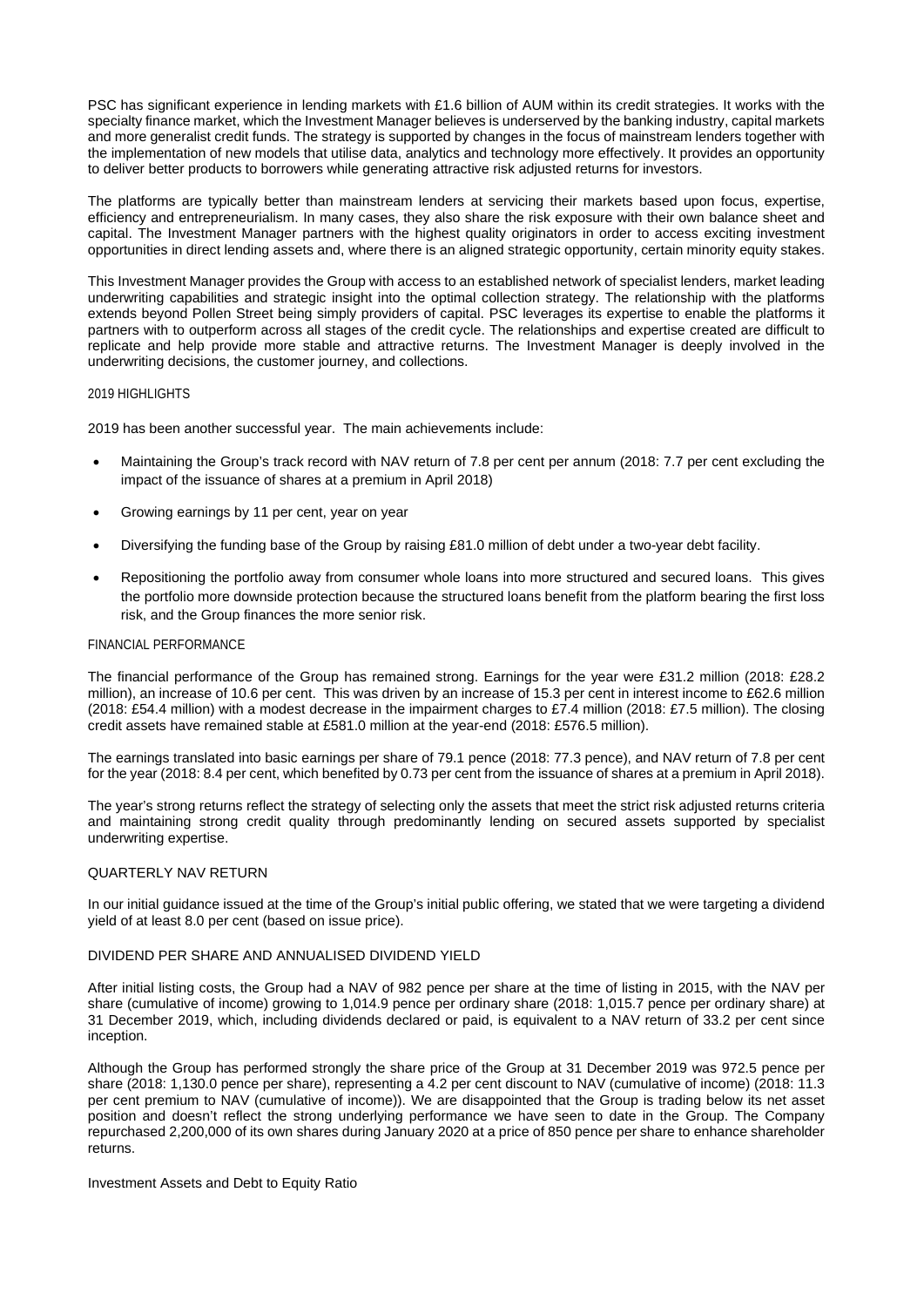This strong performance is as a result of the successful strategy to focus on specialist markets and loans with either downside protection or seasoning which exhibit stable performance.

In an evolving market and regulatory environment, we committed to maintaining the discipline of our established business model. Our ability to build deep and sustainable relationships has helped our partners to continue to develop. Further referral partners have been on-boarded which have supported this growth with the profile of risk and return that is in line with expectations.

## PORTFOLIO

The portfolio is diversified across two types of facilities, structured loans and whole loans, and three sectors, consumer, property and SME.

As at 31 December 2019, the portfolio of structured loans consisted of 23 facilities with an average balance outstanding per facility of £12.5 million. The facilities have an average effective advance rate of 66 per cent and typically benefit from robust covenants. The facilities are collateralised by over 400,000 underlying loans and receivables.

The Group's portfolio of whole loans consists of 24 deals with an average balance outstanding per relationship c.£12.8 million, 58 per cent of whole loans are secured on property, average loan to value ("LTV") c70 per cent. 40 per cent are consumer unsecured and 2 per cent are SME.

# EXPECTED CREDIT LOSS PERFORMANCE

Under IFRS 9, impairment losses are recognised in the Group 's financial statements on a forward-looking basis, taking into account both the risk profile of the loan book and the macroeconomic outlook at the balance sheet date. As part of the annual review of the forward-looking economic expectations the Group introduced revised models that reflect greater economic uncertainty and a more pessimistic view of the near-term potential of the UK economy. Although there is an impact on the NAV return there is no change to the expected cashflows of the portfolio.

As at 31 December 2019 the Expected Credit Loss ("ECL") balance was £30.2 million (31 December 2018 £22.8 million). The consumer portfolio makes up 65.8 per cent of this total split £19.8 million, property £10.1 million and SME £0.3 million. The key driver for the increase in the ECL on the prior year is a £7.4 million charge in the period, with the consumer lending contributing £7.1 million, property £0.2 million and SME £0.1 million. Assets moving to Stage 3 which display objective evidence of default at the reporting date was the key driver behind this.

### **OUTLOOK**

During February 2020, the Manager introduced a range of high quality global institutional investors onto the share register with the Company participating in the transaction, by repurchasing 2,200,000 of its own shares. This removed the 'overhang' associated with shareholders with liquidity pressure and places the Company in a stronger position for 2020.

The outbreak of COVID-19 has caused major disruption across the globe. The principal effects of the outbreak in the UK occurred in March and therefore it has not had a material effect on the financial year under review. However, by Q1 2020 we have started to see some requests for forbearance and continue to monitor this closely.

The Investment Manager continues to have faith in the strength of the performance of the asset class despite the unprecedented conditions. The Group is well diversified with the underlying loan portfolios being highly granular with low concentration risk. It has maintained a close and proactive engagement with all platform partners and forbearance has been applied sensitively and proportionately. It believes that this approach together with the structural protection and asset backing of the portfolio will keep the Group in a robust position. The unsecured component of the portfolio is seasoned and stable such that the Investment Manager believes that the Group is well positioned to perform robustly throughout the crisis. The portfolio has demonstrated in 2019 that it delivers strong yields with high levels of bad debt coverage.

However, given the Group's UK focus, its performance is linked to the health of the UK economy. The Group could experience further impairments and consequently reduced profits if economic expectations deteriorate further. However, the overall effect of this cannot be quantified reliably, because of the uncertainty over the length of the lockdown period, the impact of the government's assistance scheme and the behaviour of borrowers as they reach the end of any payment holidays. The Investment Manager has adopted a prudent approach with the focus on the existing portfolio and ensuring cash collections remain robust as the appropriate strategies are in place.

The Investment Manager is proposing to re-invest the cash generated by the portfolio very selectively during this period of uncertainty with the majority of cash going to reduce net debt. The Company may also continue buybacks to enhance shareholder returns where possible.

In the structured portfolio, where the Group provides finance to nonbank lenders, the Investment Manager is working with the borrowers to help them navigate the difficult environment whilst ensuring most of the cash generated by their portfolio is utilised to repay our loan.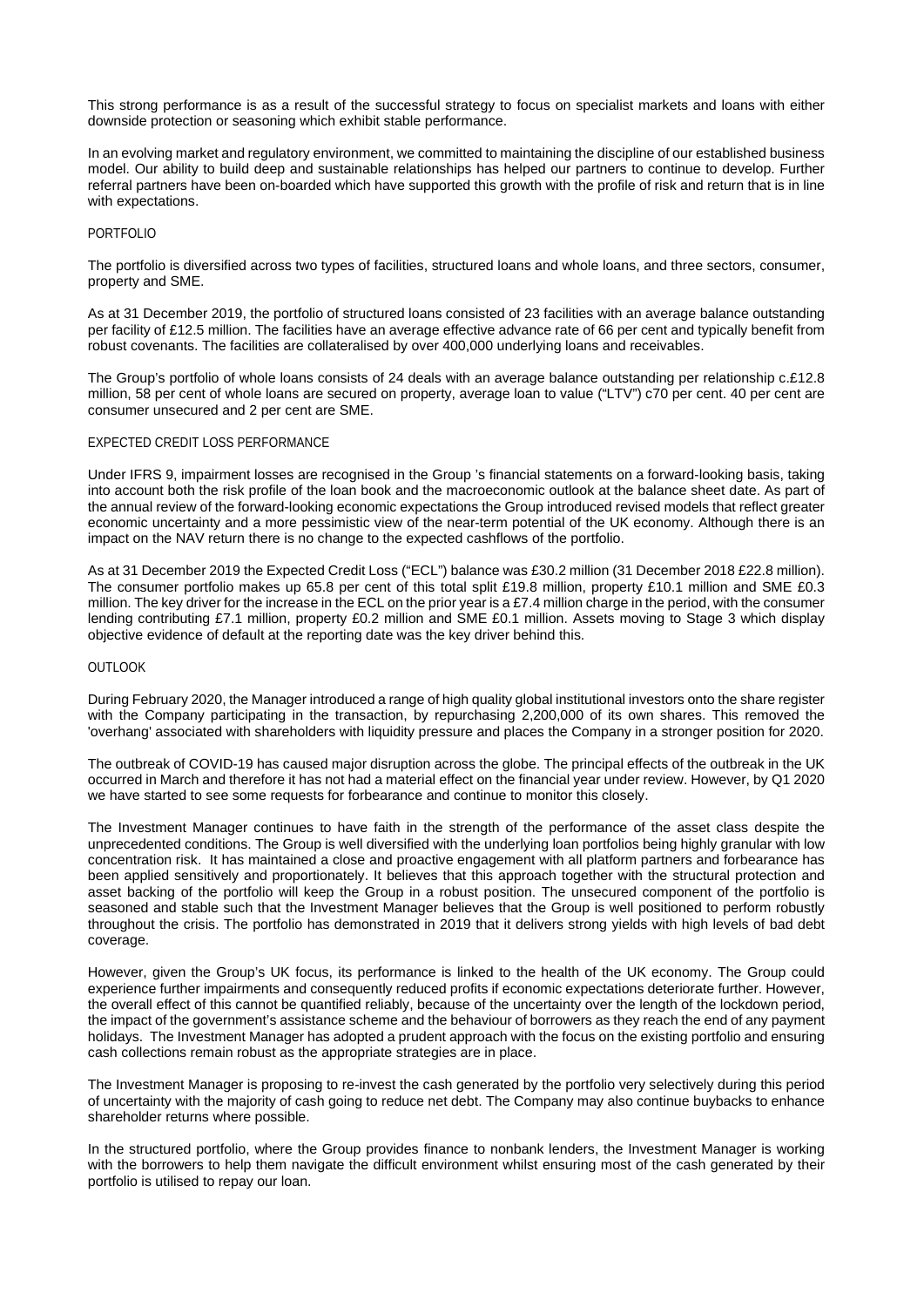The Investment Manager has refinanced the Company's main debt facility to support the approach described above. The maturity has been extended to May 2021 and there is an option to extend the facility beyond this date with the lender's consent.

The monthly newsletter includes the latest information about the performance of the Group.

### Top Ten Holdings

|    | <b>Country</b>                                                                                      |                   | <b>Asset Type</b>      | <b>Sector</b>      | Value of<br>holding<br>at year-<br>end (£m) | <b>Percentage</b><br>of assets $(1)$ |
|----|-----------------------------------------------------------------------------------------------------|-------------------|------------------------|--------------------|---------------------------------------------|--------------------------------------|
| 1  | <b>Creditfix Limited</b>                                                                            | United<br>Kingdom | Structured             | Consumer           | 51.0                                        | 8.6%                                 |
| 2  | Sancus Loans Limited                                                                                | United<br>Kingdom | Structured             | <b>Real Estate</b> | 44.3                                        | 7.5%                                 |
| 3  | 1st Stop Group Limited <sup>(2)</sup>                                                               | United<br>Kingdom | Structured             | Consumer           | 28.0                                        | 4.8%                                 |
| 4  | Madison CF UK Limited                                                                               | United<br>Kingdom | Structured             | Consumer           | 26.7                                        | 4.5%                                 |
| 5  | <b>PF</b><br>Capital<br>Finance<br>Limited                                                          | United<br>Kingdom | Structured             | <b>Real Estate</b> | 19.5                                        | 3.3%                                 |
| 6  | <b>IWOCA Limited</b>                                                                                | United<br>Kingdom | Structured             | <b>SME</b>         | 16.4                                        | 2.8%                                 |
| 7  | Caledonian<br>Consumer<br>Limited<br>&<br>Finance<br>Carnegie<br>Consumer<br><b>Finance Limited</b> | United<br>Kingdom | Structured             | Consumer           | 13.4                                        | 2.3%                                 |
| 8  | Lending<br>Group<br>Allium<br>Limited $(3)$                                                         | United<br>Kingdom | Structured &<br>Equity | Consumer           | 12.1                                        | 2.1%                                 |
| 9  | Amigo<br>Loans<br>Limited<br><b>Bond Security</b>                                                   | United<br>Kingdom | <b>Bond</b>            | Consumer           | 10.1                                        | 1.7%                                 |
| 10 | Duke Royalty Limited                                                                                | United<br>Kingdom | Structured             | <b>SME</b>         | 10.0                                        | 1.7%                                 |

(1) Percentage of total investment assets of the Group (investment assets calculated as the carrying balance of all credit assets at amortised cost and equity investments held at fair value through profit or loss). (2) 1st Stop Group Limited is a portfolio company of funds managed or advised by the Investment Manager.

(3) Value of holding is a combination of structured debt and equity investment, Allium Lending Group Limited ("Allium") (formally GDFC Group Limited, Hiber Limited and The Green Deal Finance Company Limited).

As at 31 December 2019 the value of the top 10 assets totalled £231.5 million (2018: £190.0 million) which equated to 39.3 per cent (2018: 32.3 per cent) of investment assets (investment assets calculated as the carrying balance of all credit assets at amortised cost and equity investments held at fair value through profit or loss).

#### Business Review

The Strategic Report above has been prepared to help shareholders assess how the Group works and how it has performed. The Strategic Report has been prepared in accordance with the requirements of Section 414A to 414D of the Companies Act 2006 (the "Act"). The business review section of the Strategic Report discloses the Group and Company risks and uncertainties as identified by the Board, the key performance indicators used by the Board to measure the Group's performance, the strategies used to implement the Group's objectives, the Group's environmental, social and ethical policy and the Group's anticipated future developments.

# KEY INFORMATION

Honeycomb Investment Trust plc (the "Company") is a closed-ended investment company incorporated and domiciled in the United Kingdom on 2 December 2015 with registered number. The Company is a publicly listed company. The registered office is 6th Floor, 65 Gresham Street, London, EC2V 7NQ, United Kingdom.

#### PRINCIPAL ACTIVITY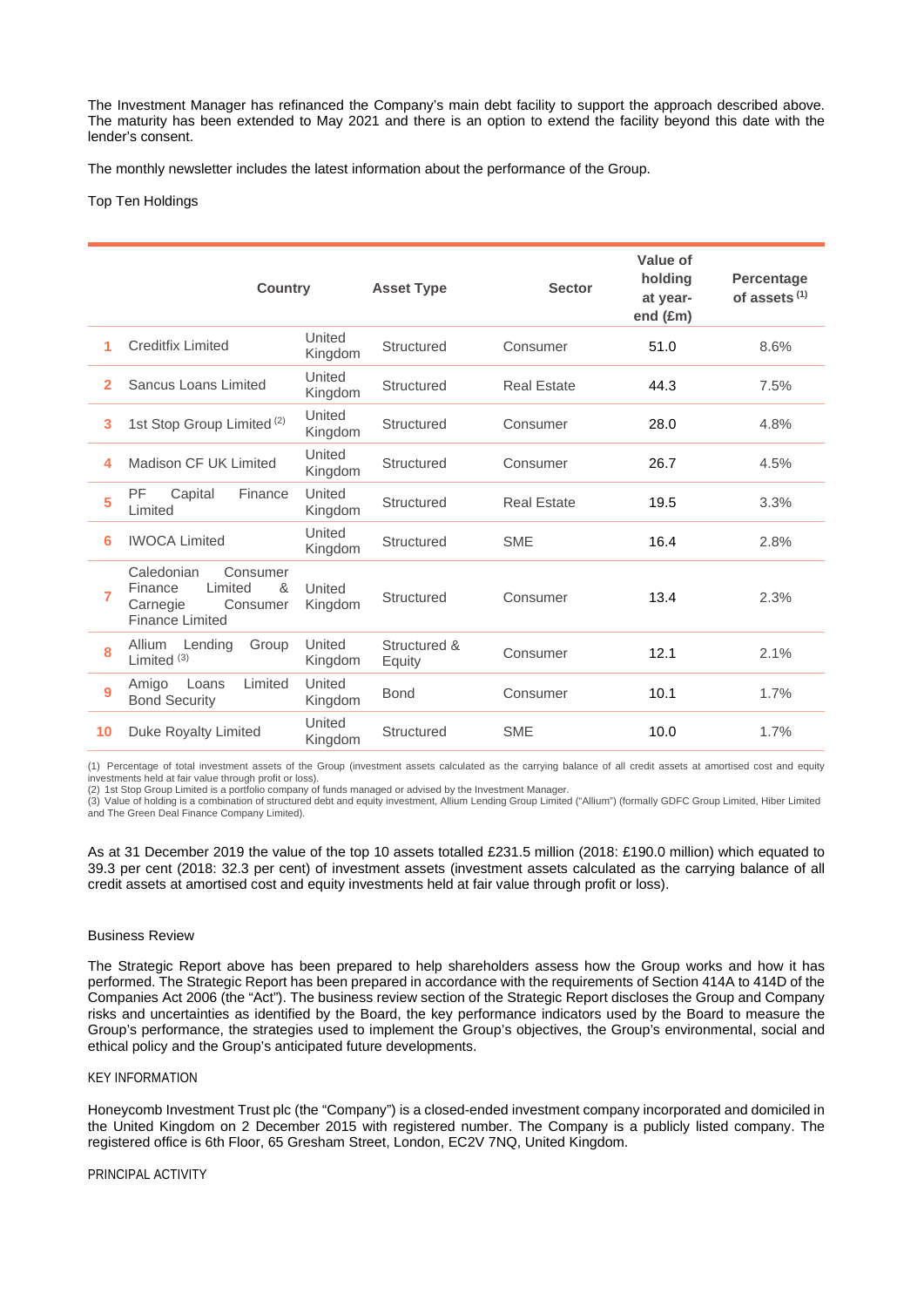The Group carries on business as an investment trust and its principal activity is investing in Credit Assets and Equity Assets (each as defined below), with a view to achieving the Group's investment objective. Investment companies are a way for investors to make a single investment that gives a share in a much larger portfolio. A type of collective investment, they allow investors opportunities to spread risk and diversify in investment opportunities which may not otherwise be easily accessible to them. For more information on investment companies, please see: http://www.theaic.co.uk/guide-toinvestment-companies.

### IMPAIRMENT REVIEW

As at 31 December 2019 the Expected Credit Loss ("ECL") balance was £30.2 million (31 December 2018 £22.8 million). The consumer portfolio makes up 65.8 per cent of this total split £19.8 million, property £10.1 million and SME £0.3 million. The key driver for the increase in the ECL on the prior year is a £7.4 million charge in the period, with the consumer portfolio contributing £7.1 million, property £0.2 million and SME £0.1 million. Assets moving to Stage 3 were the key driver behind this. The consumer portfolio has seen the biggest ECL as it unsecured and therefore does not benefit from any structural protection or security that could reduce the impact once someone has rolled into arrears.

The outbreak of COVID-19 has caused major disruption across the globe. The principal effects of the outbreak in the UK occurred in March and therefore it has not had a material effect on the financial year under review. However, by end of April 2020 we have started to see requests for forbearance. Requests for payment holidays differs by platform and sector. For the consumer sector the average is between 5 to 10 per cent of customers requesting a temporary reduction in payments. The SME segment has seen the biggest initial impact from the COVID-19 restrictions with forbearance and missed payments at 20 per cent of the portfolio at the time of writing. In most agreed forbearance plans borrowers are still paying at least the full interest payment. The property exposure can be divided into term mortgages and shorter-term bridging and development exposures. The term mortgage exposure consists predominately of second charge residential (13 per cent of portfolio) and first charge commercial mortgages (15 per cent of portfolio). The second charge residential mortgages have had forbearance requests averaging between c5-10 per cent. The first charge commercial mortgage portfolio mainly consists of mortgages secured on mixed use property (office with a residential flat above, retail with a residential flat above, residential, industrial and land etc) has seen a higher proportion of requests for payment holidays since the onset of COVID-19 (averaging c20 per cent). Whilst the impact in this portfolio has been more significant, we would note that in most cases the properties generate a diversified income stream and the average loan to value of c60 per cent provides the Company with significant protection in the event of increased defaults. The majority of bridging and development exposures in the portfolio have continued construction through the lockdown as smaller developments have largely been able to progress work uninterrupted. While the Investment Manager does expect some duration extension in the loans as property sales or refinancing activity are likely to be delayed, it does believe that the overall risk position is prudent and sound.

The Investment Manager continues to have faith in the strength of the performance of the asset class despite the unprecedented conditions. The Group is well diversified with the underlying loan portfolios being highly granular with low concentration risk. It has maintained a close and proactive engagement with all platform partners and forbearance has been applied sensitively and proportionately. It believes that this approach together with the structural protection and asset backing of the portfolio will robustly position the Group. The unsecured component of the portfolio is seasoned and stable such that the Investment Manager believes that the Group is well positioned to perform robustly throughout the crisis.

However, given the Group's UK focus, its performance is linked to the health of the UK economy. We expect the Group could experience further impairments and consequently reduced profits, particularly if economic expectations deteriorate further. However, the overall effect of this cannot be quantified reliably because the impact of the government's various support initiatives is not yet known, but they are expected to reduce the potential expected credit loss impact. The government has launched a number of initiatives aimed at providing finance to SMEs. Two of our largest borrowers are in the process of lending under the CBIL government guarantee scheme which will also refinance part of their exposure with the benefit of the government guarantee. The Investment Manager has adopted a prudent approach with the focus on the existing portfolio and ensuring cash collections remain robust as the appropriate strategies are in place.

The longer-term financial impact of coronavirus is not yet clear and given the significant change in the operating environment and economic expectations the Investment Manager is proposing to re-invest the cash generated by the portfolio very selectively during this period of uncertainty with the majority of cash going to reduce net debt.

The Board considers the emergence and spread of COVID-19 to be a non-adjusting post balance sheet event.

The NAV for 31 March 2020 was released on 1 May 2020 and included a £1.8 million expected credit loss provision arising from the change to the economic scenarios due to the COVID-19 situation. This provision was based on the data available at the time and the assumptions will continue to be updated as more information on the lockdown and development of the pandemic continues.

STRATEGIC AND INVESTMENT POLICY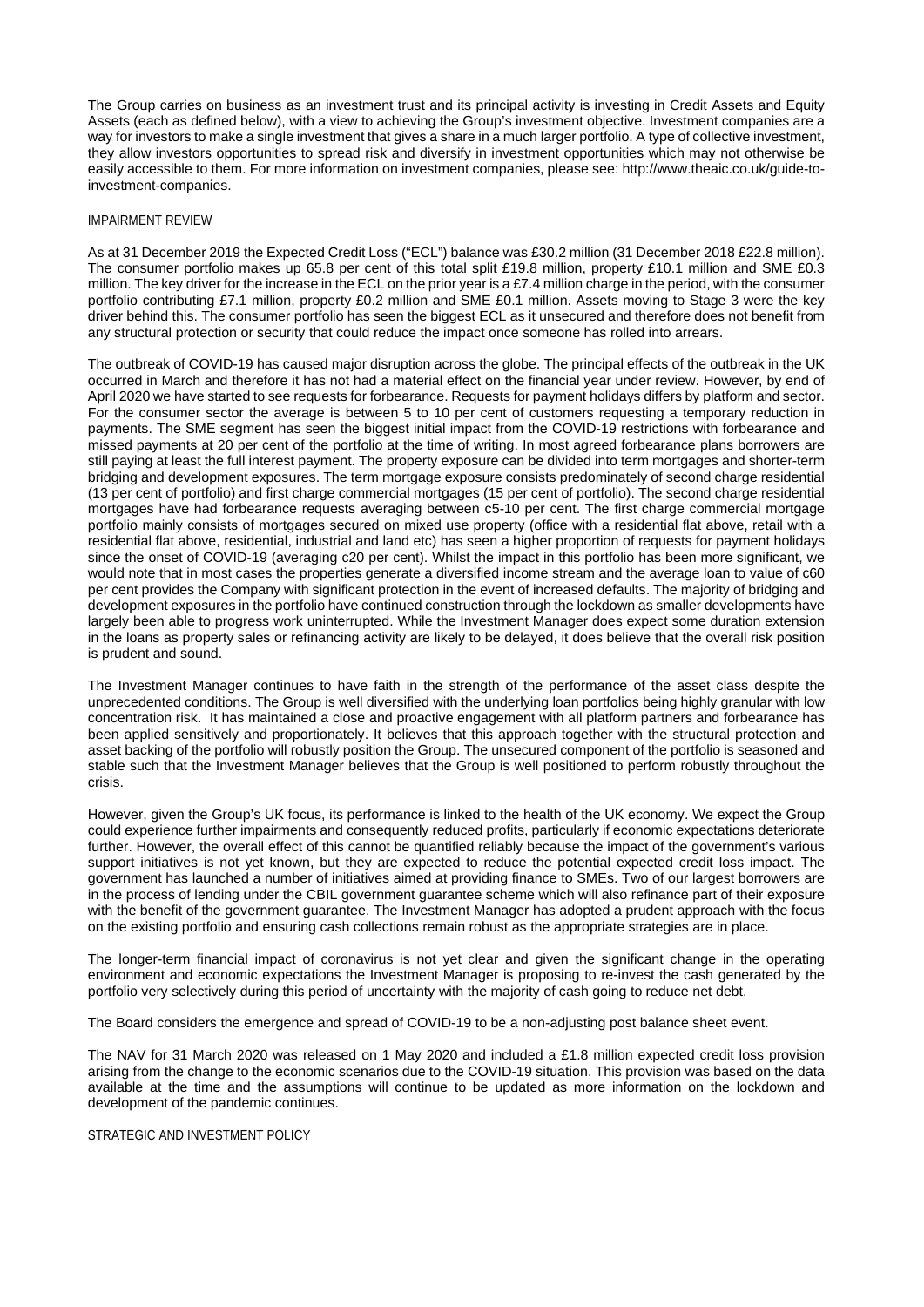The Group's investment objective is to provide shareholders with an attractive level of dividend income and capital growth through investing in loans where the underlying collateral is either consumer, commercial or property backed ("Credit Assets") together with related investments that are aligned with the Group's strategy and that present opportunities to enhance the Group's returns from its investments ("Equity Assets").

Once the Group has incurred borrowings in line with its borrowing policy, the Group will target the payment of dividends which equate to a yield of at least 8.0 per cent per ordinary share per annum on the issue price for the IPO placing, based upon the average number of shares in issue for the period, payable in quarterly instalments (the ''Target Dividend''). Investors should note that the Target Dividend, including its declaration and payment dates, is a target only and not a profit forecast.

The Group believes that certain sub-segments of the speciality finance market have the potential to provide attractive returns for investors on a risk-adjusted basis, and that changes in the focus of mainstream lenders, together with the implementation of new models that make the best use of data, analytics and technology, provide an opportunity to deliver attractive products to borrowers while generating attractive returns for the Group.

The Group has entered into an origination agreement with Honeycomb Finance Limited (the "Origination Partner") whereby the Origination Partner has agreed to provide the Group with opportunities to acquire Credit Assets originated or acquired by it which meet specified underwriting criteria relating to the underlying borrower and the corresponding terms of credit (which may be modified from time to time at the discretion of the Investment Manager). Similar arrangements are entered into from time to time with additional origination partners. The Origination Partner has also entered into agreements with several referral partners to source such lending opportunities. The Group and the Investment Manager will also actively seek opportunities to acquire portfolios from third parties and make investments in loans to specialist lenders.

# Asset allocation and risk diversification

Credit Assets invested in by the Group consist of financing loans, within a range of sub-sectors selected based on their risk/return characteristics. These sub-categories may include, but are not limited to, personal loans, point of sale financing, home improvement loans and loans to small businesses.

The Group's investment in Credit Assets encompasses the following investment models:

- 1. Senior Secured Loans. The Group identifies top performing non-bank lenders that provide finance to a tightly defined target audience. We provide senior financing with security over real assets;
- 2. Secondary Portfolios. These opportunities are sourced from established relationships and networks; and
- 3. Direct loan acquisitions. The Group sets criteria for loan origination with speciality platforms. A significant component of economic returns to the speciality platform partners are subordinated to the credit asset returns, creating strong alignment of interests between the Group and the partner, as well as providing additional downside protection.

The Group may undertake such investments directly, or via subsidiaries or special purpose vehicles ("SPVs"). It is also possible that the Group may seek to use alternative investment structures which achieve comparable commercial results to the investments described above (such as, without limitation, sub-participations in loans, credit-linked securities or fund structures), but which offer enhanced returns for the Group or other efficiencies (such as, without limitation, efficiencies as to origination, funding, servicing or administration of the relevant Credit Assets).

The Group also invests in Equity Assets. The Group shall invest no more than 10 per cent of the aggregate net proceeds of any issue of shares in Equity Assets, calculated, in each case, at the time of acquisition of any relevant Equity Assets based on the consideration payable for those Equity Assets and the aggregate consideration paid for all previous investments in Equity Assets which form part of the portfolio. This restriction shall not apply to any consideration paid by the Group for the issue to it of any Equity Assets that are convertible securities. However, it will apply to any consideration payable by the Group at the time of exercise of any such convertible securities or any warrants issued. The Group may invest in Equity Assets indirectly via other investment funds (including those managed by the Investment Manager or its affiliates).

# INVESTMENT RESTRICTIONS

The Group will invest in Credit Assets originated across various sectors and across credit risk bands to ensure diversification and to seek to mitigate concentration risks. The following investment limits and restrictions apply to the Group to ensure that the diversification of the portfolio is maintained, that concentration risk is limited and that limits are placed on risk associated with borrowings.

The Group will not invest, in aggregate, more than 10 per cent of the aggregate value of total assets of the Group ("Gross Assets"), at the time of investment, in other investment funds that invest in Credit Assets.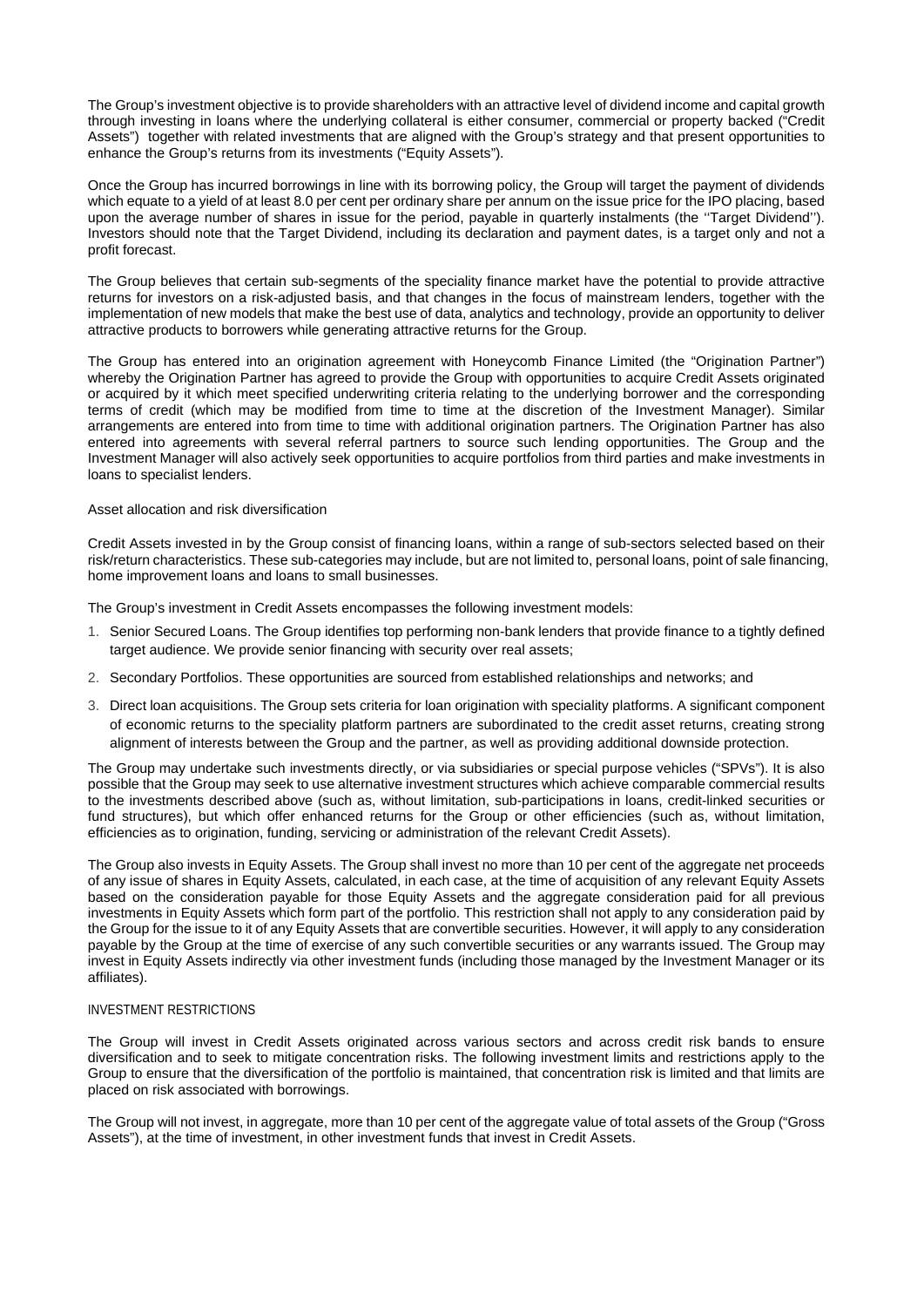The Group will not invest, in aggregate, more than 50 per cent of Gross Assets, at the time of investment, in Credit Assets comprising investments in loans alongside or in conjunction with Shawbrook Bank ("Shawbrook") or referred to the Origination Partner by Shawbrook.

The following restrictions apply, in each case at the time of the investment by the Group:

- No single Credit Asset comprising a consumer credit asset shall exceed 0.15 per cent of Gross Assets;
- No single SME or corporate loan, or trade receivable, shall exceed 5.0 per cent of Gross Assets; and
- No single facility, security or other interest backed by a portfolio of loans, assets or receivables (excluding any borrowing ring-fenced within any SPV which would be without recourse to the Group) shall exceed 20 per cent of Gross Assets. For the avoidance of doubt, this restriction shall not prevent the Group from directly acquiring portfolios of Credit Assets which comply with the other investment restrictions described in this section.

The Group will not invest in Equity Assets to the extent that such investment would, at the time of investment, result in the Group controlling more than 35 per cent of the issued and voting share capital of the issuer of such Equity Assets.

No restrictions were breached at any point during the year ended 31 December 2019, or the year ended 31 December 2018.

### Other restrictions

The Group may invest in cash, cash equivalents, money market instruments, money market funds, bonds, commercial paper or other debt obligations with banks or other counterparties having single-A (or equivalent) or higher credit rating as determined by an internationally recognised agency or systemically important bank, or any "governmental and public securities'' (as defined for the purposes of the Financial Conduct Authority's Handbook of rules and guidance) for cash management purposes and with a view to enhancing returns to shareholders or mitigating credit exposure.

The Group will not invest in Collateralised Loan Obligations ("CLO") or Collateralised Debt Obligations ("CDO"). CLO's are a form of securitisation whereby payments from multiple loans are pooled together and passed on to different classes of owners in various tranches. CDO's are pooled debt obligations where pooled assets serve as collateral.

These restrictions were not breached in year ended 31 December 2019 or the year ended 31 December 2018.

# BORROWING

Borrowings may be employed at the level of the Group and/or at the level of any investee entity (including any SPV that may be established by the Group in connection with incurring borrowings against any of its assets). The Group may borrow (through bank or other facilities on an unsecured or secured basis), whether directly or indirectly through a subsidiary or an SPV, up to a maximum of 100 per cent of Net Asset Value in aggregate (calculated at the time of draw down under any facility that the Group has entered into). The maximum borrowing limit includes investments made by the Group on a subordinated basis. The Group targets borrowings in the range of 50 per cent to 75 per cent of Net Asset Value.

The Group may seek to securitise all or parts of its Credit Assets and may establish one or more SPVs in connection with any such securitisation. To the extent that the Group establishes any SPV in connection with incurring borrowings against any of its assets or in connection with the securitisation of its Credit Assets, it is likely that any such vehicles will be wholly owned subsidiaries of the Company. The Company may use SPVs for these purposes to seek to protect the securitised portfolio from Company level bankruptcy or financing risks. The Company may also, in connection with seeking such borrowings or securitising its Credit Assets, seek to assign or transfer existing assets to one or more SPVs and/or seek to acquire Credit Assets using an SPV (to the extent permitted by applicable law and regulation).

These restrictions were not breached in year ended 31 December 2019 or the year ended 31 December 2018.

In May 2020, the Company's main debt facility was refinanced. The new facility has a maturity date of May 2021 and there is an option to extend beyond this date with the lender's consent. The new facility is a 1-year term and revolving, asset backed facility.

# **HEDGING**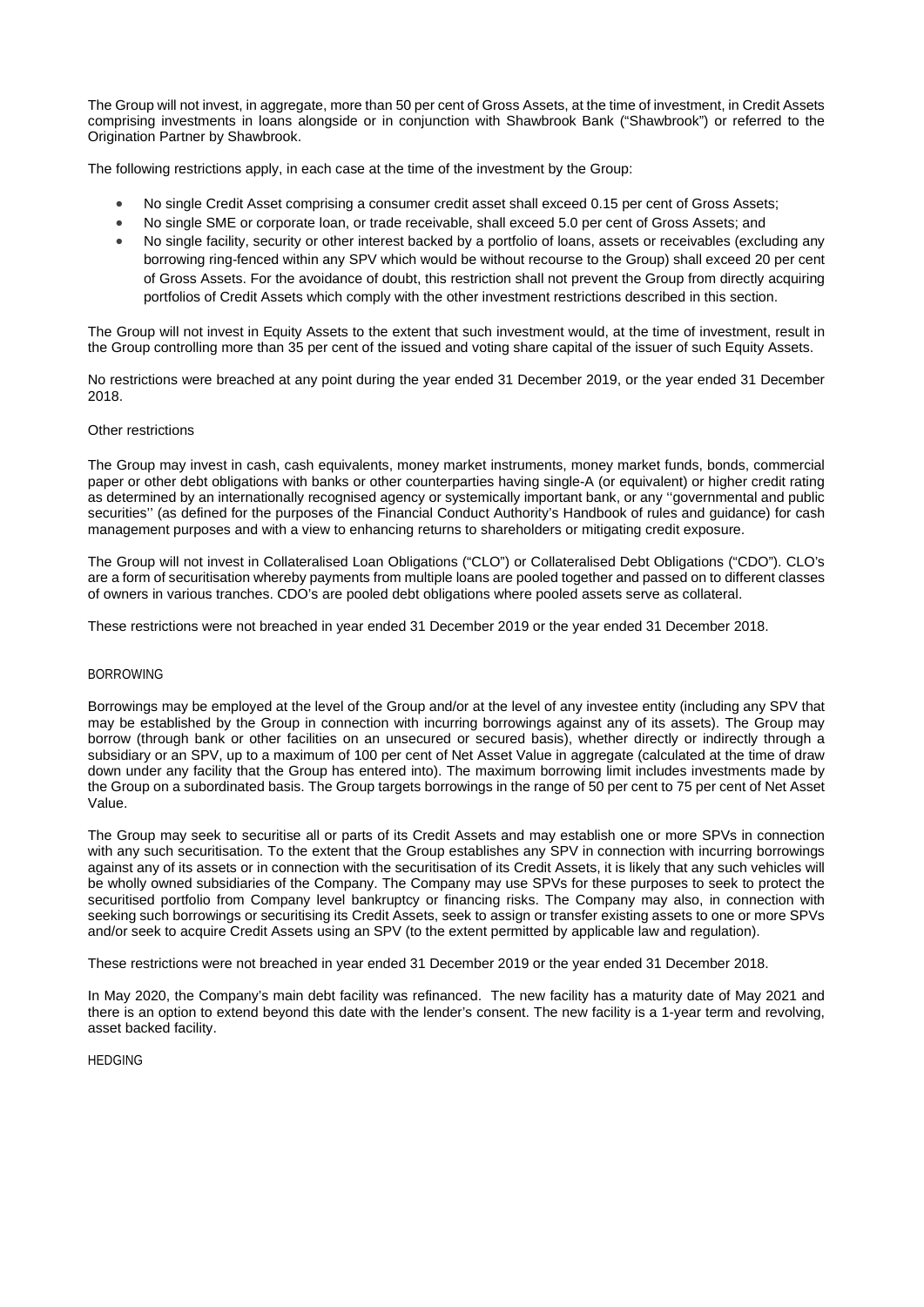Fluctuations in interest rates are influenced by factors outside the Group's control and can adversely affect the Group's results, operations and profitability in a number of ways. The Group invests in Credit Assets which may be subject to a fixed rate of interest, or a floating rate of interest (which may be linked to base rates or LIBOR). The Group expects that its borrowings will be subject to a floating rate of interest. Any mismatches the Group has between the income generated by its Credit Assets, on the one hand, and the liabilities in respect of its borrowings, on the other hand, may be managed, in part, by matching any floating rate borrowings with investments in Credit Assets that are also subject to a floating rate of interest. The Group may use derivative instruments, including interest rate swaps, to reduce its exposure to fluctuations in interest rates.

To the extent that the Group does rely on derivative instruments to hedge interest rate risk, it will be subject to counterparty risk. Any failure by a hedging counterparty of the Group to discharge its obligations could have a material adverse effect on the Group's results, operations and/or and financial condition.

The Manager monitors the interest rate risk position continuously and did not deemed it appropriate to enter into any interest rate hedges for the period ending 31 December 2019 or the period ending 31 December 2018.

### CASH MANAGEMENT

Whilst it is intended that the Group will be close to fully invested in normal market conditions, the Group may invest surplus capital in cash deposits, cash equivalent instruments and fixed income instruments. There is no restriction on the amount of cash or cash equivalent instruments that the Group may hold and there may be times when it is appropriate for the Group to have a significant cash position instead of being fully or near fully invested. The Group increased its cash reserves over the period with £15.2 million of assets held in cash at 31 December 2019 (31 December 2018: £5.6 million).

# BUSINESS MODEL

The management of the Group's assets and the Group's administration has been outsourced to third-party service providers. The Board has oversight of the key elements of the Group's strategy, including the following:

- The Group's level of gearing. The Group has a maximum limit of 100 per cent of Net Asset Value in aggregate (calculated at the time of draw down under any facility that the Company has entered into) as detailed in the Company's prospectuses dated 18 December 2015, 25 May 2017 and 21 December 2018 (the "Prospectus");
- The Group's investment policy which determines the diversity of the Group's portfolio. The Board sets limits and restrictions with the aim of reducing risk and maximising returns;
- The appointment, amendment or removal of the Group's third-party service providers;
- An effective system of oversight over the Group's risk management and corporate governance; and
- Premium/discount control mechanism. The Board compares the Group's share price against its then prevailing Net Asset Value.

In order to effectively undertake its duties, the Board may seek expert legal advice. It can also call upon the advice of the company secretary. In 2015 the Board appointed Slaughter and May to provide ongoing legal services to the Group.

The Board have acted in a way that they consider, in good faith, would be most likely to promote the success of the Group for the benefit of its shareholders as a whole, and in doing so have regard (amongst other matters) to:

- The likely consequences of any decision in the long-term;
- The impact of the Group's operations on the community and the environment;
- The desirability of the Group maintaining a reputation for high standards of business conduct; and
- The need to act fairly to avoid conflicts between the interests of the Directors and those of the Group.

Based on the Group's current position and the performance of the assets acquired the principal risks that it faces and their potential impact on its future development and prospects, the Directors have concluded that there is a reasonable expectation that the Group will be able to continue its business model and meet its liabilities as they fall due over the three-year period to the AGM in 2023. Please see the viability statement below for more detail.

### FUTURE DEVELOPMENTS

The Group's anticipated future developments and outlook are discussed in more detail in the Chairman's Statement on and the Investment Manager's Report above.

#### PREMIUM/DISCOUNT MANAGEMENT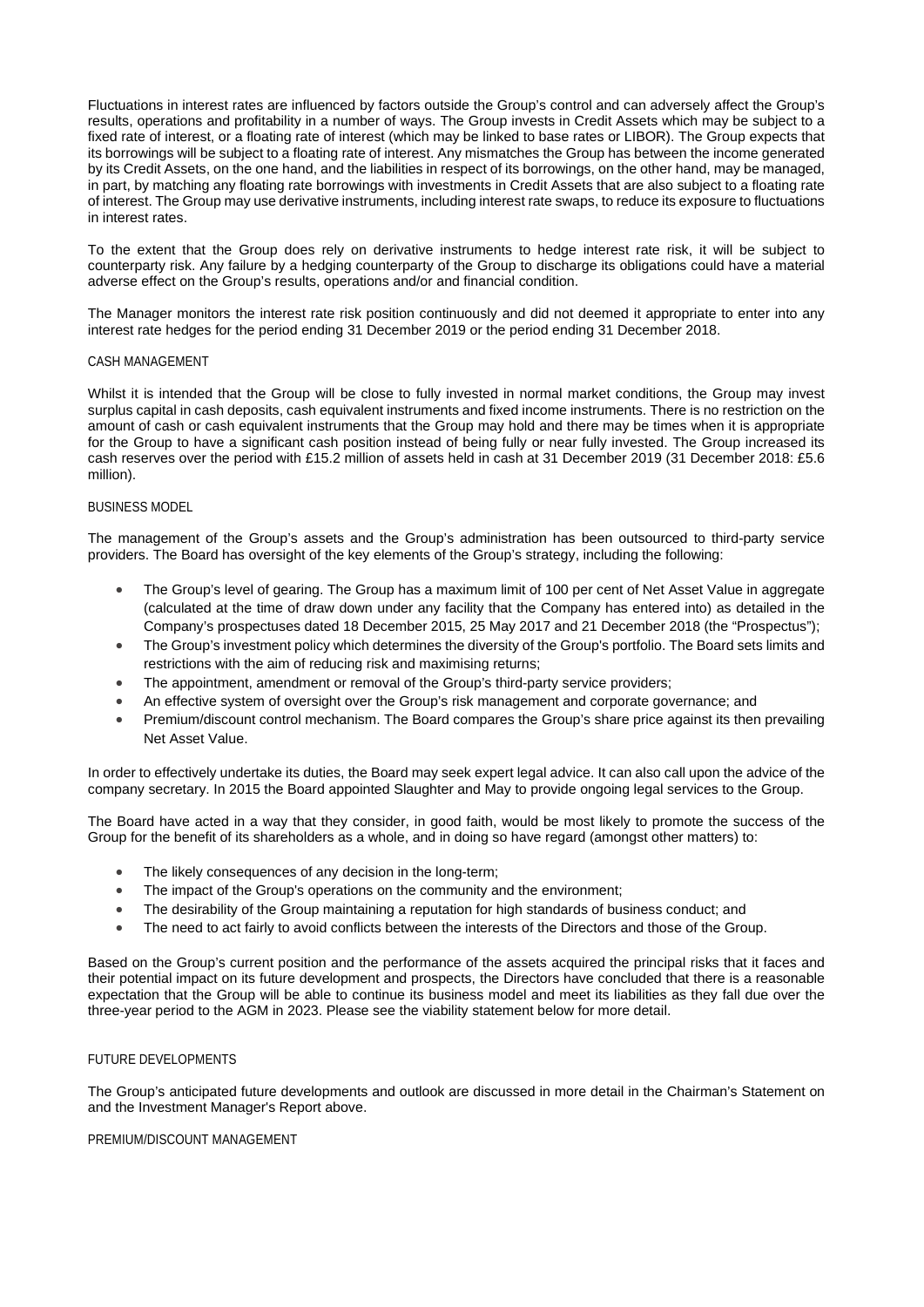The Board closely monitors the premium or discount at which the Company's ordinary shares trade in relation to the Company's underlying Net Asset Value and acts accordingly. During the year under review the Company's ordinary shares traded at a premium to its underlying Net Asset Value until October 2019 from when it traded at a discount to NAV. The Board is of the view that an increase of the Company's ordinary shares in issue provides benefits to shareholders, including a reduction in the Company's administrative expenses on a per share basis and increased liquidity in the Company's shares.

The Board has been authorised to allot 23,149,973 ordinary shares, such authority lasting until the conclusion of the 2020 Annual General Meeting ("AGM") of the Company (or, if earlier, until close of business on 31 August 2020). Of this, up to 23,149,973 ordinary shares may be allotted on a non-pre-emptive basis, provided that the issue price is no lower than the latest published NAV per ordinary share. To date, no ordinary shares have been issued by the Company pursuant to this authority.

In addition, the Directors have been authorised to issue and allot up to 25,000,000 C shares on a non-pre-emptive basis, such authority to expire at the conclusion of the 2020 AGM of the Company.

Shareholders' pre-emption rights over this unissued share capital have been partially disapplied so that the Board will not be obliged to offer any newly issued shares to shareholders pro rata to their existing holdings. The reason for this is to retain flexibility to issue new shares to investors. Notwithstanding this authority, no ordinary shares will be issued (whether on a pre-emptive basis to existing shareholders or otherwise) under this authority at a gross price which is less than the Net Asset Value per existing ordinary share at the time of their issue.

The Board believes that it is in the shareholders' best interests to prevent the Company's shares trading at a discount to Net Asset Value because shareholders will be unable to realise the full value of their investments.

As a means of addressing the discount to Net Asset Value at which the Company's shares may, from time to time, trade, shareholders have authorised the Company to buy back ordinary shares. The Directors have the authority to purchase in the market up to 5,913,543 ordinary shares, such authority expiring at the conclusion of the 2020 annual general meeting of the Company (or, if earlier, until close of business on 31 August 2020). During the year the Company's shares traded at a premium to NAV until October 2019 from when it traded at a discount to NAV with the highest discount being 4.2 per cent as at 31 December 2019. The last published NAV statement at the date of signing these accounts was the NAV for 31 March 2020. At this point the share price was at discount of 26.5 per cent to the NAV.

Due to this discount on 27 January 2020 the Company repurchased into treasury 2,200,000 Ordinary Shares at a price of 850 pence per Ordinary Share. Following completion of the Buyback, the Company has 39,449,919 Ordinary Shares in issue, of which 2,200,000 Ordinary Shares are held in treasury. At the forthcoming AGM the Board will seek to renew the Company's powers to buy back ordinary shares.

The full text of the proposed resolutions authorising the Company to buy back shares or allot shares can be found in the Notice of the Company's forthcoming AGM.

#### DIRECTORS' DUTIES

Section 172 of the Companies Act 2006

The Directors' overarching duty is to act in good faith and in a way that is the most likely to promote the success of the Group as set out in Section 172 of the Companies Act 2006. In doing so, the Directors must take into consideration the interests of the various stakeholders of the Group, the impact the Group has on the community and the environment, take a long-term view on consequences of the decisions they make as well as aim to maintaining a reputation for high standards of business conduct and fair treatment between the members of the Group.

Fulfilling this duty naturally supports the Group in achieving its Investment Objective and helps to ensure that all decisions are made in a responsible and sustainable way. In accordance with the requirements of the Companies (Miscellaneous Reporting) Regulations 2018, the Group explains how the Directors have discharged their duty under Section 172 below.

To ensure that the Directors are aware of, and understand, their duties they are provided with the pertinent information when they first join the Board as well as receive regular and ongoing updates and training on the relevant matters. They also have continued access to the advice and services of the Group Secretary, and when deemed necessary, the Directors can seek independent professional advice.

# Decision-making

The importance of the stakeholder considerations, in particular in the context of decision-making, is taken into account at every Board and Committee meeting. All discussions involve careful considerations of the longer-term consequences of any decisions and their implications for stakeholders. For example, in any strategic planning discussions the Board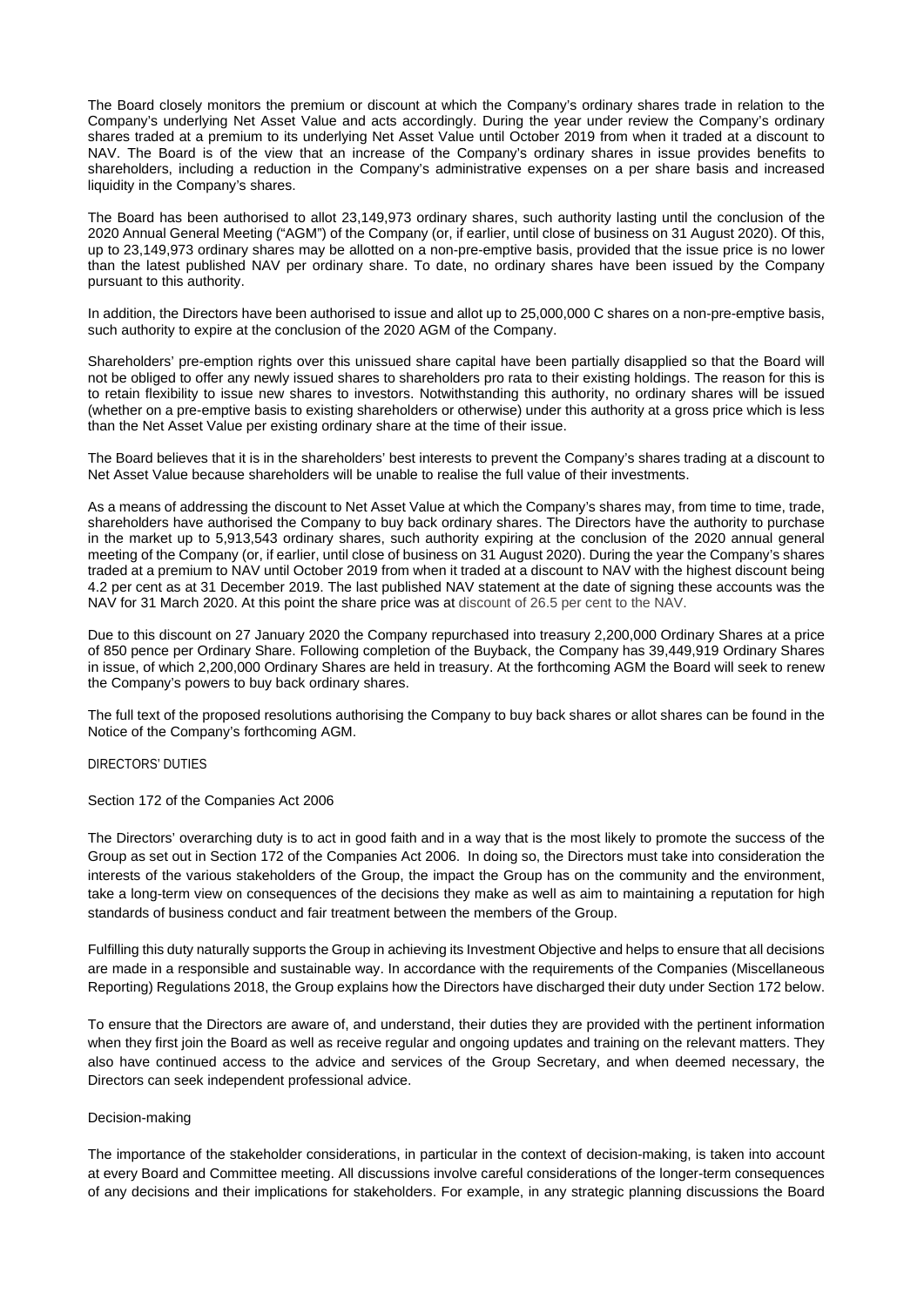will consider in detail the portfolio's performance and forecasts; asset allocation within the portfolio; as well as financial performance, liquidity and balance sheet management. In addition, the Board and the Investment Manager hold separate strategy focused sessions at least once per annum to consider and analyse the investment strategy.

### **Stakeholders**

The Board seeks to understand the needs and priorities of the Group's stakeholders and these are taken into account during all its discussions and as part of its decision-making. As an externally managed investment firm the Group does not have any employees or customers, nor does it have a direct impact on the community or environment in the conventional sense. Further explanation on environmental, human rights, employee, social and community issues is set out below.

The description of the way the Group operates above explains the various stakeholders in the lending market involved in the investment strategy of the Group. The Board has considered its key stakeholders include:

### **Shareholders**

Continued shareholder support and engagement are critical to existence of the business and the delivery of the longterm strategy of the business.

A resolution to continue the life of the Group is put to the shareholders every five years. Having last been approved by shareholders at a General Meeting on 16 December 2019, the next vote would take place at the Group's 2024 AGM.

The Group's shareholders consist of institutional, professional and professionally advised and knowledgeable investors. The Group understands the need to effectively communicate with existing and potential shareholders, briefing them on strategic and financial progress and attaining feedback. The Board is committed to maintaining open channels of communication and to engage with shareholders in a manner which they find most meaningful, in order to gain an understanding of the views of shareholders. The Board engagement includes:

- Annual General Meeting The Group welcomes engagement from shareholders at the AGM as it sees it as an important opportunity for all shareholders to engage directly with the Board. Due to the restrictions on public gatherings during the COVID-19 pandemic, the Board has decided to run the 2020 AGM as a closed meeting and unfortunately shareholders will not be able to attend in person. However, shareholders are strongly urged to provide voting instructions and it is also intended that shareholders will be given the opportunity to submit questions in advance of, or at the meeting which will be held on 26 June 2020. Further details are included in the Notice of AGM which will shortly be posted to shareholders. The Board values any feedback and questions it may receive from shareholders ahead of and during the AGM and will take action or make changes, when and as appropriate. All directors attended the 2019 AGM. All voting at general meetings of the Company is conducted by way of a poll. All shareholders have the opportunity to cast their votes in respect of proposed resolutions by proxy, either electronically or by post. Following the AGM, the voting results for each resolution are published and made available on the Company's website;
- Publications The Annual Report and Half-Year results are made available on the Group 's website and the Annual Report is circulated to shareholders. These reports provide shareholders with a clear understanding of the underlying portfolio and the financial position of the Group. This information is supplemented by analyst presentations which were made available on the Group's website in April and September 2019 in line with the publishing of the Group Annual Report. A supplementary prospectus was also published in August 2019. The Group also publishes monthly the NAV per share and a monthly factsheet which are available on the website and the publication of which is announced via the London Stock Exchange. The monthly factsheet updates the market with underlying performance and commentary around this for that month. Feedback and/or questions the Group and the Investment Manager receive from the shareholders and analysts help the Board evolve its reporting;
- Shareholder concerns In the event shareholders wish to raise issues or concerns with the Directors, they are welcome to do so at any time by writing to the Chairman at the registered office. Other members of the Board are also available to shareholders if they have concerns that have not been addressed through the normal channels. Feedback can also be gained via the Group's corporate brokers, which is communicated to the Board and Investment Manager; and
- Working with external partners the Investment Manager and the Corporate Broker maintain an active dialogue with shareholders and potential investors at scheduled meetings or analyst briefings following financial results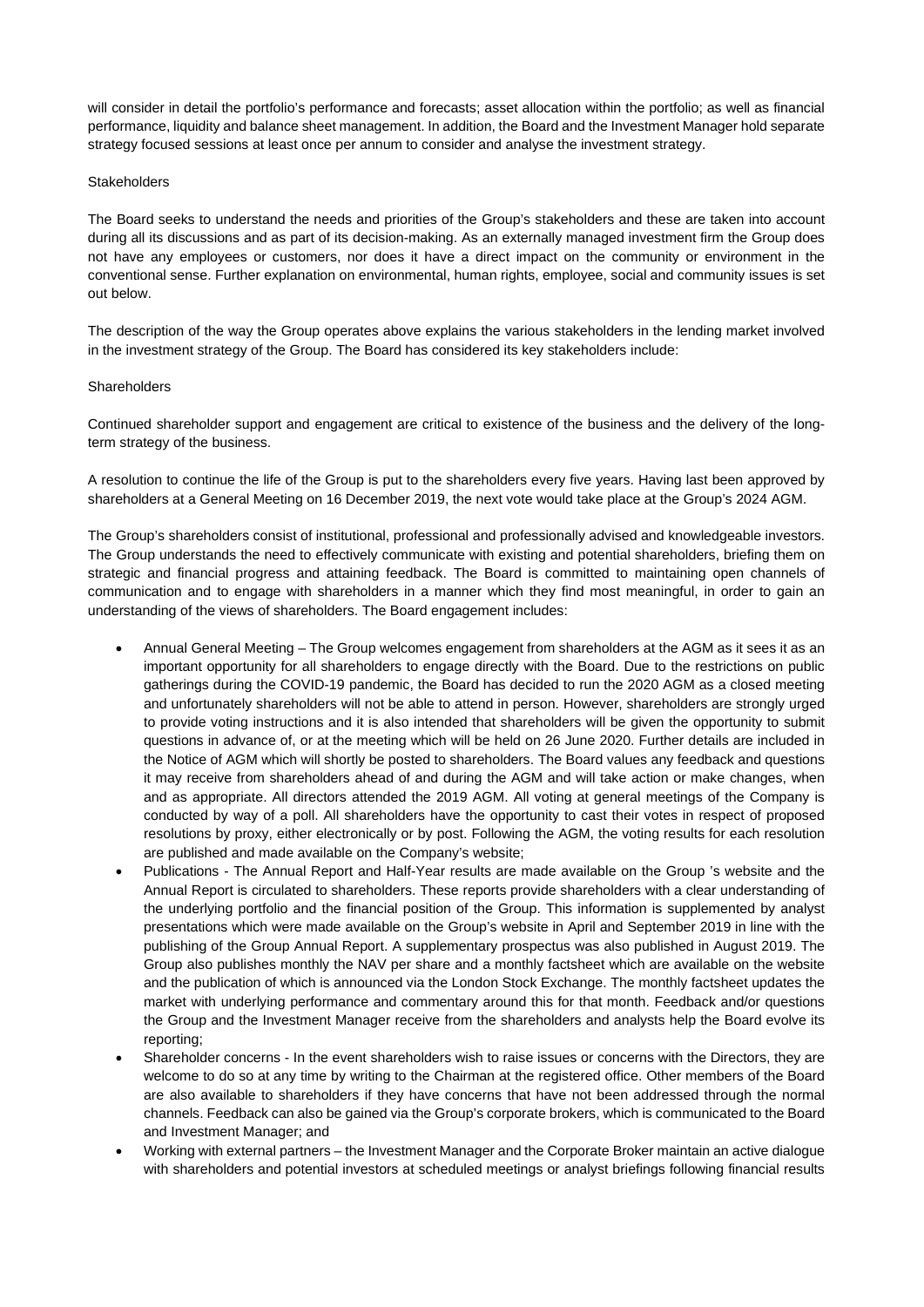and provide the Board regular reports and feedback on key market issues and shareholder concerns. This includes market dynamics and corporate perception.

# The Investment Manager

The Investment Manager's performance is critical for the Group to successfully deliver its investment strategy and meet its objective to provide shareholders with an attractive level of dividend income and capital growth through investing in primarily asset secured loans ("Credit Assets") and selected equity investments that are aligned with the Group's strategy and that present opportunities to enhance the Group's returns from its investments ("Equity Assets").

Maintaining a close and constructive working relationship with the Investment Manager is crucial as the Board and the Investment Manager both aim to continue to achieve consistent, long-term returns in line with its investment objective. Important components in the collaboration with the Investment Manager, representative of the Group's culture are:

- Encouraging open discussion with the Investment Manager;
- Adopting a tone of constructive challenge when appropriate;
- Drawing on Board Members' individual experience and knowledge to support the Investment Manager in its monitoring the portfolio of investments; and
- That the Board and the Investment Manager should act within the agreed investment restrictions and risk appetite statement and not seek to add further investment risk.

The Company Secretary, the Administrator, the Registrar, the Depositary, The Broker

In order to function as an investment trust and a constituent of the specialist fund segment on the London Stock Exchange, the Group relies on a diverse range of advisors for support with meeting all relevant obligations.

The Board maintains regular contact with its key external providers, primarily at the Board and committee meetings, as well through the Investment Manager from its own interactions with the external providers outside of the regular meeting cycle. In addition, the Management Engagement Committee is tasked with period reviews of the external service providers, assessing their performance, fees and continuing appointment at least annually to ensure that the key service providers continue to function at an acceptable level and are appropriately remunerated to deliver the expected level of service.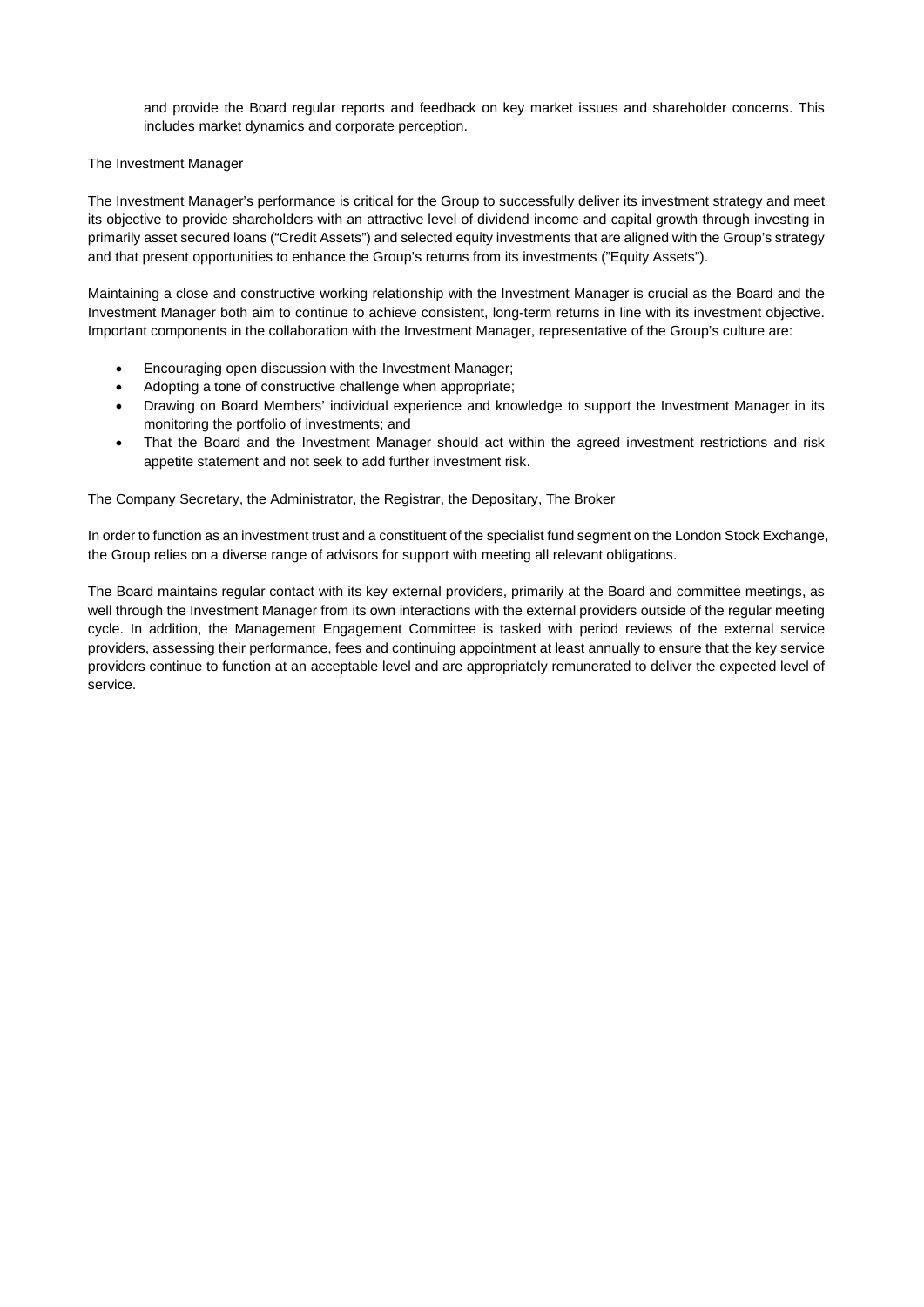# Lenders

Availability of funding and liquidity are crucial to the Group's ability to take advantage of investment opportunities as they arise.

Therefore, the Group aims to demonstrate to lenders that it is a well-managed business, capable of consistently delivery long-term returns.

# **Regulators**

The Group can only operate with the approval of its regulators who have a legitimate interest in how the Group operates in the market and treats its shareholders. We have an open and transparent relationship with our regulators and other government authorities including HMRC.

The Group regularly considers how it meets various regulatory and statutory obligations and follows voluntary and bestpractice guidance, and how any governance decisions it makes can have an impact on its stakeholders, both in the shorter and in the longer-term.

# CORPORATE AND OPERATIONAL STRUCTURE

# Corporate Structure

On 20 June 2019 the Group incorporated Sting Funding Limited ("Sting"), a limited Company incorporated under the law of England and Wales. The Group is considered to control Sting through holding 100 per cent of the issued shares. As a result, the financial statements for the year ended 31 December 2019 are prepared on a consolidated basis.

Sting became active on 28 August 2019 when it drew down on a debt facility backed by commercial and second charge residential mortgages.

# Operational and portfolio management

The Group has outsourced its operations and portfolio management to various service providers as detailed below:

- Pollen Street Capital Limited has been appointed as the Group's investment manager and Alternative Investment Fund Manager ("AIFM") for the purposes of the Alternative Investment Fund Managers Directive ("AIFMD");
- Apex Fund Services (UK) Limited has been appointed to act as the Group's Administrator (the "Administrator");
- Link Company Matters Limited has been appointed to act as the Company's Secretary (the "Secretary");
- Indos Financial Limited has been appointed to act as the Group's Depositary (the "Depositary");
- Sparkasse Bank Malta plc has been appointed to act as the Group's Custodian (the "Custodian");
- Computershare Investor Services plc has been appointed as the Group's Registrar (the "Registrar"); and
- Liberum Capital Limited has been appointed to act as the Group's corporate broker and financial adviser.

In addition to the above, the Group has been provided with legal advice for the work undertaken in respect of share placings and in respect of various of its unquoted investments.

# Alternative Investment Fund Managers Directive ("AIFMD")

In accordance with the AIFMD, the Group has appointed Pollen Street Capital Limited to act as the Group's AIFM for the purposes of the AIFMD. The AIFM ensures that the Group's assets are valued appropriately in accordance with the relevant regulations and guidance. The Group has appointed Indos Financial Limited as depositary. In addition, the Group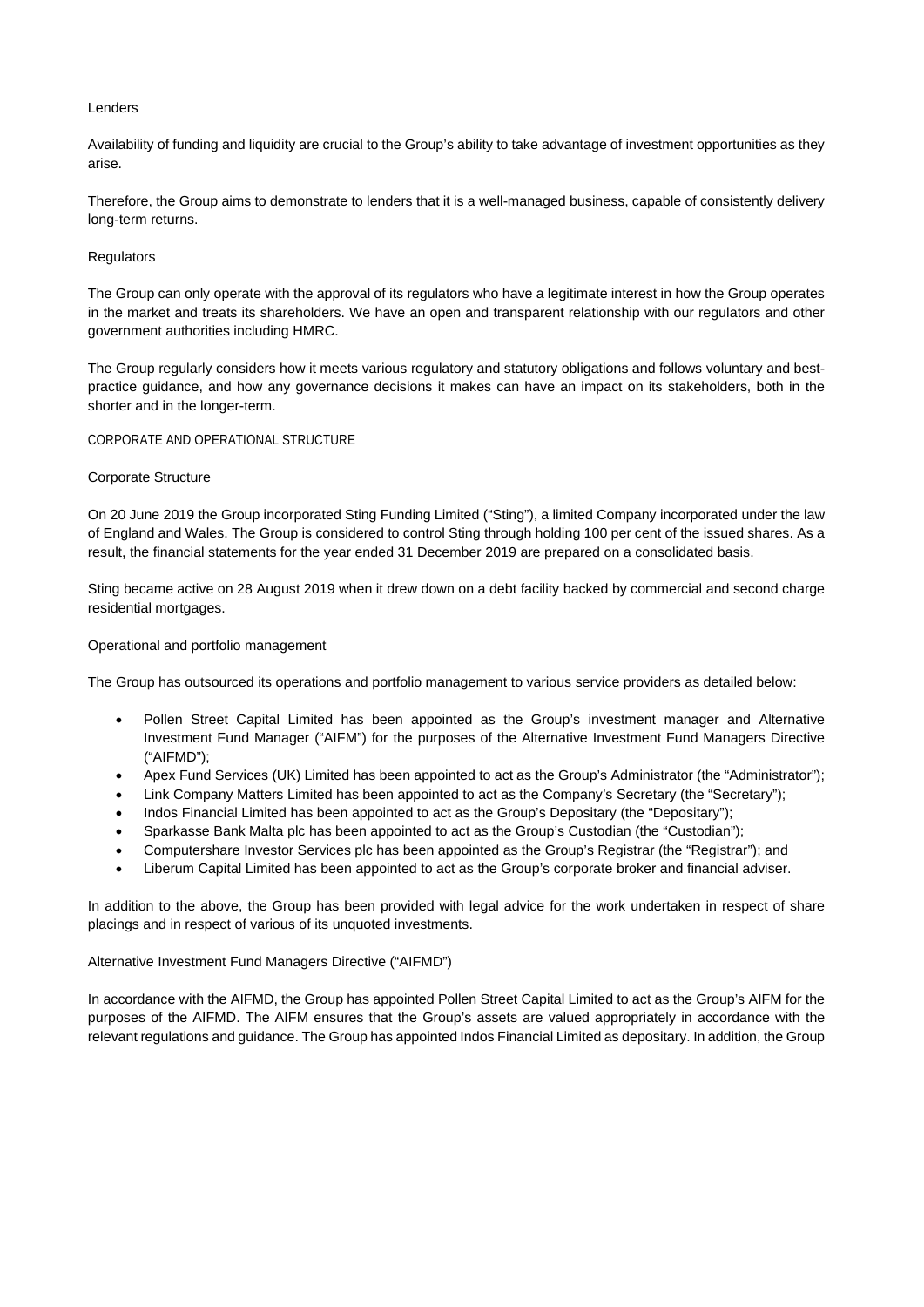entered into an amended Depository Agreement enabling it to delegate certain custody functions as required by the AIFMD to Sparkasse Bank Malta plc (the "Custodian") on 17 November 2017.

## Anti-bribery and corruption policy

The Group has no employees or operations but uses the anti-bribery and corruption policy of the Investment Manager, ensuring compliance with all applicable anti-bribery and corruption laws and regulations, including the UK Bribery Act 2010.

## Environment, human rights, employee, social and community issues

The Group is required by law to provide details of environmental matters (including the impact of the Group's business on the environment), employee, human rights, social and community issues (including information about any policies it has in relation to these matters and the effectiveness of those policies). The Group does not have any employees and the Board is composed of independent non-executive Directors. As an investment trust, the Group does not have any direct impact on the environment. The Group aims to minimise any detrimental effect that its actions may have by adhering to applicable social legislation, and as a result does not maintain specific policies in relation to these matters.

The Group has no internal operations and therefore no greenhouse gas emissions to report nor does it have responsibility for any other emissions producing sources under the Companies Act 2006 (Strategic Report and Directors' Reports) Regulations 2013, including those within its underlying investment portfolio. However, the Group believes that high standards of corporate social responsibility such as the recycling of paper waste will support its strategy and make good business sense.

In carrying out its investment activities and in relationships with suppliers, the Group aims to conduct itself responsibly, ethically and fairly.

The Investment Manager is committed to maintaining and enhancing its focus on the societal impact of its actions in a way that generates enduring long-term returns for investors and society.

To do this, the Investment Manager has embedded Environmental, Social and Governance "ESG" as a core part of its investment process – from identifying ESG risks pre-acquisition, through to working with portfolio companies postacquisition to embed this ESG framework, drive value creation and monitor performance against key criteria - and operates on a continuous-improvement basis. ESG is multi-faceted and there are many ways to engage with it, so the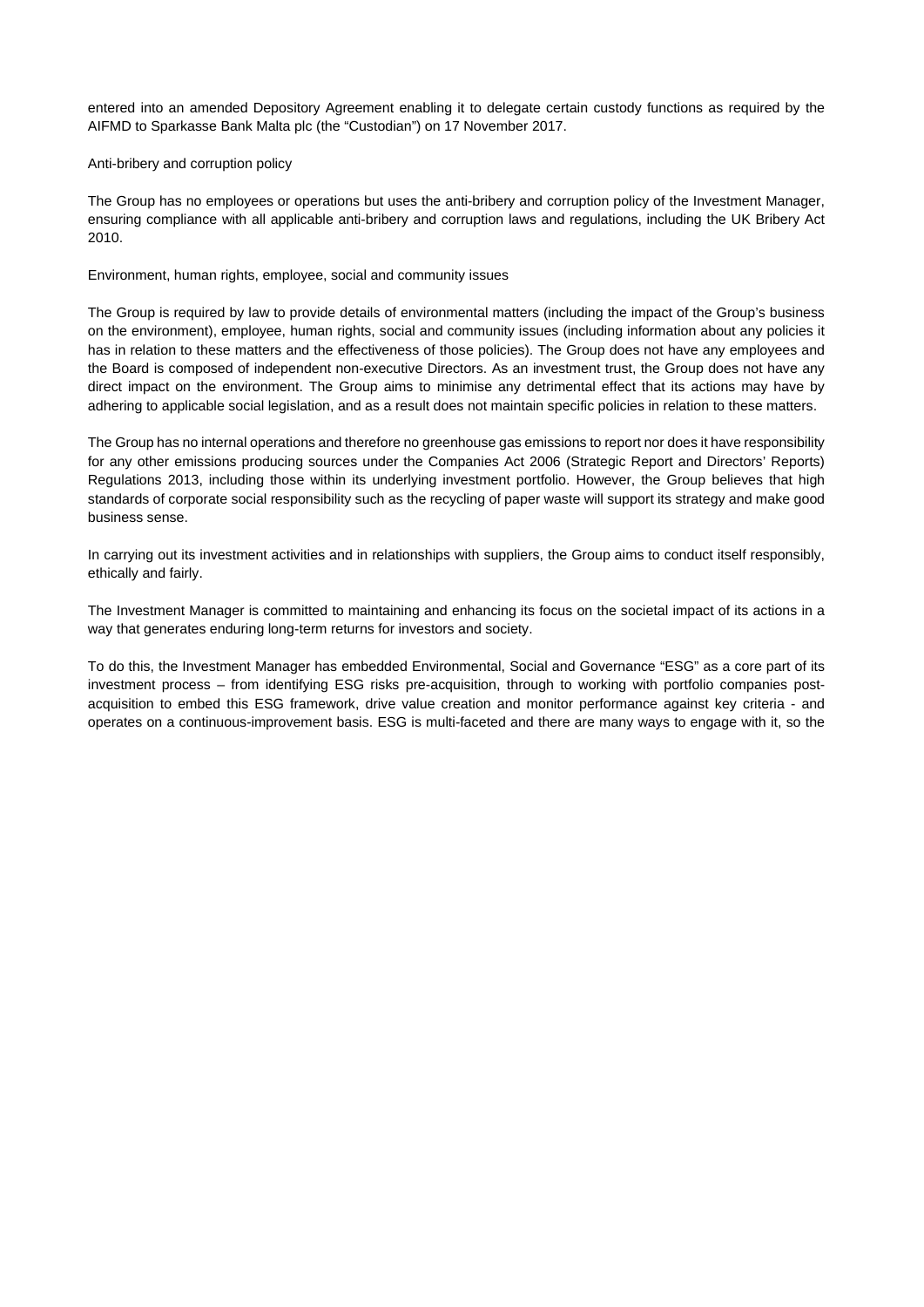Investment Manager tries to focus on those ESG considerations that are most pertinent and where they feel they can have the most impact and these are outlined in their published ESG policy.

At its core, the Investment Manager's ESG Framework centres on the following impact categories:

- Marketplace: How do the products and services provided benefit end-customers, suppliers and investors, and how could they be detrimental to them?
- Governance & Leadership: How is the Investment Manager appropriately accountable for their decisions?
- Workplace: How as the Investment Manager created a positive working environment for their people at the Group and portfolio level, and what more could they be doing to engage and promote diversity and inclusion?
- Community: How can the Investment Manager be strategic with their Social Investment efforts, to best leverage the skills and resources they and the portfolio companies they invest in have available? Are the Investment Manager's efforts providing real benefits and are they focusing on the right issues?
- Environment: What does the Investment Manager do that harms the environment, and what can they do to protect it?

The Investment Manager is a signatory to the UN Principles of Responsible Investment and seeks to drive continued improvement through the ESG initiatives that it has in place across the portfolio.

# Modern Slavery Act

The Board gives due regard to human rights considerations, as defined under the European Convention on Human Rights and the UK Human Rights Act 1998.

We are aware of our responsibilities and obligations under the Modern Slavery Act and other relevant legislation relating to the detection and prevention of modern slavery and human trafficking. The Board is committed to implementing and enforcing effective systems and controls that seek to ensure that modern slavery is not taking place anywhere in its business or in its supply chains.

Further details of our compliance with the Modern Slavery Act can be found on our website.

# BOARD DIVERSITY

The Board acknowledges the benefits of greater diversity, including gender diversity and remains committed to ensuring that the Directors bring a wide range of skills, knowledge, experience, backgrounds and perspectives.

All appointments are made on merit against objective criteria identified with due regard for the benefits of diversity on the Board, so as to achieve the overall balance of skills and experience that the Board judges that it needs in order to remain effective in meeting the challenges and opportunities that it anticipates.

During the year to 31 December 2019 the Board of Directors consists of three non-executive Directors, none of whom are female. During 2019, the Board adopted a Board Diversity and Inclusion policy and has established measurable objectives for achieving diversity on the Board and has undertaken to only engage executive search firms who have signed up to the voluntary Code of Conduct on gender diversity and best practice.

# Principal Risks and Uncertainties

The Group is exposed to a number of potential risks and uncertainties. These risks could have a material impact on financial performance and position and could cause actual results to differ materially from expected and historical results.

The Group faces a number of risks both principal and emerging and as a result, the management of the risks we face is central to everything we do. These risks could have a material impact on financial performance and position and could cause actual results to differ materially from expected and historical results.

The Board has carried out a robust assessment of its principal and emerging risks and the controls to help mitigate the risks. It has established a robust process which involves the maintenance of a risk register, which identifies the risks facing the Group and assesses each risk on a scale, classifying the probability of the risk and the potential impact that an occurrence of the risk could have on the Group. The risk register was last reviewed by the Board on 22 April 2020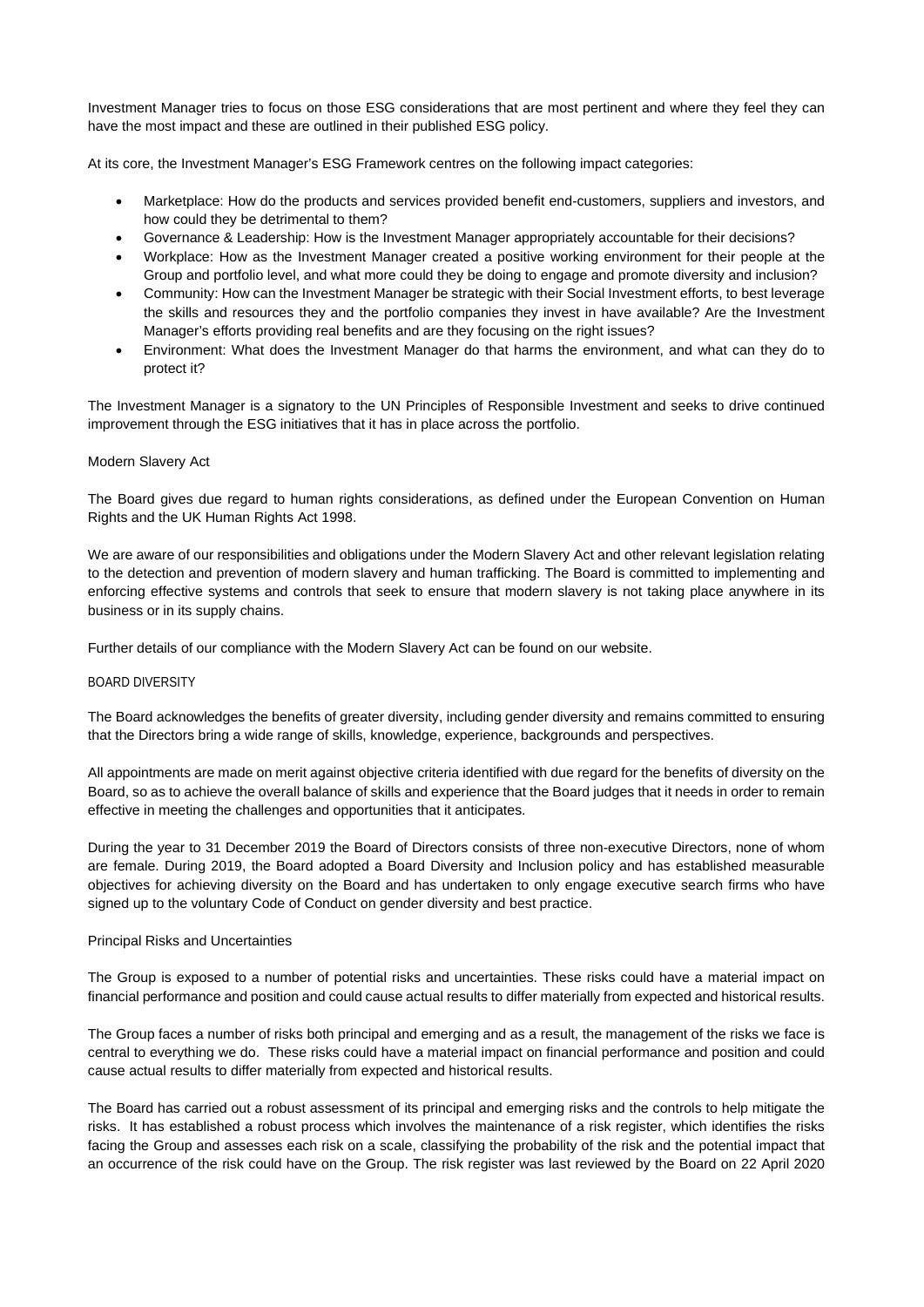and is reviewed as part of the Audit and Risk Committee meetings during the year. The day-to-day risk management functions of the Group have been delegated to the Investment Manager, which reports to the Audit and Risk Committee.

## OPERATIONAL RISKS

## Third Party Service Providers

The Group has no employees and the Directors have all been appointed on an independent non-executive basis. Whilst the Group has taken all reasonable steps to establish and maintain adequate procedures, systems and controls to enable it to comply with its obligations, the Group is reliant upon the performance of third-party service providers for its executive function. In particular, the Investment Manager, Depositary, Custodian, Administrator, Registrar and servicers, amongst others, will be performing services which are integral to the day-to-day operation of the Group.

As part of this, the operations of the third-party service providers are highly dependent on IT systems. Any critical system failure, prolonged loss of service availability or material breach of data security could cause serious damage to the thirdparty's ability to provide services to the Group, which could result in significant compensation costs or regulatory sanctions or a breach of applicable regulations. In particular, failures or breaches resulting in the loss or publication of confidential customer data could cause long-term damage to reputation and could affect regulatory approvals and competitive position which could undermine their ability to attract and retain customers.

The termination of service provision by any service provider, or failure by any service provider to carry out its obligations either by fraud or error to the Group, or to carry out its obligations to the Group in accordance with the terms of its appointment, could have a material adverse effect on the Group's operations and its ability to meet its investment objective.

### **Mitigation**

The Group has appointed third party service providers who are experienced in their field and have a reputation for high standards of business conduct. Further, day-to-day oversight of third-party service providers is exercised by the Investment Manager and reported to the Board on a quarterly basis. As appropriate to the function being undertaken, each of the service providers is subject to regular performance and compliance monitoring. The performance of the Investment Manager in its duties to the Group is subject to ongoing review by the Board on a quarterly basis as well as formal annual review by the Group's Management Engagement Committee.

The appointment of each service provider is governed by agreements which contain the ability to terminate each of these counterparties with limited notice should they continually or materially breach any of their obligations to the Group.

As part of the response to COVID-19 all outsourced third party service providers have successfully implemented business continuity processes such as working from home. This has meant that the service levels received by the Group have been maintained in this difficult time.

# Reliance on key individuals

The Group will rely on key individuals at the Investment Manager to identify and select investment opportunities and to manage the day-to-day affairs of the Group. There can be no assurance as to the continued service of these key individuals at the Investment Manager. The departure of key individuals from the Investment Manager without adequate replacement may have a material adverse effect on the Group's business prospects and results of operations. Accordingly, the ability of the Group to achieve its investment objective depends heavily on the experience of the Investment Manager's team, and more generally on the ability of the Investment Manager to attract and retain suitable staff.

#### Mitigation

The interests of the Investment Manager are closely aligned with the performance of the Group through the management and performance fee structures in place and direct investment by certain key individuals of the Investment Manager. Furthermore, investment decisions are made by a team of professionals, mitigating the impact loss of any single key professional within the Investment Manager's organisation. The performance of the Investment Manager in its duties to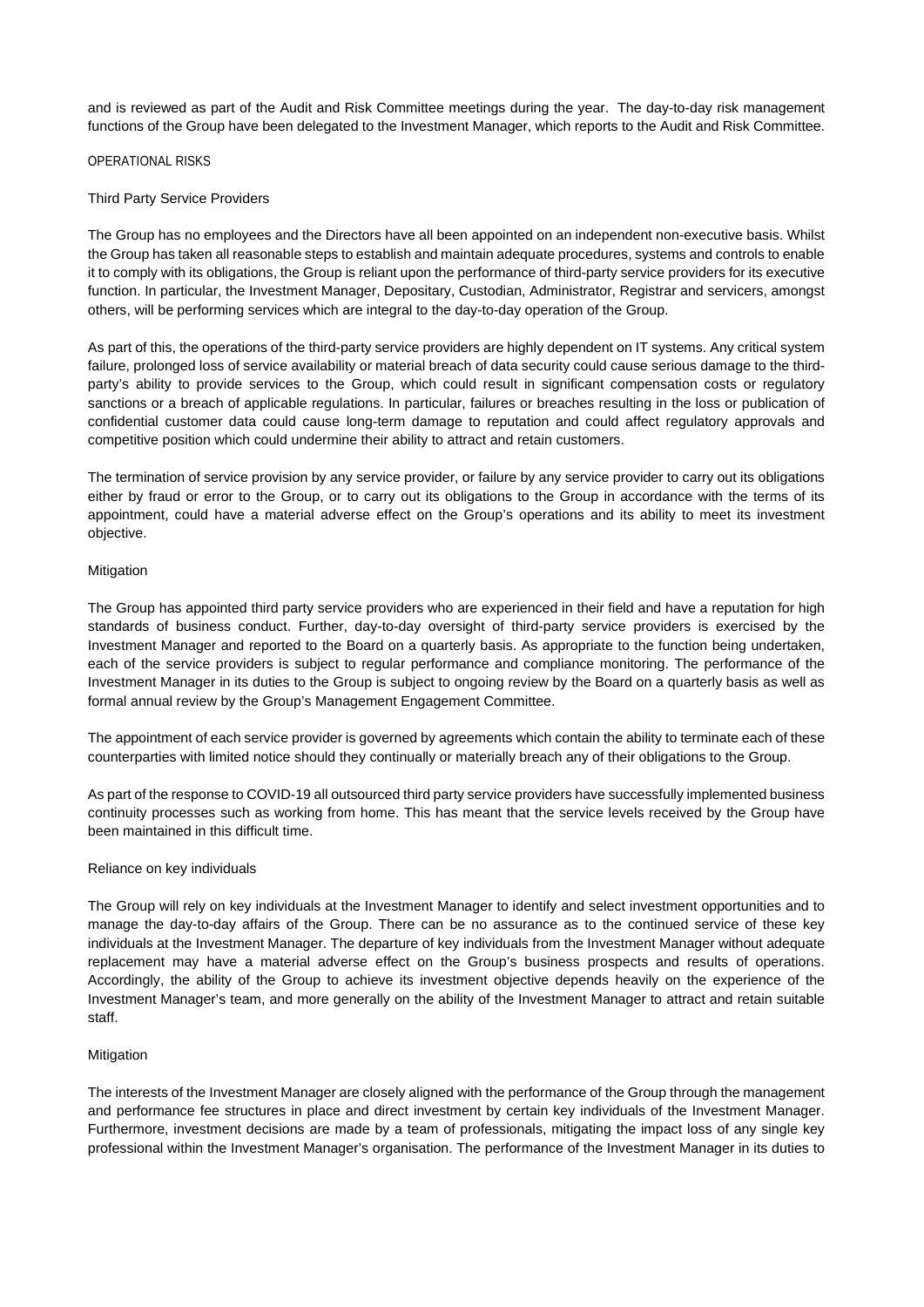the Group is subject to ongoing review by the Board on a quarterly basis as well as formal annual review by the Group's Management Engagement Committee.

# Fluctuations in the market price of the Company's shares

The market price of the Company's shares may fluctuate widely in response to different factors and there can be no assurance that the Company's shares will be repurchased by the Company even if they trade materially below their Net Asset Value. Similarly, the shares may trade at a premium to Net Asset Value whereby the shares can trade on the open market at a price that is higher than the value of the underlying assets. There can be no assurance, express or implied, that shareholders will receive back the amount of their investment in the Company's shares.

## Mitigation

The Investment Manager and the Board closely monitor the level of discount or premium at which the Company's shares trade on the open market. The Company may purchase the shares in the market with the intention of enhancing the Net Asset Value per ordinary share. However, there can be no assurance that any repurchases will take place or that any repurchases will have the effect of narrowing any discount to Net Asset Value at which the ordinary shares may trade. When the Company's shares trade at a premium the Company may issue shares to reduce the premium at which shares trade. As at 31 December 2019 the Company's shares were trading at a discount to Net Asset Value (31 December 2018 the Company's shares were trading at a discount to Net Asset Value). The last published NAV statement at the date of signing these accounts was the NAV for 31 March 2020. At this point the share price was at a discount of 26.5 per cent to the NAV.

On 27 January 2020 Honeycomb Investment Trust plc repurchased into treasury 2,200,000 Ordinary Shares at a price of 850 pence per Ordinary Share. Following completion of the Buyback, the Company has 39,449,919 Ordinary Shares in issue, of which 2,200,000 Ordinary Shares are held in treasury. The total number of voting rights in the Company is therefore 37,249,919 Ordinary Shares.

## INVESTMENTS

#### Achievement of the Investment Objective

There can be no assurance that the Investment Manager will continue to be successful in implementing the Group's investment objective.

#### Mitigation

The Group's investment decisions are delegated to the Investment Manager. Performance of the Group against its investment objectives is closely monitored on an ongoing basis by the Investment Manager and the Board and is reviewed in detail at each Board meeting. The Board has set investment restrictions and guidelines which the Investment Manager monitors and reports on quarterly to the Board. In the event it is required, any action required to mitigate underperformance is taken as deemed appropriate by the Investment Manager.

The Investment Manager has adopted a prudent approach given the uncertain economic environment with the focus on the existing portfolio and ensuring cash collections remain robust and the appropriate strategies are put in place. We expect the economic environment to create some compelling new opportunities for the Group which the Investment Manager will selectively review and deploy capital into, however the priority will be to reduce net debt during this period of uncertainty.

### Borrowing

The Group may use borrowings in connection with its investment activities including, where the Investment Manager believes that it is in the interests of shareholders to do so, for the purposes of seeking to enhance investment returns. Such borrowings may subject the Group to interest rate risk and additional losses if the value of its investments fall. Whilst the use of borrowings should enhance the Net Asset Value of the Group's issued shares when the value of the Group's underlying assets is rising, it will have the opposite effect where the underlying asset value is falling. In addition, in the event that the Group's income falls for whatever reason, the use of borrowings will increase the impact of such a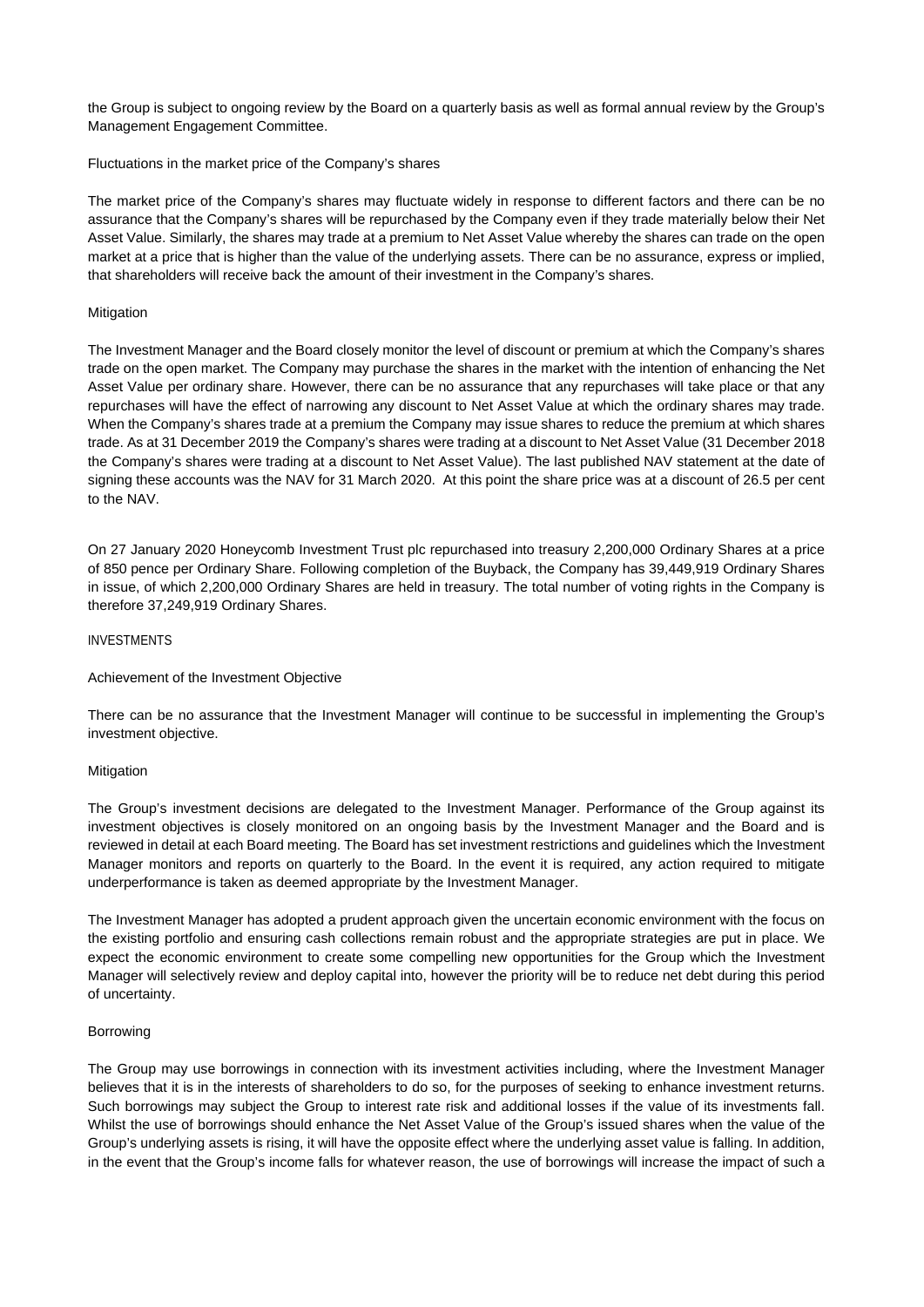fall on the Group's return and accordingly will have an adverse effect on the Group's ability to pay dividends to shareholders.

## **Mitigation**

The Investment Manager and the Board closely monitors the level of gearing of the Group. The Group has a maximum limitation on borrowings of 100 per cent of Net Asset Value (calculated at the time of draw down) which the Investment Manager may affect at its discretion. As at the date of this report, the Group anticipates that the majority of the cash produced by the portfolio will be used to reduce debt.

In May 2020 the Company's main topco debt facility was refinanced with a 1-year term and revolving facility with extension options at the lender's consent. The Group retains the flexibility to refinance the facility.

# Exposure to Credit Risk

As a lender to small businesses and individuals, the Group is exposed to credit losses if customers or counterparties are unable to repay loans and outstanding interest and fees or through fraud. The Group is expected to invest a significant proportion of its assets in Credit Assets which, by their nature, are exposed to credit risk and may be impacted by adverse economic and market conditions, including through higher impairment charges, increased capital losses and reduced opportunities for the Group to invest in Credit Assets. Additionally, competition could serve to reduce yields and lower the volume of loans generated by the Group. The Origination Partner has not guaranteed to provide a minimum number of Credit Assets.

The outbreak of COVID-19 has caused major disruption across the globe. At the time of writing the portfolio has not seen a material impact in payment performance yet albeit some end borrowers have requested and been granted payment holidays. However, given the Group's UK focus, its performance is linked to the health of the UK economy. The Group could experience further impairments and consequently reduced profits, particularly if economic expectations deteriorate further from the base case. However, the overall effect of this cannot be quantified reliably because of uncertainty in the duration of the government's lockdown, the impact of the various government initiatives and the behaviour of customers as the reach the end of their payment holidays. The government has also launched a number of initiatives aimed at providing finance to SMEs. Two of our largest borrowers are in the process of lending under the CBIL government guarantee scheme which will also refinance part of their exposure with the benefit of the government guarantee. The Investment Manager has adopted a prudent approach with the focus on the existing portfolio and ensuring cash collections remain robust as the appropriate strategies are in place.

# Mitigation

The Group will invest in a granular portfolio of assets, diversified by the number of borrowers, the type, and the credit risk (ranked A–E) of each borrower. Each loan is subject to, amongst other restrictions, a maximum single loan exposure limit. Additionally, the Group has made assumptions around loss and arrears rates within the portfolio in its financial projections. Further, the Investment Manager has established stringent underwriting criteria which includes credit referencing, income verification and affordability testing, identity verification and various forward-looking indicators of a borrower's likely financial strength. The Group also provides structured lending facilities to Corporate entities which can be larger value loans. Please see Note 14 to the financial statements for more details on Credit Risk.

Origination rates and performance of the underlying assets of the Group are closely monitored on an ongoing basis by the Investment Manager and the Board and are reviewed in detail at each Board meeting. The Group has entered agreements with a number of referral partners to provide a diversified range of sources from which to select attractive assets. The Group looks to add additional referral partners on an ongoing basis in order to further diversify its origination sources. For structured lending facilities the Group undertakes a robust process. Facilities are secured and typically structured with minimum asset coverage ratios and covenants to provide early warning of credit deterioration and adequate asset cover in the event of stress. The Group operates within the Investment policy guidelines and lends on a secured basis against identifiable and accessible assets.

In relation to COVID-19 the impact is being mitigated where possible through the Investment Manager proposing not to re-invest the cash generated by the portfolio in new investments until there is more visibility on the impact of the lockdown restrictions on performance and a return to some level of normality in the economy. In the structured portfolio where the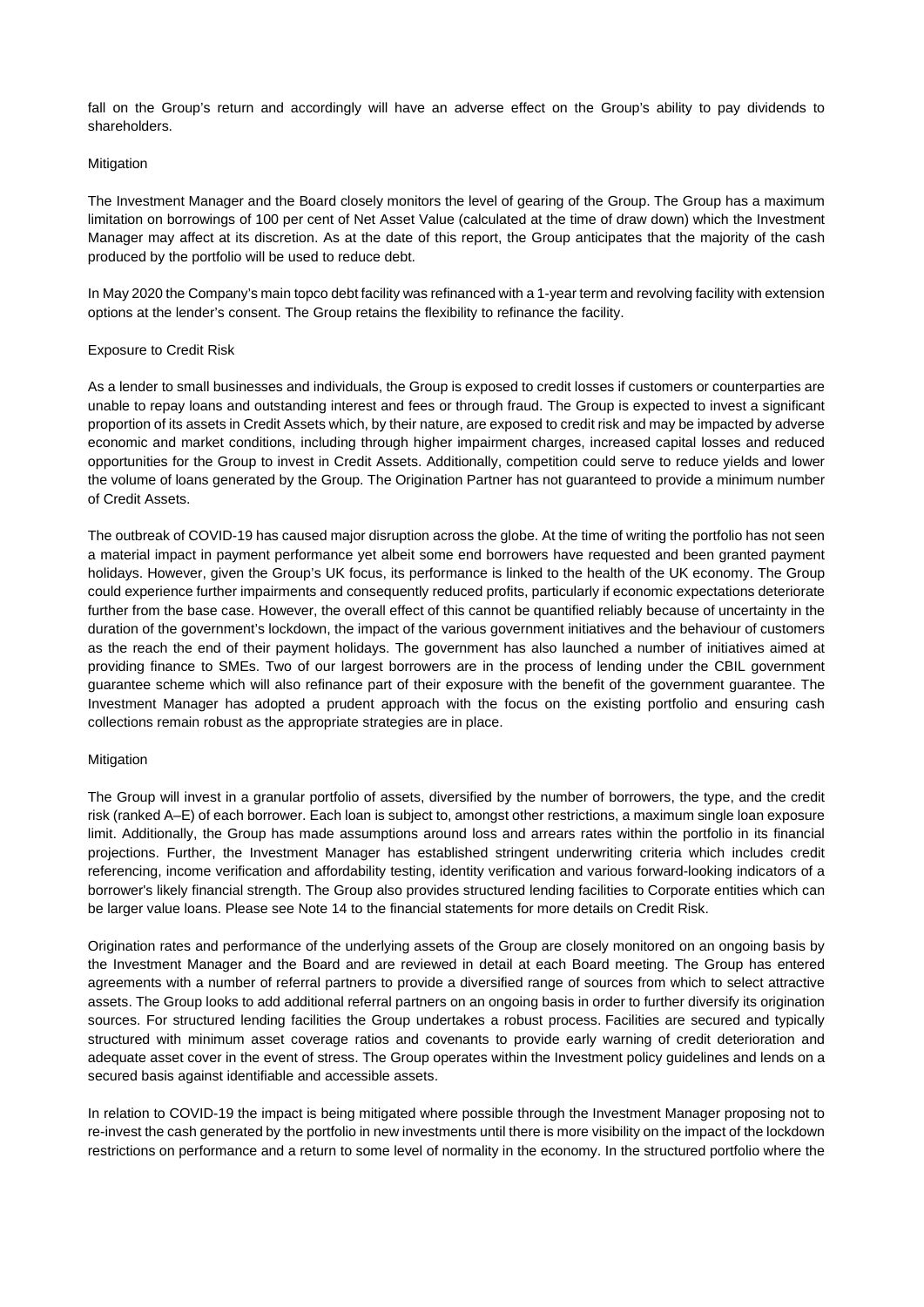Group provides finance to non-bank lenders, the Investment Manager is working with the borrowers to help them navigate the difficult environment whilst ensuring most of the cash generated by their portfolio is utilised to repay the Group's loan.

# Interest Rate Risk

The Group intends to invest in Credit Assets which may be subject to a fixed rate of interest, or a floating rate of interest (which may be linked to base rates or LIBOR) and expects that its borrowings will be subject to a floating rate of interest. Any mismatches the Group has between the income generated by its Credit Assets, on the one hand, and the liabilities in respect of its borrowings, on the other hand, may subject the Group to interest rate risk.

## Mitigation

Interest rate risk exposures may be managed, in part, by matching any floating rate borrowings with investments in Credit Assets that are also subject to a floating rate of interest. The Group may use derivative instruments, including interest rate swaps, to reduce its exposure to fluctuations in interest rates, however some unmatched risk may remain.

The current COVID-19 outbreak has seen the Bank of England lower interest rates on 19 March 2020 to 0.1 per cent, the lowest they have been in its 325-year history. The Board will continue to monitor this development.

Following the recommendations of the Financial Stability Board, a fundamental review and reform of the major interest rates benchmarks, including Interbank offered rate ("Ibors"), are underway across the world's largest financial markets. In some cases, the reform will include replacing interest rate benchmarks with alternative risk-free rates ('RFRs'). This replacement process is at different stages, and is progressing at different speeds, across several major currencies. There is therefore uncertainty as to the basis, method and timing of transition and their implications on the participants in the financial markets. Until there is market acceptance on the form of alternative RFRs for different products, the legal mechanisms to effect transition cannot be confirmed, and the impact cannot be determined, nor any associated costs accounted for. Going forward the Group needs to assess the potential effects of these 'Libor replacement' and has the intention of minimising disruption through appropriate mitigating actions.

# Liquidity of Investments

The Group may invest in Credit and Equity Assets that are aligned with the Group's strategy and that present opportunities to enhance the Group's return on its investments. Such assets may have fixed maturity dates or amortisation schedules or may not have any maturity dates. Investments in unquoted equity securities, by their nature, involve a higher degree of valuation and performance uncertainties and liquidity risks than investments in listed securities and therefore may be more difficult to realise.

#### **Mitigation**

The Group monitors the maturity profile of its Credit Assets and borrowing as well as trends in cash payment rates.

The Group has established investment restrictions on the extent to which it can invest in Equity Assets, such that no more than 10 per cent of the net proceeds of any placing are invested in Equity Assets. Compliance with these restrictions is monitored by the Investment Manager on an ongoing basis and by the Board quarterly.

# REGULATIONS

The Group is subject to extensive laws, regulations, corporate governance practice and disclosure requirements, administrative actions and policies in each jurisdiction in which it operates. Many of these have been introduced or amended recently and are subject to further material changes, which may increase compliance and conduct risks. The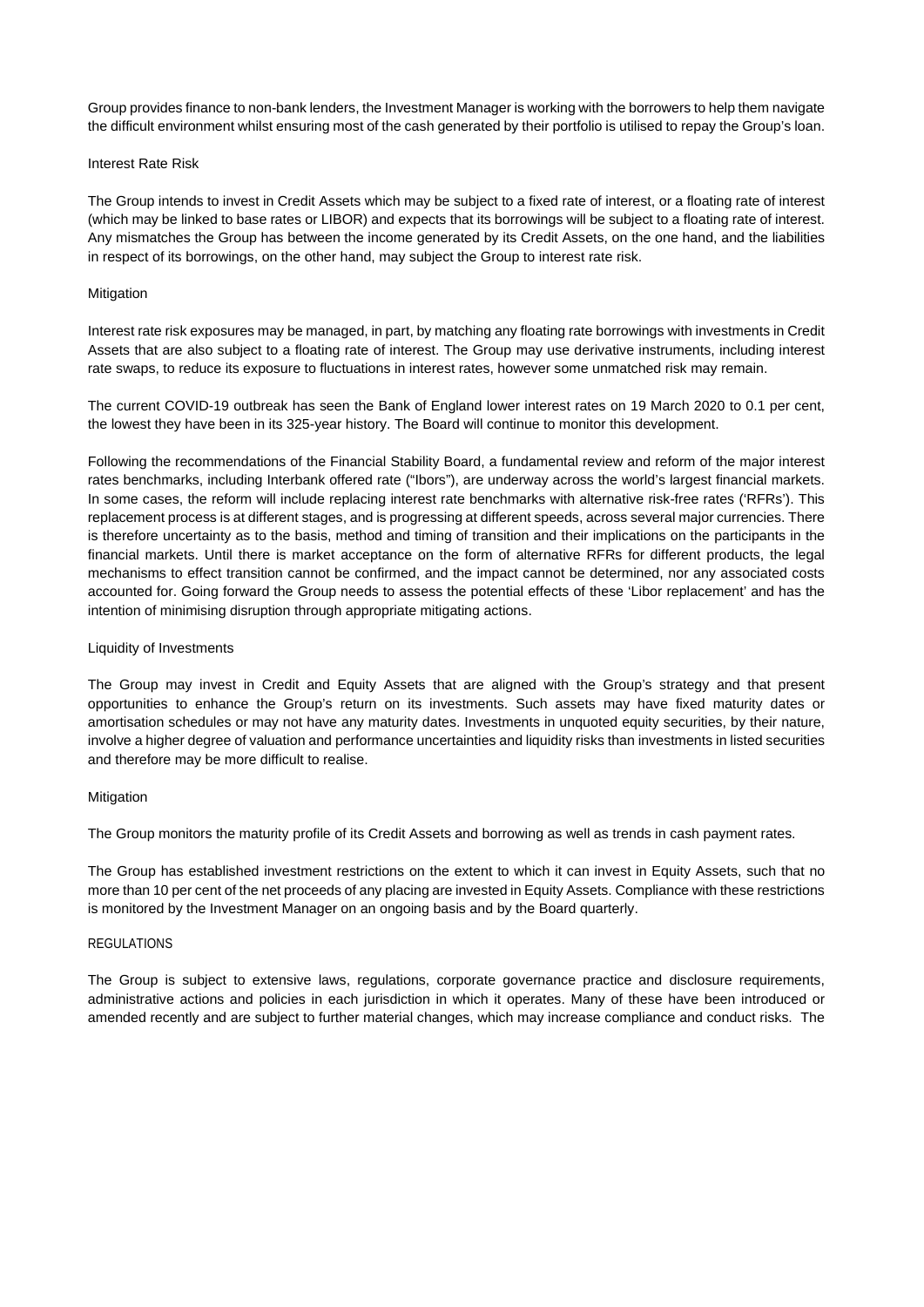Group expects government and regulatory intervention in the financial services industry to remain high for the foreseeable future.

# Tax

Any changes in the Group's tax status or in taxation legislation could affect the value of investments held by the Group, affect the Group's ability to provide returns to shareholders and affect the tax treatment for shareholders of their investments in the Group.

# Mitigation

The Group intends at all times to conduct its affairs so as to enable it to qualify as an investment trust for the purposes of Section 1158 of the Corporation Tax Act 2010. Both the Board and the Investment Manager are aware of the requirements which are to be fulfilled in any accounting period for the Group to maintain its investment trust status. The conditions required to satisfy the investment trust criteria are monitored by the Administrator and performance of the same shall be reported to the Board on a quarterly basis.

# Breach of applicable legislative obligations

The Group and its third-party service providers are subject to various legislative and regulatory regimes, including, but not limited to, the Consumer Credit Act General Data Protection Regulation and the Data Protection Act 2018. Any breach of applicable legislative and/or regulatory obligations could have a negative impact on the Group and impact returns to shareholders.

# **Mitigation**

The Group engages only with third party service providers which hold the appropriate regulatory approvals for the function they are to perform and can demonstrate that they can adhere to the regulatory standards required of them. Each appointment is governed by agreements which contain the ability for the Group to terminate the arrangements with each of these counterparties with limited notice should such counterparty continually or materially breach any of their legislative obligations, or their obligations to the Group more broadly. Additionally, each of the counterparties is subject to regular performance and compliance monitoring by the Investment Manager, as appropriate to their function, to ensure that they are acting in accordance with applicable regulations and are aware of any upcoming regulatory changes which may affect the Group. Performance of third-party service providers is reported to the Board on a quarterly basis, whilst the performance of the Investment Manager in its duties to the Group is subject to ongoing review by the Board on a quarterly basis as well as formal annual review by the Group's Management Engagement Committee.

# EMERGING RISKS

The Group utilises an established framework to monitor its portfolio for emerging risks, supporting organisational readiness for external volatility.

This incorporates input and insight from both a top-down and bottom-up perspective:

- Top-down: Emerging risks identified by directors at a group level via the Audit and Risk Committee and the Board.
- Bottom-up: Emerging risks identified at a business level and escalated, where appropriate by the Investment Manager, via risk updates into the Audit and Risk Committee and the Board.

Emerging risks are monitored by the Audit and Risk Committee on an ongoing basis, with agreed actions tracked to ensure the Group's preparedness should an emerging risk crystallise.

The most significant emerging risk is the ongoing outbreak of the COVID-19. We are monitoring the situation carefully as it evolves. The Group's business model aims to ensure that it is able to continue to trade and support its clients in all economic conditions.

Key Performance Indicators (KPIs)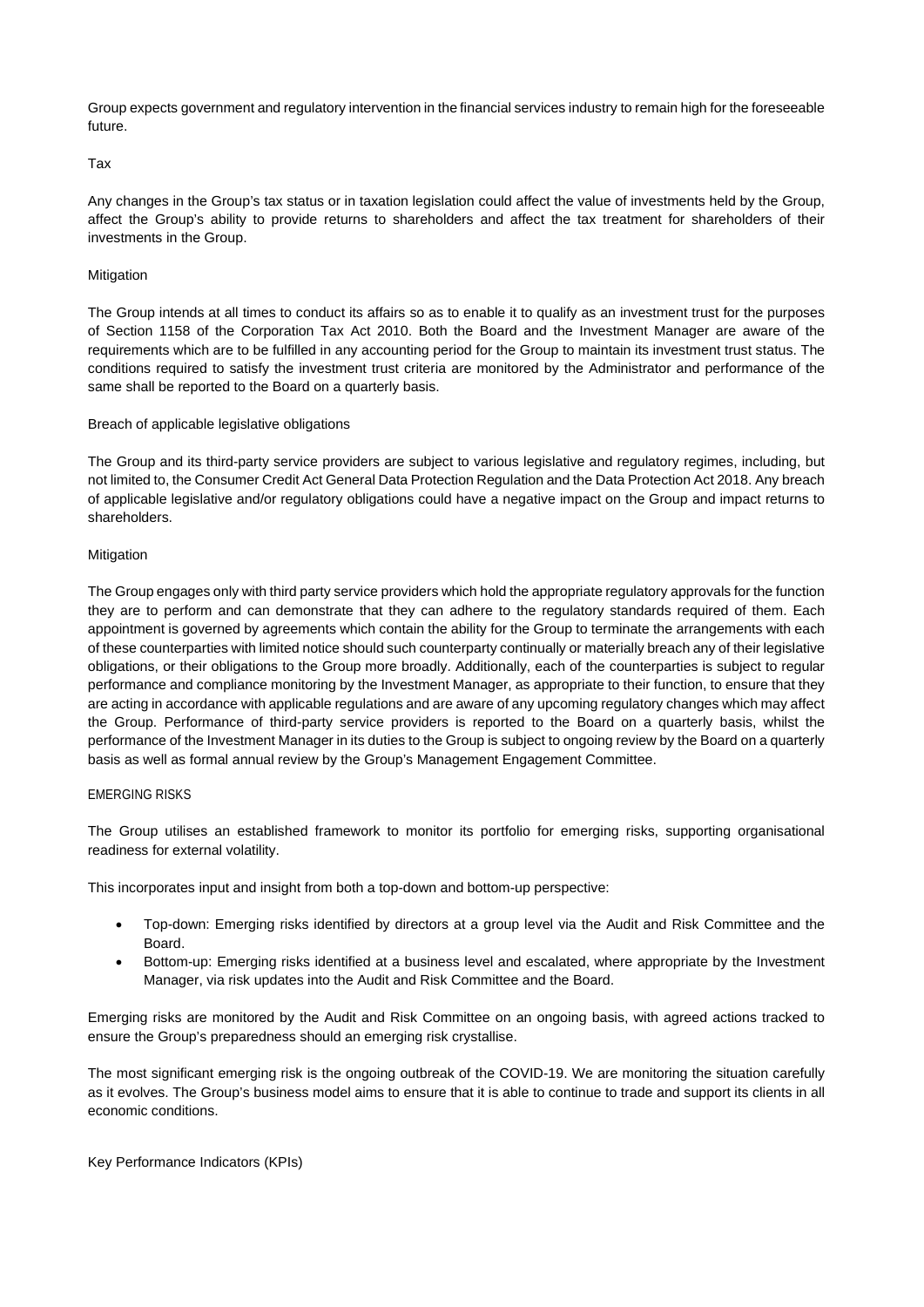The Board monitors success in implementing the Group's strategy against a range of key performance indicators (KPIs), which are viewed as significant measures of success over the longer term. Although performance relative to the KPIs is also monitored over shorter periods, it is success over the long-term that is viewed as more important, given the inherent volatility of short-term investment returns. The principal KPIs are set out below:

- The movement in Net Asset Value per ordinary share;
- Dividend per share;
- Dividend return;
- The share price premium/(discount) to NAV;
- The movement in the share price;
- Ongoing charges ratio; and
- Revenue return.

# APPROVAL

The Strategic Report was approved by the Board of Directors on 27 May 2020 and signed on its behalf by:

Robert Sharpe Chairman 27 May 2020

# **Directors' Report**

# BOARD OF DIRECTORS

ROBERT SHARPE (1)

Chairman of the Board, Remuneration and Nomination and the Management Engagement Committees and a member of the Audit and Risk Committee

Robert has over 45 years' experience in retail banking. He is currently chairman at Hampshire Trust Bank plc and Bank of Ireland UK plc. He has had an extensive number of appointments both in the UK and the Middle East including Nonexecutive Director ("NED") at Aldermore Bank plc, George Wimpy plc, Barclays Bank UK Retirement Fund, Vaultex Limited, LSL Properties plc, RIAS plc and several independent NED roles at banks in Qatar, UAE, Oman and Turkey. Robert was previously Chief Executive Officer at West Bromwich Building Society, a role he took to chart and implement its rescue plan. Prior to this, he was Chief Executive Officer at Portman Building Society and Bank of Ireland in the UK.

# JIM COYLE (1)

Chairman of the Audit and Risk Committee, and member of the Remuneration and Nomination and Management Engagement Committees

Jim is a non-executive Director, chair of the Audit committee and member of the Risk committee at HSBC UK Bank plc, chairman of HSBC Trust Group (UK) Ltd and Marks & Spencer Unit Trust Management Limited. He is also a nonexecutive Director and Chairman of the Audit and Risk Committee at Scottish Water, non-executive Director at Marks & Spencer Financial Services plc and HSBC Private Bank (UK) Limited and an independent non-executive member of Deloitte UK Oversight Board. He was previously Chairman at Worldfirst, non-executive Director at the Scottish Building Society, non-executive director and Chairman of the Audit Committee of Vocalink plc, and Group Financial Controller at Lloyds Banking Group, having earlier held a role as Divisional Finance Director, Group Operations. Prior to this, Jim was Group Chief Accountant for the Bank of Scotland, having joined the bank in 1991. He qualified as a Chartered Accountant with KPMG before spending 10 years in the oil industry, holding senior positions with BP. Jim is a Fellow of the Chartered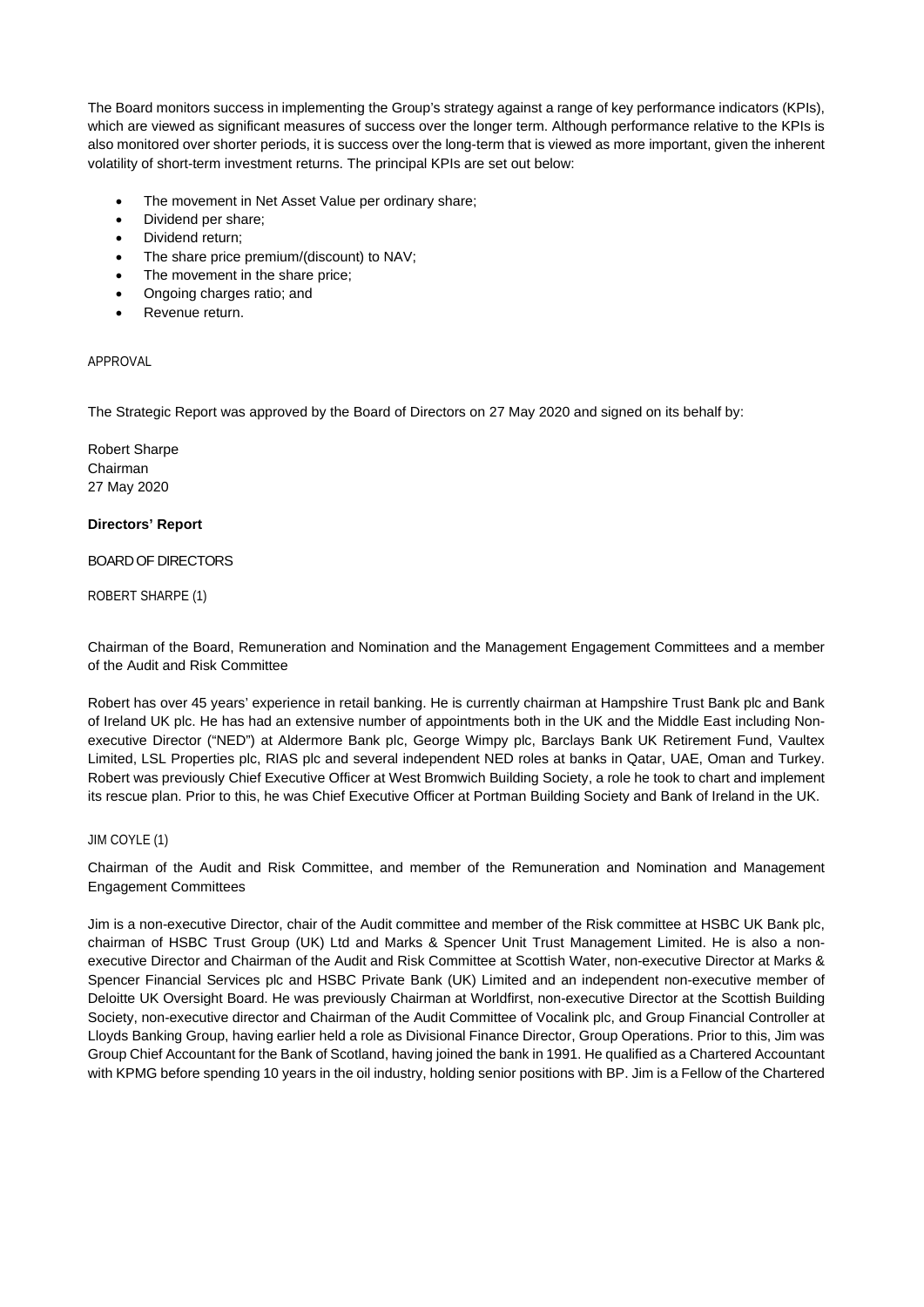Institute of Bankers in Scotland, a former member of the Council of the Institute of Chartered Accountants of Scotland and the Financial Reporting Council Committees.

# RICHARD ROWNEY (2)

Member of the Audit and Risk, Remuneration and Nomination and Management Engagement Committees

Richard was most recently Group Chief Executive of LV= a leading financial services provider and a mutual where he worked as an executive Member of the Board for 13 years. Richard left LV at the end of 2019 following the sale of the General Insurance business to the Allianz Group. Richard has led the business to win the Moneywise Most Trusted Life Insurer award as well as YouGov's UK's Most Recommended Insurer. Prior to his position as CEO he had been Managing Director of the group's Life & Pensions business which he successfully turned into one of the UK's leading Protection and Retirement specialist companies. Prior to his time at LV= Richard held various Director roles across Barclays corporate and retail banking. Richard holds a first-class degree in Geography from the University of Leeds, an MBA from Henley Business School and has completed the Harvard Management Programme in 2006.

(1) Appointed 14 December 2015  $(2)$  Appointed 1 July 2019

# Statutory Information

The Directors of Honeycomb Investment Trust plc (Registered: 09899024) present their report and audited financial statements of the Company and its subsidiaries (together, the "Group") for the year ended 31 December 2019. The shares are listed on the Specialist Fund Segment of the London Stock Exchange.

# BOARD MEMBERS, AND DIRECTORS' AND OFFICERS' INSURANCE

The names and biographical details of the Board members who served on the Board as at the year-end can be found on above.

During the year under review the Group maintained directors' and officers' liability insurance for its Directors and officers as permitted by section 233 of the Companies Act 2006. The Group acquired specific Public Offering and Securities Insurance which commenced on 24 February 2015 with a five-year run-off period. This was subsequently renewed until 5 December 2020.

# STATUS OF THE COMPANY

The Company is an investment company within the meaning of section 833 of the Companies Act 2006.

The Company operates as an investment trust in accordance with Section 1158 of the Corporation Tax Act 2010 and the Investment Trust (Approved Company) (Tax) Regulations 2011. HM Revenue & Customs approved the Company as an investment trust upon its listing on 23 December 2015. In the opinion of the Directors, the Company has conducted its affairs so that it is able to maintain its status as an investment trust.

The Company is an externally managed closed-ended investment company with an unlimited life and has no employees (2018: no employees).

The Company was incorporated in England and Wales on 2 December 2015 and started trading on 23 December 2015, immediately upon the Company's listing.

# INTERNAL CONTROLS AND RISK MANAGEMENT

The Board has established an ongoing process for identifying, evaluating and managing risk on behalf of the Group. Further details of the Group's principal risks and uncertainties can be found in the Strategic Report above and details of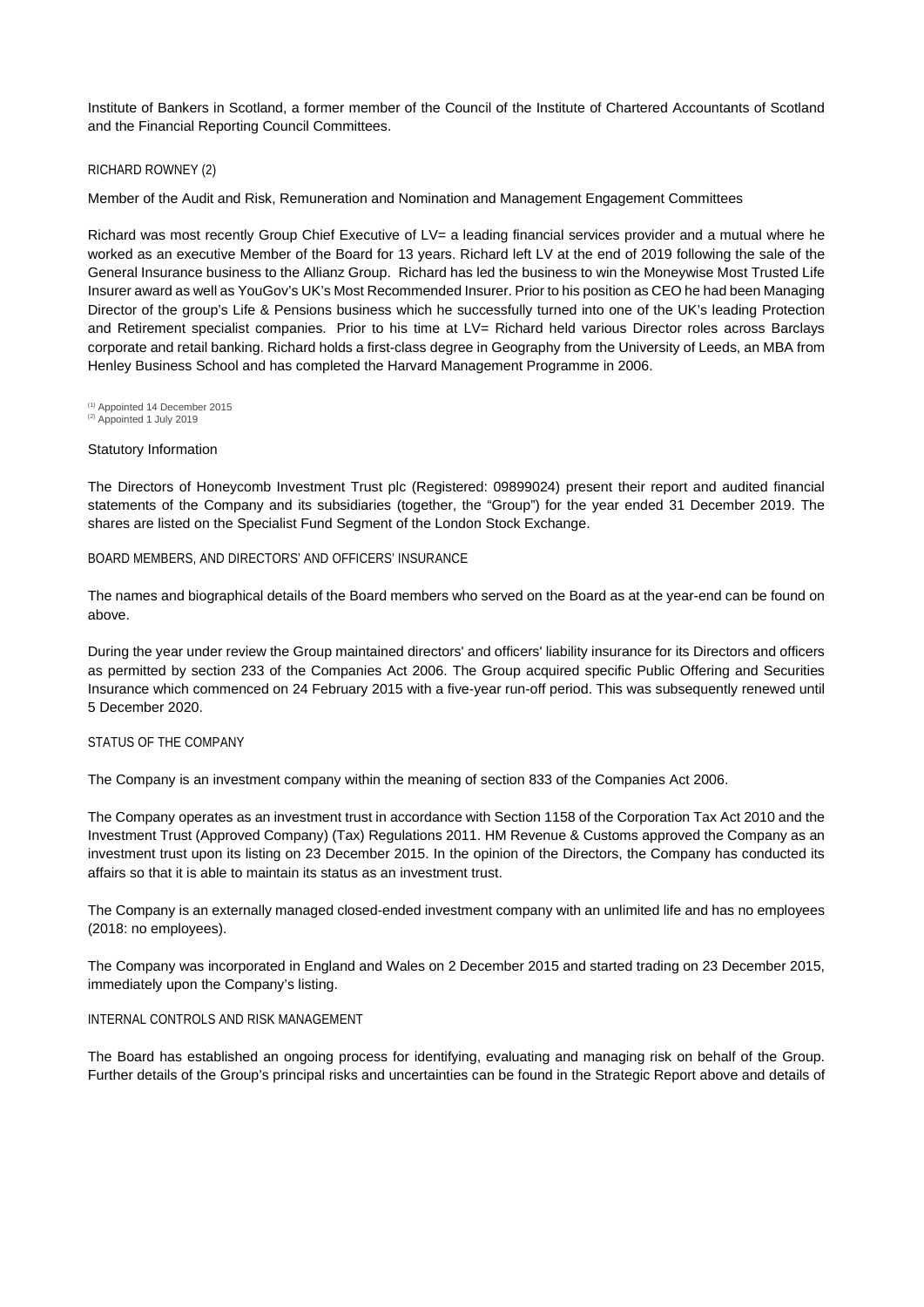the Group's internal controls can be found below. Details of the Group's hedging policies are set out in the Strategic Report above.

# SHARE CAPITAL – VOTING AND DIVIDEND

As at 31 December 2019, the Company had 39,449,919 ordinary shares in issue and no shares were held in Treasury (31 December 2018: 39,449,919). As at the date of this report, the Company had 39,449,919 ordinary shares in issue, of which 2,200,000 ordinary shares are held in Treasury. The total number of voting rights in the Company is therefore 37,249,919. On 6 June 2019, at the Company's last Annual General Meeting ("AGM"), the Board was granted authority to allot the Company's ordinary shares of £0.01 each or grant rights to subscribe for, or convert any security into ordinary shares in the Company up to a maximum nominal amount of £231,499.73 representing 23,149,973 ordinary shares. The authority will expire (unless previously renewed, varied or revoked) on the conclusion of the 2020 AGM of the Company (or, if earlier, at the close of business on 31 August 2020).

The ordinary shares carry the right to receive dividends and have one voting right per ordinary share. There are no shares which carry specific rights with regard to the control of the Company. The shares are freely transferable. There are no restrictions or agreements between shareholders on the voting rights of any of the ordinary shares or the transfer of shares.

The Company does not have a fixed life, however, pursuant to the articles of association, a continuation vote was scheduled to be held at the AGM of the Company in 2021 and, if passed, every five years thereafter. However, in order to provide greater certainty as to the Company's investment period to secure optimal terms in a replacement leverage facility, the Directors convened a General Meeting on 16 December 2019 at which a resolution for the continuation of the Company was proposed and passed by Shareholders. The Group is now in a stronger position to negotiate more favourable terms with lenders which the Directors believe will provide enhanced returns to Shareholders. In addition, increased certainty as to the life of the Group will further enable the Group to continue to build effective long-term partnerships with key new and existing counterparties and borrowers. It will also allow the Group the opportunity to continue to grow and diversify its portfolio whilst continuing to deliver its investment objective of providing Shareholders with an attractive level of dividend income and capital growth.

At the AGM held on 6 June 2019, the Directors were granted the authority to purchase in the market up to 5,913,543 ordinary shares, such authority expiring at the conclusion of the 2020 AGM of the Company (or, if earlier, until close of business on 31 August 2020). During the year the Company had not bought back any shares but post year-end, 2,200,000 ordinary shares were bought back on 27 January 2020 by the Company pursuant to this authority and are held in treasury. The Company intends to seek approval from the shareholders, by special resolution, to renew this authority at the next AGM.

In addition, where in a financial period of the Company ending on or after 31 December 2016 the ordinary shares have traded, on average over that financial period, at a discount in excess of 10 per cent to Net Asset Value per ordinary share, the Company will be required to propose a special resolution at the next AGM for the discontinuation of the business of the Company in its present form. If such a discontinuation resolution is passed, proposals will be put forward by the Directors to shareholders within four months to address the trading discount to Net Asset Value per ordinary share (which may include proposals for the reorganisation, reconstruction or winding up of the Company).

On a winding up or a return of capital by the Company, the ordinary shareholders are entitled to the capital of the Company.

No final dividend is being recommended. The Company's policy is to pay dividends on a quarterly basis, as set out in the Company's prospectuses dated 18 December 2015, 25 May 2017 and 21 December 2018 (the "Prospectus"). The dividends paid or payable in respect of the year ended 31 December 2019 are set out Note 10 to the financial statements. A reconciliation of movements in reserves is presented in the Statement of Changes in Shareholders' Funds in the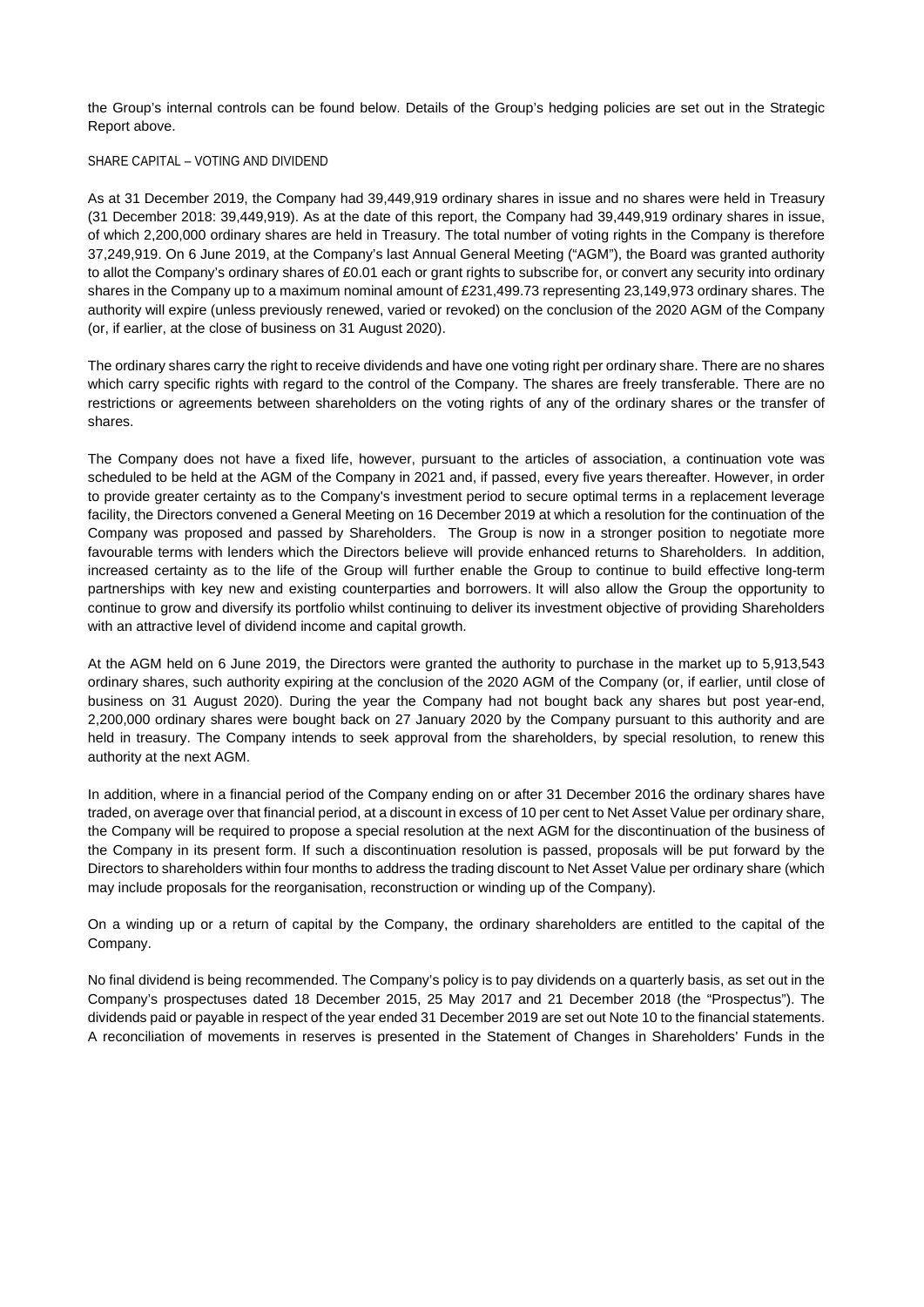financial statements. The Company may make distributions from the Revenue Reserve, the Special Distributable Reserve or from realised capital gains. There were no unrealised gains in the year.

# SUBSTANTIAL SHARE INTERESTS

As at 31 December 2019, the Company had been notified in accordance with Disclosure Guidance and Transparency Rule 5 of the following interests in the voting rights attaching to the Company's issued share capital.

| <b>Holder</b>                          | Ordinary<br>shares | <b>Percentage</b><br>of total<br>voting rights |
|----------------------------------------|--------------------|------------------------------------------------|
| <b>Link Fund Solutions</b><br>Limited* | 7,009,634          | 17.77%                                         |

\* The Company was notified that part of the voting control interest previously held by Woodford Investment Management LLP was transferred to Link Fund Solutions as new manager

Between 31 December 2019 and the date of this report, the Company had been notified in accordance with Disclosure Guidance and Transparency Rule 5 of the following interests in the voting rights attaching to the Company's issued share capital:

| <b>Holder</b>                                      | <b>Ordinary</b><br>shares | <b>Percentage</b><br>of total<br>voting rights |
|----------------------------------------------------|---------------------------|------------------------------------------------|
| C C Beekeeper<br><b>Limited</b>                    | 4,542,006                 | 12.19%                                         |
| <b>Weiss Asset</b><br>Management LP                | 3,000,000                 | 8.05%                                          |
| The Thameside 1979<br>Settlement                   | 2,702,000                 | 7.25%                                          |
| The Phoenix<br>Holdings Limited                    | 2,935,306                 | 7.88%                                          |
| Close Asset<br>Management Limited                  | 2,003,000                 | 5.38%                                          |
| Quilter Investors<br>Limited                       | 10,450,928                | 28.05%                                         |
| <b>Brookdale</b><br>International<br>Partners, L.P | 3,000,000                 | 8.05%                                          |
| M&G Investment<br><b>Management Limited</b>        | 2,000,000                 | 5.36%                                          |

# INDEPENDENT AUDITORS

The Company's independent auditors, PricewaterhouseCoopers LLP ("PwC"), were re-appointed at the Company's AGM in 2019 and have expressed willingness to continue to act as the Group's auditors for the forthcoming financial year. The Audit and Risk Committee has carefully considered the auditors' appointment, as required in accordance with its Terms of Reference, and, having regard to its effectiveness and the services it has provided the Group during the year under review, has recommended to the Board that the independent auditors be re-appointed at the forthcoming 2020 AGM. At the 2020 AGM resolutions are therefore to be proposed for the re-appointment of the independent auditors and to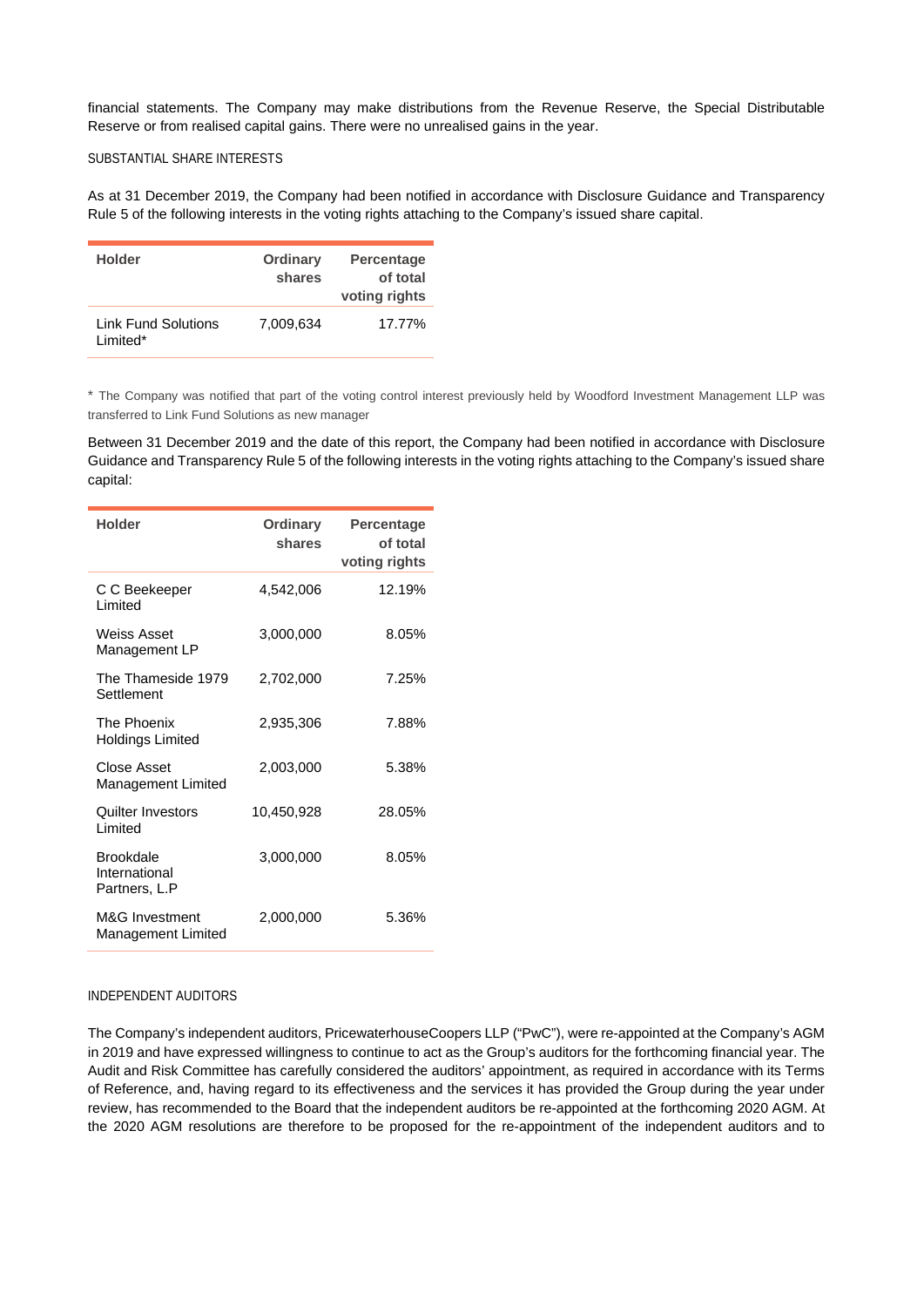authorise the Directors to agree its remuneration for the forthcoming financial year. In reaching its decision, the Audit and Risk Committee considered the points detailed below in the Audit and Risk Committee's report.

### AUDIT INFORMATION

As required by section 418 of the Companies Act 2006, the Directors who held office at the date of this report each confirm that, so far as they are aware, there is no relevant audit information of which the Group's auditor are unaware and each Director has taken all the steps required of a Director to make themselves aware of any relevant audit information and to establish that the Group's auditor are aware of that information.

## ARTICLES OF ASSOCIATION

Any amendments to the Company's Articles of Association must be made by special resolution.

### GOING CONCERN

The Directors have reviewed the financial projections of the Group from the date of this report, which shows that the Group will be able to generate sufficient cash flows in order to meet its liabilities as they fall due. Countries around the world have been affected by COVID-19 despite significant mitigating action including self-isolation for people suspected of having the virus, and an effective lockdown through social distancing for all but essential workers, the impact of the virus looks likely to be significant in terms of extent and timing. This represents a significant risk to the operations of the Group as a whole. The Directors have assessed the impact of COVID-19 and given the Group's UK focus, its performance is linked to the health of the UK economy. The Board expect the Group could experience further impairments and consequently reduced profits, particularly if economic expectations deteriorate further. However, the overall effect of this cannot be quantified reliably as we expect the impact of the government's assistance to non-bank lenders and the introduction of the furlough scheme to assist end borrowers are yet unknown, but they are expected to reduce the potential expected credit loss impact. The Group has performed a prudent financial stress geared towards ensuring that it has sufficient cash resources to weather the pandemic so that it can meet its liabilities as they fall due particularly in relation to its debt facility commitments and subsequently emerge in a strong enough position to selectively re-invest the cash generated. The conclusion of the stress testing is that the business has more than adequate cash resources to meet its liabilities as they fall due. Accordingly, the Directors are satisfied that the going concern basis remains appropriate for the preparation of the financial statements. The Group also has detailed policies and processes for managing the risk, set out in the Strategic Report above.

# VIABILITY STATEMENT

In accordance with provision C.2.2 of the UK Corporate Governance Code, published by the Financial Reporting Council in April 2016 (the "Code"), the Directors have assessed the prospects of the Group over the three-year period to the AGM in 2023. The Board believes this period to be appropriate taking into account the current trading position and the potential impact of the principal risks, in particular the effect of COVID-19, that could affect the viability of the Group.

To prepare the viability statement the Board have considered the prospects of the Group in light of its current position and the potential impact of the health of the UK economy as a result of COVID-19. The Directors have considered these in relation to the Group's revenue and expenditure projections, working capital requirements and the fact that the Group's investments do not comprise readily realisable assets. The Board have considered each of the Group's principal risks and uncertainties and mitigating factors are detailed above.

Based on the Group's current position and the wider macro-economic uncertainty surrounding COVID-19, analysis to assess viability has focused on the risks in generating cashflows and meeting the debt facility covenants in relation to both the new refinanced Topco facility that was closed in May 2020 and the existing Sting facility. To do this a series of projections have been considered on the basis that the Investment Manager has adopted a prudent approach with the focus on the existing portfolio and ensuring cash collections remain robust as well not re-investing the cash generated by the portfolio in new investments until there is more visibility on the impact of the lockdown restrictions on performance and a return to some level of normality in the economy. With this there is also an expectation that we see an increase in expected credit losses. Given the maturity date of the debt facilities the Board have also projected the impact of changing funding levels as well as funding costs taking into account the possibility of an increase in funding costs as COVID-19 continues.

The analysis indicates that due to the stability and cash generating nature of the portfolio the Group would be able to withstand the impact of the risks identified. Based on the Group's current position and the performance of the assets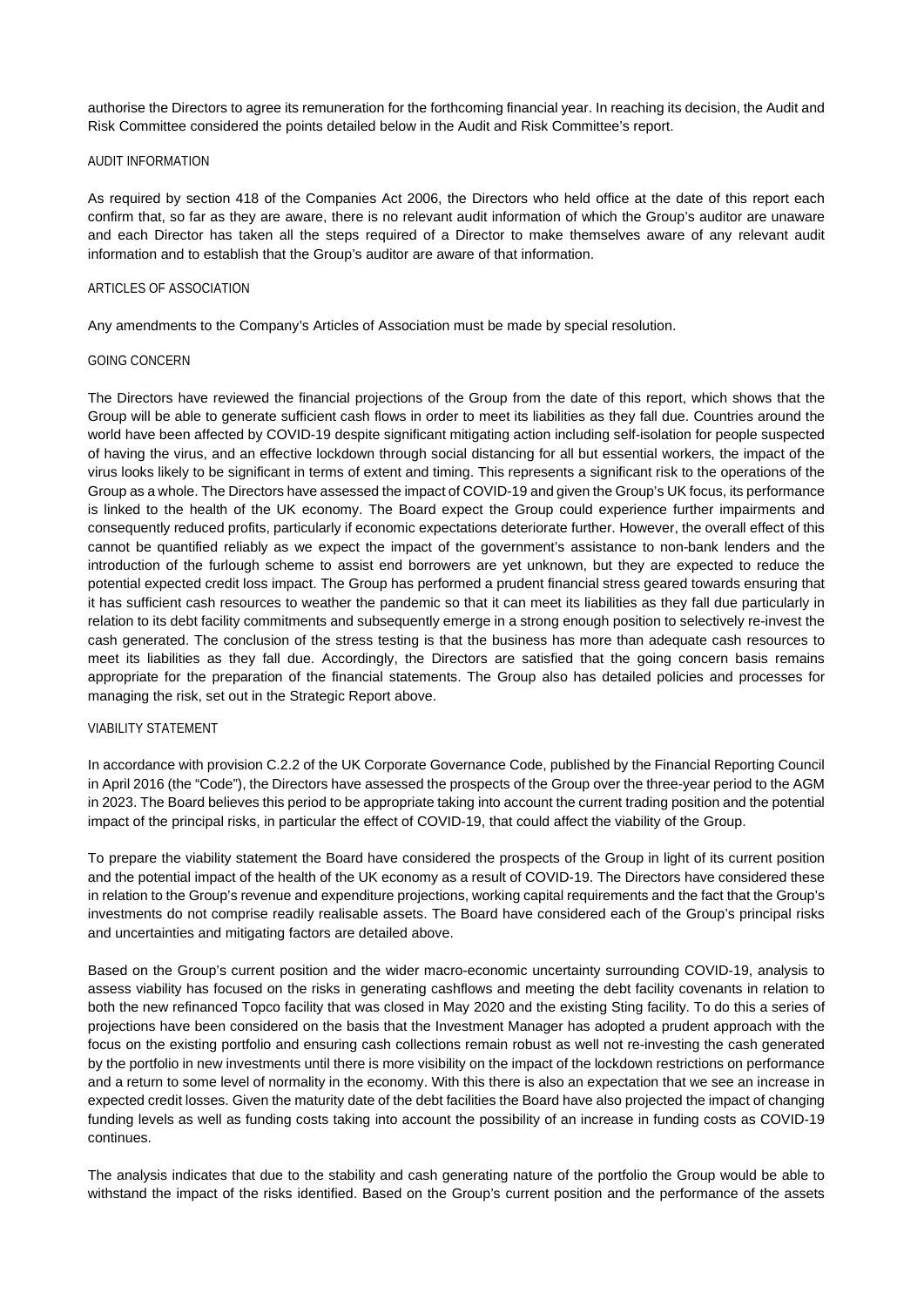acquired the principal risks that it faces and their potential impact on its future development and prospects, the Directors have concluded that there is a reasonable expectation that the Group will be able to continue in operation and meet its liabilities as they fall due over the three-year period to the AGM in 2023.

# MANAGEMENT AND ADMINISTRATION

# Administrator

The Group's Administrator is Apex Fund Services (UK) Ltd (the "Administrator"), a company authorised and regulated by the Financial Conduct Authority ("FCA"). The Administrator provides the day-to-day administration of the Group. The Administrator is responsible for the Group's general administrative functions, such as the calculation of the Net Asset Value and maintenance of the Group's accounting records and ensures that the Group complies with its continuing obligations as an investment trust.

Under the terms of the administration agreement, the Administrator charges a fee for its fund administration services equal to the greater of: (i) £5,305 per month (increased by 3 per cent on 1 January in each year); and (ii) an amount equal to the sum of 1/12 of 0.06 per cent of the portion of Net Asset Value up to £150 million, and 1/12 of 0.05 per cent of the excess of Net Asset Value above £150 million. The monthly fee is then reduced by £2,083.33 to reflect the fact that the Administrator no longer provides company secretarial services to the Group. The Administrator is also entitled to reimbursement of all reasonable out of pocket expenses incurred by it in connection with the performance of its duties. The administration agreement can be terminated by either party by providing 90 days' written notice.

# Company Secretary

Company Secretary Link Company Matters Limited (the "Company Secretary") has been appointed as the company secretary of the Group. The Company Secretary was appointed in September 2018. The Company Secretary undertakes the general secretarial functions required by the Companies Act and is responsible for the maintenance of specified statutory registers of the Company. The Company Secretary is entitled to a general annual fee of £54,180 (all fees excluding VAT). The Company Secretary shall also be entitled to reimbursement of reasonable out of pocket expenses incurred in connection with the performance of its duties (without prior consent of the Company, but such expenses are subject to limits).

# Registrar

Computershare Investor Services plc has been appointed as the Company's registrar to provide share registration services. Under the terms of the Registrar Agreement, the Registrar is entitled to an annual register maintenance fee from the Company equal to £1.30 per Shareholder per annum or part thereof, subject to a minimum of £3,800 per annum and a potential annual fee increase capped by inflation.

Other activity beyond the agreed services will be charged for in accordance with the Registrar's normal tariff as published from time to time.

# Investment Manager

The Investment Manager, a UK-based company authorised and regulated by the FCA, has been appointed the Group's investment manager and Alternative Investment Fund Manager ("AIFM") for the purposes of the Alternative Investment Fund Managers Directive ("AIFMD"). The Investment Manager is responsible for the discretionary management of the Group's assets and ensures that these are valued appropriately in accordance with the relevant regulations and guidance.

Under the terms of the management agreement, the Investment Manager is entitled to a management fee and a performance fee together with reimbursement of reasonable expenses incurred by it in the performance of its duties. From the period from first admission, the management fee payable was based on 1.0 per cent of the Gross Asset Value (which includes only value attributable to credit assets and equity assets held by the Group for investment purposes). Once more than 80.0 per cent of the listing proceeds of any placing are invested the management fee payable is based on 1.0 per cent of the Gross Assets. Further details on the management fee and the performance fee can be found in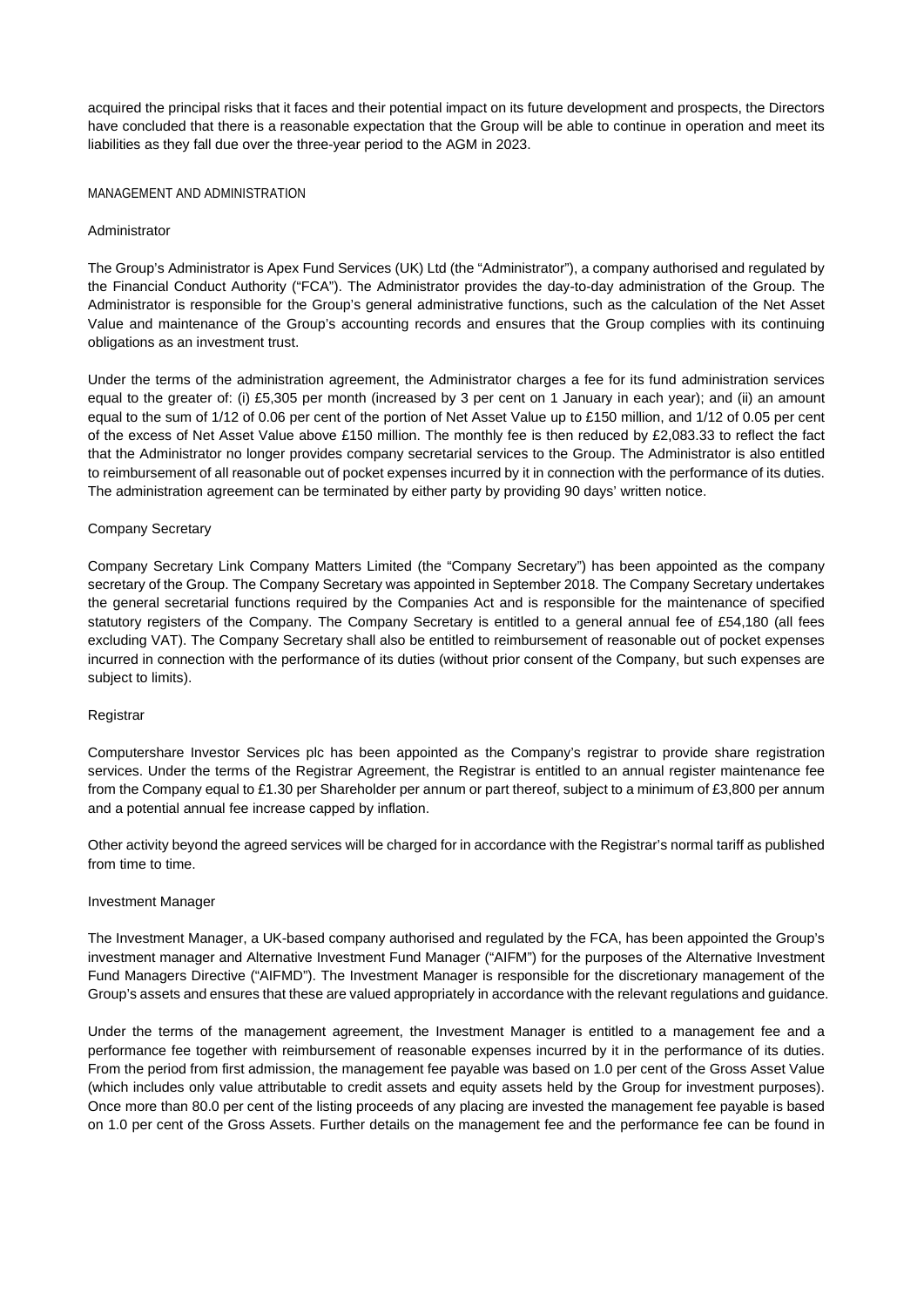Note 6 to the financial statements. The management agreement can be terminated by either party providing twelve months' written notice.

For as long as the Origination Partner is part of the same group as the Investment Manager the fees payable to the Origination Partner, which are calculated as a percentage of the purchase price for each Credit Asset acquired by the Group from the Origination Partner, shall be deducted from the management fee payable to the Investment Manager. There was £nil payable to the Origination Partner at 31 December 2019 and 2018.

# **Depositary**

The Group's depositary is Indos Financial Limited (the "Depositary"), a company authorised and regulated by the FCA. Under the terms of the depositary services agreement the Depositary is entitled to a periodic fee calculated as follows:

- (A) Where NAV is less than or equal to £200 million, 0.02 per cent of NAV per annum, subject to a minimum monthly fee of £2,500; and
- (B) Where NAV is greater than £200 million, 0.02 per cent of NAV per annum in respect of the first £200 million of NAV and:
	- i. 0.0175 per cent per annum of that part of NAV which is in excess of £200 million but less than or equal to £400 million; plus
	- ii. 0.015 per cent per annum of that part of NAV which is in excess of £400 million.

The Depositary invoices the Group monthly in arrears in respect of the periodic fee (together, if applicable, with any VAT thereon), which shall be payable by the Group within 30 days of the relevant invoice.

The Depositary is entitled to charge an additional fee where the Group undergoes a lifecycle event (e.g. a reorganisation or a distribution) which entails additional work for the Depositary. Such a fee is agreed with the Group on a case by case basis.

All charges may be subject to change from time to time, with the agreement of the Depositary and the Group. All charges are exclusive of VAT, if applicable.

The Depositary is entitled to be reimbursed for certain expenses properly incurred in performing or arranging for the performance of functions conferred upon it under the agreement.

The Group may terminate the depositary services agreement for convenience on nine months' written notice. If the Depositary wishes to retire and stop providing the services under the agreement, it must give the Group not less than nine months' written notice of its wish to do so. To the extent that the Group is required to have a depositary under applicable law, the Depositary may not retire until a successor is appointed. The depositary agreement may be terminated immediately by either the Group or the Depositary on the occurrence of certain events, including: (i) if the other party has committed a material and continuing breach of the terms of the agreement; or (ii) in the case of the other's insolvency.

# Custodian

The Depositary has delegated its obligations in respect of the safe keeping of the Group's financial instruments to Sparkasse Bank Malta plc. The Depositary is primarily liable to the Group and investors for losses of financial instruments held by the by the Custodian, however, the Group and Investment Manager have permitted the transfer of that obligation to the Custodian in compliance with Articles 21(13) or 21(14) of the AIFMD. The Depositary has transferred such obligation and therefore the Custodian, and not the Depositary, will be liable to the Group for a loss of financial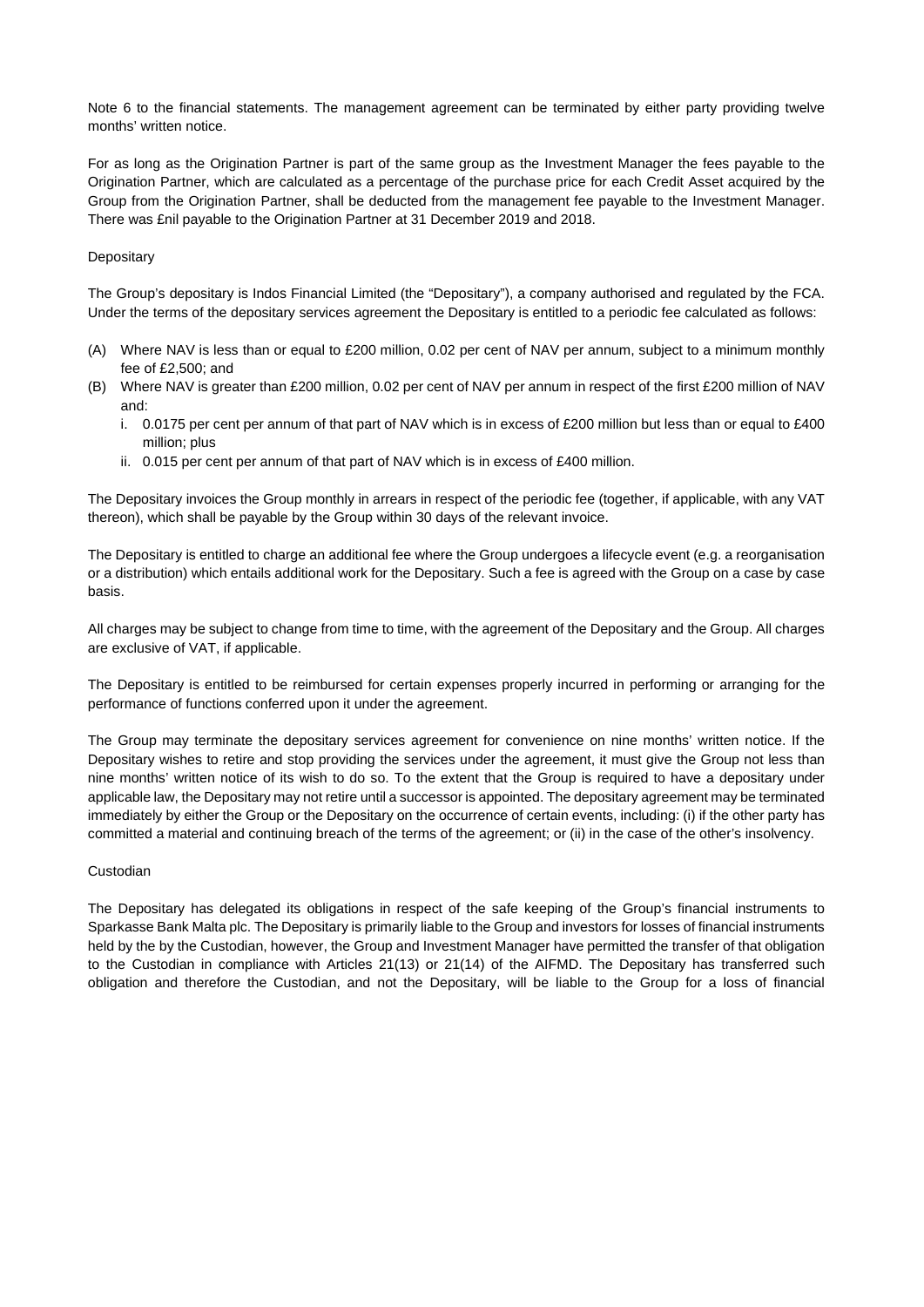instruments held in custody, but the Depositary must take reasonable steps to pursue and enforce any associated claim on behalf of the Group. No amount is payable by the Group to the Custodian.

# Corporate broker and financial adviser

Liberum Capital Limited ("Liberum"), a company authorised and regulated in the United Kingdom by the FCA, has been appointed as the Group's corporate broker and financial adviser.

# CHANGE OF CONTROL

There are no agreements to which the Company is party that might be affected by a change of control of the Company except for the agreement in relation to the Company's debt facility. Pursuant to the terms of that agreement, on a change of control of the Company, the Company shall promptly notify the lender. The lender is not obliged to fund a utilisation except in relation to a rollover loan and if negotiations to continue the facility are not concluded within 30 days, the liability may be repayable.

# SUBSEQUENT EVENTS

Save as noted below, there have been no events to disclose since the year end under review.

On 27 January 2020 Honeycomb Investment Trust plc repurchased into treasury 2,200,000 Ordinary Shares at a price of 850 pence per Ordinary Share. Following completion of the Buyback, the Company has 39,449,919 Ordinary Shares in issue, of which 2,200,000 Ordinary Shares are held in treasury. The total number of voting rights in the Company is therefore 37,249,919 Ordinary Shares.

On 27 March 2020, a dividend of 20.0 pence per ordinary share was paid.

In March 2020, the World Health Organisation recognised an outbreak of a new virus that causes coronavirus disease 2019 ("COVID-19") as a pandemic. COVID-19 has caused disruption to businesses and economic activity which has been reflected in recent fluctuations in global stock markets. There are no comparable recent events which may provide guidance as to the effect of the spread of COVID-19 and a potential pandemic, and, as a result, the ultimate impact of the COVID-19 outbreak or a similar health epidemic is highly uncertain and subject to change.

The Investment Manager continues to have faith in the strength of the performance of the asset class despite the unprecedented conditions. The Group is well diversified with the underlying loan portfolios being highly granular with low concentration risk. It has maintained a close and proactive engagement with all platform partners and forbearance has been applied sensitively and proportionately. The Investment Manager believes that the company is well positioned to perform solidly throughout the crisis.

However, given the Group's UK focus, its performance is linked to the health of the UK economy. We expect the Group could also experience further impairments, particularly if economic expectations deteriorate further from the base case. However, the overall effect of this cannot be quantified reliably as we expect the impact of the government's assistance schemes are yet unknown, but they are expected to reduce the potential expected credit loss impact. The government has also launched a number of initiatives aimed at providing finance to SMEs. Two of our largest borrowers are in the process of lending under the CBIL government guarantee scheme which will also refinance part of their exposure with the benefit of the government guarantee. The Investment Manager has adopted a prudent approach with the focus on the existing portfolio and ensuring cash collections remain robust as the appropriate strategies are in place.

The longer-term financial impact of coronavirus is not yet clear and given the significant change in the operating environment and economic expectations the Investment Manager is proposing to re-invest the cash generated by the portfolio very selectively during this period of uncertainty with the majority of cash going to reduce net debt.

The Board considers the emergence and spread of COVID-19 to be a non-adjusting post balance sheet event.

The NAV for 31 March 2020 was released on 1 May 2020 and included a £1.8 million provision arising from the change to the economic scenarios due to the COVID-19 situation. This provision was based on the data at the time and the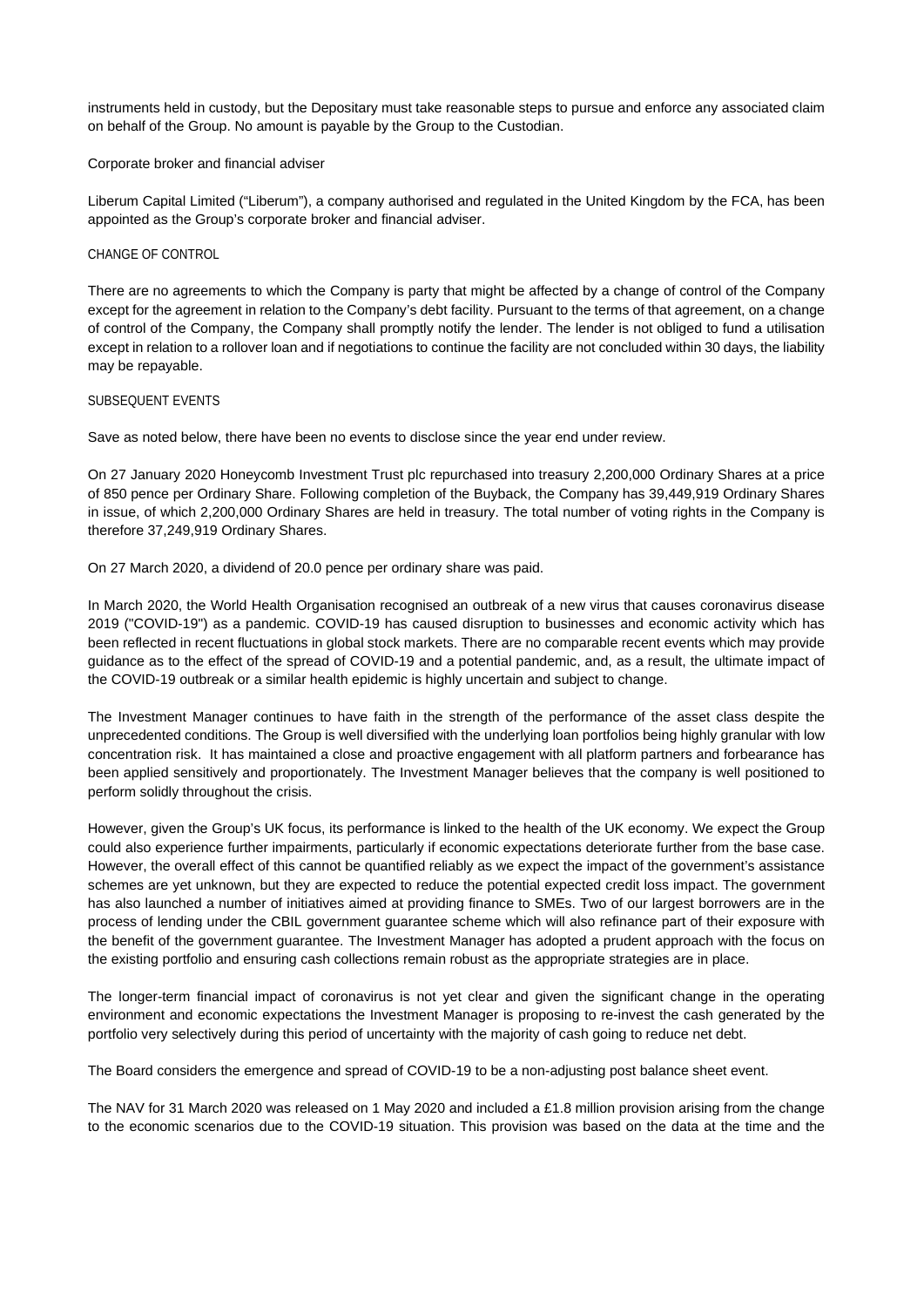assumptions will continue to be updated as more information on the lockdown and development of the pandemic continues.

In May 2020 the Company's main topco debt facility was refinanced with the maturity extended to May 2021. This new facility has a combination of a term loan and a revolving loan and is secured on a diverse range of assets. The Group retains the flexibility to refinance the facility.

As at 27 May 2020, the Company's latest published NAV per Ordinary Share as at 31 March 2020 was 1,020.0 pence and the latest share price was 740 pence per share, which was the closing price on the 26 May 2020.

### DONATIONS

The Group made no political or charitable donations during the year under review to organisations either within or outside the EU (2018: None).

# GREENHOUSE GAS EMISSIONS

The Group has no greenhouse gas emissions to report from its operations, nor does it have responsibility for any other emissions producing sources under the Companies Act 2006 (Strategic Report and Directors' Report) Regulations 2013, including those within its underlying investment portfolio.

## FUTURE DEVELOPMENTS

Indications of likely future developments in the business of the are discussed in more detail in the Chairman's Statement and the Investment Manager's Report above.

# REGULATORY DISCLOSURES

The disclosures below are made in compliance with the requirements of Listing Rule 9.8.4.

| <b>Listing Rule</b>                                                                           |                                                                                                                                                                                                                                                                                                                                                                                                                                                                                                                           |
|-----------------------------------------------------------------------------------------------|---------------------------------------------------------------------------------------------------------------------------------------------------------------------------------------------------------------------------------------------------------------------------------------------------------------------------------------------------------------------------------------------------------------------------------------------------------------------------------------------------------------------------|
| $9.8.4(1)$ – capitalised interest                                                             | The Group has not capitalised any interest in the year under review.                                                                                                                                                                                                                                                                                                                                                                                                                                                      |
| $9.8.4(2)$ – unaudited financial<br>information                                               | The Company publishes a monthly NAV statement. The Company published a<br>supplementary prospectus approved by the UK Listing Authority on 12 August 2019.<br>The publication of the Supplementary Prospectus is a regulatory requirement under<br>the Prospectus Rules and did not constitute a profit forecast or profit estimate in<br>accordance with listing rule 9.2.18. The Company also published its interim report<br>and unaudited financial statements for the period from 1 January 2019 to 30 June<br>2019. |
| $9.8.4$ (4) – incentive schemes                                                               | The Group has no incentive schemes in operation.                                                                                                                                                                                                                                                                                                                                                                                                                                                                          |
| $9.8.4$ (5) and (6) - waiver                                                                  | No Director of the Company has waived or agreed to waive any current or future<br>emoluments from the Group.                                                                                                                                                                                                                                                                                                                                                                                                              |
| $9.8.4(7)$ , $(8)$ and $(9)$                                                                  | During the year under review, Honeycomb Investment Trust plc did not issue<br>shares, however Sting Funding Limited was incorporated and as such issued share<br>capital which Honeycomb Investment Trust plc the sole owner of these shares.                                                                                                                                                                                                                                                                             |
| $9.8.4$ (8) and $9.8.4$ (9) – relate<br>to companies that are part of a<br>group of companies | During the year an unlisted subsidiary undertaking of the Group; Sting Funding<br>Limited was incorporated with Honeycomb Investment Trust plc owning 100 per cent<br>of the share capital.                                                                                                                                                                                                                                                                                                                               |
| $9.8.4$ (10)<br>contract<br>of<br>significance                                                | During the year under review, there were no contracts of significance subsisting to<br>which the Group is a party and in which a Director of the Group is or was materially<br>interested or between the Group and a controlling shareholder.                                                                                                                                                                                                                                                                             |
| 9.8.4(11)                                                                                     | The Company is not party to any contracts for the provision of services to the<br>Company by a controlling shareholder.                                                                                                                                                                                                                                                                                                                                                                                                   |
| $9.8.4$ (12) and (13) -<br>waiving dividends                                                  | During the year under review, there were no arrangements under which a<br>shareholder has waived or agreed to waive any dividends or future dividends.                                                                                                                                                                                                                                                                                                                                                                    |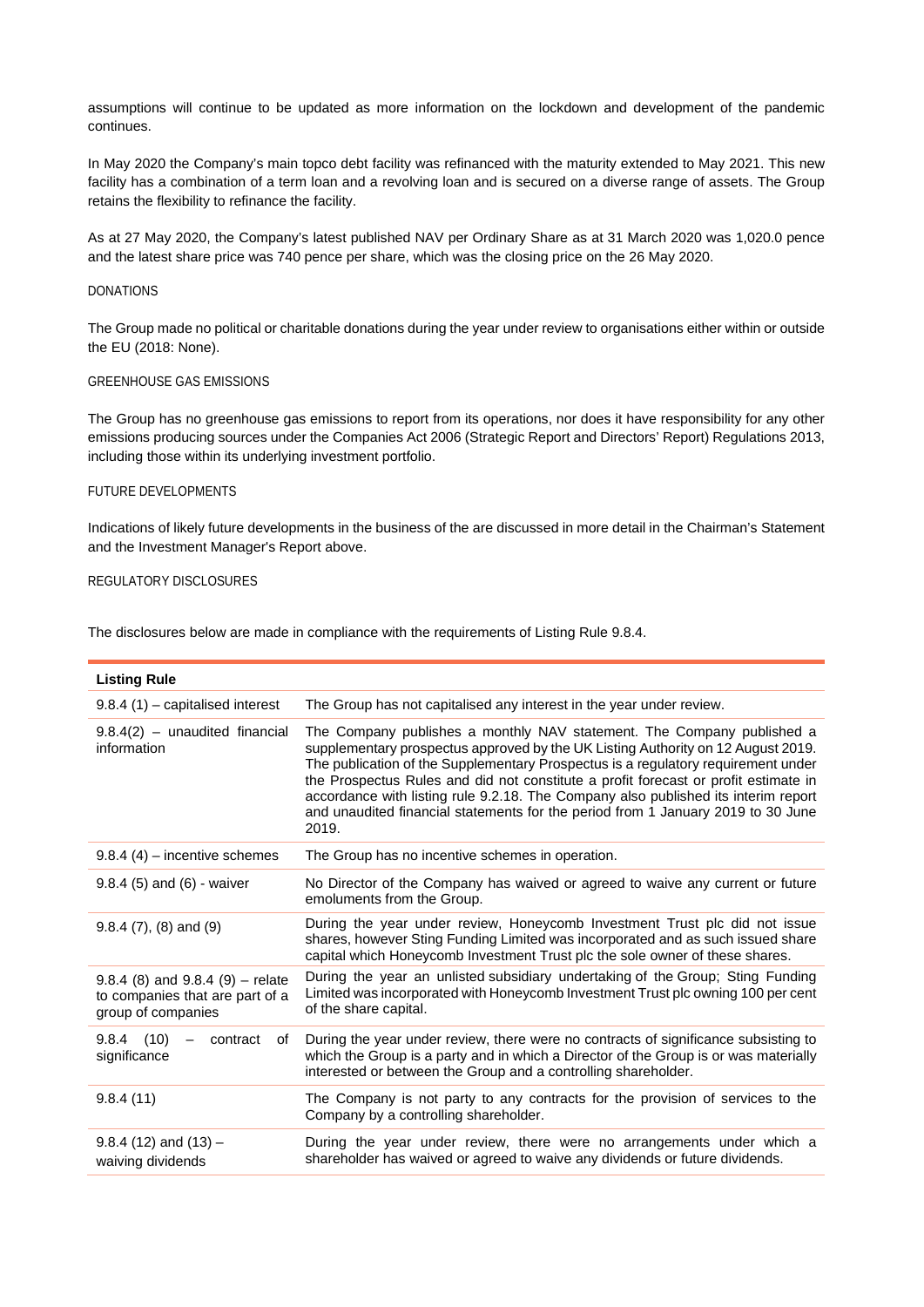## Corporate Governance Statement

The corporate governance statement explains how the Board has sought to protect shareholders' interests by protecting and enhancing shareholder value. Since the Company's listing, the Financial Reporting Council's UK Corporate Governance Code (the "Code") has been voluntarily followed by the Company. The Directors are ultimately responsible for the stewardship of the Company and this section explains how they have fulfilled their corporate governance responsibilities. This corporate governance statement forms part of the Directors' report.

As the Company's shares are not admitted to the UK Listing Authority's Official List, the UK Listing Rules applicable to closed-ended investment companies which are listed on the premium listing segment of the UK Listing Authority do not apply to the Company. However, as set out in the Prospectus, the Company has voluntarily adopted certain key provisions of the UK Listing Rules. Pursuant to the Listing Rules as voluntarily adopted by the Company, the Company must "comply or explain" against each of the provisions of the Code. The Board is committed to high standards of corporate governance. The Listing Rules and the Disclosure Guidance and Transparency Rules ("DTR") require the Board to disclose how it has applied the principles of the UK Code, published by the Financial Reporting Council ("FRC") in July 2018. A copy of the Code is available from the website of the Financial Reporting Council at www.frc.org.uk. The Association of Investment Companies ("AIC") has revised and published the AIC Code of Corporate Governance (the "AIC Code") in February 2019. The AIC Code provides a comprehensive guide to best practice in certain areas of governance where the specific characteristics of investment trusts suggest alternative approaches to those set out in the Code. The Company is not a member of the AIC but has voluntarily adopted reporting against the AIC Code to meet its obligations in relation to the Code and the associated disclosure requirements of the DTR. The AIC Code is available from the AIC's website at [www.theaic.co.uk.](http://www.theaic.co.uk/) 

The Board considers that voluntarily reporting against the principles and recommendations of the AIC Code will provide better information to shareholders.

# STATEMENT OF COMPLIANCE

The Company has complied with the recommendations of the AIC Code and the relevant provisions of the UK Code, except as set out below.

The Code includes provisions relating to:

- The role of the Chief Executive;
- **Executive Directors' remuneration;**
- The Senior Independent Director;
- The need for an internal audit function;
- The Chairman's position as Chairman of the Remuneration Committee; and
- The requirement for a separate Nomination Committee.

For the reasons set out in the Code, the Board considers the role of the chief executive, Executive Director's remuneration and the need for a Senior Independent Director as being not relevant to the Company, being a small board with only three members and an externally managed investment company. In particular, all of the Company's day-to-day management and administrative functions are outsourced to third parties. As a result, the Company has no executive Directors, employees or internal operations. The Company has therefore not reported further in respect of these provisions.

The Board has decided that the systems and procedures employed by the Investment Manager and the other third-party providers in relation to the Company give sufficient assurance that a sound system of internal control, which safeguards the Company's assets, is maintained, without the need for an internal audit function. An internal audit function specific to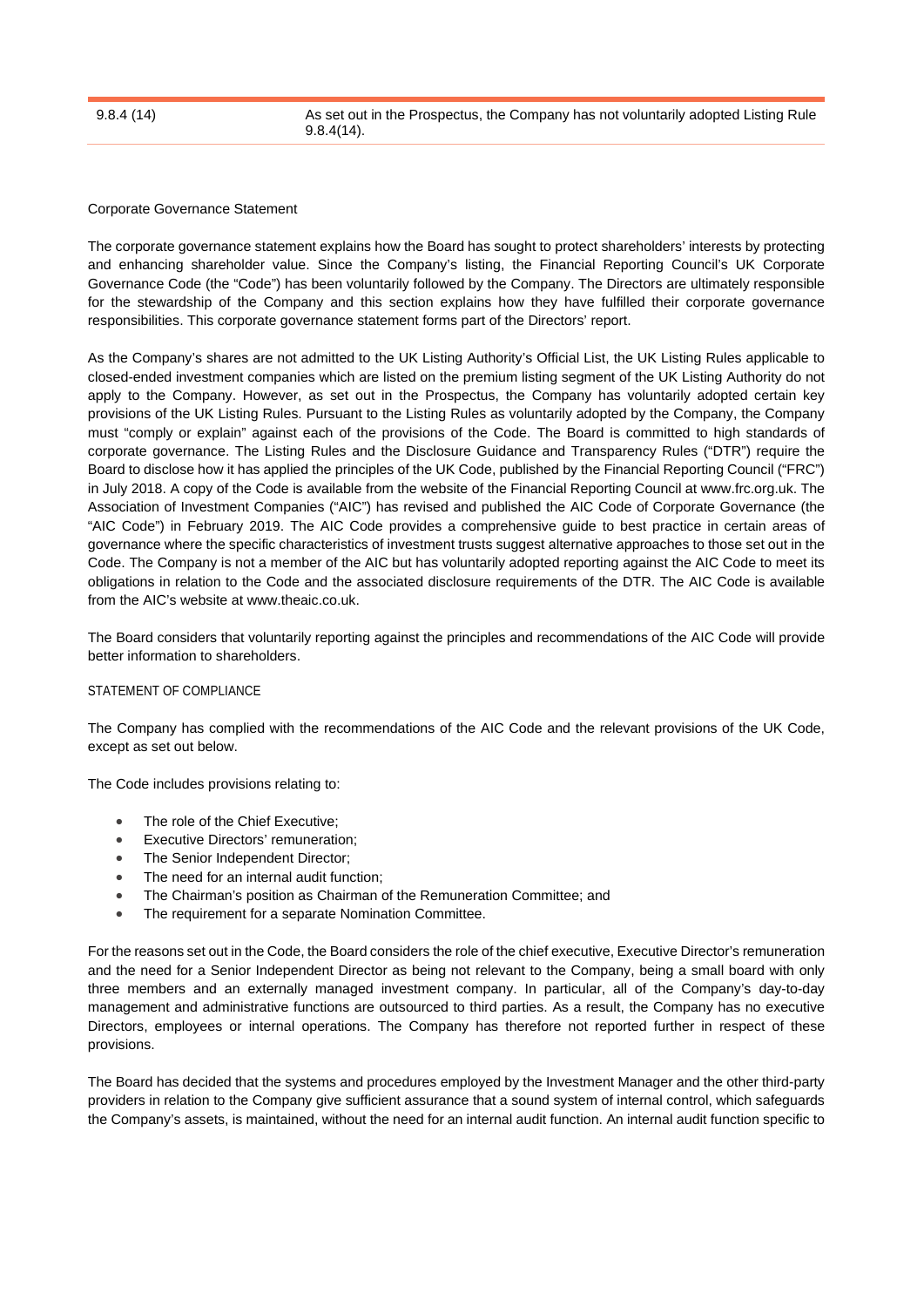the Company is therefore considered unnecessary. Although updates on the Investment Manager's outsourced internal audit function are bought to the Board on a quarterly basis.

The Board does not, at present, consider that separate Nomination Committee would be appropriate at this stage in the Company's life and given the Board's size, being three members in total. Currently, decisions concerning the Board's nomination and Board appraisals are undertaken by the Remuneration and Nomination Committee.

The Company has not followed the recommendation of the AIC Code that the Chairman of the Board should not chair the Remuneration Committee. It was considered that Robert Sharpe was most suited to the role of Chairman of the Committee due to the dual responsibility of the Committee in remuneration and nomination matters and his independence was not compromised as a result. However, the committee composition, the need for a separate Nomination Committee and an internal audit function will be considered on an annual basis.

# THE BOARD OF DIRECTORS

The Board consists of three Directors, all of whom are independent non-executive Directors. Biographies of the Directors are shown above and demonstrate the wide range of skills and experience that they bring to the Board. The Directors possess business and financial expertise relevant to the direction of the Company and consider themselves to be committing sufficient time to the Company's affairs.

External search consultancy services were used to aid recruitment of Board members prior to the Company's listing and in the most recent Director appointment. the Board engaged Lomond Consulting, who had previously been engaged in the recruitment of the Directors prior to the Company's IPO, to assist in the search. The Board will consider using an external search consultancy to aid in the recruitment of future Board members.

None of the Directors has a service contract with the Company, nor are any such contracts proposed. Each Director has been appointed pursuant to a letter of appointment entered into with the Company in accordance with the Company's articles of association. The Directors' appointment can be terminated in accordance with the Company's articles of association and without compensation. There are no agreements between the Company and any Director which provide for compensation for loss of office in the event that there is a change of control of the Company.

Copies of the letters of appointment are available on request from the Company Secretary and will be available at the Company's 2020 AGM.

The Chairman, Robert Sharpe, is independent and considers himself to have sufficient time to commit to the Company's affairs. The Chairman's other commitments are detailed in his biography above. The responsibilities of the Chairman have been agreed by the Board and are available to view on the Company's website.

The Directors have determined that the size of the Company's Board does not warrant the appointment of a senior independent Director at this time. All the Directors are available to address shareholder queries or engage in consultation as required. In the absence of a Senior Independent Director, the Board has nominated the Audit & Risk Committee Chairman to lead the evaluation of the Chairman on behalf of the other Directors as part of the annual evaluation process.

# THE OPERATION OF THE BOARD

The Board of Directors meets at least four times a year and more often if required. The table below sets out the Directors' attendance at scheduled Board and Committee meetings during the year under review.

| <b>Director</b>      | <b>Board</b> | Audit<br><b>Committee</b> | <b>Remuneration and</b><br><b>Nomination</b><br><b>Committee</b> | <b>Management</b><br><b>Engagement</b><br><b>Committee</b> |
|----------------------|--------------|---------------------------|------------------------------------------------------------------|------------------------------------------------------------|
| <b>Robert Sharpe</b> | 4            | 4                         | 2                                                                |                                                            |
| Jim Coyle            | 4            | 4                         | 2                                                                |                                                            |
| Ravi Takhar*         | 2            | 2                         | 2                                                                |                                                            |
| Richard Rowney*      |              | 2                         | -                                                                |                                                            |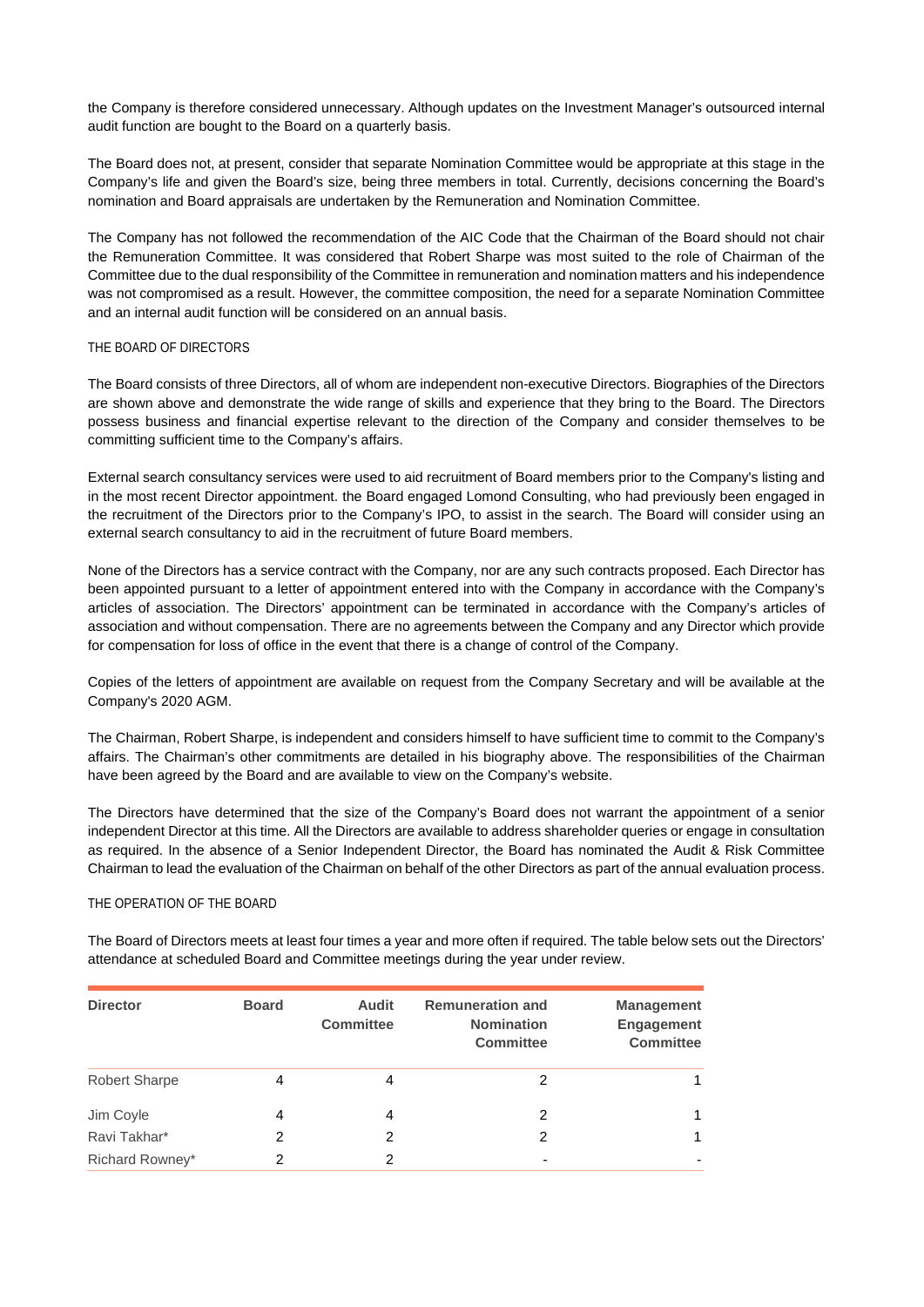\* Following the introduction of the Director rotation policy by the Remuneration and Nominations Committee Ravi Takhar resigned as a Director on 6 June 2019 and Richard Rowney was appointed to the Board on 1 July 2019.

No individuals other than the Committee or Board members are entitled to attend the relevant meetings unless they have been invited to attend by the Board or relevant Committee.

Directors are provided with a comprehensive set of papers for each Board or Committee meeting, which equips them with sufficient information to prepare for the meetings.

The Board has a formal schedule of matters specifically reserved to it for decision and also has oversight of the Investment Manager's operations and certain corporate actions to ensure effective control of strategic, financial, operational and compliance issues, which includes:

- The Group's structure including share issues and setting a discount/premium management programme;
- Risk management;
- Appointing the Investment Manager and other service providers and setting their fees;
- Reviewing and approving Board changes;
- Considering and authorising Board conflicts of interest;
- Reviewing and approving the Group's audited annual financial statements and half yearly financial statements including accounting policies;
- Reviewing Investment Manager's conflicts of interest and whistleblowing policies;
- Reviewing and approving the Group's level of gearing;
- The review and approval of terms of reference and membership of Board Committees; and
- Reviewing and approving liability insurance.

There is a procedure in place for the Directors to take independent professional advice at the expense of the Company. Professional advice has been taken by the Directors during the year under review in relation to the Power of Attorney granted to the Investment Manager. This did not amend the scope of what the Investment Manager was already set out to be able to do, in line with the powers delegated by the Board to the Investment Manager under the Investment Management Agreement.

The Company has taken out directors' and officers' liability insurance, such cover to be maintained for the full term of each Director's appointment.

# **Culture**

During 2019, the Directors considered and defined the Company's culture, purpose and values. By formally identifying the important elements of the Company's culture, the Directors are able to assess and monitor it and ensure that it remains well aligned with the Company's purpose, values and strategy.

The Company has a well-defined and communicated purpose, as set out in the investment objective above. The Directors have considered the values to be transparency and clarity in its reporting to shareholders, constructive challenge in maintaining a strong relationship with the Investment Manager whilst preventing the addition of avoidable risk in the Company's operations. In its strategy, the Board have committed to work closely with and support the Investment Manager to deliver the returns from opportunities in specialty lending.

The culture of the Board is considered as part of the annual performance evaluation and strategy review processes and the review of the Investment Manager's engagement.

# Independence of Directors

Each of the Directors was considered, on appointment, to be independent of the Investment Manager and free from any business or other relationship that could materially interfere with the exercise of his independent judgement and remained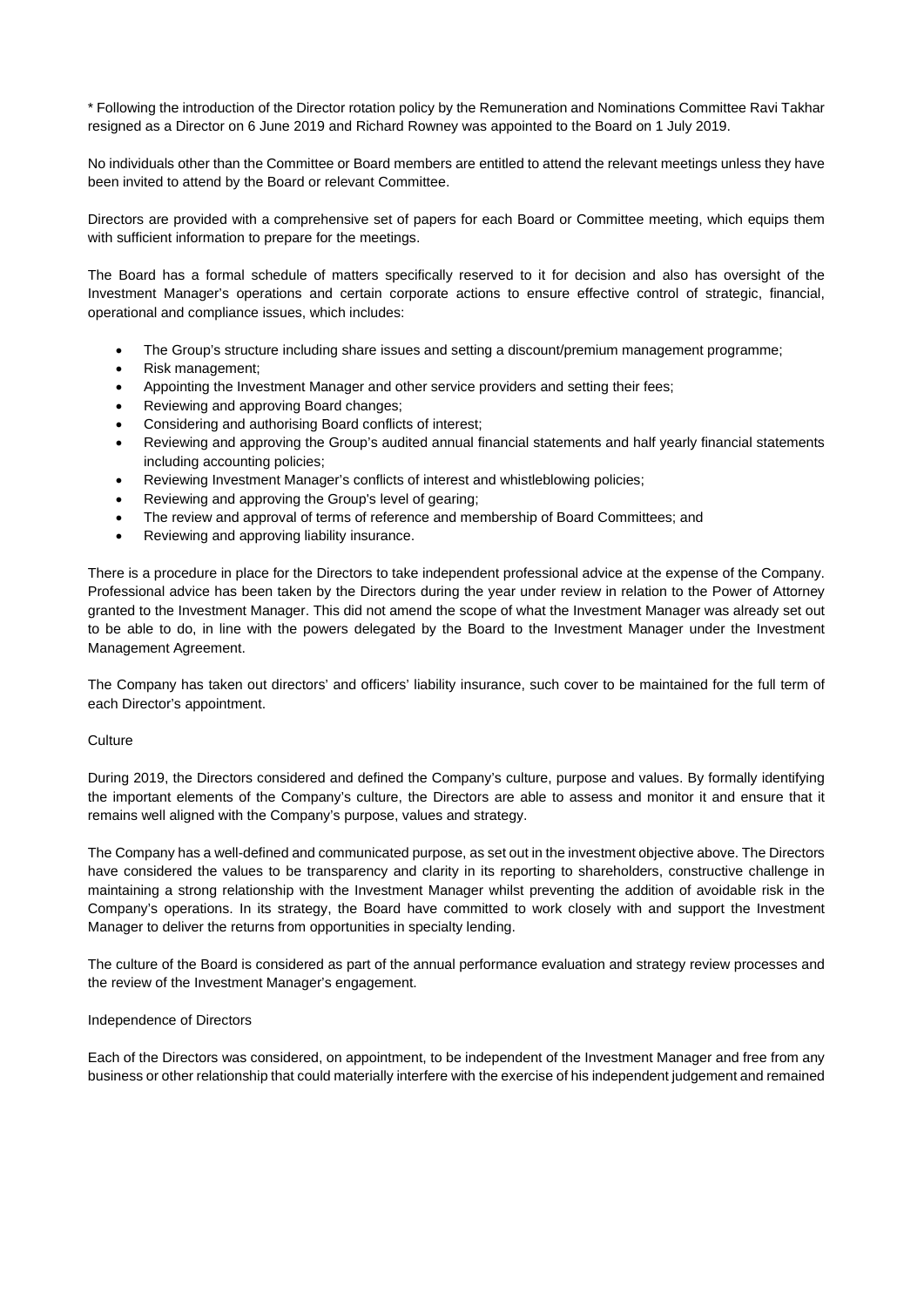so throughout the year. There are no relationships or circumstances relating to the Company that are likely to affect the judgement of any of the Directors.

Care will be taken at all times to ensure that the Board is composed of members who, as a whole, have the required knowledge, abilities and experience to properly fulfil their role and are sufficiently independent.

### Directors' interests

No Director holds shares in the Company.

#### Board evaluation

The performance of the Board, its committees and Directors and the independence of the Directors during 2019 was evaluated by means of a Director self-assessment questionnaire. The results of the evaluation process were reviewed by the Remuneration and Nomination Committee in February 2020 and actions arising from the evaluation process were agreed.

Any training needs identified as part of the Board evaluation process will be added to the agenda of the next Board meeting. Board training and induction.

The Company Secretary, the Board or the Investment Manager upon request of the Board or any Director individually, will offer induction training to new Directors about the Company, its key service providers, the Directors' duties and obligations and other matters as may be relevant from time to time.

The Board members are encouraged to keep up to date and attend training courses on matters which are directly relevant to their involvement with the Company.

### Board appointment, election and tenure

The rules concerning the appointment and replacement of Directors are contained in the Company's articles of association and the Companies Act 2006.

None of the Directors consider length of service as an impediment to independence or good judgement but, if they felt that this had become the case, the relevant Director would stand down.

The Chairman of the Company acts as Chairman of the Management Engagement Committee. The Terms of Reference of all committees are available from the Company Secretary's office and the Company's website at [www.honeycombplc.com.](http://www.honeycombplc.com/)

The Board considers that all of the current Directors contribute effectively to the operation of the Board and the strategy of the Company. The Board has considered each Board member's independence from the Company and Investment Manager. As such the Board believes that it is in the best interests of shareholders that each of the Directors be reelected at the forthcoming AGM. The next AGM will be held in June 2020.

# MANAGEMENT AGREEMENT AND CONTINUING APPOINTMENT

Details of the Investment Manager's agreement and fees are set out in Note 6 to the financial statements.

The Board keeps the performance of the Investment Manager under continual review. The Company's Management Engagement Committee undertook its annual appraisal of the Investment Manager during the year under review on 18 February 2020. The Management Engagement Committee recommended to the Board that the appointments of all the Company's third-party service providers continue. It was felt that their appointment was in the best interests of the shareholders as the Investment Manager had performed in line with expectations and the Board is of the opinion that the continuing appointment of the Investment Manager on the terms agreed is in the interests of the Company's shareholders as a whole.

CONFLICTS OF INTEREST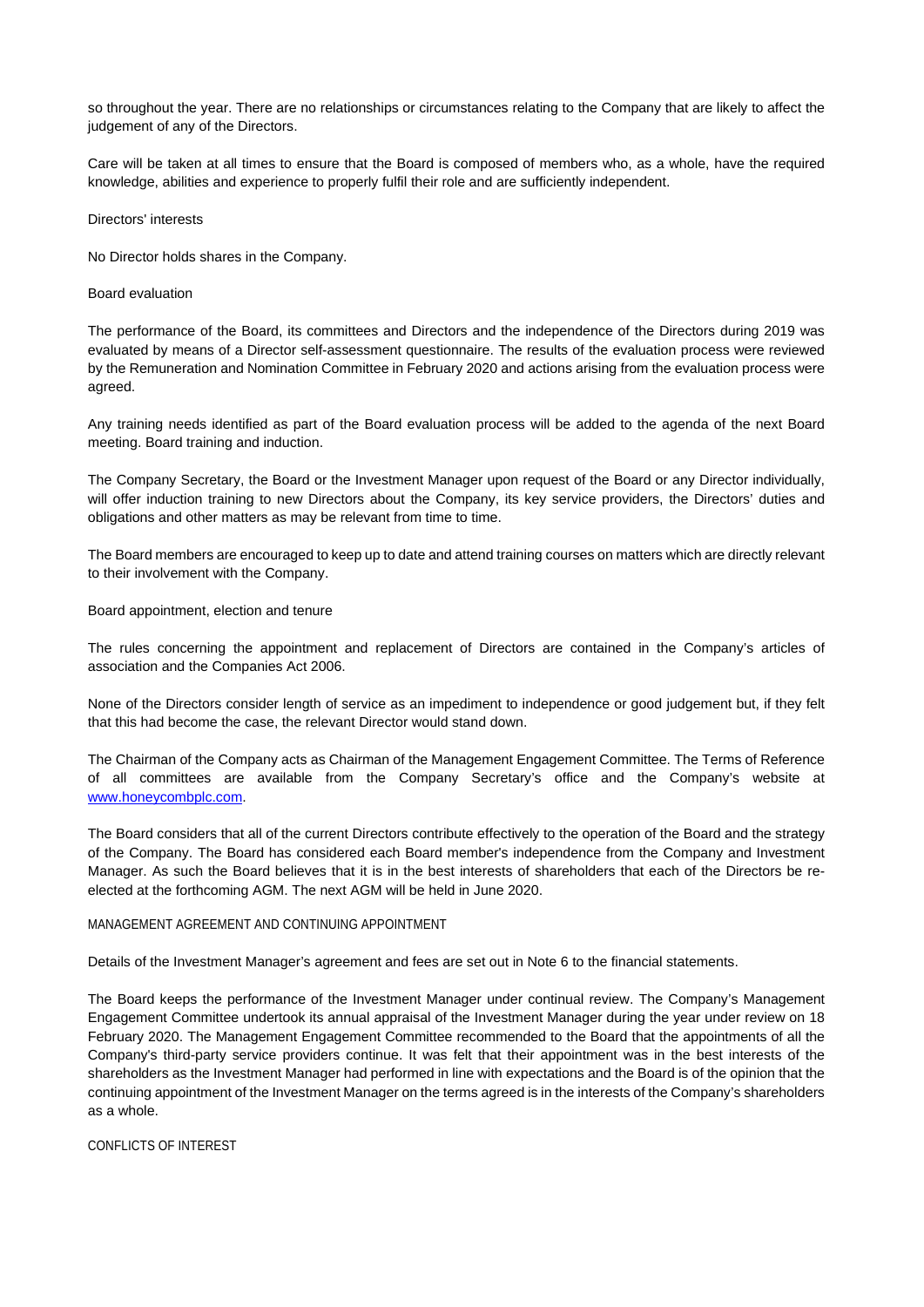The Company's articles of association provide that the Directors may authorise any actual or potential conflict of interest that a Director may have, with or without imposing any conditions that they consider appropriate on the Director in question. Directors are not able to vote in respect of any contract, arrangement or transaction in which they have a material interest, and, in such circumstances, they are not counted in the quorum at the relevant Board meeting. A process has been developed to identify any of the Directors' potential or actual conflicts of interest. This includes declaring any potential new conflicts before the start of each Board meeting. A schedule is maintained of each Director's potential conflicts of interest.

# Audit and Risk Committee

The Board has delegated certain responsibilities to its Audit and Risk Committee. As there are only three members of the Board, including the Chairman of the Board it is felt appropriate that all Directors are members of the Audit Committee. The Board has established formal terms of reference for the Audit and Risk Committee which are available on the Group's website www.honeycombplc.com or from the Company Secretary upon request. An outline of the remit of the Audit and Risk Committee and its activities during the year are set out below.

The Audit and Risk Committee is chaired by Jim Coyle and meets on a quarterly basis. It is responsible for ensuring that the financial performance of the Group is properly reported and monitored and provides a forum through which the Group's external auditors may report to the Board. It is also responsible for reviewing the Group's internal control and risk management systems. The Audit and Risk Committee reviews and recommends to the Board the annual and halfyearly reports and financial statements, financial announcements, internal control systems, risk metrics, decisions requiring a significant element of judgement and procedures and accounting policies of the Group.

Further details on the work of the Audit and Risk Committee can be found in the report of the Audit and Risk Committee below.

### Management Engagement Committee

The Management Engagement Committee meets once a year. Its principle duties are to formally review the actions and judgements of the Investment Manager and the terms of the Investment Management Agreement. The Committee reports to the Board on its proceedings after each meeting.

# COMPANY SECRETARY

The Board has direct access to the advice and services of the Company Secretary, which is responsible for ensuring that the Board and Committee procedures are followed, and that applicable rules and regulations are complied with. The Company Secretary is also responsible for ensuring good information flows between all parties.

#### REVIEW OF SHAREHOLDER PROFILE

The Board reviews reports provided by qualified independent industry consultants and the Company's broker on the Company's shareholder base and its underlying beneficial owners. The Investment Manager and brokers disclose any concerns raised by shareholders to the Board.

#### RELATIONS WITH SHAREHOLDERS

All shareholders have the opportunity to attend and vote, in person or by proxy, at the AGM and any general meetings of shareholders.

The notice of the AGM, which is sent out at least 21 days in advance of the AGM, sets out the business of the meeting and any item not of an entirely routine nature is explained in the Directors' report. Separate resolutions are proposed in respect of each substantive issue.

Shareholders are encouraged to attend the AGM and to participate in proceedings. The Chairman of the Board and the Directors, together with representatives of the Investment Manager, will be available to answer shareholders' questions at the AGM. Proxy voting figures are available to shareholders at the AGM.

The Investment Manager holds regular discussions with major shareholders, the feedback from which is provided to and greatly valued by the Board. The Directors are available to enter into dialogue and correspondence with shareholders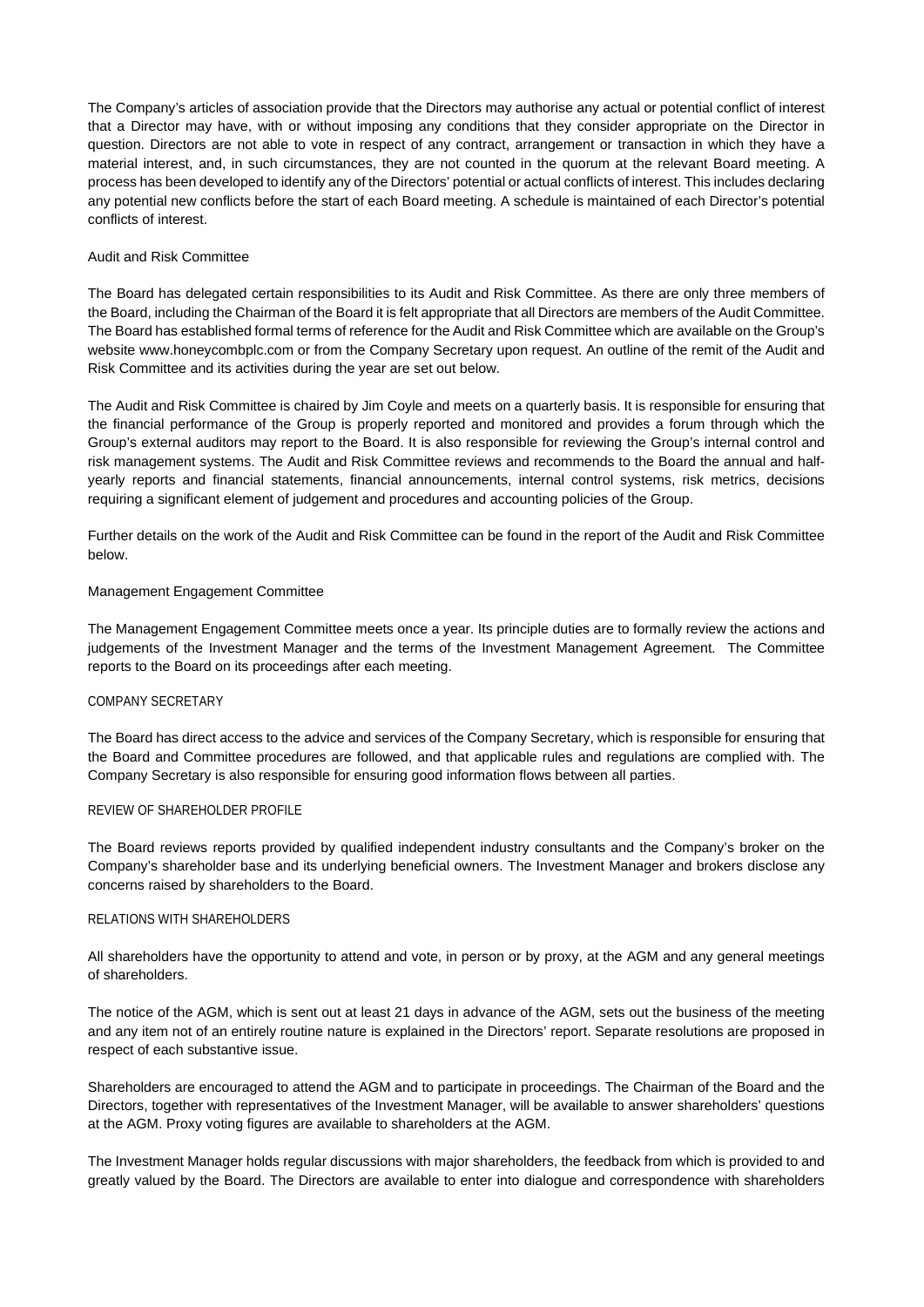regarding the progress and performance of the Company. Further information about the Company can be found on the Company's website [www.honeycombplc.com.](http://www.honeycombplc.com/)

# INTERNAL CONTROL REVIEW

The Board has elected not to have an internal audit function as the Company delegates its operations to third-party service providers and does not employ any staff. Instead it has been agreed that the Company will rely on the internal controls which exist within its third-party providers.

The Administrator, Depositary and Investment Manager have established internal control frameworks to provide reasonable assurance on the effectiveness of the internal controls operated on behalf of their clients. The Investment Manager, the Administrator, the Depositary and the Company Secretary will report on any breaches of law or regulation, if and when they arise, periodically in scheduled Board reports. The Audit and Risk Committee considers annually whether there is any need for an internal audit function, and it has agreed that it is appropriate for the Company to rely on the internal audit controls which exist within its third-party providers. Updates on the Investment Manager's outsourced internal audit function are bought to the Board on a quarterly basis.

The Board confirms that there is an ongoing process for identifying, evaluating and managing the significant risks faced by the Group and for reviewing the effectiveness of the Group's system of internal controls including financial, financial reporting, operational, compliance and risk management. The Board has in place a robust process to assess and monitor the risks of the Group. The Board has reviewed the effectiveness of the Administrator and the Investment Manager's systems of internal control and risk management. During the year under review, the Board has not identified any significant failings or weaknesses in the internal control systems of its service providers.

The Group has established a risk matrix, consisting of the key risks and controls in place to mitigate those risks. The Board confirms that there is an ongoing process for identifying, evaluating and managing the principal risks faced by the Group. Details of the Group's risks can be found above, together with an explanation of the controls that have been established to mitigate each risk. The risk matrix provides a basis for the Audit and Risk Committee and the Board to regularly monitor the effective operation of the controls and to update the matrix when new risks are identified.

The system of internal control and risk management is designed to meet the Group's particular needs and the risks to which it is exposed. The Board recognises that these control systems can only be designed to manage, rather than eliminate, the risk of failure to achieve business objectives and to provide reasonable, but not absolute, assurance against material misstatement or loss.

# ALTERNATIVE INVESTMENT FUND MANAGEMENT DIRECTIVE DISCLOSURE

# Quantitative remuneration disclosure

In accordance with 3.3.5 (5) of the FCA's Investment Funds Sourcebook ("FUND") and in accordance with FCA Finalised guidance – General guidance on the AIFM Remuneration Code (SYSC 19B) ("the Guidelines"), dated January 2014, the total remuneration paid by Pollen Street Capital Group companies which include the AIFM during the year was £19.4 million, split £10.6 million into variable and £8.8 million in fixed remuneration. During the year, the average number of beneficiaries at the Group which includes the AIFM were 77 and the aggregate amount of remuneration paid in relation to the Senior Management of the firm was £6.4 million. Fixed remuneration is amounts paid as salaries. Variable remuneration is amounts paid under bonus arrangements and distributions. The AIFM does not consider that any individual member of staff of the AIFM has the ability to materially impact the risk profile of the Company.

# Other disclosures

The AIFMD requires that the AIFM ensures that certain other matters are actioned and or reported to investors. Each of these is set out below.

- Provision and content of an Annual Report (FUND 3.3.2 and 3.3.5). The publication of the Annual Report and Financial Statements of the Company satisfies these requirements.
- Material changes of information. The AIFMD requires certain information to be made available to investors in the Company before they invest and requires that material changes to this information be disclosed in the Annual Report.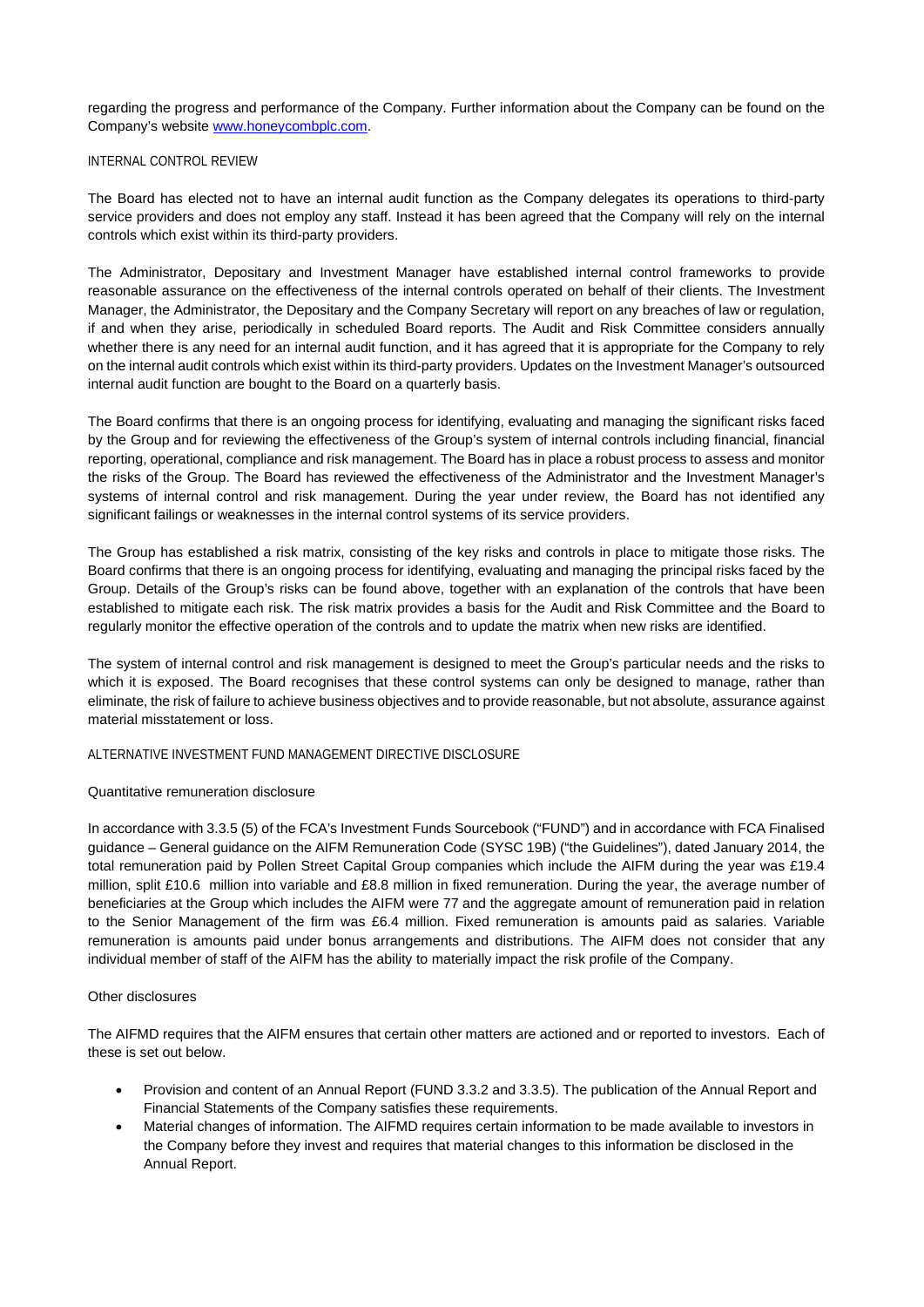Periodic disclosure (FUND 3.2.5 and 3.2.6)

There are no assets subject to special arrangements due to their illiquid nature and no new arrangements for the managing of the liquidity of the Company.

There is no change to the arrangements, as set out in the Prospectus, for managing the Company's liquidity.

The current risk profile of the Company is set out in the Strategic Report: Principal Risks and Uncertainties above and in Note 13 to the financial statements, Financial Risk Management.

The Company is permitted to be leveraged and has borrowing restrictions in place. In accordance with the Company's prospectuses dated 18 December 2015, 25 May 2017 and 21 December 2018 (the "Prospectus"), the Company has a maximum limit of 100 per cent of NAV, the actual leverage employed by the Company as a percentage of NAV was 51.7 per cent. There have been no breaches of the permitted leverage limits within the year and no changes to maximum level of leverage employed by the Company.

The table below sets out the current maximum permitted and actual leverage under the gross and commitment method in accordance with Annex IV Article 8 of the AIFMD. This differs from the Company's borrowing restriction, which is an absolute measure. The gross and commitment method are ratios between the Company's gross assets and NAV. The gross method represents the sum of the Company's positions (total assets) after deducting cash balances. The commitment method represents the sum of the Company's positions without deducting cash balances. The Company is required to state its maximum and actual leverage levels, calculated as prescribed by the AIFMD as at 31 December 2019, and are as follows:

| As a percentage<br>of net asset value | Gross<br>method | <b>Commitment method</b> |
|---------------------------------------|-----------------|--------------------------|
| Maximum level of leverage             | 200%            | <b>200%</b>              |
| Leverage as at 31 December 2019       | 151%            | 104%                     |

# Other matters

The Investment Manager can confirm that the required reporting to the FCA has been undertaken in accordance with FUND 3.4.

# APPROVAL

This Directors' Report was approved by the Board of Directors on 27 May 2020.

On behalf of the Board Robert Sharpe Chairman 27 May 2020

#### **Report of the Audit and Risk Committee**

As Chairman of the Audit and Risk Committee I am pleased to present the Audit and Risk Committee report for the year ended 31 December 2019. Full details of the number of committee meetings and attendance by individual committee members can be found above.

### MEMBERSHIP OF THE AUDIT AND RISK COMMITTEE

The Audit and Risk Committee comprises all Directors and is chaired by Jim Coyle. Please see the members' biographies above. All members of the Committee have recent and relevant financial experience, as a result of their involvement in financial services and other industries.

As Chairman of the Audit and Risk Committee, I can confirm that I am a Chartered Accountant and I maintain my membership of the Institute of Chartered Accountants of Scotland. As such, I have relevant financial experience. The AIC Corporate Governance Code stipulates that should the Chairman of the Board be a member of the Audit and Risk Committee an explanation should be provided as to why this is considered appropriate. Given the size of the Board and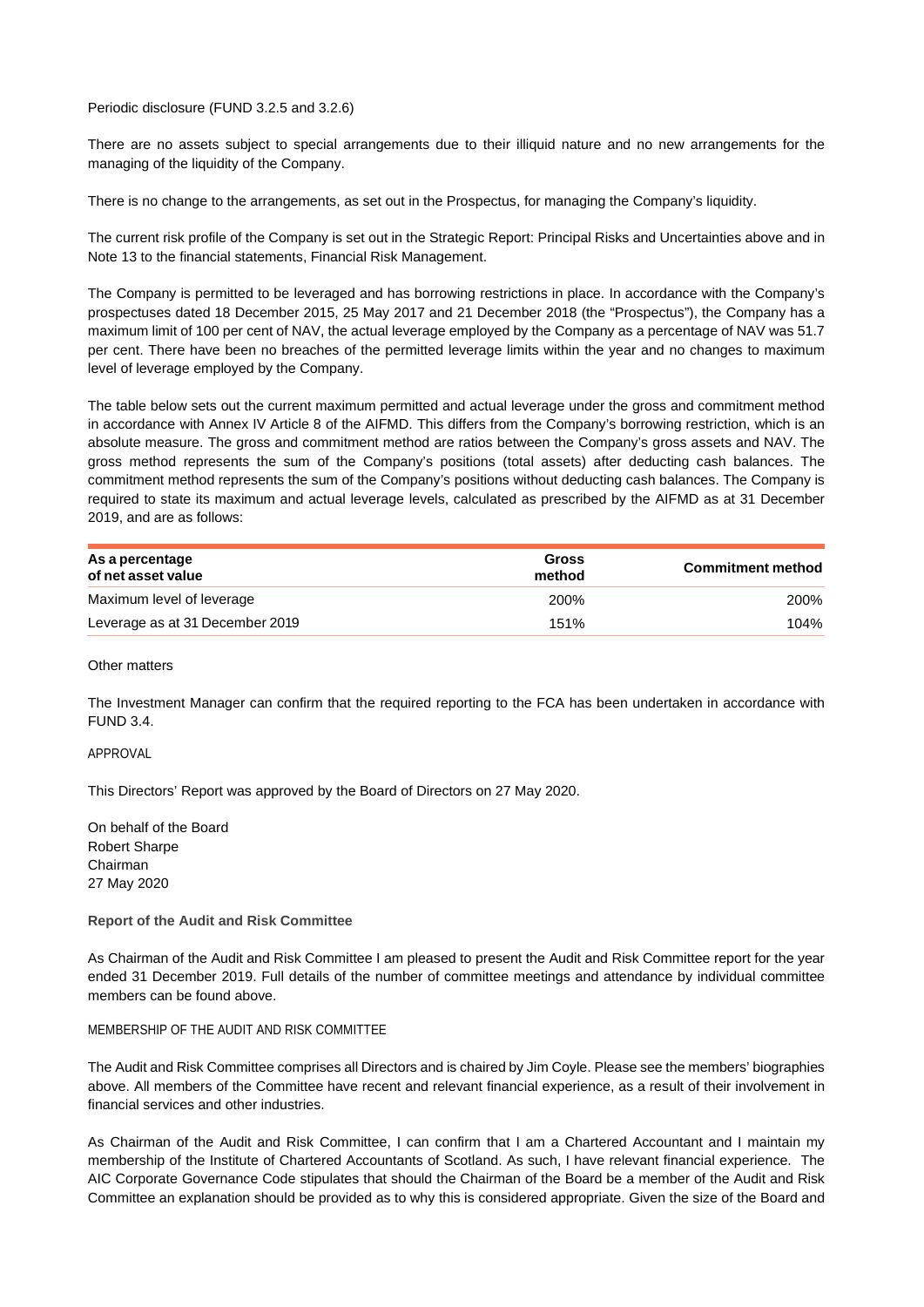Mr. Sharpe's relevant financial experience gained through his involvement with other businesses during his career and given our opinion that the Chairman is independent, it is considered appropriate that he is a member of the Audit and Risk Committee.

# THE ROLE OF THE AUDIT AND RISK COMMITTEE

The role of the Audit and Risk Committee is defined in its terms of reference, which can be found on the Company's website at www.honeycombplc.com. In summary, the role includes the following:

- To monitor the financial reporting process;
- To review and monitor the integrity of the half-year and annual financial statements and review and challenge where necessary the accounting policies and judgements of the Investment Manager and Administrator;
- To review the adequacy and effectiveness of the Group's internal financial and internal control and risk management systems;
- To make recommendations to the Board on the re-appointment or removal of the external auditors and to approve its remuneration and terms of engagement;
- To review and monitor the external auditors' independence and objectivity; and
- To review and consider on an annual basis the need for an internal audit function.

# Matters considered during the year

The Audit and Risk Committee has met four times during the year under review (please see above for member's attendance) and considered the following items:

- The Group's Audited Annual Report and Financial Statements for the year ended 31 December 2019 and advised the Board accordingly;
- The Company's half-year financial statements for the period ended 30 June 2019 and advised the Board accordingly;
- The independence and re-appointment of the external auditor;
- The audit plan for the Group's annual audit shared by the external auditors;
- The policy on non-audit services;
- Monitored the Investment Manager's impairment approach required by IFRS 9;
- In order to support the Board's approval of the going concern assessment and viability statement above as to the longer-term viability of the Group, the Committee reviewed papers from the Investment Manager supporting the going concern and the viability statement;
- The Company's dividend policy; and
- The Investment Manager's whistleblowing policy.

The Audit and Risk Committee also reviewed the following items:

- Whether there was a requirement for an internal audit function;
- The risk management report presented by the Investment Manager along with the Group's risk appetite statement, risk matrix and the internal controls implemented to manage those risks; and
- The appropriateness of the Group's accounting policies and whether appropriate estimates and judgements have been made.

# UK non-audit services

In relation to non-audit services, the Audit and Risk Committee has reviewed and implemented a policy on the engagement of the auditors to supply non-audit services and this is reviewed on an annual basis. All requests or applications for other services to be provided by the auditors over a threshold are submitted to the Audit and Risk Committee and will include a description of the services to be rendered and an anticipated cost. The Group's policy has been updated to follows the requirements of the Financial Reporting Council's Revised Ethical Standard for Auditors published in December 2019 and which implemented the European Union's revised Statutory Audit Directive (the revised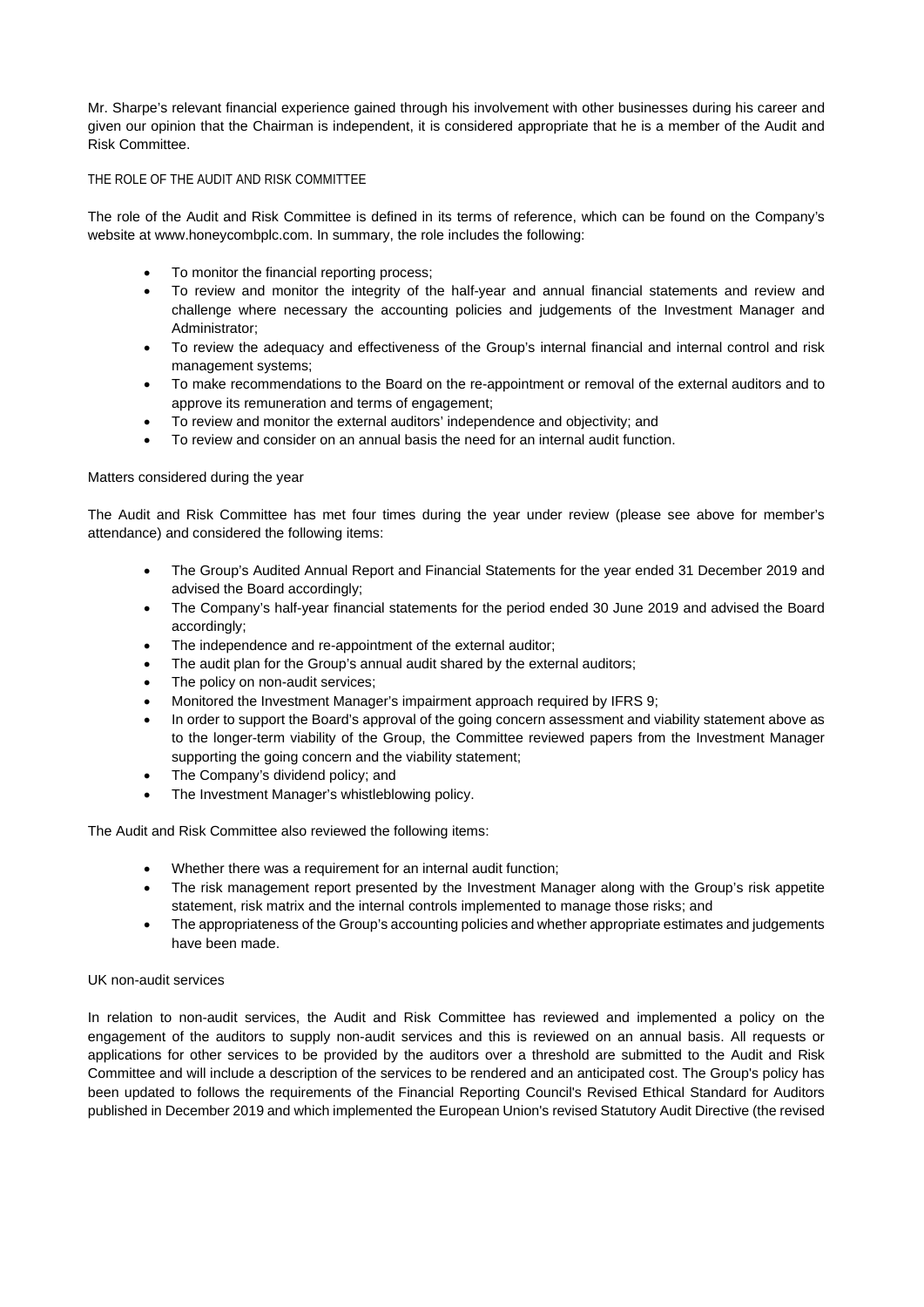Ethical Standard became effective for periods commencing on or after 15 March 2020). The policy specifies a number of prohibited services which it is not permitted for the auditors to provide under the revised Ethical Standard.

The auditors did not provide reporting accountant services during 2019. During 2018, the auditors provided reporting accountant services on the prospectus dated 21 December 2018 in relation to the Company's subsequent further issuance of ordinary shares. These non-audit fees amounted to £62,266.

The Audit and Risk Committee reviewed the level of non-audit services and were satisfied that the auditors maintained their independence.

# SIGNIFICANT ACCOUNTING MATTERS

The Audit and Risk Committee met on 22 April 2020 to review the report and financial statements for the year ended 31 December 2019. The Audit and Risk Committee considered the following significant issues, including principal risks and uncertainties in light of the Group's activities and issues communicated by the Auditors during their audit, all of which were satisfactorily addressed:

| <b>Issue considered</b>                                                                                                                                                                                                    | How the issue was addressed                                                                                                                                                                                                                                                                                                                                                                                                                                                                                                                                                                                                                                                                                                                                                                                                                                                                                                                                                                                                                                                                                                                                                                                                                                                                                             |
|----------------------------------------------------------------------------------------------------------------------------------------------------------------------------------------------------------------------------|-------------------------------------------------------------------------------------------------------------------------------------------------------------------------------------------------------------------------------------------------------------------------------------------------------------------------------------------------------------------------------------------------------------------------------------------------------------------------------------------------------------------------------------------------------------------------------------------------------------------------------------------------------------------------------------------------------------------------------------------------------------------------------------------------------------------------------------------------------------------------------------------------------------------------------------------------------------------------------------------------------------------------------------------------------------------------------------------------------------------------------------------------------------------------------------------------------------------------------------------------------------------------------------------------------------------------|
| Risk of<br>misappropriation of<br>assets and ownership<br>of investments                                                                                                                                                   | The Audit and Risk Committee reviews reports from its service providers on key controls over the<br>assets of the Group. Any significant issues are reported to the Board by the Investment<br>Manager or the Company's Depositary. The Investment Manager has put in place<br>procedures to ensure that investments can only be made to the extent that the appropriate<br>contractual and legal arrangements are in place to protect the Group's assets. The Company's<br>Depositary issues a quarterly report on the status of the assets to the Directors for review.                                                                                                                                                                                                                                                                                                                                                                                                                                                                                                                                                                                                                                                                                                                                               |
| The risk that income is<br>overstated, incomplete<br>or inaccurate through<br>failure to recognise<br>proper income<br>entitlements or to<br>apply the appropriate<br>accounting treatment<br>for recognition of<br>income | The Board regularly reviews income statements from the Investment Manager, noting the<br>consistency of approach with prior years. The Investment Manager reviews income<br>performance against budget on a monthly basis and reviews its recognition policies for<br>appropriateness and accuracy on a regular basis to ensure they meet the accounting policy<br>set out in Note 1 to the financial statements.                                                                                                                                                                                                                                                                                                                                                                                                                                                                                                                                                                                                                                                                                                                                                                                                                                                                                                       |
| The risk of material<br>misstatement of<br>expected credit losses<br>under IFRS 9 Financial<br>instruments                                                                                                                 | The Audit and Risk Committee views credit provisioning as the key accounting estimate<br>area for the Group. As in previous years, it received presentations from the Investment<br>Manager explaining key judgement areas, such as, consistency of approach and the<br>Group's business mix. After challenging the Investment Manager, the Committee concluded<br>that the provisioning approach and key judgements were reasonable. The Investment<br>Manager also reviews impairment performance on a monthly basis and reviews its<br>impairment policy for appropriateness and accuracy on a regular basis to ensure they meet<br>the accounting policy set out in Note 1 to the financial statements. As the Group enters the<br>2020 financial year, the Committee has continued to monitor this area closely given the<br>expected material impact of COVID-19 on expected credit losses. Expected credit losses<br>are anticipated to increase however this cannot be accurately quantified as the effect and<br>length of government measures around lockdown, the government economic stimulus and<br>the resultant impact on underlying borrower's ability to pay are currently all unknown. The<br>Board considers the emergence and spread of COVID-19 to be a non-adjusting post<br>balance sheet event. |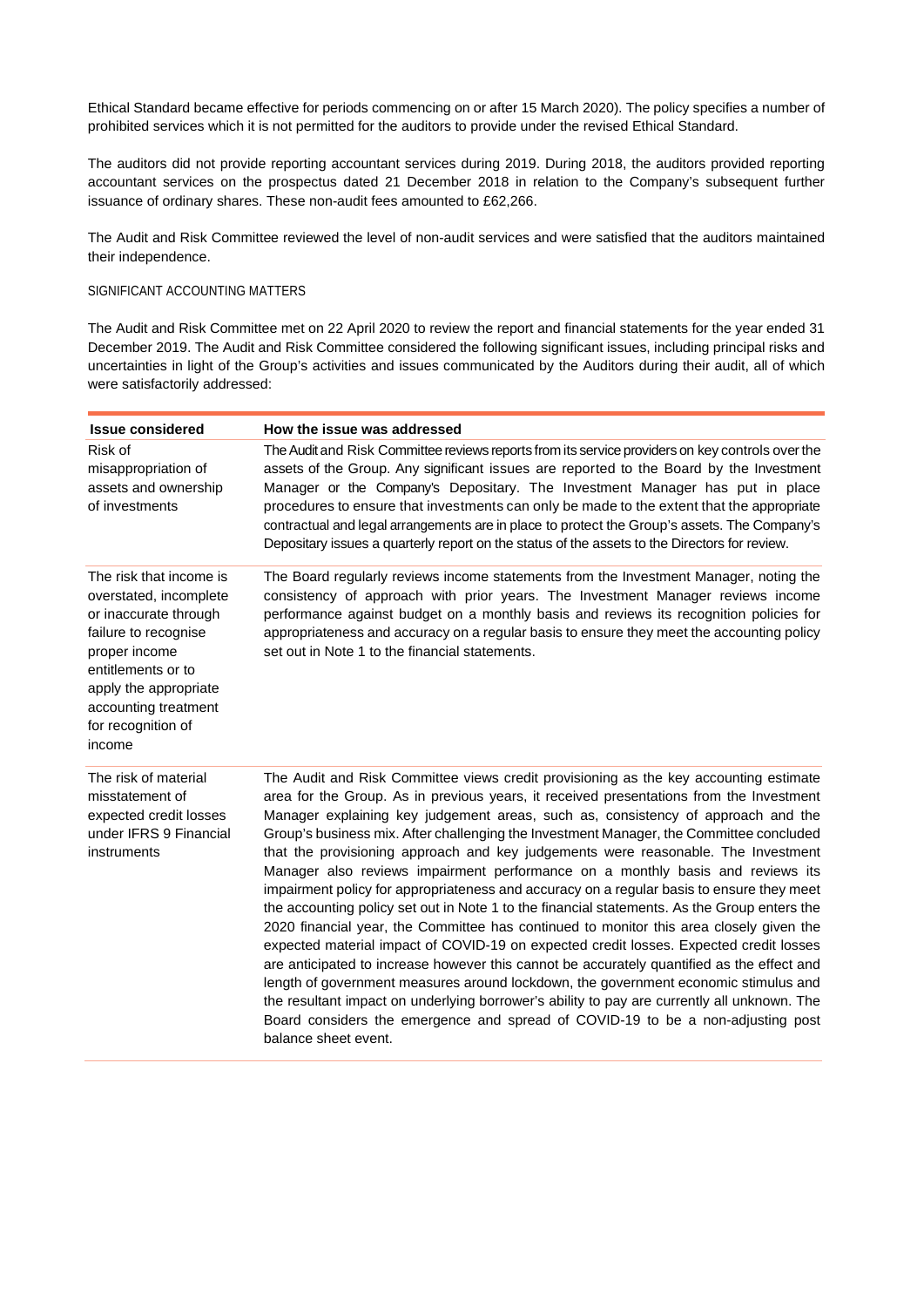| Going concern and<br>viability statement                 | The Audit and Risk Committee reviewed a paper from the Investment Manager in support of<br>the going concern basis and the longer-term viability of the Group. The Committee noted the<br>stability of the Group's business model, its successful track record, the Group's three-year<br>financial projections and the results of internal stress testing in relation to COVID-19 and<br>concluded this provided sufficient evidence to support the Board's viability statement set out<br>above. The Committee will continue to monitor this area closely given the expected material<br>impact of COVID-19 on the profitability of the business as the longer-term effects on the UK<br>economy begin to be seen.                      |
|----------------------------------------------------------|-------------------------------------------------------------------------------------------------------------------------------------------------------------------------------------------------------------------------------------------------------------------------------------------------------------------------------------------------------------------------------------------------------------------------------------------------------------------------------------------------------------------------------------------------------------------------------------------------------------------------------------------------------------------------------------------------------------------------------------------|
| Fair, balanced and<br>understandable                     | On behalf of the Board, the Audit and Risk Committee reviewed the financial statements as a<br>whole in order to assess whether they were fair, balanced and understandable. The<br>Committee discussed and challenged the balance and fairness of the overall report and<br>ensured that appropriate disclosure was made in relation to the impact of COVID-19. The<br>Board considers the emergence and spread of COVID-19 to be a non-adjusting post balance<br>sheet event, however, has included detail on the effects of this post year end. The Committee<br>was satisfied that the Annual Report could be regarded as fair, balanced and understandable<br>and proposed that the Board approve the Annual Report in that respect. |
| Retention of<br><b>Investment Trust</b><br><b>Status</b> | The Audit and Risk Committee receives a report from the Investment Manager confirming if the<br>Company has remained compliant with the requirements to maintain its Investment Trust<br>status. HMRC approved the investment status of the Company. The Directors regularly<br>review the investments and their mix to ensure they remain diversified, its retained income<br>levels to ensure sufficient distributions are made and the Company's shareholdings to<br>determine if the Company has become a close company.                                                                                                                                                                                                              |

# External auditors

The Group's external auditors, PricewaterhouseCoopers LLP ("PwC"), were appointed on 16 May 2016 and last reappointed on 6 June 2019 at the Company's AGM. Under the Financial Reporting Council's transitional arrangements, the Company is required to re-tender, at the latest, by 2025. The Audit and Risk Committee intends to re-tender within the timeframe set by the Financial Reporting Council.

The individual at PwC who acts as the Group's appointed audit partner is Mr. Richard McGuire. In accordance with UK legislation, the audit partner must rotate at least every five years. As this is Mr. McGuire's fourth year as audit partner, he will be due to rotate out of this role during 2021 at the latest.

The audit and non-audit fees for the year under review can be found in Note 7 to the financial statements.

The Audit and Risk Committee monitors the auditors' objectivity and independence on an ongoing basis. In determining PwC's independence, the Audit and Risk Committee has assessed all relationships with PwC and received confirmation from PwC that it is independent and that no issues of conflicts arose during the year. The Audit and Risk Committee is therefore satisfied that PwC is independent.

The Audit and Risk Committee monitors and reviews the effectiveness of the external audit process on an annual basis and makes recommendations to the Board on its re-appointment, remuneration and terms of engagement of the auditors. The Audit and Risk Committee has met with the audit partner and assessed PwC's performance to date. I have met with Mr. McGuire separately to discuss the Group's audit and other matters concerning the Group. I can confirm that Mr. McGuire did not raise any issues of concern during our meeting. The review has involved an examination of the auditors' remuneration, the quality of its work including the quality of the audit report, the quality of the audit partner and audit team, the expertise of the audit firm and the resources available to it, the identification of audit risk, the planning and execution of the audit and the terms of engagement. Accordingly, the Audit and Risk Committee has recommended to the Board that it proposes to shareholders via an ordinary resolution that PwC be re-appointed as auditors at the AGM. PwC has confirmed its willingness to continue in office.

The Audit and Risk Committee has direct access to the Group's auditors and provides a forum through which the auditor's report to the Board. Representatives of PwC attend the Audit and Risk Committee meetings at least twice annually.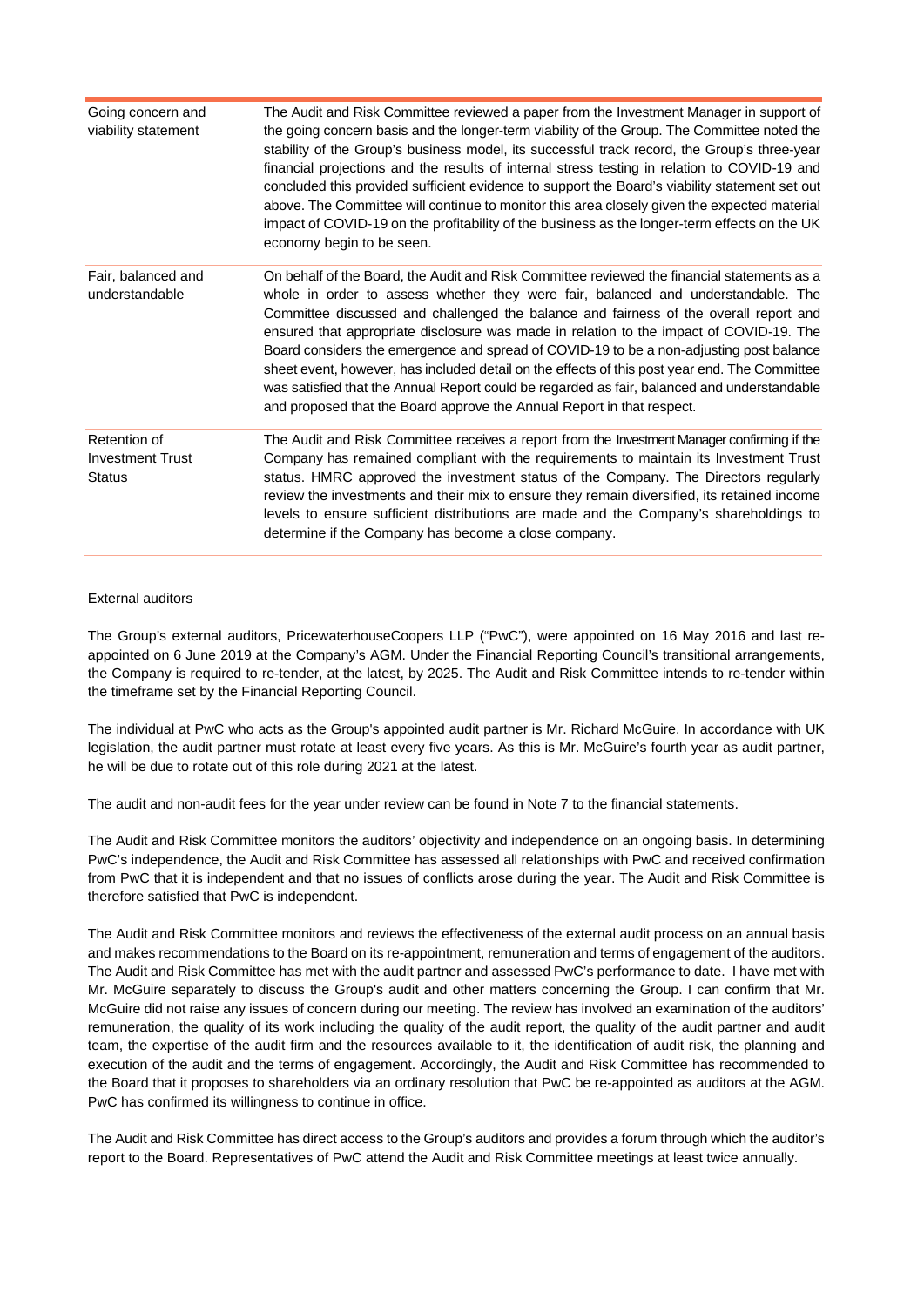### Internal audit

The Audit and Risk Committee believes that the Group does not require an internal audit function, principally because the Group delegates its day-to-day operations to third parties, which are monitored by the Audit and Risk Committee, and which provide control reports on their operations at least annually. Updates on the Investment Manager's outsourced internal audit function are bought to the Board on a quarterly basis.

APPROVAL

This Report was approved by the Audit and Risk Committee on 27 May 2020.

Jim Coyle Chairman of the Audit and Risk Committee 27 May 2020

# **Directors' Remuneration Report**

# STATEMENT FROM THE CHAIRMAN

The Remuneration and Nomination Committee (the "Committee") comprises all Directors and is chaired by Robert Sharpe. Please see above for the member's biography's, and full details of the number of committee meetings and attendance by individual committee members can be found above.

I am pleased to present the Directors' remuneration report for the year ended 31 December 2019, prepared in accordance with The Large and Medium-sized Companies and Groups (Accounts and Reports) (Amendment) Regulations 2013 and the Companies Act 2006. The Group's auditors are required to verify certain information within this report subject to statutory audit by the Companies Act 2006. Where information set out below has been audited it is indicated as such.

We are required to seek shareholder approval of the Directors' remuneration policy at least every third year and the remuneration report annually. Any changes to the Directors' remuneration policy in the interim require shareholder approval.

Ordinary resolutions to approve the Directors' remuneration policy and the Directors' remuneration report will be put to shareholders at the 2020 AGM. The full text of the Directors' remuneration policy is set out below, the Directors have made a minor amendment to the policy to reflect the Directors' Succession Policy adopted during 2019.

As at 31 December 2019, the Board comprised three non-executive Directors, all of whom are independent of the Investment Manager.

Given the size of the Board, and as the Company has no employees, it is not considered appropriate for the Company to establish a separate Nomination Committee.

It is the responsibility of the Committee to consider and approve Directors' remuneration, review the structure, size and composition of the Board, plan for adequate Board succession and evaluate the balance of experience and diversity of the Board. At the start of 2019 the Directors remuneration was set at a rate of £45,000 per annum for the Chairman and £38,000 per annum for the other Directors. A further £5,000 per annum was payable to the Chairman of the Audit and Risk Committee. The Committee met on 21 February 2019 and considered the continued time commitment required to carry out their duties and the development and growing complexity of the business. The Committee recommended to the Board an increase of the Board's fees by £3,000 for the Chairman and £2,000 for all other members from 1 March 2019. The Directors remuneration was therefore set at a rate of £48,000 per annum for the Chairman and £40,000 per annum for the other Directors. A further £5,000 per annum will be paid to the Chairman of the Audit and Risk Committee. The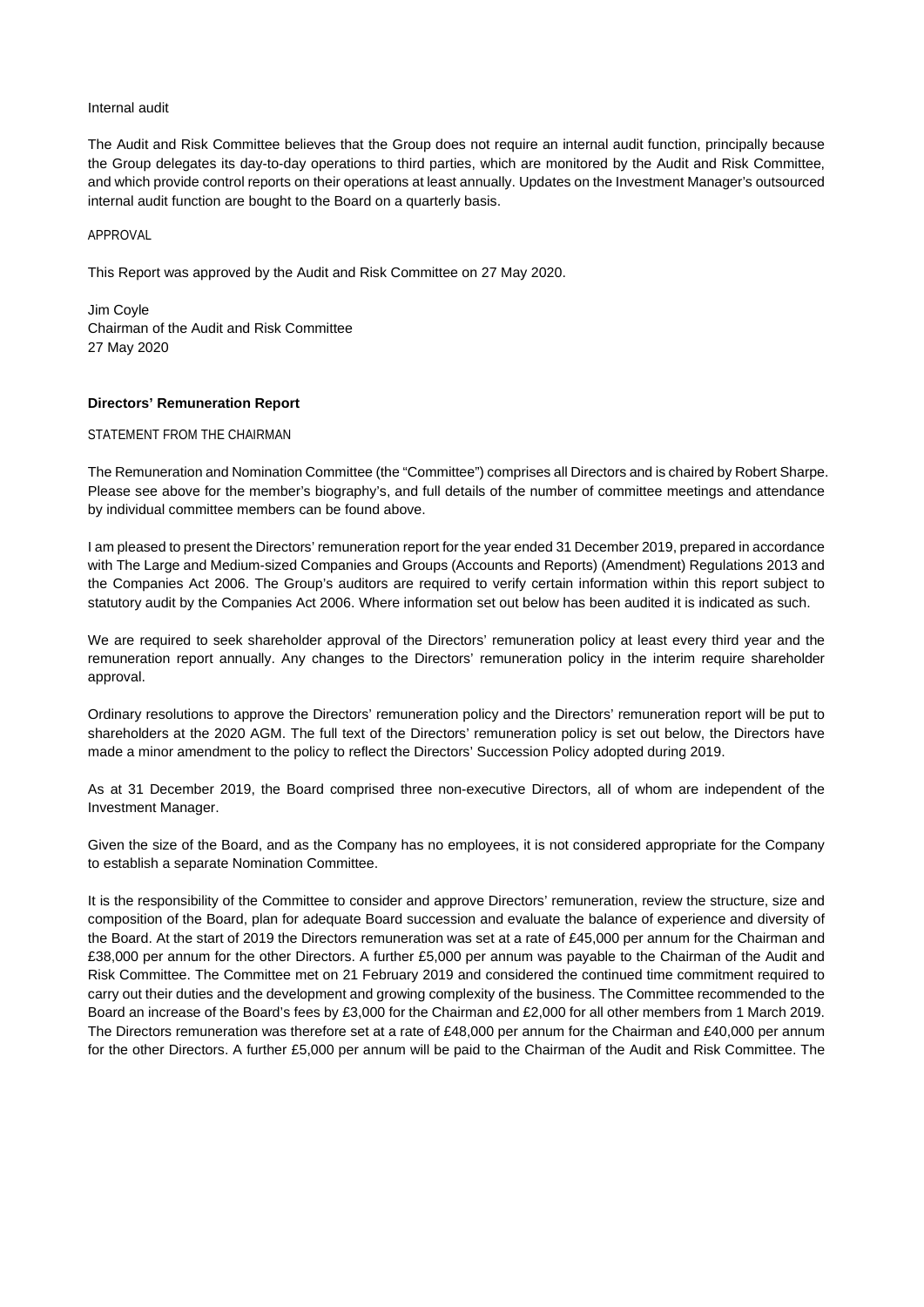Committee met on 18 February 2020 and considered the continued time commitment required to carry out their duties and recommended no change in Board salaries.

Many parts of The Large and Medium-sized Companies and Groups (Accounts and Reports) (Amendment) Regulations 2013 do not apply to the Company as the Board is comprised entirely of non-executive Directors and the Company has no employees. The Board has considered and approved a formal policy for the approval of Directors' expenses.

#### DIRECTORS' SUCCESSION POLICY

At the start of 2019, the Association of Investment Companies (the "AIC") has published an updated AIC Code of Corporate Governance. The Committee welcomed the AIC's approach to tenure of chairs of investment companies which, recognising that the circumstances of chairs of investment companies differed from other companies, the AIC recommended that instead of adhering to a nine year limit on chair tenure, the Boards could determine and disclose their policy on the chair tenure instead. The Committee and then the Board debated its approach to tenure and after careful consideration, it adopted a policy on Directors' Succession. In accordance with the policy, the Company put into effect an orderly rotation of the Board which commenced at the 2019 AGM and will subsequently occur every other year.

# DIRECTORS' REMUNERATION POLICY

The fees for the Board as a whole are limited to £250,000 per annum in accordance with the Prospectus, divided between the Directors as they may determine. Subject to this limit, the Board's policy is that remuneration of non-executive Directors should reflect the experience of each Board member and the time commitment required by Board members to carry out their duties and is determined with reference to the appointment of Directors of similar investment companies. The level of remuneration has been set with the aim of promoting the future success of the Group.

With this in mind the Board considers remuneration in order to attract individuals of a calibre appropriate to promote the long-term success of the Company and to reflect the specific circumstances of the Company and its field of investment, the duties and responsibilities of the Directors and the value and amount of time commitment required of Directors to the Group's affairs.

Due regard is taken of the Board's requirement to attract and retain individuals with suitable knowledge and experience and the role that individual Directors fulfil. There are no specific performance-related conditions attached to the remuneration of the Board and the Board members are not eligible for bonuses, pension benefits, share options, longterm incentive schemes or other non-cash benefits or taxable expenses. No other payments are made to Directors other than reasonable out-of-pocket expenses which have been incurred as a result of attending to the affairs of the Company.

In addition to the Board's remuneration, Board members are entitled to such fees as they may determine in respect of any extra or special services performed by them, having been called upon to do so. Such fees would only be incurred in exceptional circumstances. An example of such a circumstance would be if the Company was to undertake a corporate action, which would require the Board to dedicate additional time to review associated documents and to attend additional meetings. Such fees would be determined at the Board's absolute discretion and would be set at a similar rate to other comparable investment companies who have undertaken equivalent activities. The fees would be set with the Company's long-term success in mind and the interests of the Company's members as a whole would be considered prior to the setting of such fees.

The Directors are entitled to be paid all expenses properly incurred by them in attending meetings with shareholders or other Directors or otherwise in connection with the discharge of their duties as Directors.

Shareholders have the opportunity to express their views in respect of Directors' remuneration at the Company's AGM. The Company has not sought shareholder views on its remuneration policy. Any comment volunteered by shareholders on the remuneration policy will be carefully considered and appropriate action taken. No communications have been received from shareholders on the Company's remuneration policy.

The Company's remuneration policy and its implementation are reviewed by the Board as a whole on an annual basis. Reviews are based on third parties' information on the fees of other similar investment trusts.

None of the Directors has a service contract with the Company, nor are any such contracts proposed. Instead, Directors are appointed pursuant to a letter of appointment entered into with the Company. There is no notice period specified in the letters of appointment or Articles of Association for the removal of Directors. Directors are not appointed for a specific term, subject to any policy on tenure or orderly succession which may be adopted by the Board from time to time. Copies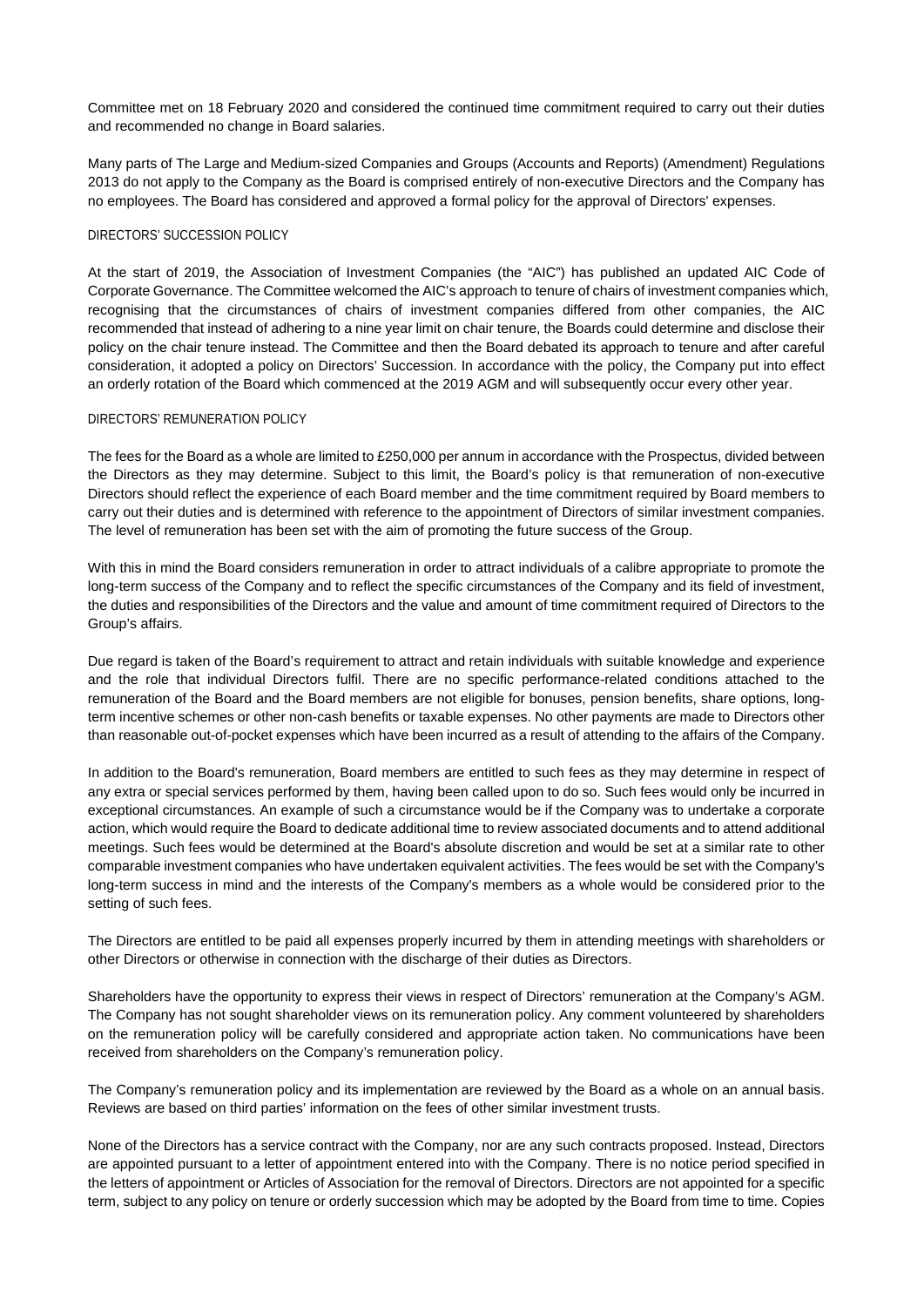of the Directors' letters of appointment are available at each of the Company's AGMs and can be obtained from the Company's registered office.

The Directors are not entitled to exit payments and are not provided with any compensation for loss of office.

As with most investment trusts there is no Chief Executive Officer and no employees. The Company's remuneration policy will apply to new Board members, who will be paid the equivalent amount of fees as current Board members holding similar roles.

Subject to shareholder approval, this policy will take effect from the 2020 AGM.

The components of the remuneration package for non-executive Directors, which are comprised in the Directors' remuneration policy of the Company, are set out below with a description and approach to determination:

### Remuneration Type - Fixed Fees

The fees for the Board as a whole are limited to £250,000 per annum in accordance with the Prospectus, divided between the Directors as they may determine.

Annual fees are set to reflect the experience of each Board member and the time commitment required by Board members to carry out their duties and is determined with reference to the appointment of Directors of similar investment companies.

Directors do not participate in discussions relating to their own fee.

#### Remuneration Type - Additional Fees

Additional fees may be paid to any Director who fulfils the role of Chairman, who chairs any committee of the Board or who is appointed Senior Independent Director. Such fees will be set at a competitive level to reflect experience and time commitment.

Board members are entitled to such fees as they may determine in respect of any extra or special services performed by them, having been called upon to do so. Such fees would be determined at the Board's absolute discretion and would be set at a similar rate to other comparable investment companies who have undertaken equivalent activities.

# Remuneration Type - Expenses Fees

The Directors are entitled to be paid all expenses properly incurred by them in attending meetings with shareholders or other Directors or otherwise in connection with the discharge of their duties as Directors.

# Remuneration Type - Other

Board members are not eligible for bonuses, pension benefits, share options, long-term incentive schemes or other noncash benefits or taxable expenses.

# VOTING AT ANNUAL GENERAL MEETING

The Directors' Remuneration Report for the year ended 31 December 2018 and the Directors' Remuneration Policy were approved by shareholders at the Annual General Meetings held on 6 June 2019 and 2 June 2017 respectively. The votes cast by proxy were as follows:

|     | Directors' Remuneration Report |                 |                 | Directors' Remuneration Policy |  |  |
|-----|--------------------------------|-----------------|-----------------|--------------------------------|--|--|
|     | Number of Votes                | % of votes cast | Number of Votes | % of votes cast                |  |  |
| For | 35,323,936                     | 100.00          | 17,226,166      | 100.00                         |  |  |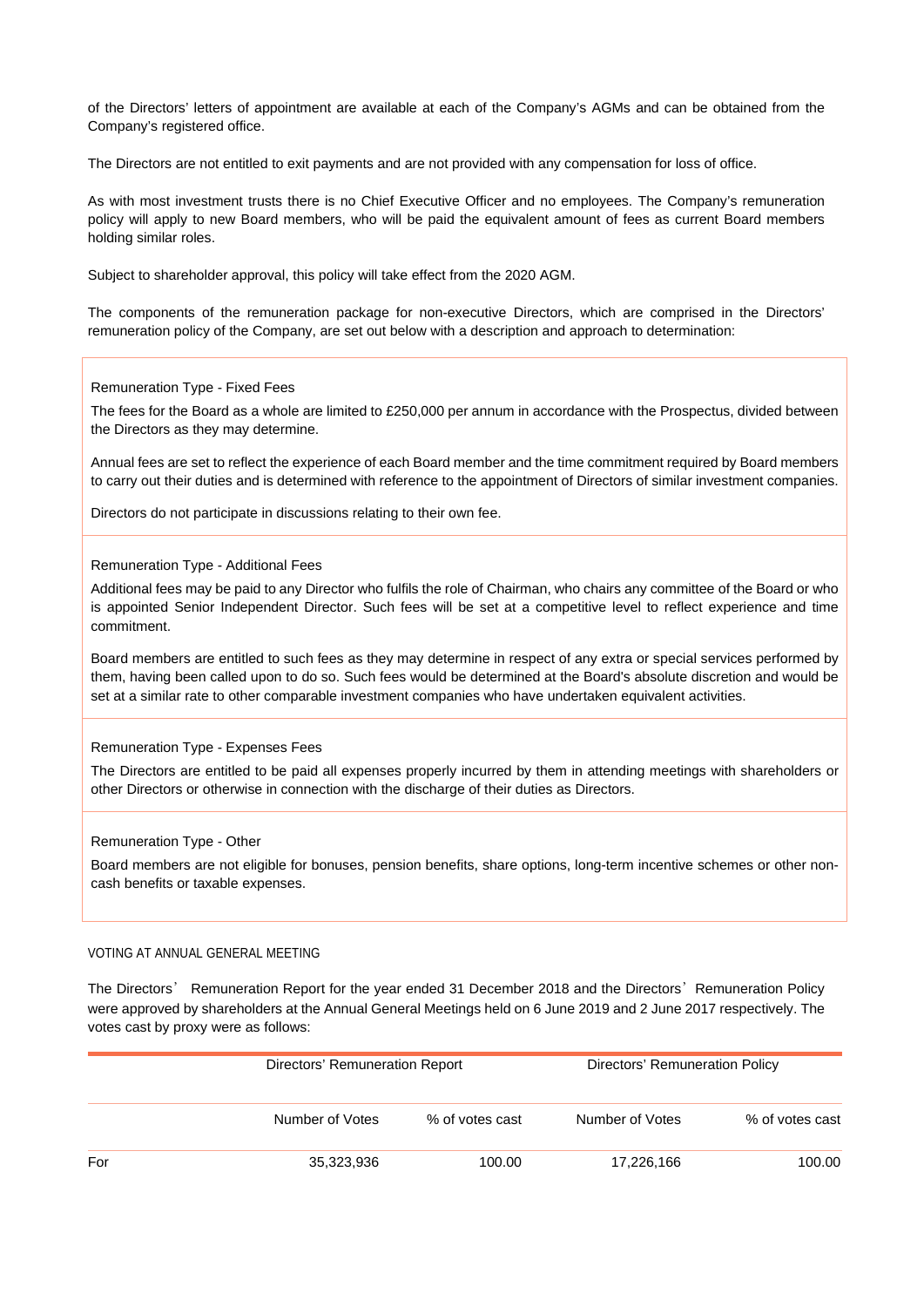| Against                     | $\overline{\phantom{0}}$ | -                        | $\overline{\phantom{0}}$ | -      |
|-----------------------------|--------------------------|--------------------------|--------------------------|--------|
| Total votes cast            | 35,323,936               | 100.00                   | 17,226,166               | 100.00 |
| Number of votes<br>withheld | $\overline{\phantom{a}}$ | $\overline{\phantom{0}}$ | $\overline{\phantom{0}}$ |        |

The Directors' remuneration report, excluding the implementation of the Directors' remuneration policy, is subject to an annual advisory vote via an ordinary resolution. An advisory vote is a non-binding 'advisory' resolution. In the event that shareholders vote against the 'advisory' resolution, the Board will be required to put its remuneration policy to shareholders for approval at the next AGM, regardless of whether the remuneration policy was approved by shareholders. The votes cast at the 2020 AGM on the advisory resolutions will be disclosed in the remuneration report for the year to 31 December 2020.

# DIRECTORS' FEES (AUDITED)

Single total aggregate Directors' remuneration for the year under review was £131,834 (2018: £126,000). The Directors who served during the year under review received the following emoluments:

| Director                         | Fixed Fees paid<br>during the<br>year <sup>(1)</sup> | Variable Fees paid<br>during the<br>year <sup>(1)</sup> | Taxable<br>benefits      | Non-<br>taxable<br>benefits | 31 December<br>2019 | 31 December<br>2018 |
|----------------------------------|------------------------------------------------------|---------------------------------------------------------|--------------------------|-----------------------------|---------------------|---------------------|
| Robert<br>Sharpe<br>(Chair)      | £47,500                                              |                                                         | ٠                        |                             | £47,500             | £45,000             |
| Jim<br>Coyle                     | £44,667                                              | ٠                                                       | $\overline{\phantom{a}}$ | ۰                           | £44,667             | £43,000             |
| Richard<br>Rowney <sup>(2)</sup> | £20,000                                              | $\overline{\phantom{a}}$                                | $\overline{\phantom{a}}$ | ۰                           | £20,000             |                     |
| Ravi<br>Takhar <sup>(3)</sup>    | £19,667                                              | ۰                                                       | $\overline{\phantom{a}}$ | ۰                           | £19,667             | £38,000             |
| <b>Total</b>                     | £131,834                                             | ٠                                                       | $\overline{a}$           | ٠                           | £131,834            | £126,000            |

(1) Fees paid to the Directors during the year under review does not include any employment taxes or valid business expenses.<br>(2) Richard Rowney was appointed on 1 July 2019<br>(3) Ravi Thakar resigned from his position on 6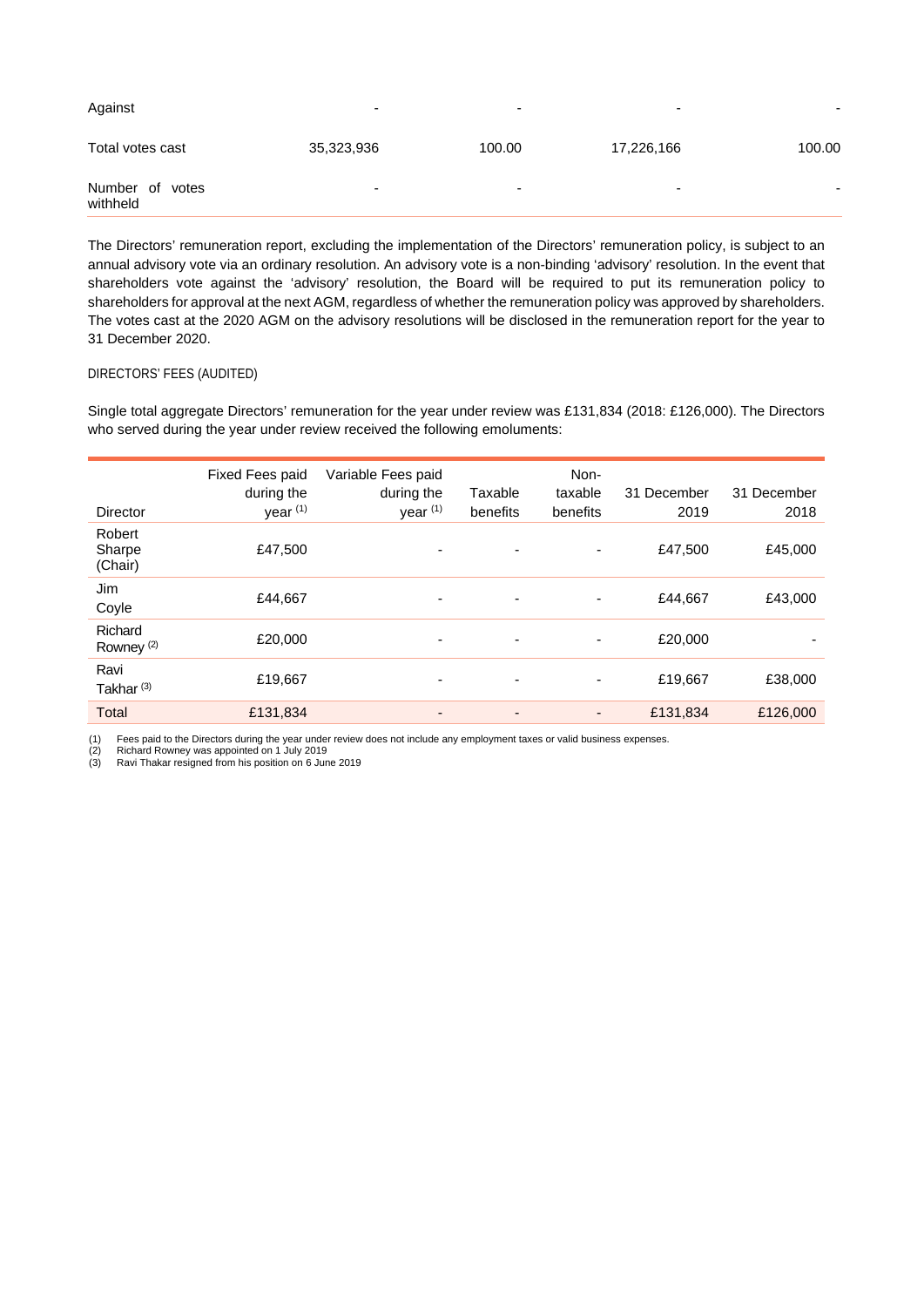No payments were made to past Directors for loss of office. In the absence of further major increases in the workload and responsibility involved, the Board does not expect fees to increase significantly over the next three years. The overall remuneration of each Director will continue to be monitored by the Board, taking into account those matters referred to in the annual statement above. The Company did not pay any other benefits including bonuses, pension benefits, share options, long-term incentive schemes or other non-cash benefits or taxable benefits.

The Company has not made any loans to the Directors, nor has it ever provided any guarantees for the benefit of any Director or the Directors collectively nor does it intend to.

# Company Performance

The Board is responsible for the Company's investment strategy and performance, although day-to-day management of the Company's affairs, including the management of the Company's portfolio, has been delegated to third-party service providers. An explanation of the performance of the Company is given in the Chairman's statement and Investment Manager's review above.

# EXPENDITURE BY THE COMPANY ON DIRECTORS' REMUNERATION COMPARED WITH DISTRIBUTIONS TO SHAREHOLDERS

The following table is provided in accordance with The Small and Medium-sized Companies and Groups (Accounts and Reports) (Amendment) Regulations 2013 which sets out the relative importance of spend on pay in respect of the year ended 31 December 2019. The table shows the remuneration paid to Directors for the year under review, compared to the distribution payments to shareholders.

|                                                               | 31 December 2019<br>£'000 | 31 December 2018<br>£'000 |
|---------------------------------------------------------------|---------------------------|---------------------------|
| Total remuneration<br>paid to Directors                       | 132                       | 126                       |
| Shareholder distributions<br>- dividends<br>or share buybacks | 31,560                    | 27,750                    |

# DIRECTORS' INTERESTS (AUDITED)

The Company does not have any requirement for any Director to own shares in the Company.

As at 31 December 2019, the Directors do not hold shares in the Company (31 December 2018: None).

There have been no changes to any holdings between 31 December 2019 and the date of this report.

APPROVAL OF THE ANNUAL REPORT ON REMUNERATION AND THE DIRECTORS' REMUNERATION POLICY

The Annual Report on remuneration was approved by the Board on 27 May 2020 and signed on behalf of the Board by:

Robert Sharpe Chairman of the Remuneration and Nomination Committee 27 May 2020

# **Management Report and Statement of Directors' Responsibilities**

Listed companies are required by the Financial Conduct Authority's Disclosure Guidance and Transparency Rules (the "Rules") to include a management report in their annual Financial statements. The information required to be in the management report for the purpose of the Rules is included above in the Chairman's Statement, the Investment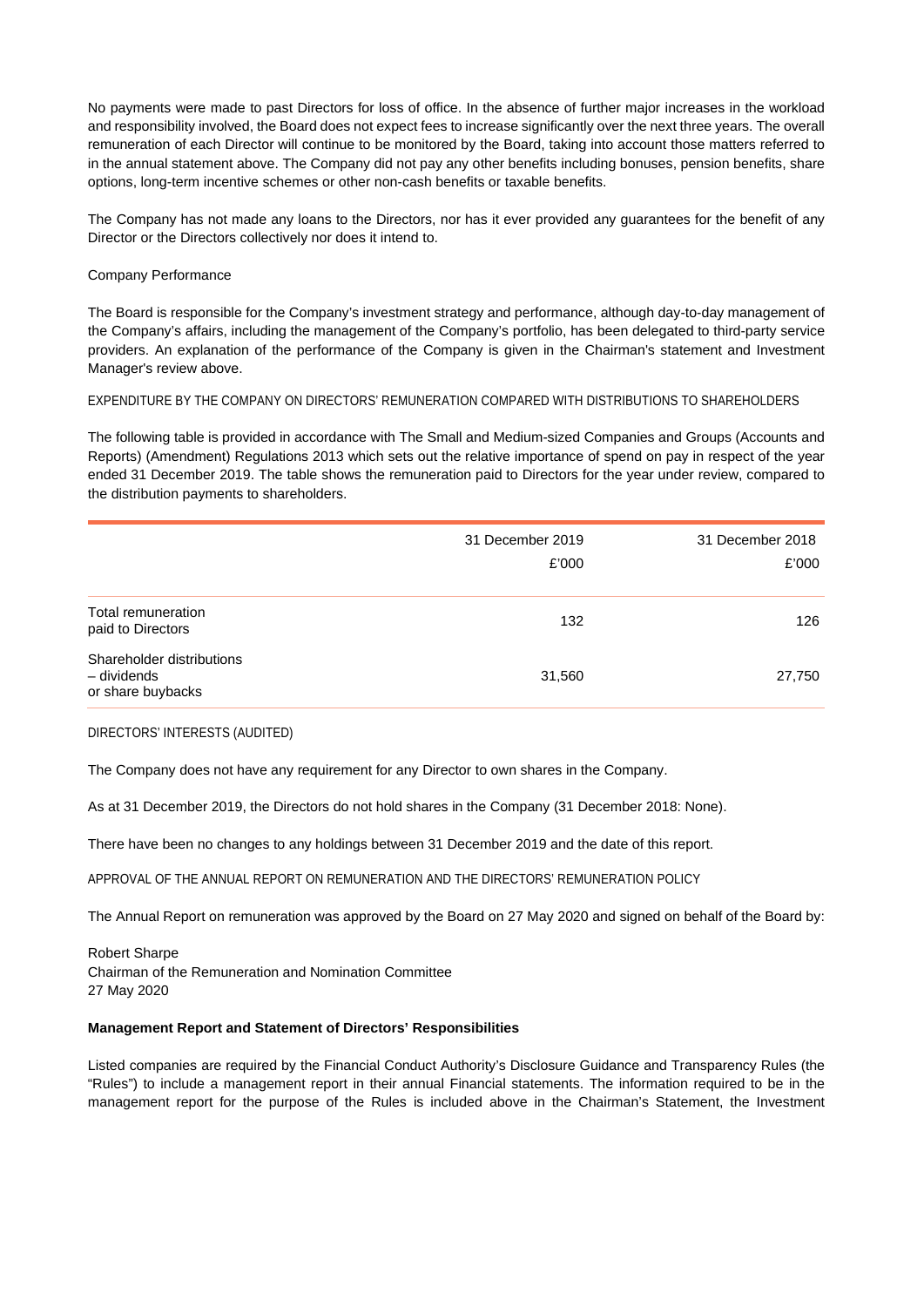Manager's Report, Top Ten Holdings, Portfolio composition the Business Review and the Report of the Directors. Therefore, a separate management report has not been included.

# DIRECTORS' RESPONSIBILITIES STATEMENT IN RELATION TO THE FINANCIAL STATEMENTS

The Directors are responsible for preparing the Annual Report and the Group and Company Financial statements in accordance with applicable United Kingdom law and those International Financial Reporting Standards ("IFRS") as adopted by the European Union. The Directors are also required to prepare a Strategic Report, Directors' Report, Directors' Remuneration Report and Corporate Governance Statement. Under company law, the Directors must not approve the Financial statements unless they are satisfied that they present a fair, balanced and understandable report and provide the information necessary for shareholders to assess the Company's performance, business model and strategy. In preparing the Financial statements, the Directors are required to:

- select suitable accounting policies in accordance with IAS 8: 'Accounting Policies, Changes in Accounting Estimates and Errors' and then apply them consistently;
- present information, including accounting policies, in a manner that provides relevant, reliable, comparable and understandable information;
- provide additional disclosures when compliance with the specific requirements in IFRS is insufficient to enable users to understand the impact of particular transactions, other events and conditions on the Company's financial position and financial performance;
- state that the Company has complied with IFRS, subject to any material departures disclosed and explained in the financial statements;
- make judgements and estimates that are reasonable and prudent; and
- prepare the financial statements on a going concern basis unless it is inappropriate to assume that the Company will continue in business.

The Directors are responsible for keeping adequate accounting records that are sufficient to show and explain the Group and Company's transactions and disclose with reasonable accuracy at any time the Financial position of the Group and Company and enable them to ensure that the Group and Company's Financial statements and Directors' Remuneration Report comply with the Companies Act 2006. They are also responsible for safeguarding the assets of the Group and Company and hence for taking reasonable steps for the prevention and detection of fraud and other irregularities.

Responsibility Statements under the Disclosure Guidance and Transparency Rules Each of the Directors confirms that to the best of his or her knowledge:

- the Group and Company's Financial statements, prepared in accordance with IFRS as adopted by the European Union, give a true and fair view of the assets, liabilities, Financial position and profit or loss of the Company;
- the Strategic Report (comprising the Chairman's Statement, Manager's Report, top ten largest Holdings, Analysis of Investment Portfolio by Sector and Business Model and Strategy) and the Report of the Directors include a fair review of the development and performance of the business and the position of the Company together with a description of the principal risks and uncertainties that it faces;
- taken as a whole, the Annual Report and Financial statements are fair, balanced and understandable and provide the information necessary for shareholders to assess the Company's position and performance, business model and strategy;
- the Financial statements include details on related party transactions; and
- having assessed the principal risks and other matters discussed in connection with the Viability Statement, it is appropriate to adopt the going concern basis in preparing the Financial statements.

The Annual Report and Accounts were approved by the Board and the above responsibility statement was signed on its behalf by:

Robert Sharpe Chairman 27 May 2020

# **Financial Statements**

Consolidated Statement of Comprehensive Income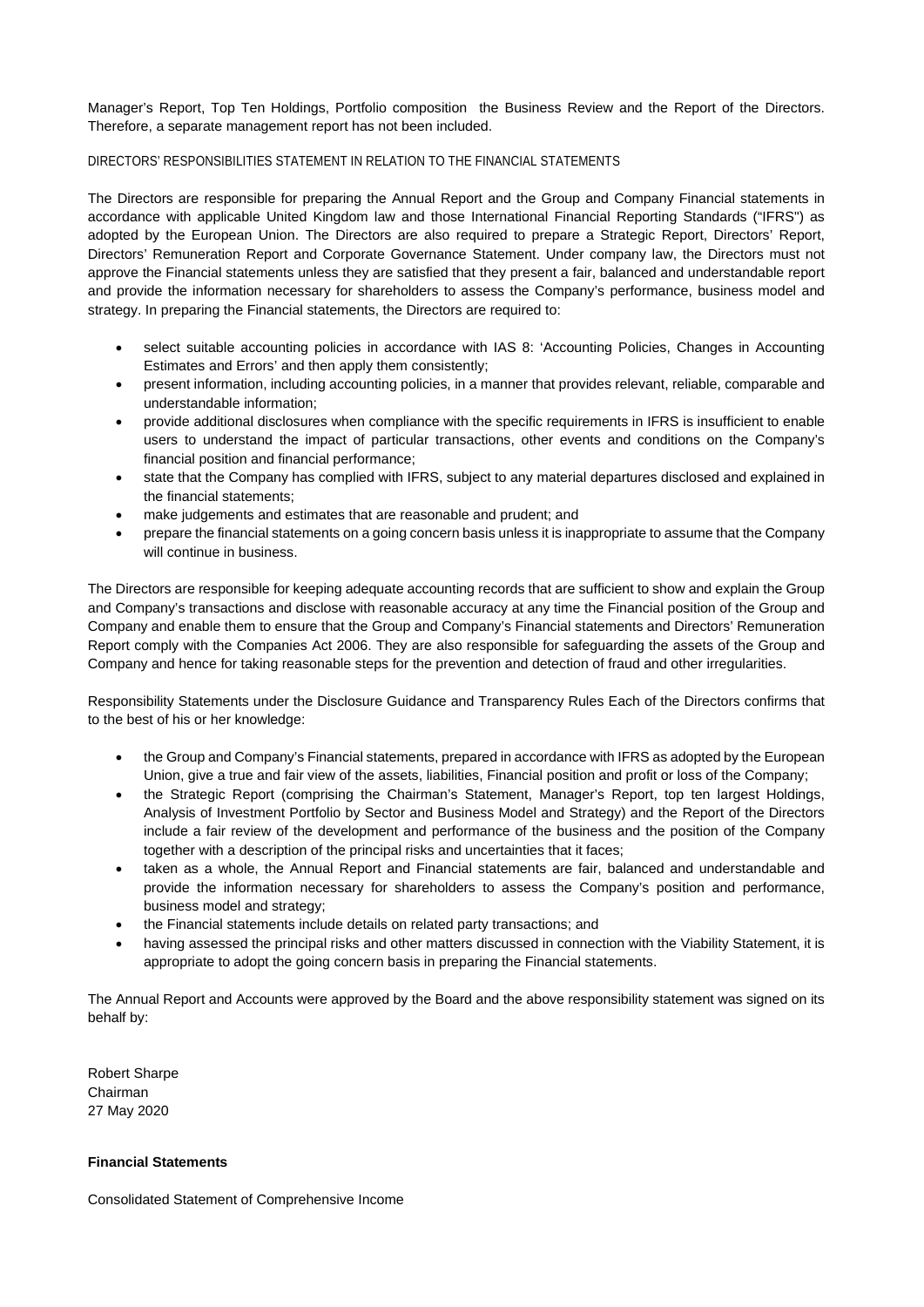### For the year ended 31 December 2019

|                                                                              |                | For the year ended 31 December<br>2019 |                              |                | For the year ended 31 December<br>2018 (Restated) |                          |                |
|------------------------------------------------------------------------------|----------------|----------------------------------------|------------------------------|----------------|---------------------------------------------------|--------------------------|----------------|
|                                                                              | <b>Notes</b>   | Revenue<br>£'000                       | Capital<br>£'000             | Total<br>£'000 | Revenue<br>£'000                                  | Capital<br>£'000         | Total<br>£'000 |
| Income                                                                       |                |                                        |                              |                |                                                   |                          |                |
| Interest Income on credit<br>assets at amortised cost                        | 5              | 62,697                                 |                              | 62,697         | 54,445                                            |                          | 54,445         |
| Income / (Loss) on equity<br>assets at fair value<br>through profit and loss |                |                                        | 30                           | 30             |                                                   | (750)                    | (750)          |
| Credit impairment losses                                                     | 11             | (7, 372)                               | $\qquad \qquad \blacksquare$ | (7, 372)       | (7, 467)                                          |                          | (7, 467)       |
| <b>Third Party Servicing</b>                                                 |                | (3,739)                                |                              | (3,739)        | (3, 523)                                          |                          | (3, 523)       |
| Net operating<br>income/expense before<br>financing and fund costs           |                | 51,586                                 | 30                           | 51,616         | 43,455                                            | (750)                    | 42,705         |
| Finance costs                                                                | 12             | (8, 417)                               |                              | (8, 417)       | (5, 429)                                          |                          | (5, 429)       |
| Net operating<br>income/expense before<br>fund costs                         |                | 43,169                                 | 30                           | 43,199         | 38,026                                            | (750)                    | 37,276         |
| Management fee                                                               | 6              | (5,971)                                | (95)                         | (6,066)        | (4,907)                                           | (90)                     | (4,997)        |
| Performance fee                                                              | 6              | (3, 468)                               |                              | (3,468)        | (2,873)                                           |                          | (2, 873)       |
| Fund expenses                                                                | $\overline{7}$ | (2, 454)                               | $\qquad \qquad \blacksquare$ | (2, 454)       | (1,209)                                           | $\overline{\phantom{a}}$ | (1,209)        |
| Total operating expenses                                                     |                | (11, 893)                              | (95)                         | (11,988)       | (8,989)                                           | (90)                     | (9,079)        |
| Profit / (loss) before<br>taxation                                           |                | 31,276                                 | (65)                         | 31,211         | 29,037                                            | (840)                    | 28,197         |
| Tax expense                                                                  | 8              |                                        |                              |                |                                                   |                          |                |
| Profit / (loss) after taxation                                               |                | 31,276                                 | (65)                         | 31,211         | 29,037                                            | (840)                    | 28,197         |
| Earnings per share (basic<br>and diluted)                                    | 9              | 79.3p                                  | (0.2)p                       | 79.1p          | 79.6p                                             | (2.3)p                   | 77.3p          |

The total column of this statement represents the Statement of comprehensive income prepared in accordance with International Financial Reporting Standards ("IFRS") as adopted by the European Union. The supplementary revenue return and capital return columns are both prepared under guidance issued by the Association of Investment Companies ("AIC"). All items in the above statement derive from continuing operations.

No operations were discontinued during the year.

The Company does not have any income or expense that is not included in net profit for the year. Accordingly, the net profit for the year is also the Total Comprehensive Income for the year, as defined in IAS1 (revised). There is no other comprehensive income for the year.

The notes below form an integral part of the financial statements.

Consolidated Statement of Financial Position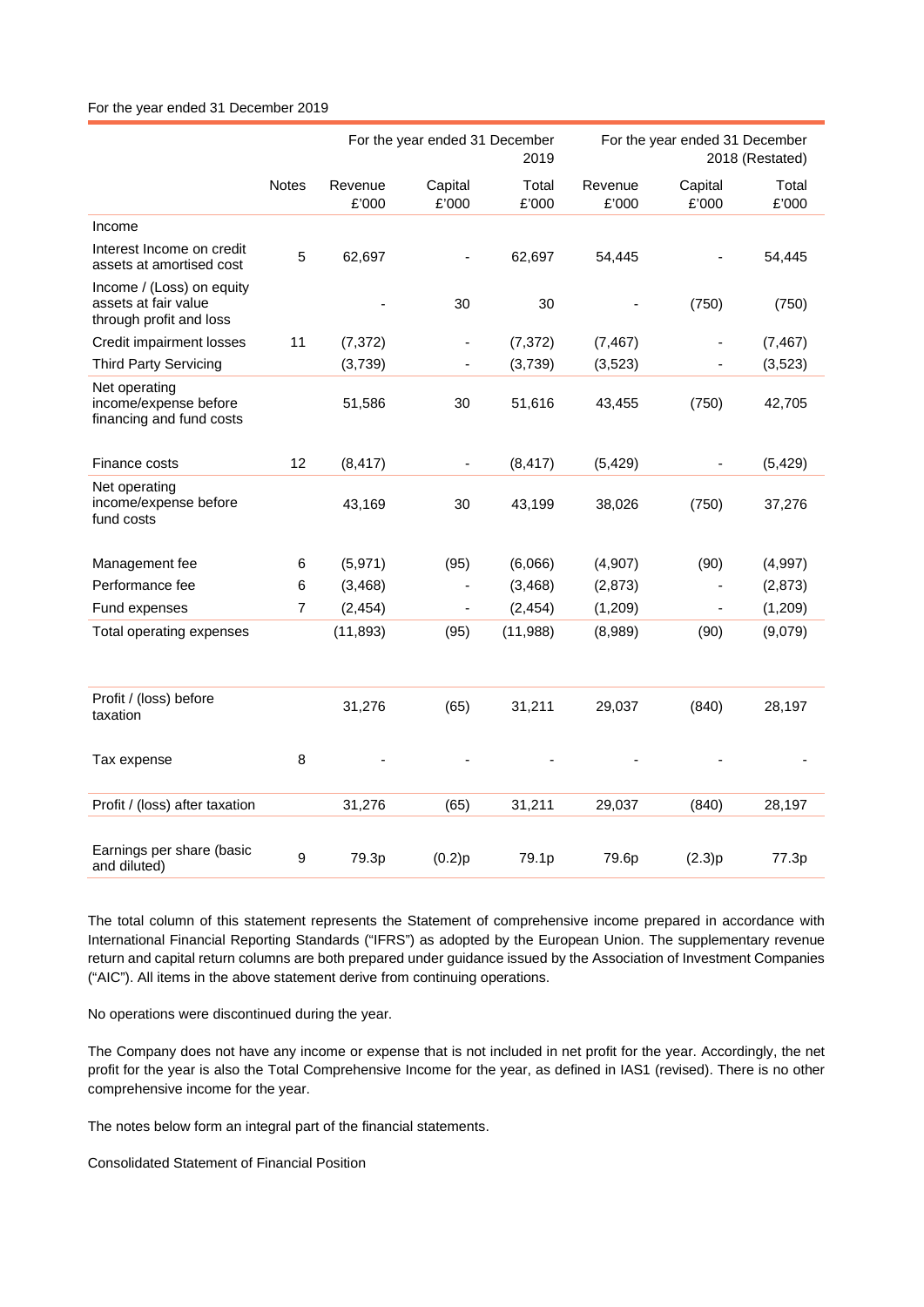# As at 31 December 2019

|                                                              | Notes | 31 December 2019<br>£'000 | 31 December 2018<br>£'000 (Restated) |
|--------------------------------------------------------------|-------|---------------------------|--------------------------------------|
| Non-current assets                                           |       |                           |                                      |
| Equity Investments held at fair value through profit or loss | 12    | 8,390                     | 9,980                                |
| Credit Assets at amortised cost                              | 11    | 580,998                   | 576,530                              |
| <b>Fixed assets</b>                                          | 15    | 41                        | 217                                  |
|                                                              |       | 589,429                   | 586,727                              |
| <b>Current assets</b>                                        |       |                           |                                      |
| Cash and cash equivalents                                    |       | 15,154                    | 5,559                                |
| Receivables                                                  | 16    | 8,875                     | 3,375                                |
|                                                              |       | 24,029                    | 8,934                                |
| <b>Total assets</b>                                          |       | 613,458                   | 595,661                              |
| <b>Current liabilities</b>                                   |       |                           |                                      |
| Management fee payable                                       | 6     | (511)                     | (985)                                |
| Performance fee payable                                      | 6     | (3, 468)                  | (2,873)                              |
| Other payables                                               | 17    | (2,326)                   | (1,830)                              |
| Interest bearing borrowings                                  | 18    | (130, 741)                |                                      |
|                                                              |       | (137, 046)                | (5,688)                              |
| Total assets less current liabilities                        |       | 476,412                   | 589,973                              |
| Non-Current Liabilities                                      |       |                           |                                      |
| Interest bearing borrowings                                  | 18    | (76, 051)                 | (189, 263)                           |
| Net assets                                                   |       | 400,361                   | 400,710                              |
| Shareholders' funds                                          |       |                           |                                      |
| Ordinary share capital                                       | 20    | 394                       | 394                                  |
| Share premium                                                |       | 299,599                   | 299,599                              |
| Revenue reserves                                             |       | 5,270                     | 4,934                                |
| Capital reserves                                             |       | (1,030)                   | (965)                                |
| Special distributable reserves                               | 21    | 96,128                    | 96,748                               |
| Total shareholders' funds                                    |       | 400,361                   | 400,710                              |
| Net asset value per share                                    | 24    | 1,014.9p                  | 1,015.7p                             |

The notes below form an integral part of the financial statements.

The financial statements were approved by the Board of Directors of Honeycomb Investment Trust plc (a public limited company incorporated in England and Wales with company number 09899024) and authorised for issue on 27 May 2020. They were signed on its behalf by:

Robert Sharpe, Chairman

Company Statement of Financial Position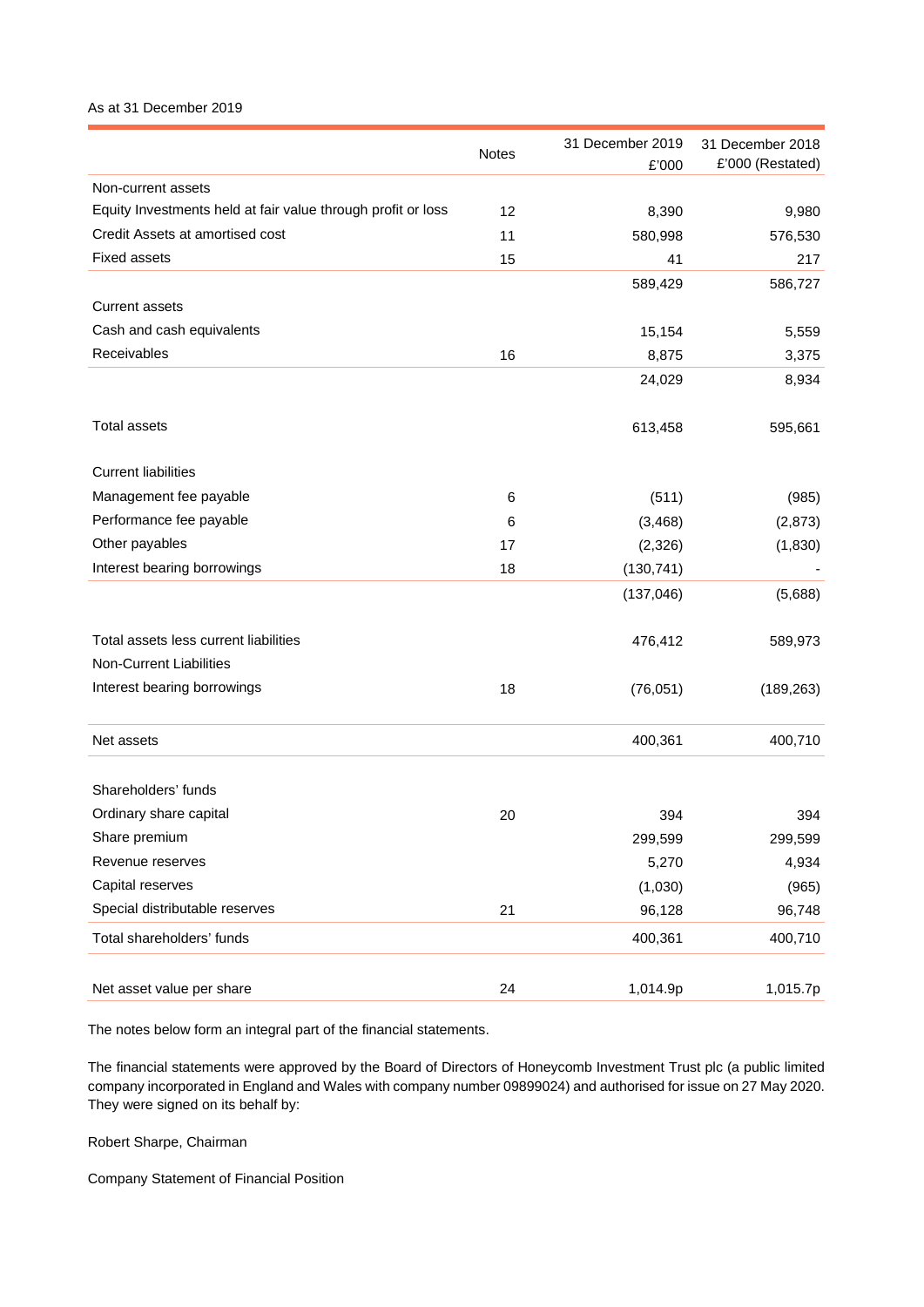# As at 31 December 2019

|                                                              | <b>Notes</b> | 31 December 2019<br>£'000 | 31 December 2018<br>£'000 (Restated) |
|--------------------------------------------------------------|--------------|---------------------------|--------------------------------------|
| Non-current assets                                           |              |                           |                                      |
| Equity Investments held at fair value through profit or loss | 12           | 12,883                    | 9,980                                |
| Credit Assets at amortised cost                              | 11           | 580,998                   | 576,530                              |
| <b>Fixed assets</b>                                          | 15           | 41                        | 217                                  |
|                                                              |              | 593,922                   | 586,727                              |
| <b>Current assets</b>                                        |              |                           |                                      |
| Cash and cash equivalents                                    |              | 13,251                    | 5,559                                |
| Receivables                                                  | 16           | 8,325                     | 3,375                                |
|                                                              |              | 21,576                    | 8,934                                |
| <b>Total assets</b>                                          |              | 615,498                   | 595,661                              |
| <b>Current liabilities</b>                                   |              |                           |                                      |
| Management fee payable                                       | 6            | (511)                     | (985)                                |
| Performance fee payable                                      | 6            | (3, 468)                  | (2,873)                              |
| Other payables                                               | 17           | (1,805)                   | (1,830)                              |
| Interest bearing borrowings                                  | 18           | (130, 741)                |                                      |
|                                                              |              | (136, 525)                | (5,688)                              |
| Total assets less current liabilities                        |              | 478,973                   | 589,973                              |
| Non-Current Liabilities                                      |              |                           |                                      |
| Deemed Loan                                                  | 19           | (78, 612)                 |                                      |
| Interest bearing borrowings                                  | 18           |                           | (189, 263)                           |
| Net assets                                                   |              | 400,361                   | 400,710                              |
| Shareholders' funds                                          |              |                           |                                      |
| Ordinary share capital                                       | 20           | 394                       | 394                                  |
| Share premium                                                |              | 299,599                   | 299,599                              |
| Revenue reserves                                             |              | 5,270                     | 4,934                                |
| Capital reserves                                             |              | (1,030)                   | (965)                                |
| Special distributable reserves                               | 21           | 96,128                    | 96,748                               |
| Total shareholders' funds                                    |              | 400,361                   | 400,710                              |
|                                                              |              |                           |                                      |
| Net asset value per share                                    | 24           | 1,014.9p                  | 1,015.7p                             |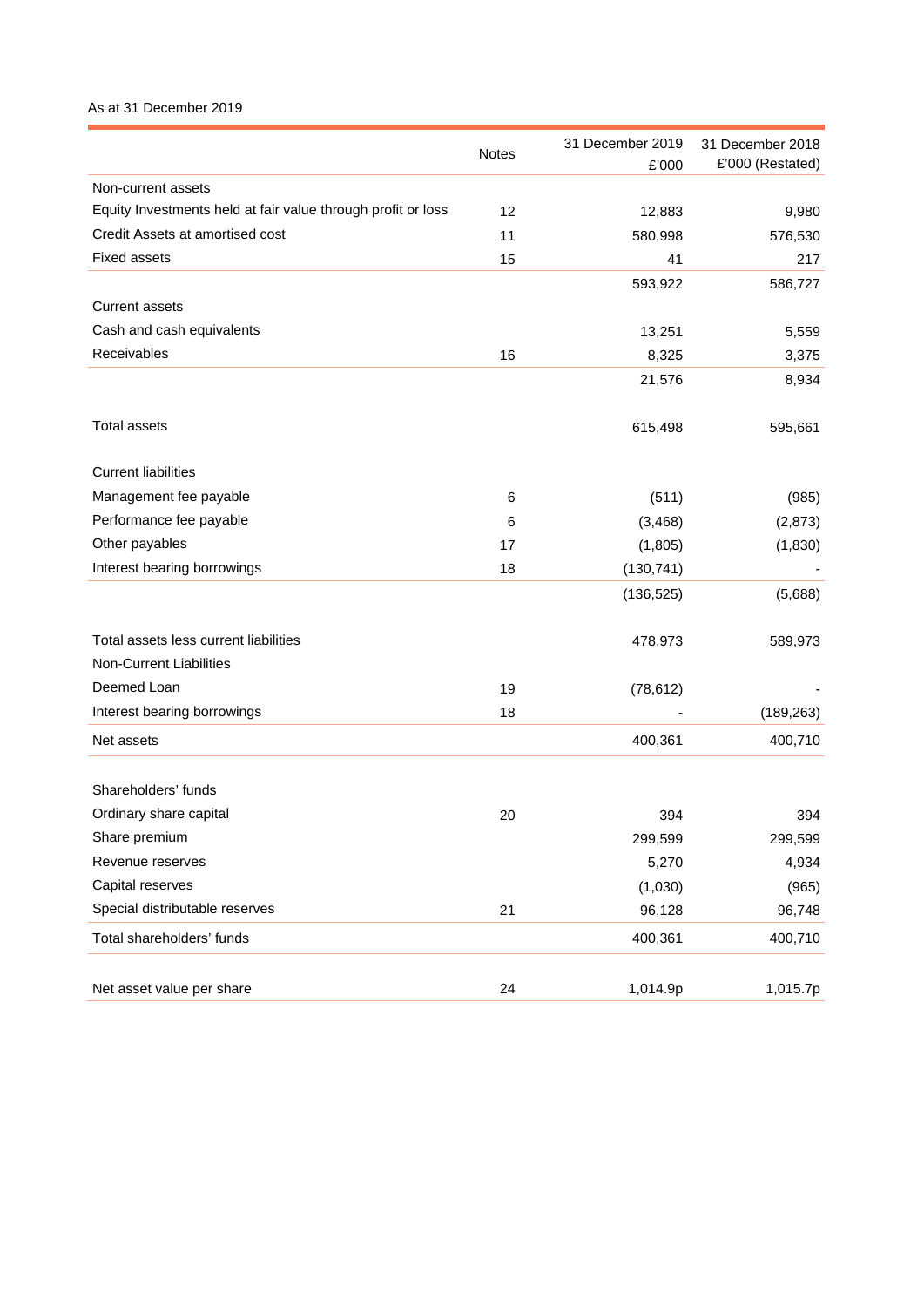Advantage has been taken of the exemption under section 408 of the Companies Act 2006 and accordingly the Company has not presented a Statement of Comprehensive Income for the Company alone. The profit on ordinary activities after taxation of the Company for the year ended 31 December 2019 was £31.2 million (2018: £28.2 million).

The financial statements were approved by the Board of Directors of Honeycomb Investment Trust plc (a public limited company incorporated in England and Wales with company number 09899024) and authorised for issue on 27 May 2020.

They were signed on its behalf by:

Robert Sharpe, Chairman

Consolidated Statement of Changes in Shareholders' Funds

#### For the year ended 31 December 2019

|                                            | Ordinary<br>Share<br>Capital<br>£'000 | Share<br>Premium<br>£'000 | Revenue<br>Reserves<br>£'000 | Capital<br>Reserves<br>£'000 | Special<br>Distributable<br>Reserves<br>£'000 | Total<br>Equity<br>£'000 |
|--------------------------------------------|---------------------------------------|---------------------------|------------------------------|------------------------------|-----------------------------------------------|--------------------------|
| Shareholders' funds at<br>1 January 2019   | 394                                   | 299,599                   | 4,934                        | (965)                        | 96,748                                        | 400,710                  |
| Ordinary shares<br>issued                  | ٠                                     | $\overline{\phantom{a}}$  |                              | ٠                            | ٠                                             |                          |
| Ordinary shares issue<br>costs             | ٠                                     | ۰                         |                              | ٠                            | ٠                                             |                          |
| Profit / (loss) after<br>taxation          | ٠                                     |                           | 31,276                       | (65)                         | ٠                                             | 31,211                   |
| Dividends paid in the<br>year              | ٠                                     |                           | (30, 940)                    |                              | (620)                                         | (31, 560)                |
| Shareholders' funds at<br>31 December 2019 | 394                                   | 299,599                   | 5,270                        | (1,030)                      | 96,128                                        | 400,361                  |

As at 31 December 2019 the Group had distributable reserves of £100.37 million for the payment of future dividends. The distributable reserves are the net of the revenue reserves (£5.27 million), realised capital reserves (-£1.03 million) and the special distributable reserves (£96.13 million).

# For the year ended 31 December 2018

|                                             | Ordinary<br>Share<br>Capital<br>£'000 | Share<br>Premium<br>£'000 | Revenue<br>Reserves<br>£'000 | Capital<br>Reserves<br>£'000 | Special<br><b>Distributable</b><br>Reserves<br>£'000 | Total<br>Equity<br>£'000 |
|---------------------------------------------|---------------------------------------|---------------------------|------------------------------|------------------------------|------------------------------------------------------|--------------------------|
| Shareholders' funds at 1<br>January 2018    | 299                                   | 201,852                   | 5,133                        | (125)                        | 97,600                                               | 304,759                  |
| Changes on initial<br>application of IFRS 9 |                                       | ٠                         | (2, 338)                     |                              |                                                      | (2, 338)                 |
| Restated balance at 1<br>January 2018       | 299                                   | 201,852                   | 2,795                        | (125)                        | 97,600                                               | 302,421                  |
| Ordinary shares issued                      | 95                                    | 99,905                    |                              |                              |                                                      | 100,000                  |
| Ordinary shares issue<br>costs              |                                       | (2, 158)                  |                              |                              |                                                      | (2, 158)                 |
| Profit / (loss) after taxation              | ٠                                     | ٠                         | 29,037                       | (840)                        |                                                      | 28,197                   |
| Dividends paid in the year                  | $\overline{\phantom{0}}$              |                           | (26, 898)                    |                              | (852)                                                | (27, 750)                |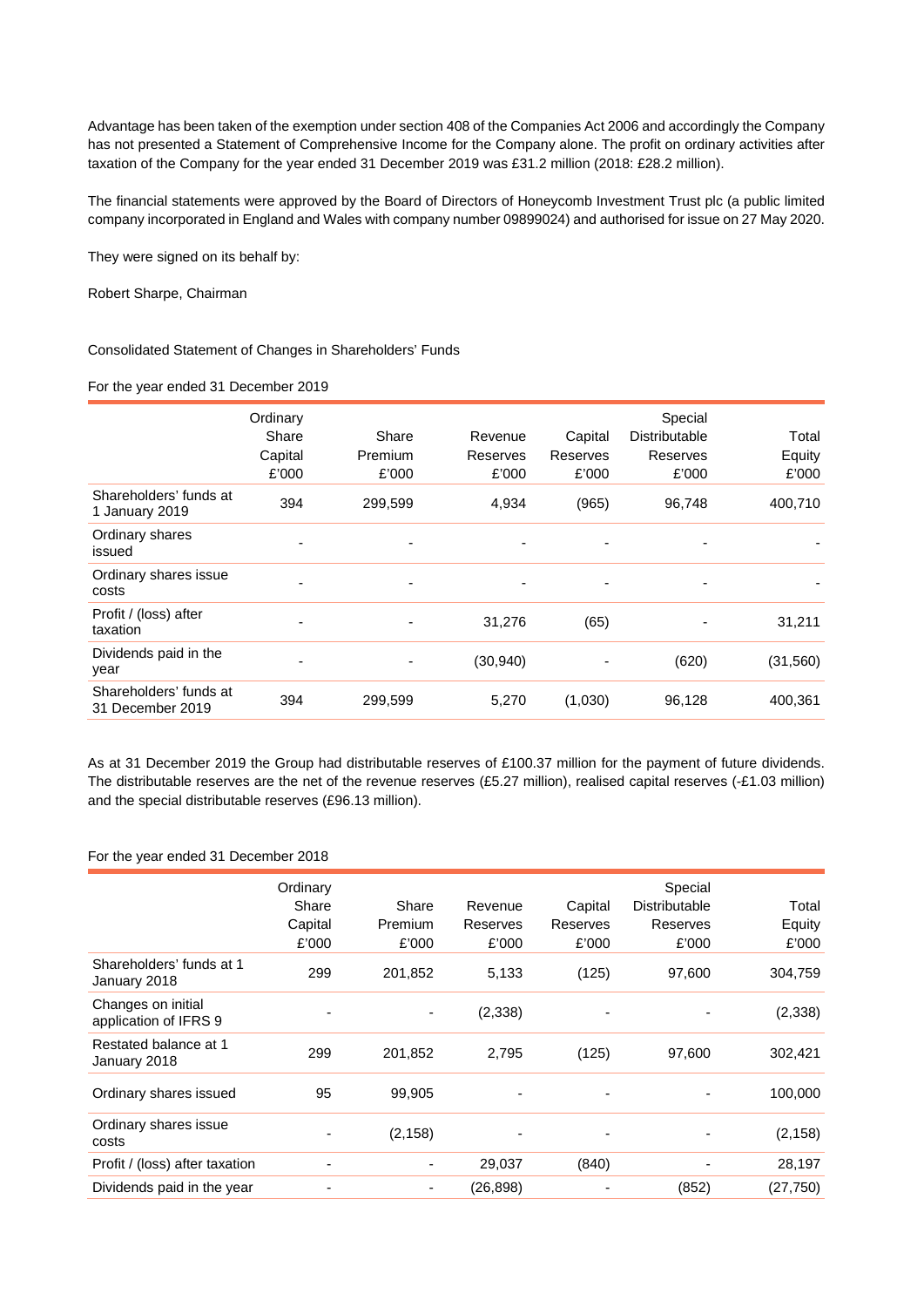| Shareholders' funds at 31<br>December 2018 | 394 | 299.599 | 4.934 | (965) | 96.748 | 400.710 |
|--------------------------------------------|-----|---------|-------|-------|--------|---------|
|--------------------------------------------|-----|---------|-------|-------|--------|---------|

As at 31 December 2018 the Group had distributable reserves of £100.72 million for the payment of future dividends. The distributable reserves are the net of the revenue reserves (£4.93 million), realised capital reserves (-£0.97 million) and the special distributable reserves (£96.75 million).

The notes below form an integral part of the financial statements.

Company Statement of Changes in Shareholders' Funds

# For the year ended 31 December 2019

|                                            | Ordinary<br>Share<br>Capital<br>£'000 | Share<br>Premium<br>£'000 | Revenue<br>Reserves<br>£'000 | Capital<br>Reserves<br>£'000 | Special<br>Distributable<br>Reserves<br>£'000 | Total<br>Equity<br>£'000 |
|--------------------------------------------|---------------------------------------|---------------------------|------------------------------|------------------------------|-----------------------------------------------|--------------------------|
| Shareholders' funds at 1<br>January 2019   | 394                                   | 299,599                   | 4,934                        | (965)                        | 96,748                                        | 400,710                  |
| Ordinary shares issued                     | -                                     |                           |                              | ٠                            |                                               |                          |
| Ordinary shares issue<br>costs             | $\blacksquare$                        |                           |                              | ۰                            |                                               |                          |
| Profit / (loss) after taxation             | ٠                                     | $\blacksquare$            | 31,276                       | (65)                         |                                               | 31,211                   |
| Dividends paid in the year                 | -                                     | ٠                         | (30, 940)                    |                              | (620)                                         | (31, 560)                |
| Shareholders' funds at 31<br>December 2019 | 394                                   | 299,599                   | 5,270                        | (1,030)                      | 96,128                                        | 400,361                  |

As at 31 December 2019 the Company had distributable reserves of £100.37 million for the payment of future dividends. The distributable reserves are the net of the revenue reserves (£5.27 million), realised capital reserves (-£1.03 million) and the special distributable reserves (£96.13 million).

### For the year ended 31 December 2018

|                                             | Ordinary                 |          |           |                          | Special              |           |
|---------------------------------------------|--------------------------|----------|-----------|--------------------------|----------------------|-----------|
|                                             | Share                    | Share    | Revenue   | Capital                  | <b>Distributable</b> | Total     |
|                                             | Capital                  | Premium  | Reserves  | Reserves                 | Reserves             | Equity    |
|                                             |                          |          |           |                          |                      |           |
|                                             | £'000                    | £'000    | £'000     | £'000                    | £'000                | £'000     |
| Shareholders' funds at 1<br>January 2018    | 299                      | 201,852  | 5,133     | (125)                    | 97,600               | 304,759   |
| Changes on initial<br>application of IFRS 9 |                          | ٠        | (2, 338)  |                          |                      | (2, 338)  |
| Restated balance at 1<br>January 2018       | 299                      | 201,852  | 2,795     | (125)                    | 97,600               | 302,421   |
| Ordinary shares issued                      | 95                       | 99,905   |           |                          |                      | 100,000   |
| Ordinary shares issue<br>costs              | $\overline{\phantom{0}}$ | (2, 158) |           | $\overline{\phantom{0}}$ |                      | (2, 158)  |
| Profit / (loss) after taxation              | $\overline{\phantom{0}}$ |          | 29,037    | (840)                    |                      | 28,197    |
| Dividends paid in the year                  | ٠                        |          | (26, 898) |                          | (852)                | (27, 750) |
| Shareholders' funds at 31<br>December 2018  | 394                      | 299,599  | 4,934     | (965)                    | 96,748               | 400,710   |
|                                             |                          |          |           |                          |                      |           |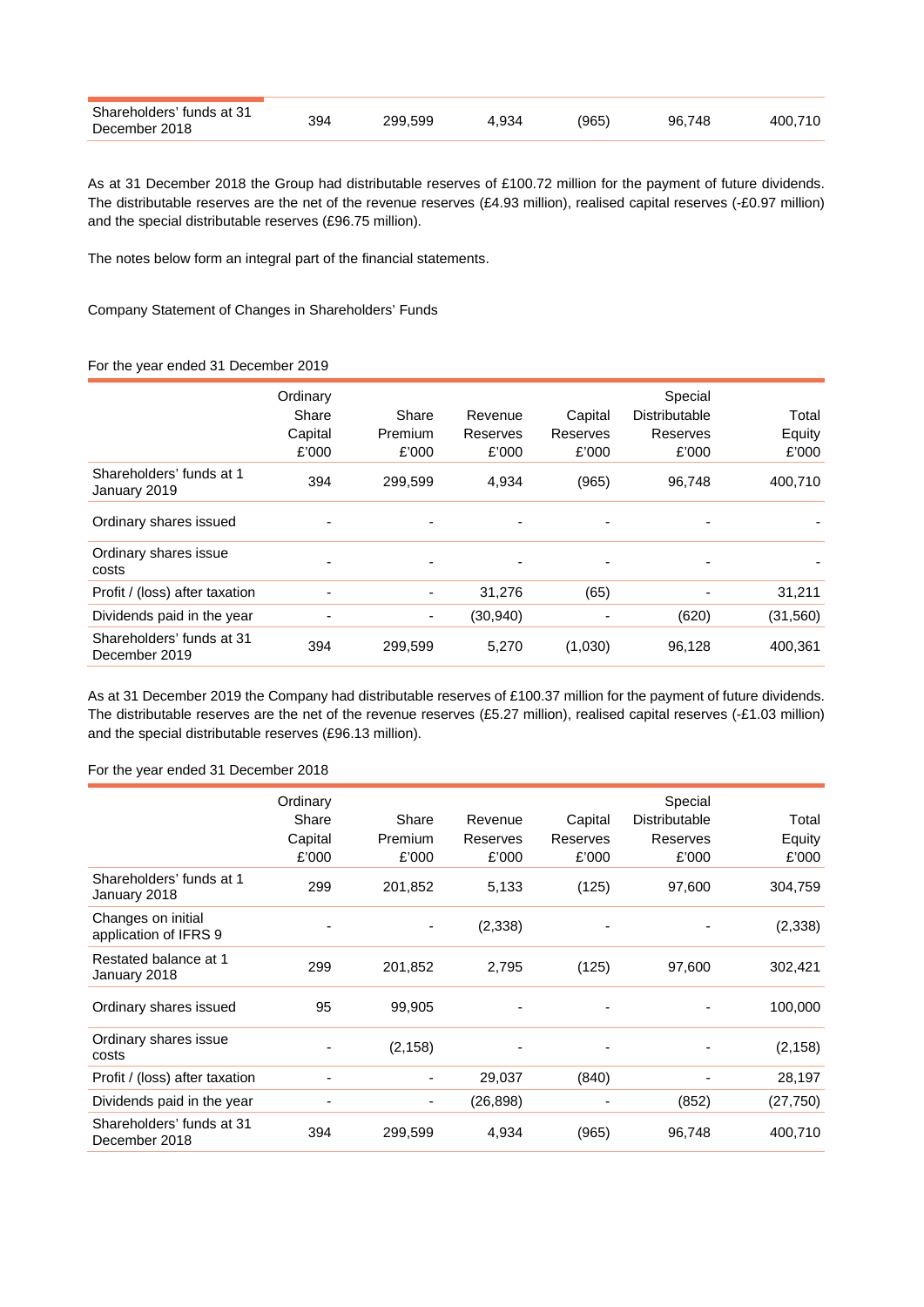As at 31 December 2018 the Company had distributable reserves of £100.72 million for the payment of future dividends. The distributable reserves are the net of the revenue reserves (£4.93 million), realised capital reserves (-£0.97 million) and the special distributable reserves (£96.75 million).

The notes below form an integral part of the financial statements.

# Consolidated Statement of Cash Flows

# For the year ended 31 December 2019

|                                                           |              | 31 December 2019 | 31 December 2018 |
|-----------------------------------------------------------|--------------|------------------|------------------|
|                                                           | <b>Notes</b> | £'000            | £'000            |
| Cash flows from operating activities:                     |              |                  |                  |
| Profit after taxation                                     |              | 31,211           | 28,197           |
| Adjustments for:                                          |              |                  |                  |
| Changes on initial application of IFRS 9                  |              |                  | (2,338)          |
| Change in expected credit loss                            | 11           | 7,372            | 7,467            |
| Net change in unrealised (gains)/losses                   | 12           | (30)             | 750              |
| Finance costs                                             |              | 8,418            | 5,429            |
| Amortisation                                              | 15           | 176              | 275              |
| (Increase) / Decrease in receivables                      | 16           | (5,500)          | 102              |
| Increase in payables                                      | 17           | 617              | 892              |
| Net cash inflow from operating activities                 |              | 42,264           | 40,774           |
| Cash flows from investing activities:                     |              |                  |                  |
| Net (Purchase) of Investments at amortised<br>cost        |              | (11, 840)        | (238, 431)       |
| (Purchase) of investments                                 | 12           | (380)            | (3,000)          |
| Sale of investments                                       | 12           | 2,000            | 3,497            |
| Purchase of fixed assets                                  | 15           |                  | (150)            |
| Net cash (outflow) from investing activities              |              | (10, 220)        | (238, 084)       |
| Cash flows from financing activities:                     |              |                  |                  |
| Proceeds from issue of ordinary shares                    | 19           |                  | 100,000          |
| Share issue costs                                         |              |                  | (2, 158)         |
| Interest bearing borrowings                               | 18           | 272,463          | 366,900          |
| Repayments of interest-bearing borrowings                 | 18           | (255, 517)       | (234, 400)       |
| Interest paid on financing activities                     | 18           | (7, 835)         | (5, 453)         |
| Dividends declared and paid                               | 9            | (31, 560)        | (27, 750)        |
| Net cash (outflow) / inflow from financing<br>activities  |              | (22, 449)        | 197,139          |
| Net change in cash and cash equivalents                   |              | 9,595            | (171)            |
| Cash and cash equivalents at the beginning of<br>the year |              | 5,559            | 5,730            |
| Net cash and cash equivalents                             |              | 15,154           | 5,559            |

The notes below form an integral part of the financial statements.

Company Statement of Cash Flows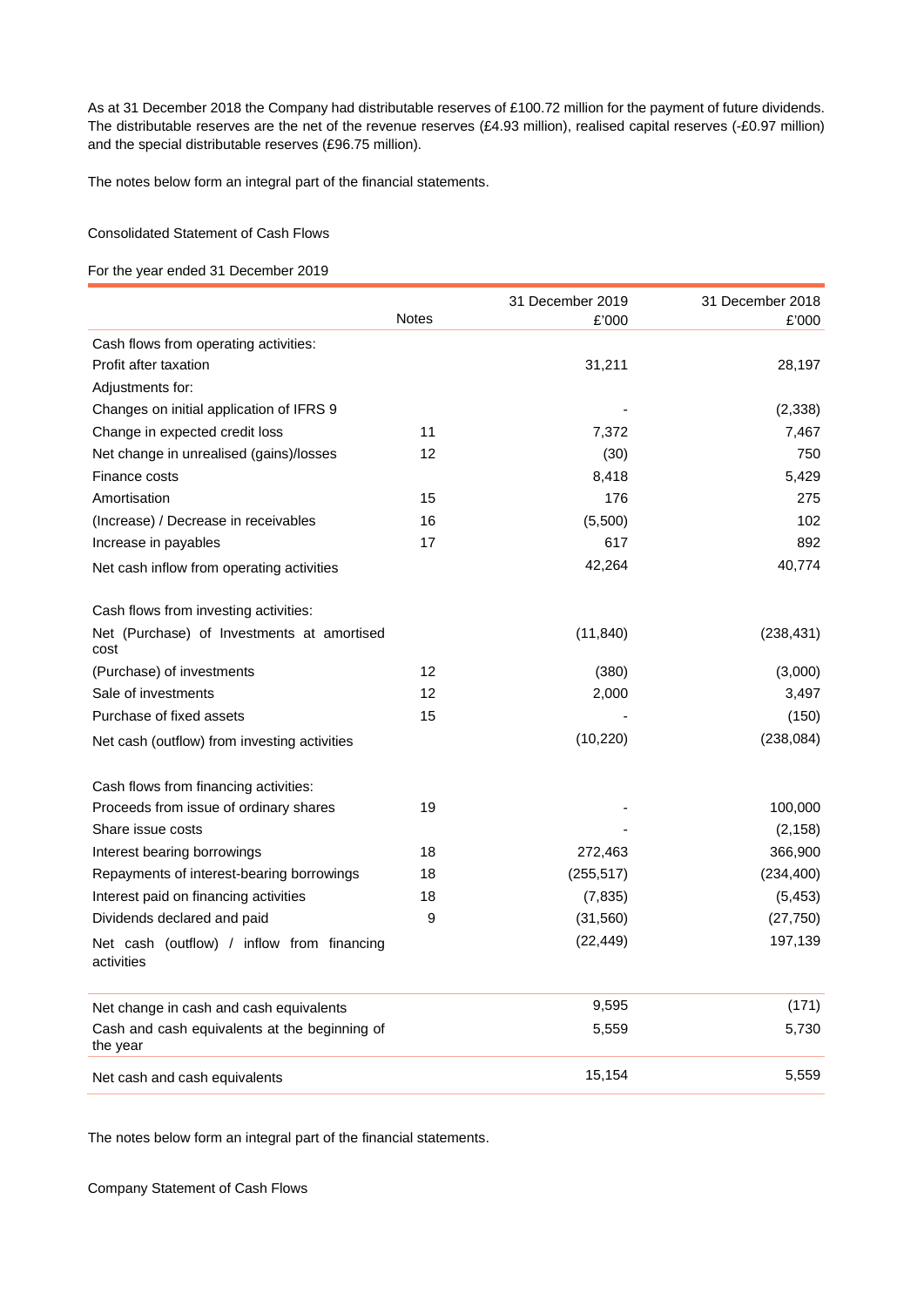# For the year ended 31 December 2019

|                                                           |              | 31 December 2019 | 31 December 2018 |
|-----------------------------------------------------------|--------------|------------------|------------------|
|                                                           | <b>Notes</b> | £'000            | £'000            |
| Cash flows from operating activities:                     |              |                  |                  |
| Profit after taxation                                     |              | 31,211           | 28,197           |
| Adjustments for:                                          |              |                  |                  |
| Changes on initial application of IFRS 9                  |              |                  | (2, 338)         |
| Change in expected credit loss                            | 11           | 7,372            | 7,467            |
| Net change in unrealised (gains)/losses                   | 12           | (4, 523)         | 750              |
| Finance costs                                             |              | 7,449            | 5,429            |
| Amortisation                                              | 15           | 176              | 275              |
| (Increase) / Decrease in receivables                      | 16           | (4,950)          | 102              |
| Increase in payables                                      | 17           | 96               | 892              |
| Net cash inflow from operating activities                 |              | 36,381           | 40,774           |
| Cash flows from investing activities:                     |              |                  |                  |
| Net (Purchase) of Investments at amortised<br>cost        |              | (11, 840)        | (238, 431)       |
| (Purchase) of investments                                 | 12           | (380)            | (3,000)          |
| Sale of investments                                       | 12           | 2,000            | 3,497            |
| Purchase of fixed assets                                  | 15           |                  | (150)            |
| (Purchase) / receipt from deemed loans                    |              | 78,613           |                  |
| Net cash (outflow) from investing activities              |              | 68,393           | (238, 084)       |
| Cash flows from financing activities:                     |              |                  |                  |
| Proceeds from issue of ordinary shares                    | 19           |                  | 100,000          |
| Share issue costs                                         |              |                  | (2, 158)         |
| Interest bearing borrowings                               | 18           | 191,500          | 366,900          |
| Repayments of interest-bearing borrowings                 | 18           | (250, 500)       | (234, 400)       |
| Interest paid on financing activities                     |              | (6, 972)         | (5, 453)         |
| Dividends declared and paid                               | 9            | (31, 560)        | (27, 750)        |
| Net cash (outflow) / inflow from financing<br>activities  |              | (97, 532)        | 197,139          |
| Net change in cash and cash equivalents                   |              | 7,692            | (171)            |
| Cash and cash equivalents at the beginning of<br>the year |              | 5,559            | 5,730            |
| Net cash and cash equivalents                             |              | 13,251           | 5,559            |

The notes below form an integral part of the financial statements.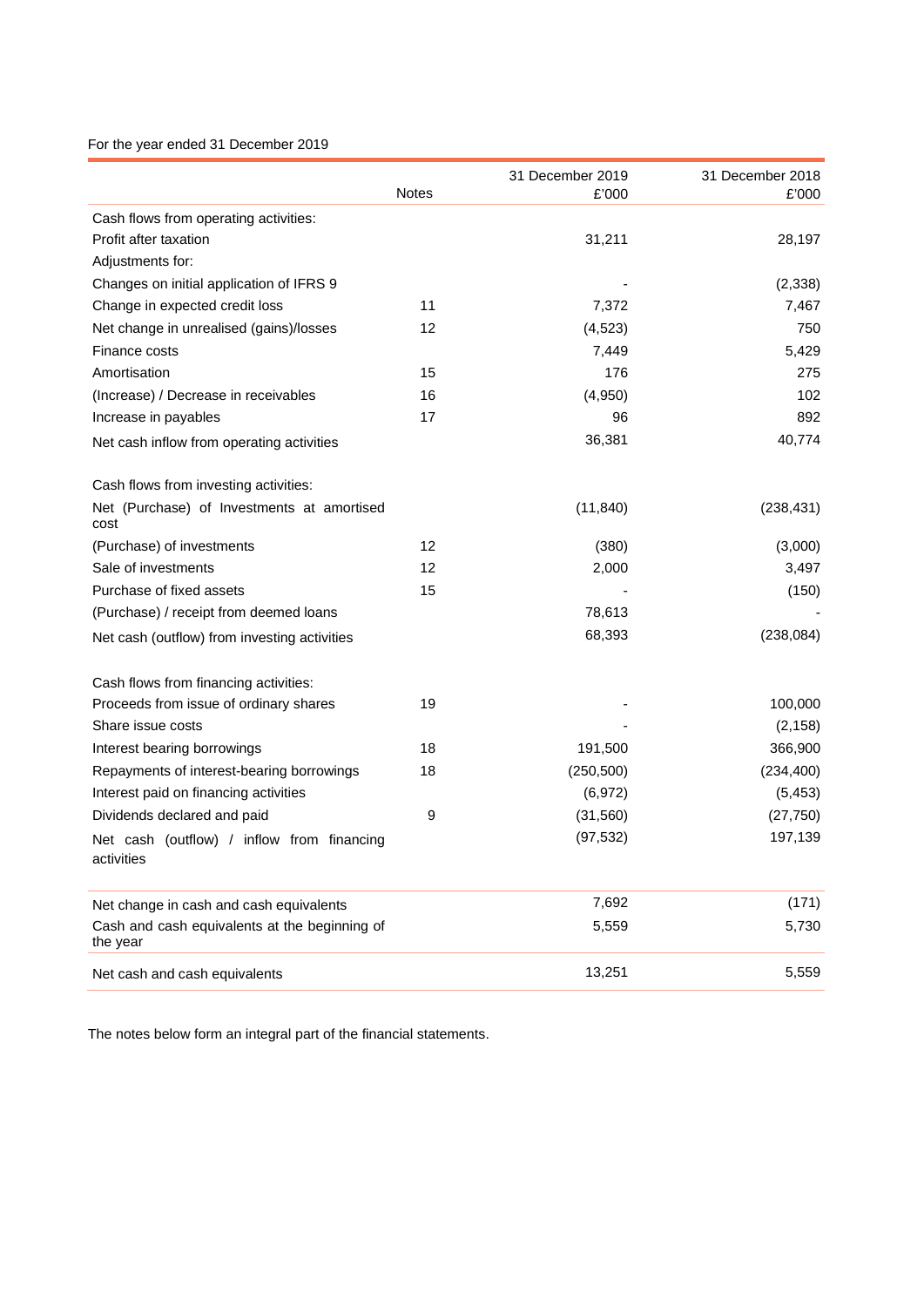### Notes to the Financial Statements

# 1. PRINCIPAL ACCOUNTING POLICIES

#### Basis of accounting

The financial statements have been prepared in accordance with International Financial Reporting Standards ("IFRS") as adopted by the European Union ("EU"). They comprise standards and interpretations approved by the International Accounting Standards Board ("IASB") and International Financial Reporting Committee, including interpretations issued by the IFRS Interpretations Committee and interpretations issued by the International Accounting Standard Committee ("IASC") that remain in effect, to the extent they have been adopted by the EU.

The financial statements have been prepared in accordance with the Companies Act 2006 as applicable to companies using IFRS.

The financial statements have been prepared on a going concern basis and under the historic cost convention modified by the revaluation of financial assets held at fair value through profit and loss as applicable. The Directors consider that the Group has adequate financial resources to enable it to continue operations for a period of no less than 12 months from the reporting date. Accordingly, the Directors believe that it is appropriate to continue to adopt the going concern basis in preparing the financial statements.

The principal accounting policies adopted by the Company and Group are set out below. Where presentational guidance set out in the Statement of Recommended Practice ("SORP") for investment trusts issued by the Association of Investment Companies ("AIC") in July 2018 is consistent with the requirements of IFRS, the Directors have sought to prepare the financial statements on a basis compliant with the recommendations of the SORP.

All values are rounded to the nearest thousand pounds unless otherwise indicated.

Except for new accounting policies introduced by IFRS 9 the accounting policies have been applied consistently year on year.

#### Changes to Accounting Policies

At the date of authorisation of these financial statements, the following standards and interpretations, which have not been applied in these financial statements, were in issue but were not yet effective (and in some cases, had not been adopted by the European Union):

Accounting standards effective

#### IFRS 16 Leases

IFRS 16 establishes principles for the recognition, measurement, presentation and disclosure of leases, with the objective of ensuring that lessees and lessors provide relevant information that faithfully represents those transactions. The standard provides a single lessee accounting model, requiring lessees to recognise assets and liabilities for all leases unless the lease term is 12 months or less or the underlying asset has a low value. Lessors continue to classify leases as operating or finance, with IFRS 16's approach to lessor accounting substantially unchanged from its predecessor, IAS 17. IFRS 16 was issued in January 2016 and applies to annual reporting periods beginning on or after 1 January 2019.

This standard and interpretations does not have a material impact on the financial statements, given the nature of the Group's business being that it has no leases.

Accounting standards issued but not yet effective

IFRS 17 Insurance Contract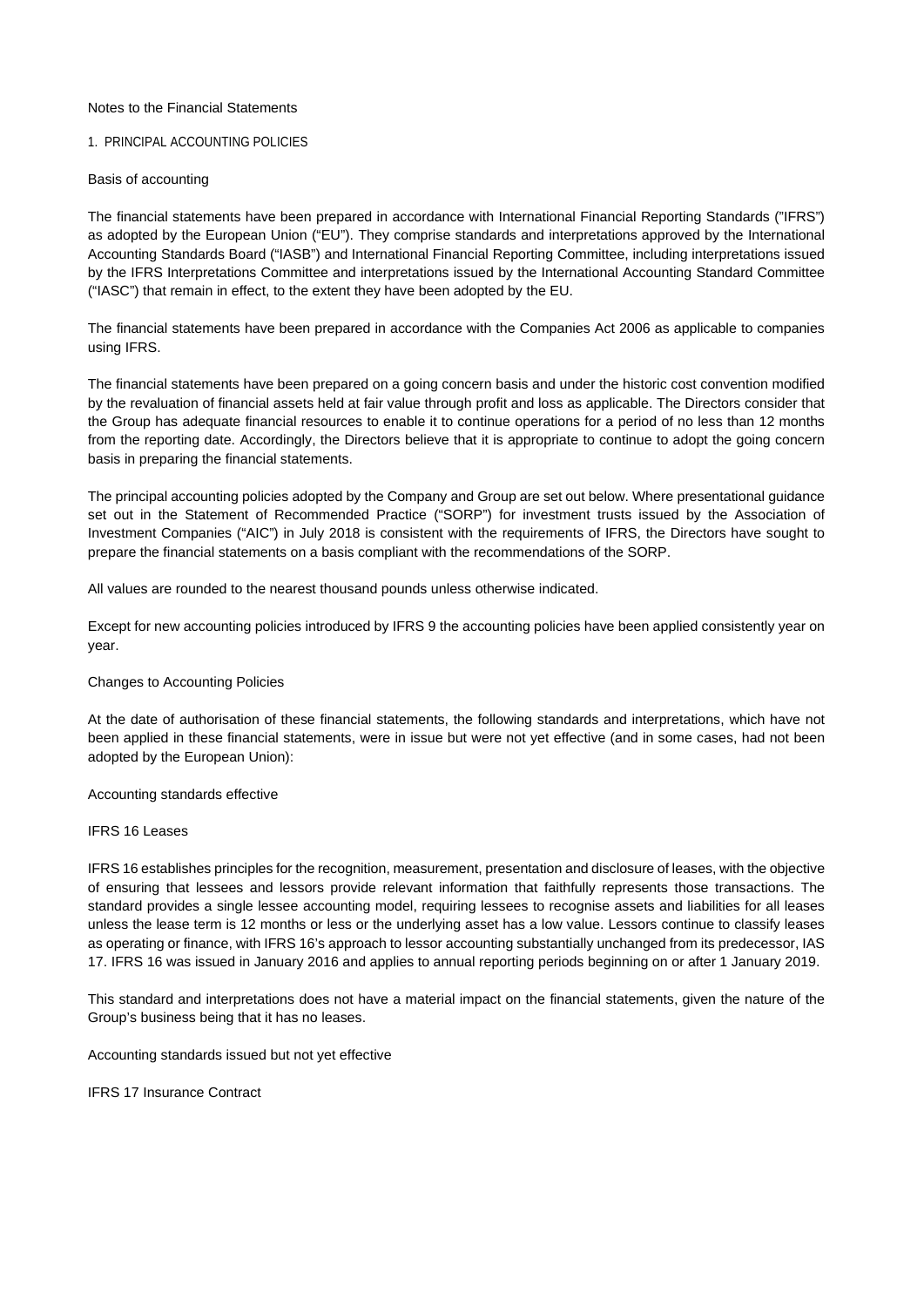IFRS 17 establishes the principles for the recognition, measurement, presentation and disclosure of insurance contracts. The objective of IFRS 17 is to ensure that an entity provides relevant information that faithfully represents those contracts. This information gives a basis for users of financial statements to assess the effect that insurance contracts have on the entity's financial position, financial performance and cash flows. IFRS 17 was issued in May 2017 and applies to annual reporting periods beginning on or after 1 January 2023.

The Directors do not anticipate that the adoption of this standard and interpretations will have a material impact on the financial statements, given the nature of the Group's business being that it has no insurance contracts.

# IFRS 3 Amendments regarding the definition of a business

The IASB has issued 'Definition of a Business (Amendments to IFRS 3)' aimed at resolving the difficulties that arise when an entity determines whether it has acquired a business or a group of assets. The amendments are effective for business combinations for which the acquisition date is on or after the beginning of the first annual reporting period beginning on or after 1 January 2020.

Other future developments include the IASB undertaking a comprehensive review of existing IFRSs. The Group will consider the financial impact of these new standards as they are finalised.

#### Accounting Policies

#### Consolidation

Subsidiaries are investees controlled by the Company. The Company controls an investee if it is exposed to, or has the rights to, variable returns from its involvement with the investee and has the ability to affect those returns through its power over the investee. The Company reassesses whether it has control if there are changes to one or more elements of control. Subsidiaries are valued at fair value. The Company does not consider itself to be an investment entity for the purposes of IFRS 10, as it does not hold substantially all of its investments at fair value. Consequently, it consolidates its subsidiaries rather than holding at fair value through profit or loss. At the Company level, the Company's investments in its subsidiaries are measured at fair value which is determined with reference to the underlying net asset value of the subsidiary.

On 20 June 2019 the Group incorporated Sting Funding Limited ("Sting"), a limited Company incorporated under the law of England and Wales. Sting became active on 28 August 2019 when it drew down on a debt facility backed by commercial and second charge residential mortgages. The company is registered at 35 Great St. Helen's, London, United Kingdom, EC3A 6AP. The Group is considered to control Sting through holding 100 per cent of the issued shares. As a result, the financial statements for the year ended 31 December 2019 are prepared on a consolidated basis.

Due to the nature of Sting, whereby the credit facility is guaranteed by the investments within Sting this constitutes as a restriction on the Group's ability to access or use the assets and settle the liabilities of the Group. There is a restricted ability on the Group to transfer cash or other assets from Sting to the Group.

As at 31 December 2018 the Company did not control a subsidiary.

In the consolidated financial statements, intra-group balances and transactions, and any unrealised income and expenses arising from intra-group transactions, are eliminated in preparing consolidated financial statements.

All entities within the Group have co-terminus reporting dates.

# Foreign Currency

The financial statements are prepared in Pounds Sterling because that is the currency of all of the transactions during the year, so has been selected as the presentational currency.

The primary objective of the Group is to generate returns in Pounds Sterling, its capital-raising currency. The liquidity of the Group is managed on a day-to-day basis in Pounds Sterling as the Group's performance is evaluated in that currency. Therefore, the Directors consider Pounds Sterling as the currency that most faithfully represents the economic effects of the underlying transactions, events and conditions and is therefore the functional currency.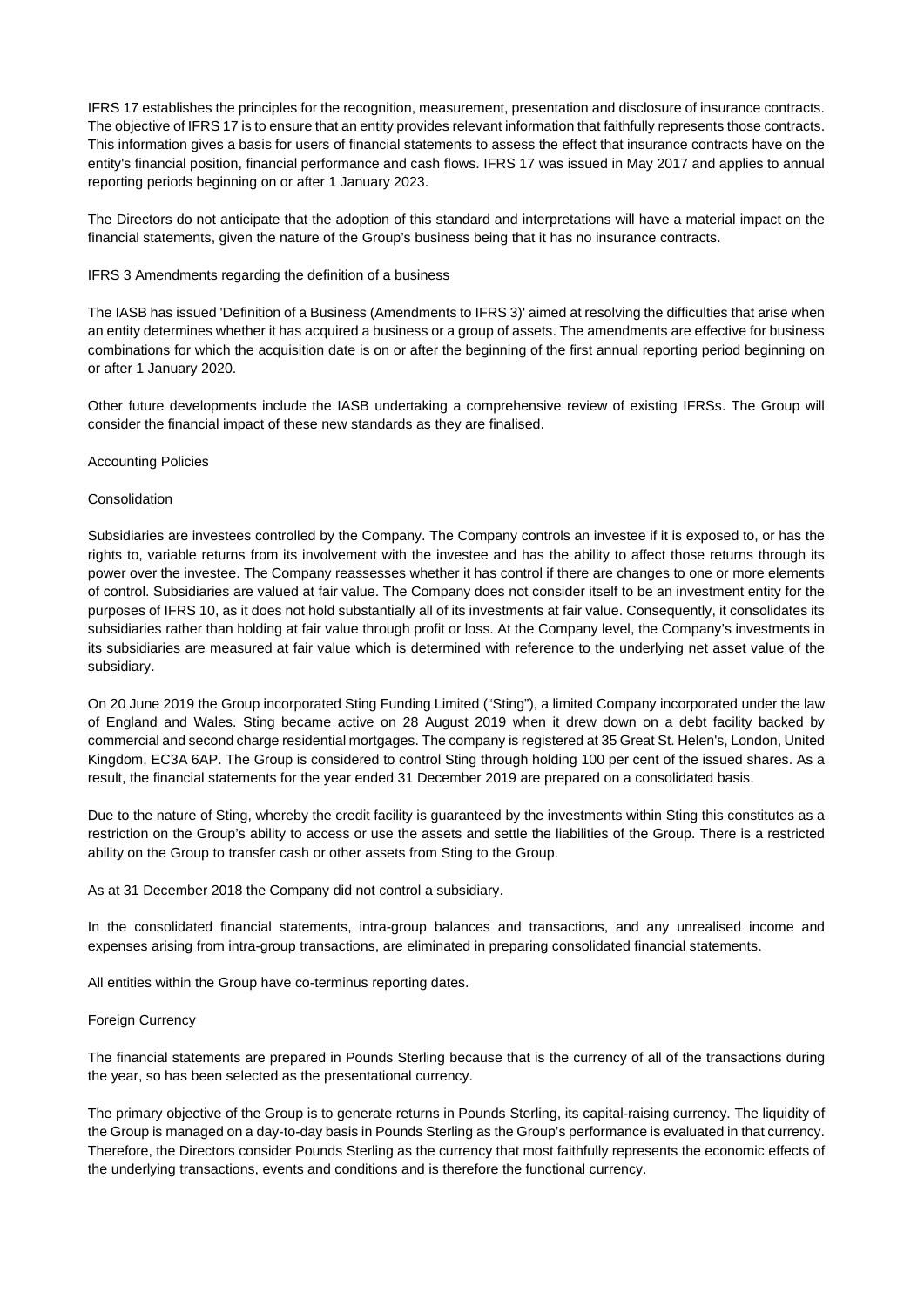Transactions involving foreign currencies are converted at the exchange rate ruling at the date of the transaction. Foreign currency monetary assets and liabilities are translated into Pounds Sterling at the exchange rate ruling on the year-end date. Foreign exchange differences arising on translation would be recognised in the Statement of Comprehensive Income.

# Presentation of the Statement of Comprehensive Income

In order to better reflect the activities of an investment trust company and in accordance with guidance issued by the AIC, supplementary information which analyses the Statement of Comprehensive Income between items of a revenue and capital nature has been presented alongside the Statement of Comprehensive Income.

In respect of the analysis between revenue and capital items presented within the Statement of Comprehensive Income, all expenses and finance costs, which are accounted for on an accrual's basis, have been presented as revenue items except those items listed below:

- Expenses are allocated to capital where a direct connection with the maintenance or enhancement of the value of the investments can be demonstrated; and
- Expenses which are incidental to the disposal of an investment are deducted from the disposal proceeds of the investment.

The following are presented as capital items:

- Gains and losses on the realisation of investments;
- Increases and decreases in the valuation of investments held at the 31 December 2019;
- Realised and unrealised gains and losses on transactions undertaken to hedge an exposure of a capital nature;
- Realised and unrealised exchange differences of a capital nature; and
- Expenses, together with the related taxation effect, allocated to capital in accordance with the above policies.

# Income

Interest from loans are recognised in the Statement of Comprehensive Income for all instruments measured at amortised cost using the effective interest rate method ("EIRM").

The EIRM is a method of calculating the amortised cost of a financial asset or financial liability and of allocating the interest income or interest expense over the relevant period. The effective interest rate ("EIR") is the rate that exactly discounts estimated future cash flows through the expected life of the financial instrument or, when appropriate, a shorter period to the net carrying amount of the financial asset or financial liability. When calculating the effective interest rate, the Group takes into account all contractual terms of the financial instrument, for example prepayment options, but does not consider future credit losses. The calculation includes all fees paid or received between parties to the contract that are an integral part of the effective interest rate, transaction costs and all other premiums or discounts.

Fees and commissions which are not considered integral to the EIRM and deposit interest income are recognised on an accruals basis when the service has been provided or received.

Dividend income from investments is recognised when the Group's right to receive payment has been established, normally the ex-dividend date.

# Expenses

All expenses are accounted for on the accrual's basis. In respect of the analysis between revenue and capital items presented within the Statement of Comprehensive Income, all expenses have been presented as revenue items except as follows:

 Transaction costs which are incurred on the purchases or sales of investments designated as fair value through profit or loss are expensed to capital in the Statement of Comprehensive Income; and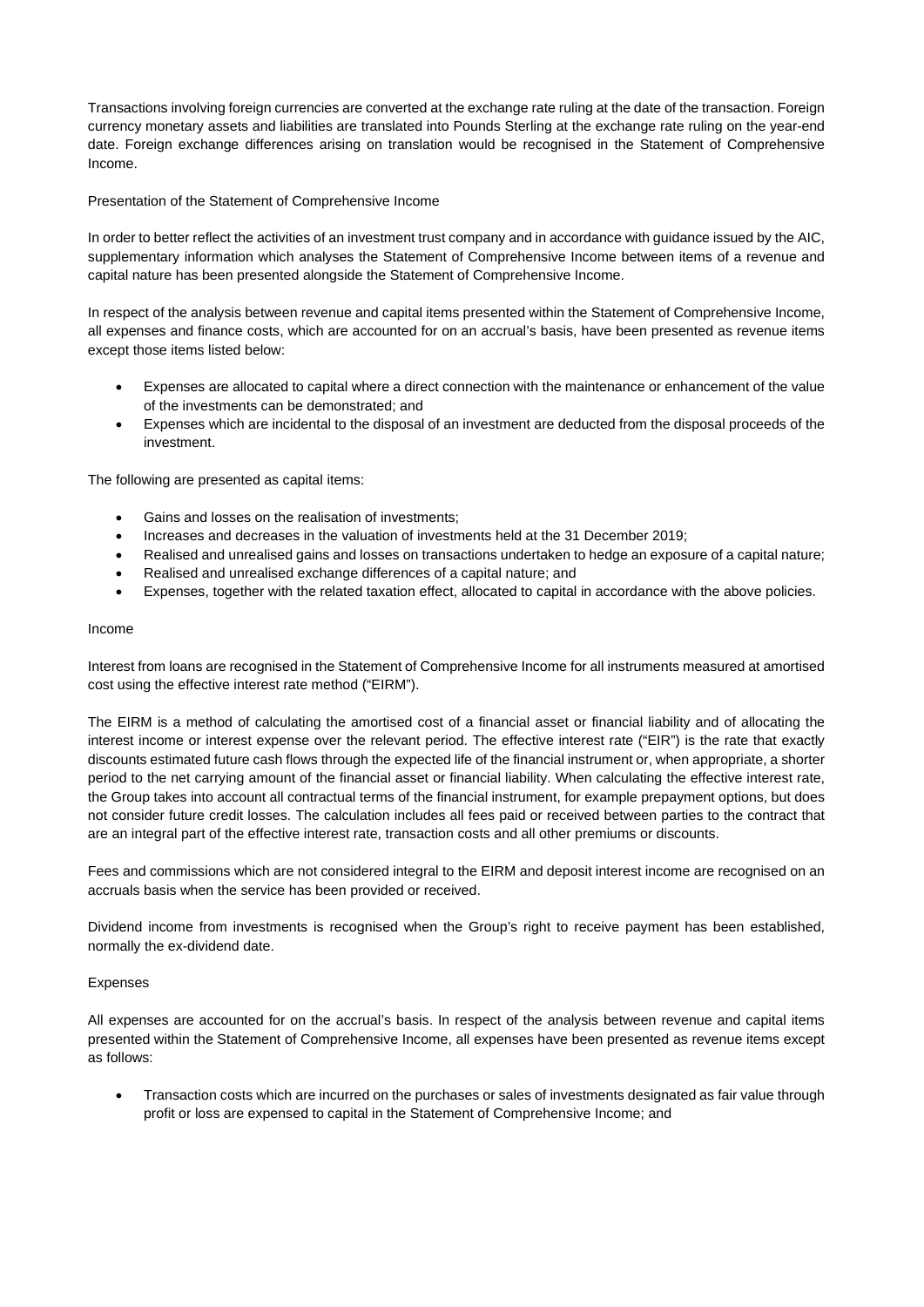Expenses are split and presented partly as capital items where a connection with the maintenance or enhancement of the value of the investments held can be demonstrated and, accordingly, the management fee for the financial year has been allocated 98.2 per cent to revenue and 1.8 per cent to capital (being the ratio of Credit Assets to Equity Assets at the financial year-end), in order to reflect the Directors' long-term view of the nature of the expected investment returns of the Group.

# Finance costs

Finance costs are accrued on the effective interest rate basis. Since these costs are considered to be an indirect cost of maintaining the value of investments they are allocated in full to revenue.

#### Shares

Ordinary and treasury shares are classified as equity. The costs of issuing or acquiring equity are recognised in equity (net of any related income tax benefit), as a reduction of equity on the condition that these are incremental costs directly attributable to the equity transaction that otherwise would have been avoided.

The costs of an equity transaction that is abandoned are recognised as an expense. Those costs might include registration and other regulatory fees, legal fees, accounting and other professional advisers, printing costs and stamp duties.

Treasury shares have no entitlements to vote and are held directly by the Company.

#### Taxation

The tax expense represents the sum of the tax currently payable and deferred tax. The tax currently payable is based on the taxable profit for the year. The taxable profit differs from profit before tax as reported in the Statement of Comprehensive Income because it excludes items of income or expense that are taxable or deductible in other years and it further excludes items that are never taxable or deductible. The Group's liability for current tax is calculated using a blended rate as applicable throughout the year.

In line with the recommendations of the SORP, the allocation method used to calculate tax relief on expenses presented against capital returns in the supplementary information in the Statement of Comprehensive Income is the 'marginal basis'. Under this basis, if taxable income is capable of being entirely offset by expenses in the revenue column of the statement of comprehensive income, then no tax relief is transferred to the capital return column.

Deferred tax is the tax expected to be payable or recoverable on differences between the carrying amounts of assets and liabilities in the financial statements and the corresponding tax bases used in the computation of taxable profit and is accounted for using the Statement of Financial Position liability method. Deferred tax liabilities are recognised for all taxable temporary differences and deferred tax assets are recognised to the extent that it is probable that taxable profits will be available against which deductible temporary differences can be utilised.

Deferred tax is calculated at the tax rates that are expected to apply in the period when the liability is settled, or the asset is realised. Deferred tax is charged or credited in the revenue return column of the Statement of comprehensive income, except when it relates to items charged or credited directly to equity, in which case the deferred tax is also dealt with in equity.

Investment trusts which have approval under Section 1158 of the Corporation Tax Act 2010 are not liable for taxation on capital gains. The Company has been approved as an Investment Trust by HMRC.

Irrecoverable withholding tax is recognised on any overseas dividends on an accruals basis using the applicable rate for the country of origin.

# Investments at amortised cost

Loans are initially recognised at a carrying value equivalent to the funds advanced to the borrower plus the costs of acquisition such as broker and packaging fees. After initial recognition loans are subsequently measured at amortised cost using the effective EIRM less impairment provisions (see Note 11 to the financial statements).

#### Investments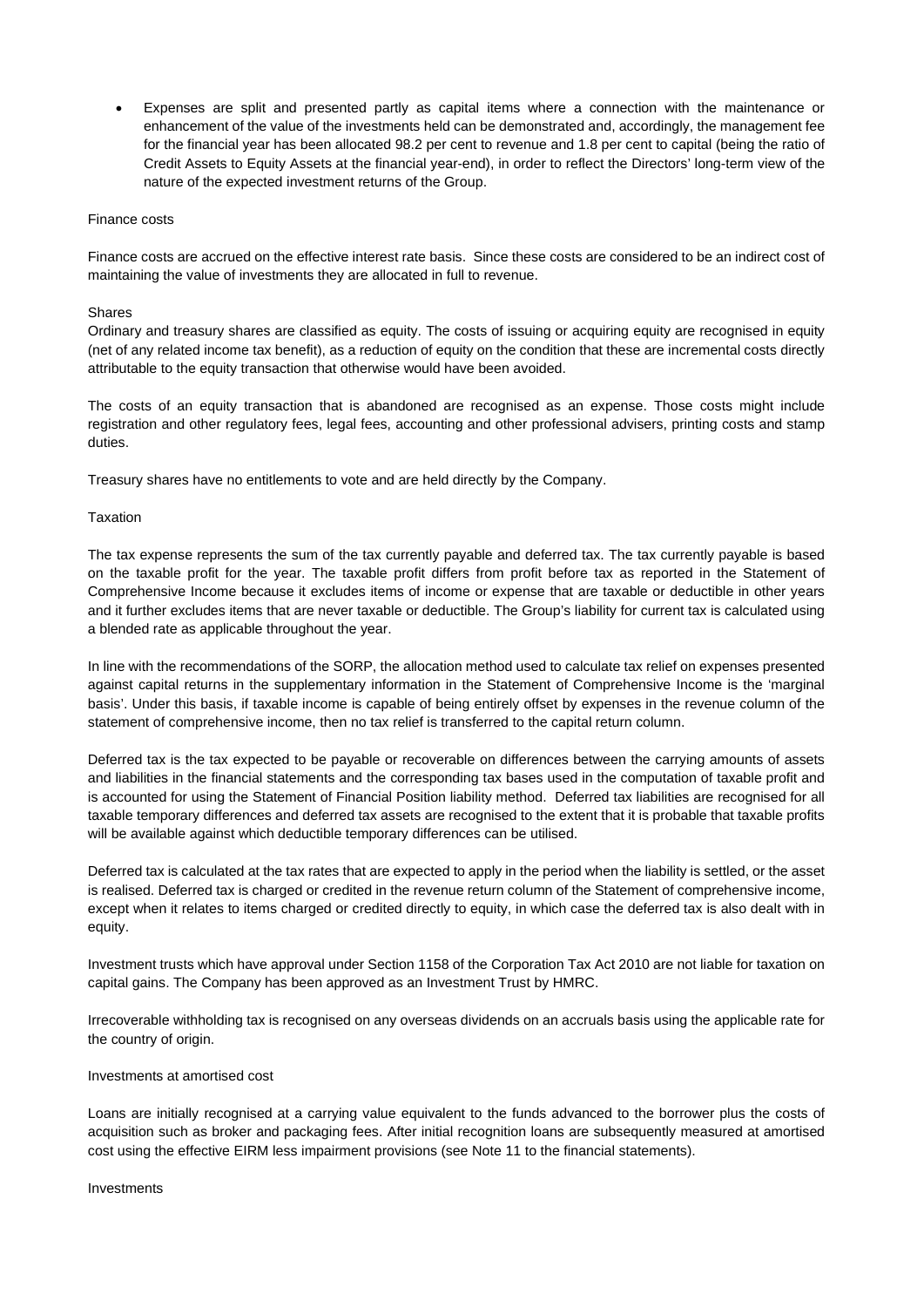All investments held by the Group have been designated at fair value through profit or loss ("FVTPL") but are also described in these financial statements as investments held at fair value and are valued in accordance with the International Private Equity and Venture Capital Valuation Guidelines ("IPEVCV") effective 1 January 2019 as recommended by the British Private Equity and Venture Capital Association.

Purchases and sales of unquoted investments are recognised when the contract for acquisition or sale becomes unconditional.

### Fixed assets

Fixed assets are shown at cost less accumulated depreciation. Depreciation is calculated by the Group on a straight-line basis by reference to the original cost, estimated useful life and residual value. Cost includes the original purchase price of the asset and the costs attributable to bringing the asset to its working condition for its intended use. The period of estimated useful life for this purpose is one to three years. Residual values are assumed to be nil.

#### Receivables

Receivables do not carry any interest and are short term in nature. They are initially stated at their nominal value and reduced by appropriate allowances for expected credit losses (if any). Given their short-term nature a lifetime ECL is not deemed necessary as expected life is less than a month.

#### Cash and cash equivalents

Cash and cash equivalents (which are presented as a single class of asset on the Statement of Financial Position) comprise cash at bank and in hand and deposits with an original maturity of three months or less. The carrying value of these assets approximates their fair value.

#### Financial liabilities

Financial liabilities are classified according to the substance of the contractual arrangements entered into.

# Payables

Payables are non-interest bearing. They are initially stated at their nominal value.

#### Interest bearing borrowings

Interest bearing borrowings are initially recognised at a carrying value equivalent to the proceeds received net of issue costs associated with the borrowings. After initial recognition, interest bearing borrowings are subsequently measured at amortised cost using the effective interest rate method.

#### Dividends

Interim dividends to shareholders are recognised in the year of the ex-dividend date.

# Associates

Associates are entities over which the Company has significant influence, but does not control, generally accompanied by a shareholding of between 20 per cent and 50 per cent of the voting rights.

No associates are presented on the Statement of Financial Position as the Group elects to hold such investments at fair value through profit and loss. This treatment is permitted by IAS 28 Investment in Associates and Joint Ventures, which permits investments held by entities that are venture capital organisations, mutual funds or similar entities to be excluded from its measurement methodology requirements where those investments are designated, upon initial recognition, as at fair value through profit or loss and accounted for in accordance with IFRS 9. Changes in fair value of associates are recognised in the Statement of Comprehensive Income in the period in which the change occurs.

The disclosures required by Section 409 of the Companies Act 2006 for associated undertakings are included in Note 23 to the financial statements.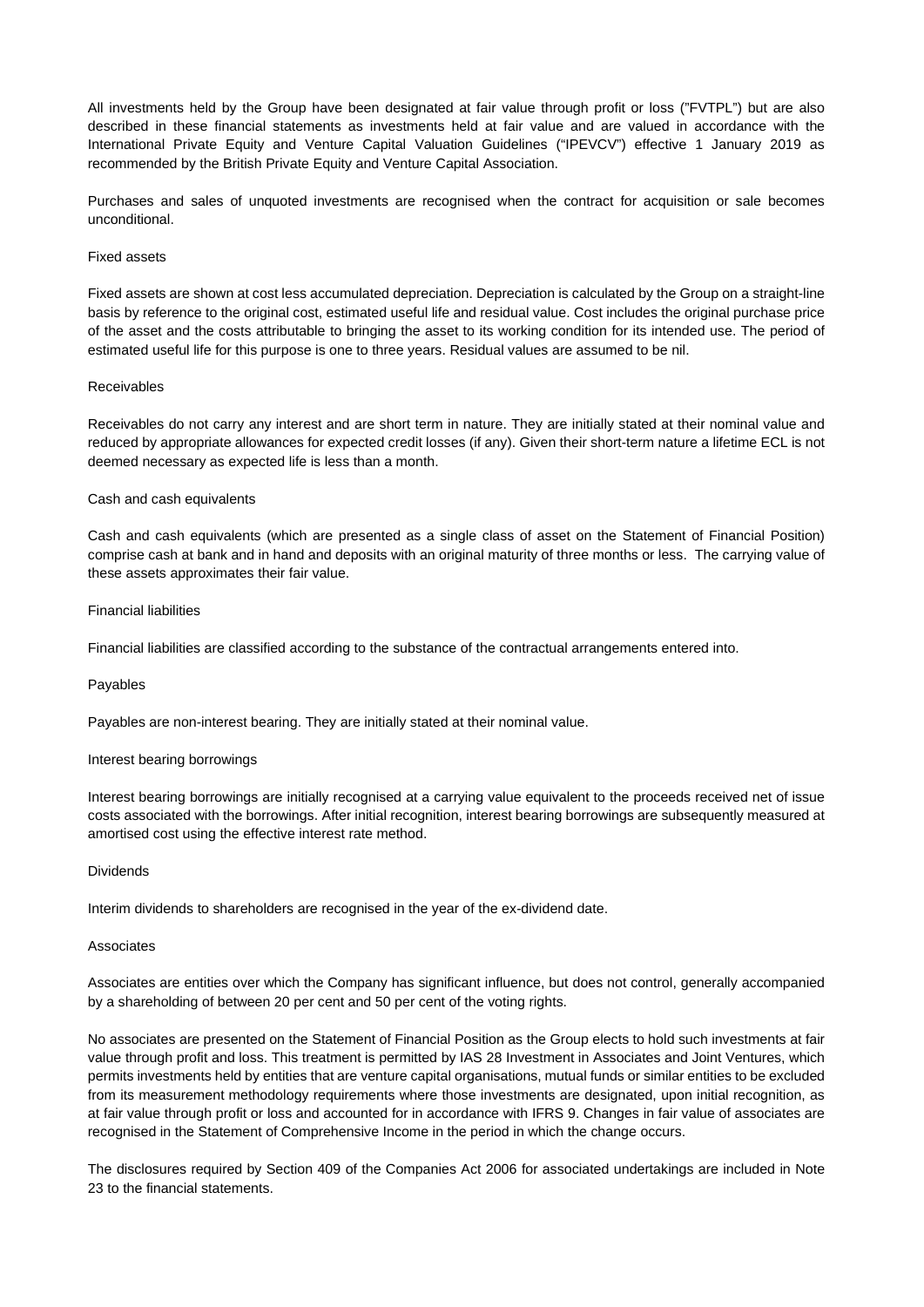#### Classification and measurement

Financial assets and financial liabilities are recognised in the Statement of Financial Position when the Group becomes a party to the contractual provisions of the instrument. The Group shall offset financial assets and financial liabilities if it has a legally enforceable right to set off the recognised amounts and interests and intends to settle on a net basis. Financial assets and liabilities are derecognised when the Group settles its obligations relating to the instrument.

IFRS 9 contains a classification and measurement approach for debt instruments that reflects the business model in which assets are managed and their cash flow characteristics. This is a principle-based approach and applies one classification approach for all types of debt instruments. For debt instruments two criteria are used to determine how financial assets should be classified and measured:

- The entity's business model (i.e. how an entity manages its debt Instruments in order to generate cash flows by collecting contractual cash flows, selling financial assets or both); and
- The contractual cash flow characteristics of the financial asset (i.e. whether the contractual cash flows are solely payments of principal and interest).

A debt instrument is measured at amortised cost if it meets both of the following conditions and is not designated as at fair value through profit and loss ("FVTPL"): (a) it is held within a business model whose objective is to hold assets to collect contractual cash flows; and (b) its contractual terms give rise on specified dates to cash flows that are solely payments of principal and interest on the principal amount outstanding.

A debt instrument is measured at fair value through other comprehensive income ("FVOCI") if it meets both of the following conditions and is not designated as at FVTPL:

(a) it is held within a business model whose objective is achieved by both collecting contractual cash flows and selling financial assets; and

(b) its contractual terms give rise on specified dates to cash flows that are solely payments of principal and interest on the principal amount outstanding.

Movements in the carrying amount are taken through the Other Comprehensive Income ("OCI"), except for the recognition of expected credit losses, interest revenue and foreign exchange gains and losses on the investments at amortised cost which is recognised in the Consolidated Statement of Comprehensive Income. When the financial asset is derecognised, the cumulative gain or loss previously recognised in OCI is reclassified from equity to the Consolidated Statement of Comprehensive Income and recognised in 'Income'. Interest income from these financial assets in included in 'Income' using the EIRM.

Equity instruments are measured at FVTPL, unless they are not held for trading purposes, in which case an irrevocable election can be made on initial recognition to measure them at FVOCI with no subsequent reclassification to profit or loss. This election is made on an investment by investment basis.

All financial assets not classified as measured at amortised cost or FVOCI as described above are measured at FVTPL. All equity positions are measured at FVTPL. Financial assets measured at FVTPL are recognised in the balance sheet at their fair value. Fair value gains and losses together with interest coupons and dividend income are recognised in the income statement within net trading income in the period in which they occur. The fair values of assets and liabilities traded in active markets are based on current bid and offer prices respectively. If the market is not active the Group establishes a fair value by using valuation techniques. In addition, on initial recognition the Group may irrevocably designate a financial asset that otherwise meets the requirements to be measured at amortised cost or at FVOCI as FVTPL if doing so eliminates or significantly reduces an accounting mismatch that would otherwise arise.

# Business model assessment

The Group assesses the objective of the business model in which a financial asset is held at a portfolio level in order to generate cash flows because this best reflects the way the business is managed, and information is provided to the Investment Manager. That is, whether the Group's objective is solely to collect the contractual cash flows from the assets or is to collect both the contractual cash flows and cash flows arising from the sale of assets. If neither of these are applicable, then the financial assets are classified as part of the other business model and measured at FVTPL.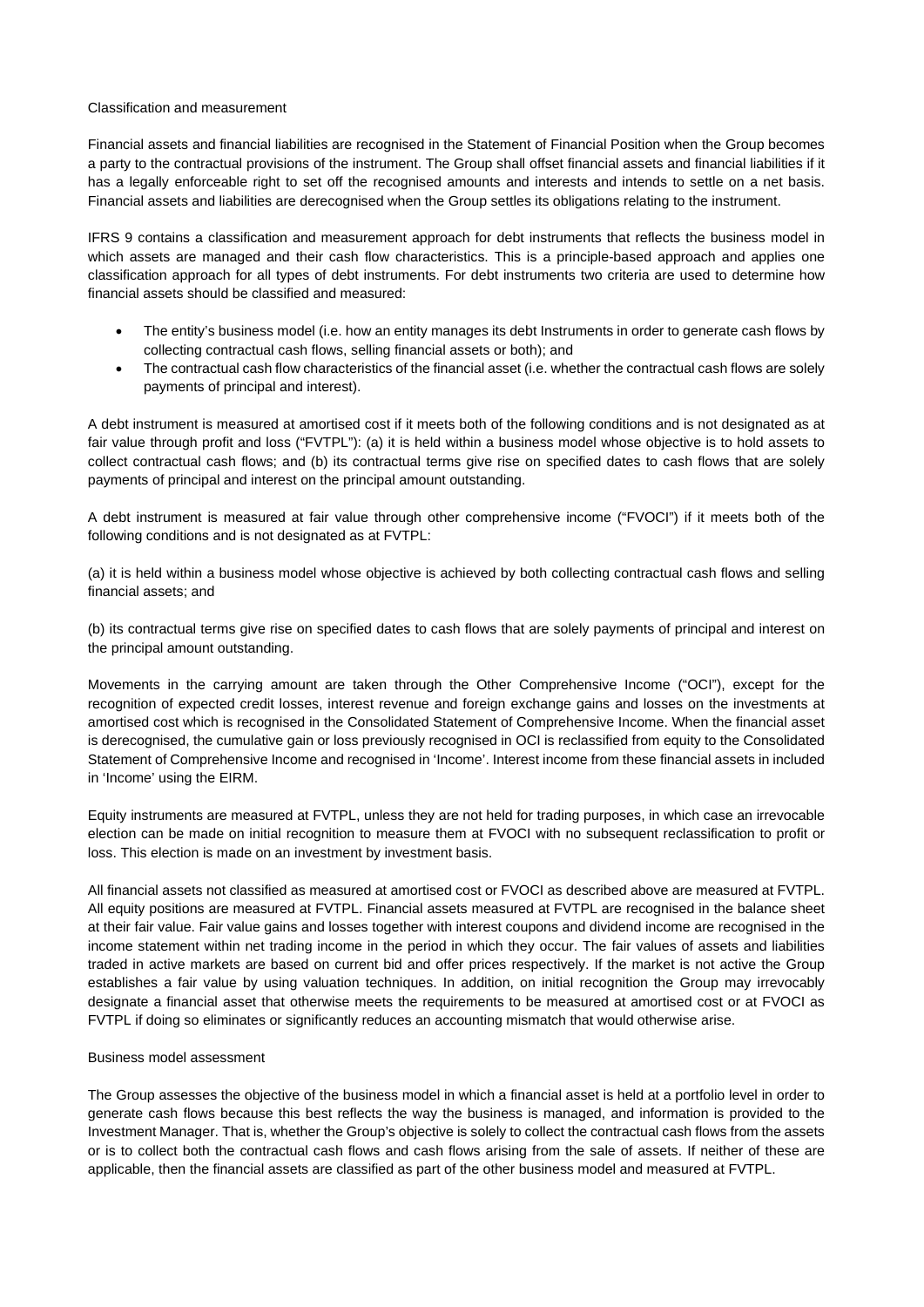The information that is considered includes:

- The stated policies and objectives for the portfolio and the operation of those policies in practice, including whether the strategy focuses on earning contractual interest revenue, maintaining a particular interest rate profile, matching duration of the financial assets to the duration of the liabilities that are funding those assets or realising cash flows through the sale of assets;
- Past experience on how the cash flows for these assets were collected;
- How the performance of the portfolio is evaluated and reported to the Investment Manager;
- The risks that affect the performance of the business model (and the financial assets held within that business model) and how those risks are managed; and
- The frequency, volume and timing of sales in prior periods, the reasons for such sales and expectations about future sales activity. However, information about sales activity is not considered in isolation, but as part of an overall assessment of how the Investment Manager's stated objective for managing the financial assets is achieved and how cashflows are realised.

Assessment whether contractual cash flows are solely payments of principal and interest

For the purposes of this assessment, 'principal' is defined as the fair value of the financial asset on initial recognition. 'Interest' is defined as consideration for the time value of money, for the credit risk associated with the principal amount outstanding during a particular period of time and for other basic lending risks and costs (e.g. liquidity risk and administrative costs), as well as a reasonable profit margin.

In assessing whether the contractual cash flows are solely payments of principal and interest, the contractual terms of the instrument are considered. This includes assessing whether the financial asset contains a contractual term that could change the timing or amount of contractual cash flows such that it would not meet this condition. In making the assessment the following features are considered:

- Contingent events that would change the amount and timing of cash flows;
- Leverage features;
- Prepayment and extension terms;
- Terms that limit the Group's claim to cash flows from specified assets, e.g. non-recourse asset arrangements; and
- Features that modify consideration for the time value of money, e.g. periodic reset of interest rates.

# Deemed loans

The deemed loans are a non-derivative financial liability with fixed or determinable repayments that are not quoted in an active market. Deemed loans in relation to the Company relate to loans originated by the Company and subsequently securitised in a special purpose entity to reduce the cost of borrowing, in this case Sting Funding Limited. Although the loans are no longer legally owned by the Company, the Company maintains the economic risks and rewards of the underlying assets and therefore does not meet the criteria to derecognise. Derecognition cannot be achieved by merely transferring the legal title of a financial asset to another party. The substance of the arrangement must be assessed in order to determine whether an entity has transferred the economic exposure associated with the rights inherent in the asset.

Loans and related transaction costs are measured at initial recognition at fair value and are subsequently measured at amortised cost using the EIRM. International accounting standards ("IAS") makes it clear that assets should only appear on one statement of financial position. IFRS require a reporting entity, as part of the derecognition assessment, to consider whether the transfer includes a transfer to a consolidated subsidiary. Derecognition cannot be achieved by merely transferring the legal title to a financial asset to another party. The substance of the arrangement must be assessed in order to determine whether an entity has transferred the economic exposure associated with the rights inherent in the asset (i.e., its risks and rewards) and, in some cases, control of those rights.

In the case of the Company, it has not met the requirements of derecognition in relation to the deemed loans given the economic exposure associated with the rights inherent in the assets (i.e., its risks and rewards), have been retained. As such the Company fails to meet the requirements for derecognition and continues to recognise the financial assets and as such has a deemed loans liability to the to the relevant special purpose entity. At a consolidated Group level, the deemed liability is eliminated.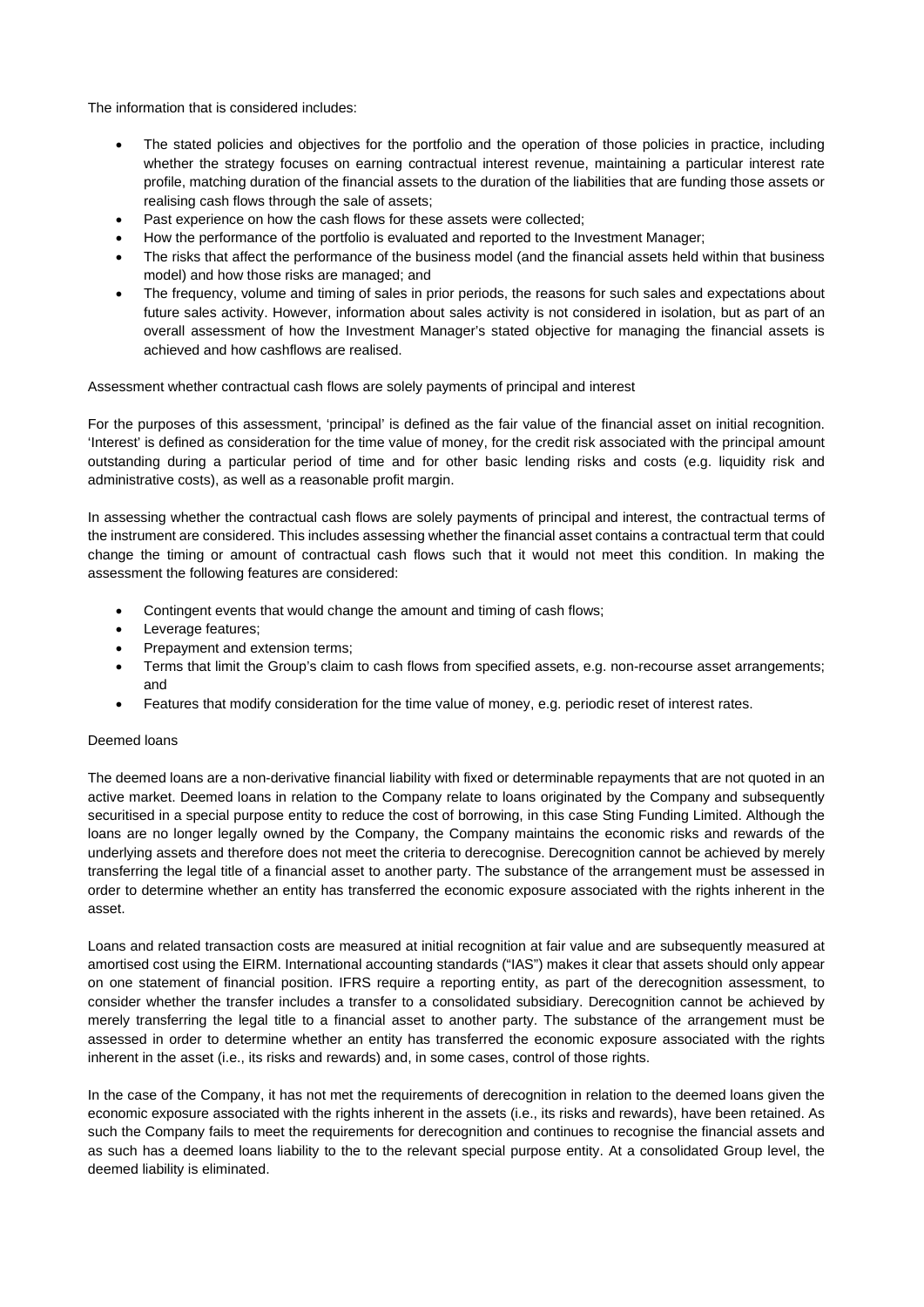#### Equity instruments

Equity instruments are instruments that meet the definition of equity from the issuer's perspective; that is, instruments that do not contain a contractual obligation to pay and that evidence a residual interest in the issuer's net assets. Examples of equity instruments include basic ordinary shares.

The Group subsequently measures all equity investments at FVTPL Gains and losses on equity investments at FVTPL are included in the 'Income' line in the Statement of Comprehensive Income.

Expected Credit loss allowance for financial assets measured at amortised cost

The impairment charge in the income statement includes the change in expected credit losses which are recognised for loans and advances to customers, other financial assets held at amortised cost and certain loan commitments.

IFRS 9 applies a single impairment model to all financial instruments subject to impairment testing. Impairment losses are recognised on initial recognition, and at each subsequent reporting period, even if the loss has not yet been incurred. In addition to past events and current conditions, reasonable and supportable forecasts affecting collectability are also considered when determining the amount of impairment in accordance with IFRS 9. Under IFRS 9 expected credit loss model expected credit losses are recognised at each reporting period, even if no actual loss events have taken place. In addition to past events and current conditions, reasonable and supportable forward-looking information that is available without undue cost or effort is considered in determining impairment, with the model applied to all financial instruments subject to impairment testing.

At initial recognition, allowance is made for expected credit losses resulting from default events that are possible within the next 12 months (12-month expected credit losses). In the event of a significant increase in credit risk, allowance (or provision) is made for expected credit losses resulting from all possible default events over the expected life of the financial instrument (lifetime expected credit losses). Financial assets where 12-month expected credit losses are recognised are considered to be Stage 1; financial assets which are considered to have experienced a significant increase in credit risk are in Stage 2; and financial assets which have defaulted or are otherwise considered to be credit impaired are allocated to Stage 3. Stage 2 and Stage 3 are based on lifetime expected credit losses.

The measurement of ECLs is primarily based on the product of the instrument's probability of default ("PD"), loss given default ("LGD"), and exposure at default ("EAD"), taking into account the value of any collateral held or other mitigants of loss and including the impact of discounting using the effective interest rate.

- The PD represents the likelihood of a borrower defaulting on its financial obligation, either over the next 12 months ("12M PD"), or over the remaining lifetime ("Lifetime PD") of the obligation.
- EAD is based on the amounts the Group expects to be owed at the time of default, over the next 12 months ("12M EAD") or over the remaining lifetime ("Lifetime EAD"). For example, for a revolving commitment, the Group includes the current drawn balance plus any further amount that is expected to be drawn up to the current contractual limit by the time of default, should it occur. The EAD is discounted back to the reporting date using the effective interest rate ("EIR") determined at initial recognition.
- LGD represents the Group's expectation of the extent of loss on a defaulted exposure. LGD varies by type of counterparty, type and seniority of claim and availability of collateral or other credit support. LGD is expressed as a percentage loss per unit of exposure at the time of default (EAD). LGD is calculated on a 12-month or lifetime basis, where 12-month LGD is the percentage of loss expected to be made if the default occurs in the next 12 months and Lifetime LGD is the percentage of loss expected to be made if the default occurs over the remaining expected lifetime of the loan.

The estimated credit loss ("ECL") is determined by estimating the PD, LGD, and EAD for each individual exposure or collective segment. These three components are multiplied together and adjusted for the likelihood of survival (i.e. the exposure has not prepaid or defaulted in an earlier month). This effectively calculates an ECL, which is then discounted back to the reporting date and summed. The discount rate used in the ECL calculation is the original EIR or an approximation thereof. The Lifetime PD is developed by applying a maturity profile to the current 12M PD. The maturity profile looks at how defaults develop on a portfolio from the point of initial recognition throughout the lifetime of the loans. The maturity profile is based on historical observed data and is assumed to be the same across all assets within a portfolio and credit grade band where supported by historical analysis. The 12-month and lifetime EADs are determined based on the expected payment profile, which varies by product type.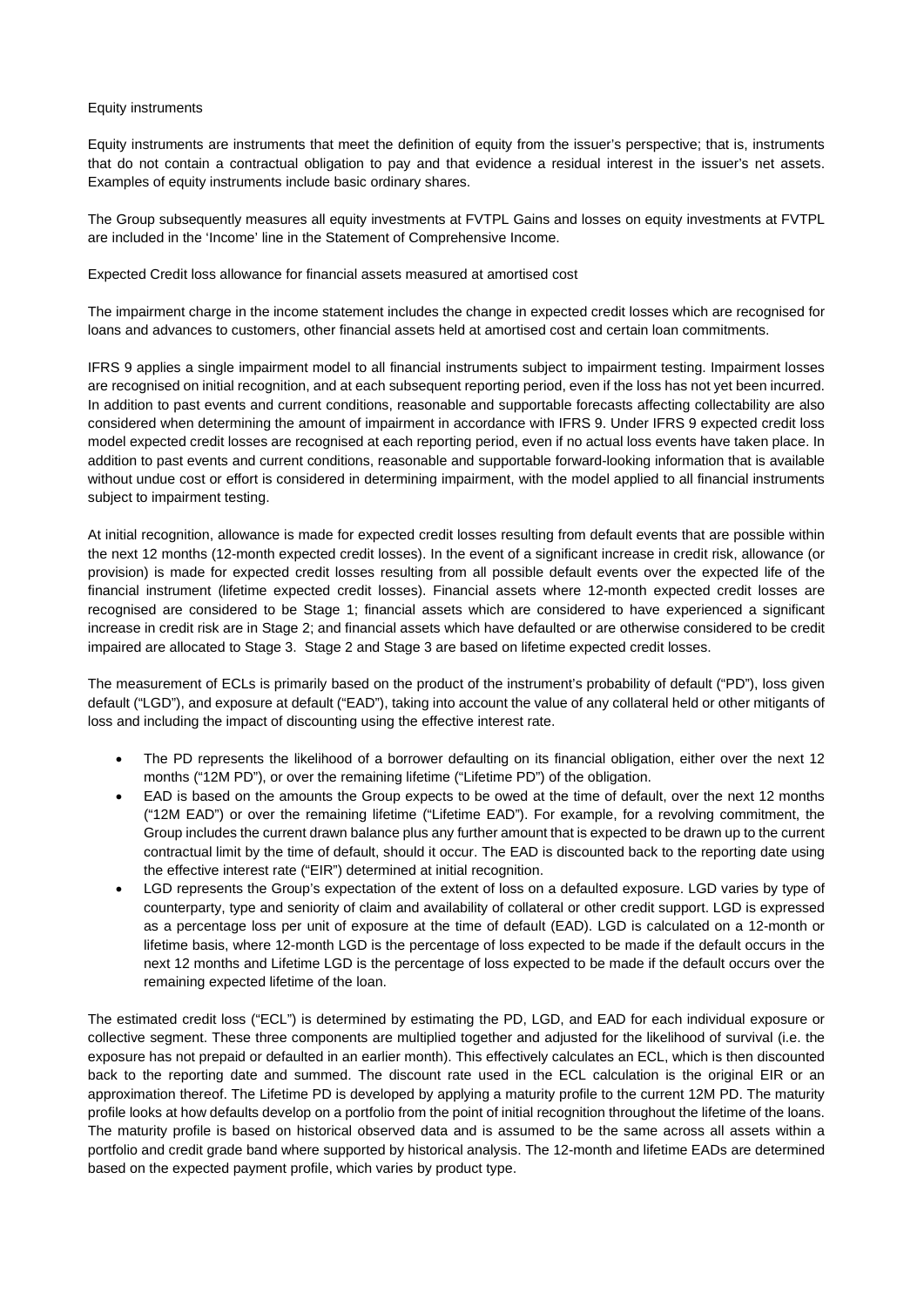- For amortising products and bullet repayment loans, this is based on the contractual repayments owed by the borrower over a 12 month or lifetime basis. This is also adjusted for any expected overpayments made by a borrower. Early repayment/refinance assumptions are also incorporated into the calculation.
- For revolving products, the exposure at default is predicted by taking current drawn balance and adding a "credit conversion factor" which allows for the expected drawdown of the remaining limit by the time of default. These assumptions vary by product type and current limit utilisation band, based on analysis of the Company's recent default data.

The 12-month and lifetime LGDs are determined based on the factors which impact the recoveries made post default. These vary by product type.

- For secured products, this is primarily based on collateral type and projected collateral values, historical discounts to market/book values due to forced sales, time to repossession and recovery costs observed.
- For unsecured products, LGD's are typically set at product level due to the limited differentiation in recoveries achieved across different borrowers. These LGD's are influenced by collection strategies, including contracted debt sales and price.

The main difference between Stage 1 and Stage 2 is the respective PD horizon. Stage 1 estimates use a maximum of a 12-month PD, while Stage 2 estimates use a lifetime PD. The main difference between Stage 2 and Stage 3 is Stage 3 is effectively the point at which there has been a default event. For financial assets in stage 3, entities continue to recognise lifetime ECL but now recognise interest income on a net basis. This means that interest income is calculated based on the gross carrying amount of the financial asset less ECL. Stage 3 estimates continue to leverage existing processes for estimating losses on impaired loans, however, these processes are updated to reflect the requirements of IFRS 9, including the requirement to consider multiple forward-looking scenarios using independent third-party economic information.

Movements between Stage 1 and Stage 2 are based on whether an instrument's credit risk as at the reporting date has increased significantly relative to the date it was initially recognised. Where the credit risk subsequently improves such that it no longer represents a significant increase in credit risk since origination, the asset is transferred back to Stage 1. Where the credit risk subsequently improves such that it no longer represents a significant increase in credit risk since origination, the asset is transferred back to Stage 1.

In assessing whether a borrower has had a significant increase in credit risk the following indicators are considered:

- Consumer
	- Short-term forbearance
	- Extension of terms granted
- Structured/SME/Property
	- Significant increase in credit spread
	- Significant adverse changes in business, financial and/or economic conditions in which the borrower operates
	- Actual or expected forbearance or restructuring
	- Actual or expected significant adverse change in operating results of the borrower
	- Significant change in collateral value (secured facilities only) which is expected to increase the risk of default
	- Early signs of cashflow/liquidity problems such as delay in servicing of trade creditors

However, as a backstop, unless identified at an earlier stage, the credit risk of financial assets is deemed to have increased significantly when repayments are more than 30 days past due. Movements between Stage 2 and Stage 3 are based on whether financial assets are credit impaired as at the reporting date. IFRS 9 contains a rebuttable presumption that default occurs no later than when a payment is 90 days past due. The Group uses this 90-day backstop for all its assets except for UK second mortgages, the Group has assumed a backstop of 180 days past due as mortgage exposures more than 90 days past due, but less than 180 days, typically show high cure rates and this aligns to the Group's risk management practices. Assets can move in both directions through the stages of the impairment model.

In assessing whether a borrower is credit impaired the following qualitative indicators are considered:

Consumer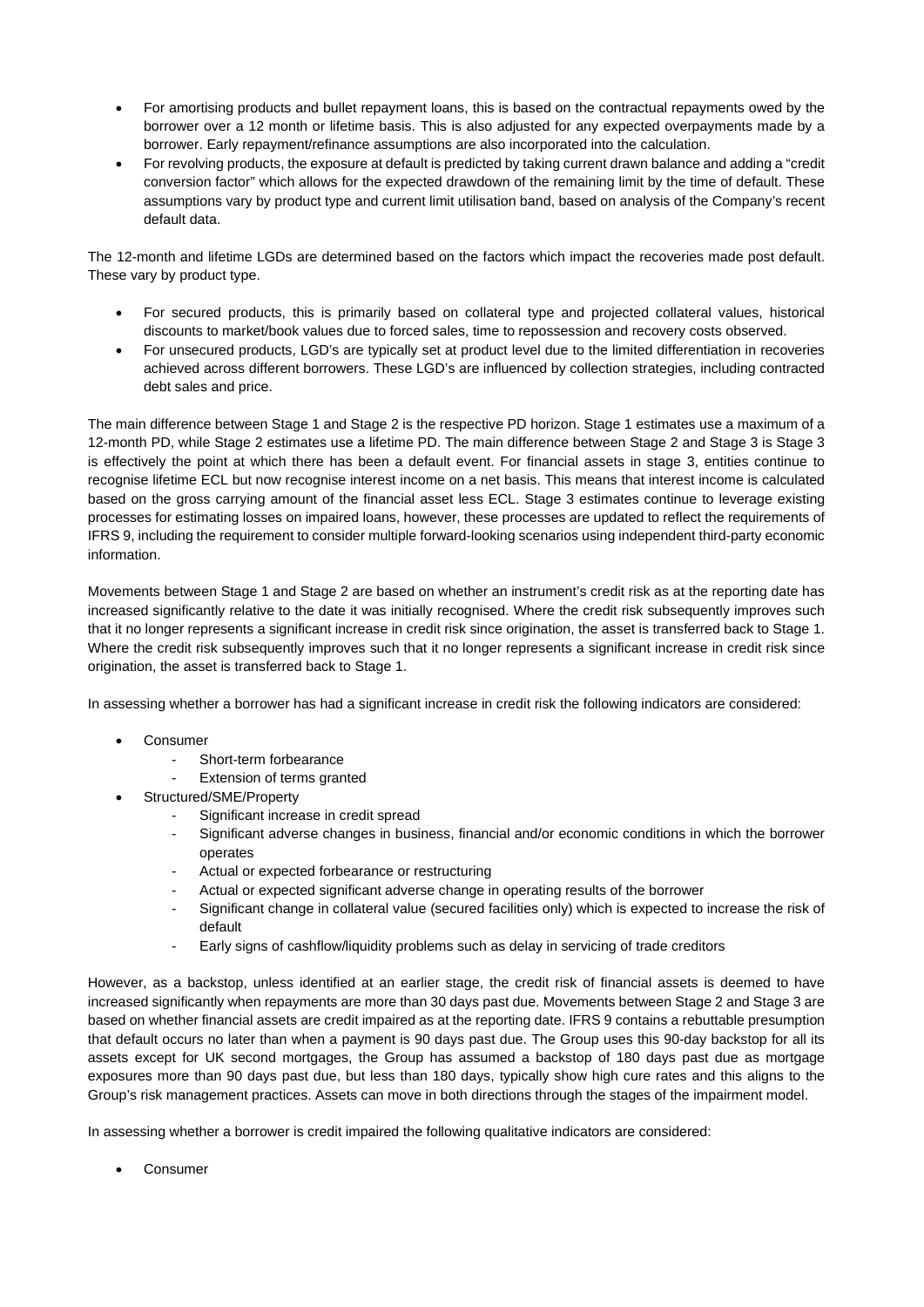- Long-term forbearance
- Borrower deceased
- Borrower insolvent
- Structured/SME/Property
	- Borrower in breach of financial covenants
	- Concessions have been made by the lender relating to the borrower's financial difficulty
	- Significant adverse changes in business, financial or economic conditions on which the borrower operates
	- Long term forbearance or restructuring.

The following quantitative indicators are also considered

- The remaining lifetime PD at the reporting date has increased, compared to the residual lifetime PD expected at the reporting date when the exposure was first recognised; and
- Based on data developed internally and obtained from external sources.

The criteria above have been applied to all financial instruments held by the Group and are consistent with the definition of default used for internal credit risk management purposes. The default definition has been applied consistently to model the PD, EAD and LGD throughout the Group's expected credit loss calculations.

Inputs into the assessment of whether a financial instrument is in default and their significance may vary over time to reflect changes in circumstances.

Under IFRS 9, when determining whether the credit risk (i.e. the risk of default) on a financial instrument has increased significantly since initial recognition, reasonable and supportable information that is relevant and available without undue cost or effort, including both quantitative and qualitative information and analysis based on historical experience, credit assessment and forward-looking information.

The measurement of expected credit losses for each stage and the assessment of significant increases in credit risk considers information about past events and current conditions as well as reasonable and supportable forward-looking information. A 'Base case' view of the future direction of relevant economic variables and a representative range of other possible forecasts scenarios have been developed. The process has involved developing two additional economic scenarios and considering the relative probabilities of each outcome.

The base case represents a most likely outcome and is aligned with information used for other purposes, such as strategic planning and budgeting. The number of scenarios and their attributes are reassessed at each reporting date. At 31 December 2019 as well as 31 December 2018, all the portfolios of the Group use one positive, more optimistic and one downside, more pessimistic outcomes. The scenario weightings are determined by a combination of statistical analysis and expert credit judgement, taking account of the range of possible outcomes each chosen scenario is representative of.

The estimation and application of forward-looking information requires significant judgement. PD, LGD and EAD inputs used to estimate Stage 1 and Stage 2 credit loss allowances, are modelled and adjusted based on the macroeconomic variables (or changes in macroeconomic variables) that are most closely correlated with credit losses in the relevant portfolio. The Group has utilised macroeconomic scenarios for each relevant jurisdiction prepared and provided by Oxford Economics ("Oxford"). Oxford combines two decades of forecast errors with the quantitative assessment of the current risks facing the global and domestic economy to produce robust forward-looking distributions for the economy. Oxford construct 3 alternative scenarios at specific percentile points in the distribution. In any distribution, the probability of a given discrete scenario is close to zero. Therefore, scenario probabilities represent the probability of that scenario or similar scenarios occurring. In effect, a given scenario represents the average of a broader bucket of similar severity scenarios and the probability reflects the width of that bucket. Given that it is known where the IFRS 9 scenarios sit in the distribution (the percentiles), their probability (the width of the bucket of similar scenarios) depends on how many scenarios are chosen. Scenario probabilities must add up to 100 per cent so the more scenarios chosen, the smaller the section of the distribution, or bucket, each scenario represents and therefore the smaller the probability. This allows the probabilities to be calculated according to whichever subset of scenarios chosen to use in the ECL calculation. The scenarios are generated at the year-end and are only updated during the year if economic conditions change significantly. The Base case is given a 40 per cent weighting and the downside and upside a 30 per cent weighting each. These weightings were introduced in the 2018 financial year and maintained in the current financial year.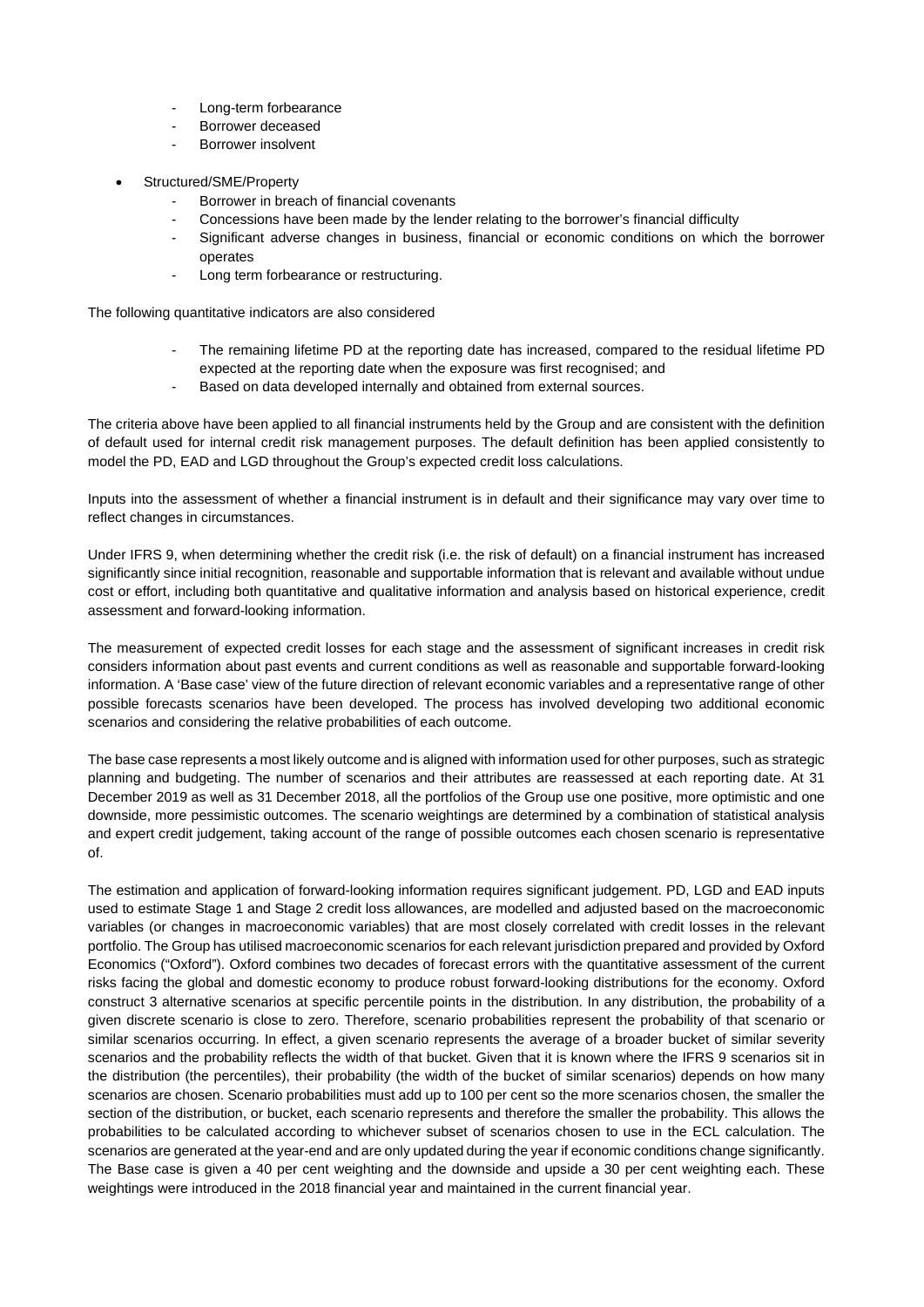As with any economic forecasts, the projections and likelihoods of occurrence are subject to a high degree of inherent uncertainty and therefore the actual outcomes may be significantly different to those projected. The Group considers these forecasts to represent its best estimate of the possible outcomes and has analysed the non-linearities and asymmetries within the Group's different portfolios to establish that the chosen scenarios are appropriately representative of the range of possible scenarios.

Other forward-looking considerations not otherwise incorporated within the above scenarios, such as the impact of any regulatory, legislative or political changes, have also been considered, but no adjustment has been made to the ECL for such factors. This is reviewed and monitored for appropriateness on an annual basis.

In March 2020, the World Health Organisation recognised COVID-19 as a pandemic. COVID-19 has caused disruption to businesses and economic activity which has been reflected in recent fluctuations in global stock markets. There are no comparable recent events which may provide guidance as to the effect of the spread of COVID-19 and a potential pandemic, and, as a result, the ultimate impact of the COVID-19 outbreak or a similar health epidemic is highly uncertain and subject to change. The Board considers the emergence and spread of COVID-19 to be a non-adjusting post balance sheet event. Given the Group's UK focus, its performance is linked to the health of the UK economy. We expect the Group could experience further impairments and consequently reduced profits, particularly if economic expectations deteriorate further. However, the overall effect of this cannot be quantified reliably as we expect the impact of the government's assistance to non-bank lenders and the introduction of the furlough scheme to assist end borrowers are yet unknown, but they are expected to reduce the potential expected credit loss impact The government has also launched a number of initiatives aimed at providing finance to SMEs. Two of our largest borrowers are in the process of lending under the CBIL government guarantee scheme which will also refinance part of their exposure with the benefit of the government guarantee.

# Collateral and other credit enhancements

The Group employs a range of policies to mitigate credit risk. The most common of these is accepting collateral for funds advanced. The Group has internal policies of the acceptability of specific classes of collateral or credit risk mitigation.

The Group prepares a valuation of the collateral obtained as part of the loan origination process. This assessment is reviewed periodically. The principal collateral types for loans and advances are:

- Mortgages over residential properties;
- Margin agreement for derivatives, for which the Group has also entered into master netting agreements;
- Charges over business assets such as premises, inventory and accounts receivable; and
- Charges over financial instruments such as debt securities and equities.

Longer-term finance and lending to corporate entities are generally secured; revolving individual credit facilities are generally unsecured.

Collateral held as security for financial assets other than loans and advances depends on the nature of the instrument. Debt securities, treasury and other eligible bills are generally unsecured, with the exception of asset-backed securities and similar instruments, which are secured by portfolios of financial instruments. Derivatives are also collateralised.

The Group's policies regarding obtaining collateral have not significantly changed during the reporting period and there has been no significant change in the overall quality of the collateral held by the Company since the prior period.

The Group closely monitors collateral held for financial assets considered to be credit-impaired, as it becomes more likely that the Group will take possession of collateral to mitigate potential credit losses.

#### Modification of financial assets

The Group sometimes modifies the terms or loans provided to customers due to commercial renegotiations, or for distressed loans, with a view to maximising recovery.

Such restructuring activities include extended payment term arrangements, payment holidays and payment forgiveness. Restructuring policies and practice are based on indicators or criteria which, in the judgement of management, indicate that payment will most likely continue. These policies are kept under continuous review. Restructuring is most commonly applied to term loans.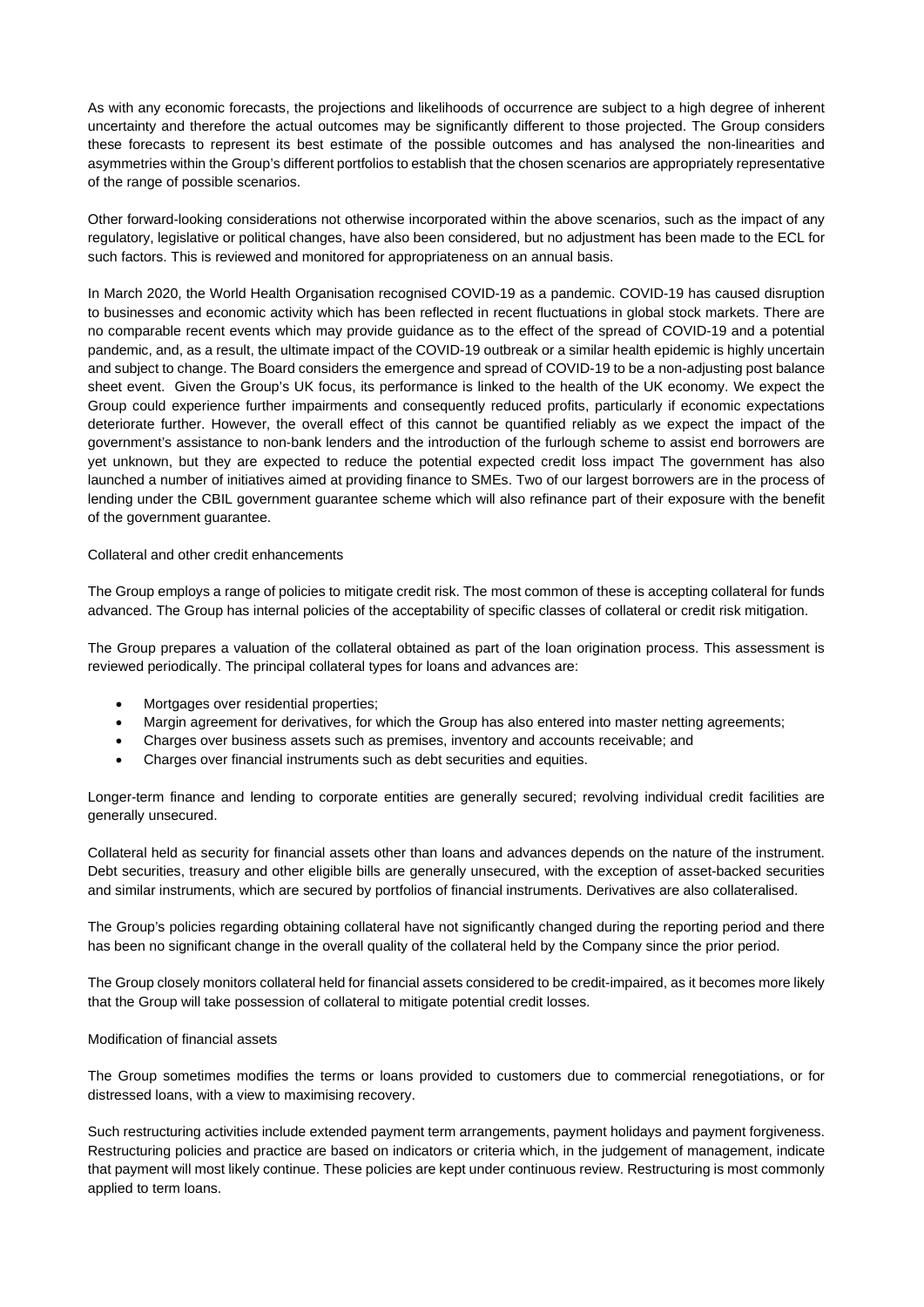The risk of default of such assets after modification is assessed at the reporting date and compared with the risk under the original terms at initial recognition, when the modification is not substantial and so does not result in derecognition of the original assets. The Group monitors the subsequent performance of modified assets. The Group may determine that the credit risk has significantly improved after restructuring, so that the assets are moved from Stage 3 or Stage 2.

# Modification of loans

The Company sometimes renegotiates or otherwise modifies the contractual cash flows of loans to customers. When this happens, the Group assesses whether or not the new terms are substantially different to the original terms. The Group does this by considering, among others, the following factors:

- If the borrower is in financial difficulty, whether the modification merely reduces the contractual cash flows to amounts the borrower is expected to be able to pay;
- Whether any substantial new terms are introduced, such as a profit share/equity-based return that substantially affects the risk profile of the loan;
- Significant extension of the loan term when the borrower is not in financial difficulty;
- Significant change in the interest rate;
- Change in the currency the loan is denominated in; and
- Insertion of collateral, other security or credit enhancements that significantly affect the credit risk associated with the loan.

If the terms are substantially different, the Group derecognises the original financial asset and recognises a 'New' asset at fair value and recalculates a new effective interest rate for the asset. The date of renegotiation is consequently considered to be the date of initial recognition for impairment calculation purposes, including for the purpose of determining whether a significant increase in credit risk has occurred. However, the Group also assesses whether the new financial asset recognised is deemed to be credit-impaired at initial recognition, especially in circumstances where the renegotiation was driven by the debtor being unable to make the originally agreed payments. Differences in the carrying amounts are also recognised in the Consolidated Statement of Comprehensive Income as a gain or loss on derecognition.

If the terms are not substantially different, the renegotiation or modification does not result in derecognition, and the Group recalculates the gross carrying amount based on the revised cash flows of the financial asset and recognises a modification gain or loss in the Consolidated Statement of Comprehensive Income. The new gross carrying amount is recalculated by discounting the modified cash flows at the original effective interest rate (or credit-adjusted effective interest rate for purchased or originated credit-impaired financial assets).

# Derecognition other than a modification

Financial assets, or a portion thereof, are derecognised when the contractual rights to receive the cash flows from the assets have expired, or when they have been transferred and either (i) the Group transfers substantially all the risks and rewards of ownership, or (ii) the Group neither transfers nor retains substantially all the risks and rewards of ownership and the Company has not retained control.

The Company enters into transactions where it retains the contractual rights to receive cash flows from assets but assumes a contractual obligation to pay those cash flows to other entities and transfers substantially all of the risks and rewards. These transactions are accounted for as 'pass through' transfers that result in derecognition if the Group:

- Has no obligation to make payments unless it collects equivalent amounts from the assets;
- Is prohibited from selling or pledging the assets; and
- Has an obligation to remit any cash it collects from the assets without material delay.

Collateral (shares and bonds) furnished by the Company under standard repurchased agreements and securities lending and borrowing transactions are not derecognised because the Group retains substantially all the risks and rewards on the basis of the predetermined repurchase price, and the criteria for derecognition are therefore not met. This also applies to certain securitisation transactions in which the Group retains a subordinated residual interest.

# Financial liabilities

Classification and subsequent measurement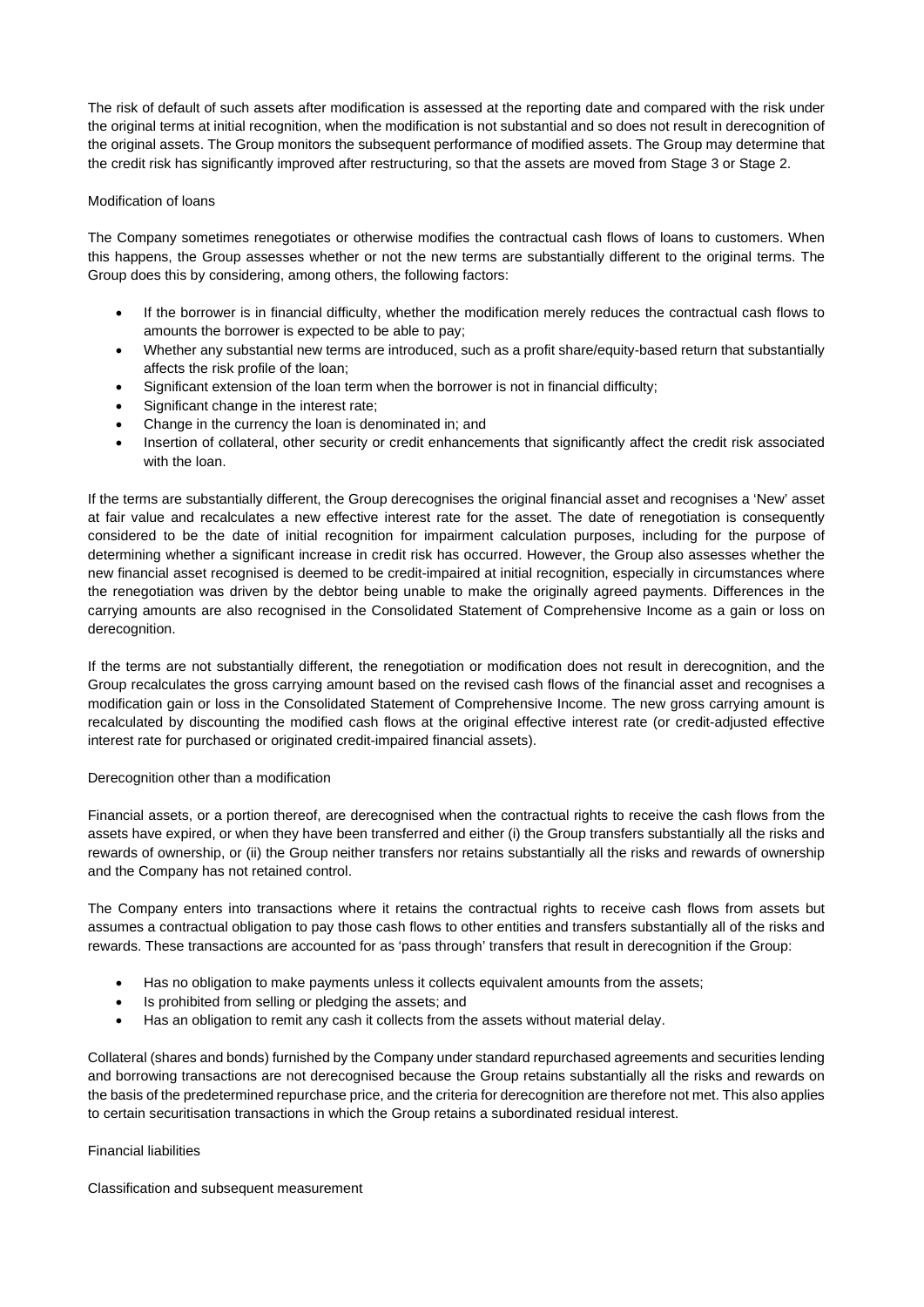In both the current period and prior year, financial liabilities are classified and subsequently measured at amortised cost, except for:

- Financial liabilities at fair value through profit or loss: this classification is applied to derivatives, financial liabilities held for trading (e.g. short positions in the trading booking) and other financial liabilities designated as such at initial recognition. Gains or losses on financial liabilities designated at fair value through profit or loss are presented partially in other comprehensive income (the amount of change in the fair value of the financial liability that is attributable to changes in the credit risk of that liability, which is determined as the amount that is not attributable to change in market conditions that give rise to market risk) and partially profit or loss (the remaining amount of change in the fair value of the liability). This is unless such a presentation would create, or enlarge, an accounting mismatch, in which case the gains and losses attributable to changes in the credit risk of the liability are also presented in the Consolidated Statement of Comprehensive Income;
- Financial liabilities arising from the transfer of financial assets which did not qualify for derecognition, whereby a financial liability is recognised for the consideration received for the transfer. In subsequent periods, the Company recognises any expense incurred on the financial liability; and
- Financial guarantee contracts and loan commitments.

# Derecognition

Financial liabilities are derecognised when they are extinguished (i.e. when the obligation specified in the contract is discharged, cancelled or expires).

Different terms, as well as substantial modifications of the terms of existing financial liabilities, are accounted for as an extinguishment of the original financial liability and the recognition of a new financial liability. The terms are substantially different if the discounted present value of the cash flows under the new terms, including any fees paid net of any fees received and discounted using the original effective interest rate, is at least 10 per cent different from the discounted present value of the remaining cash flows of the original financial liability. In addition, other qualitative factors, such as the currency that the instrument is denominated in, changes in the type of interest rate, new conversion features attached to the instrument and change in covenants are also taken into consideration. If an exchange of debt instruments or modification of terms is accounted for as an extinguishment, any costs or fees incurred are recognised as part of the gain or loss on the extinguishment. If the exchange or modification is not accounted for as an extinguishment, any costs or fees incurred adjust the carrying amount of the liability and are amortised over the remaining term of the modified liability.

# 2. SIGNIFICANT ACCOUNTING JUDGEMENTS, ESTIMATES AND ASSUMPTIONS

The preparation of financial statements in conformity with IFRS adopted in the EU requires the Group to make judgements, estimates and assumptions that affect the application of accounting policies and the reported amounts of assets and liabilities at the date of the financial statements and the reported amounts of income and expenses during the reporting period. UK company law and IFRS require the Directors, in preparing the Group's financial statements, to select suitable accounting policies, apply them consistently and make judgements and estimates that are reasonable. The Group's estimates and assumptions are based on historical experience and expectations of future events and are reviewed on an ongoing basis. Although these estimates are based on the Directors' best knowledge of the amount, actual results may differ ultimately from those estimates.

The estimates of most significance to the financial statements, are in relation to EIR, expected credit losses and equity investments at fair value through profit or loss. These are detailed below.

Estimates and underlying assumptions are reviewed on an ongoing basis. Revisions to accounting estimates are recognised in the period in which the estimates are revised and in any future periods affected.

The critical judgements relate to the application of consolidation accounting principles, and within the Company, the treatment of asset derecognition and deemed loans. These have been explained below as well as in the accounting policies section of the Notes.

Expected Credit loss allowance for financial assets measured at amortised cost (estimate)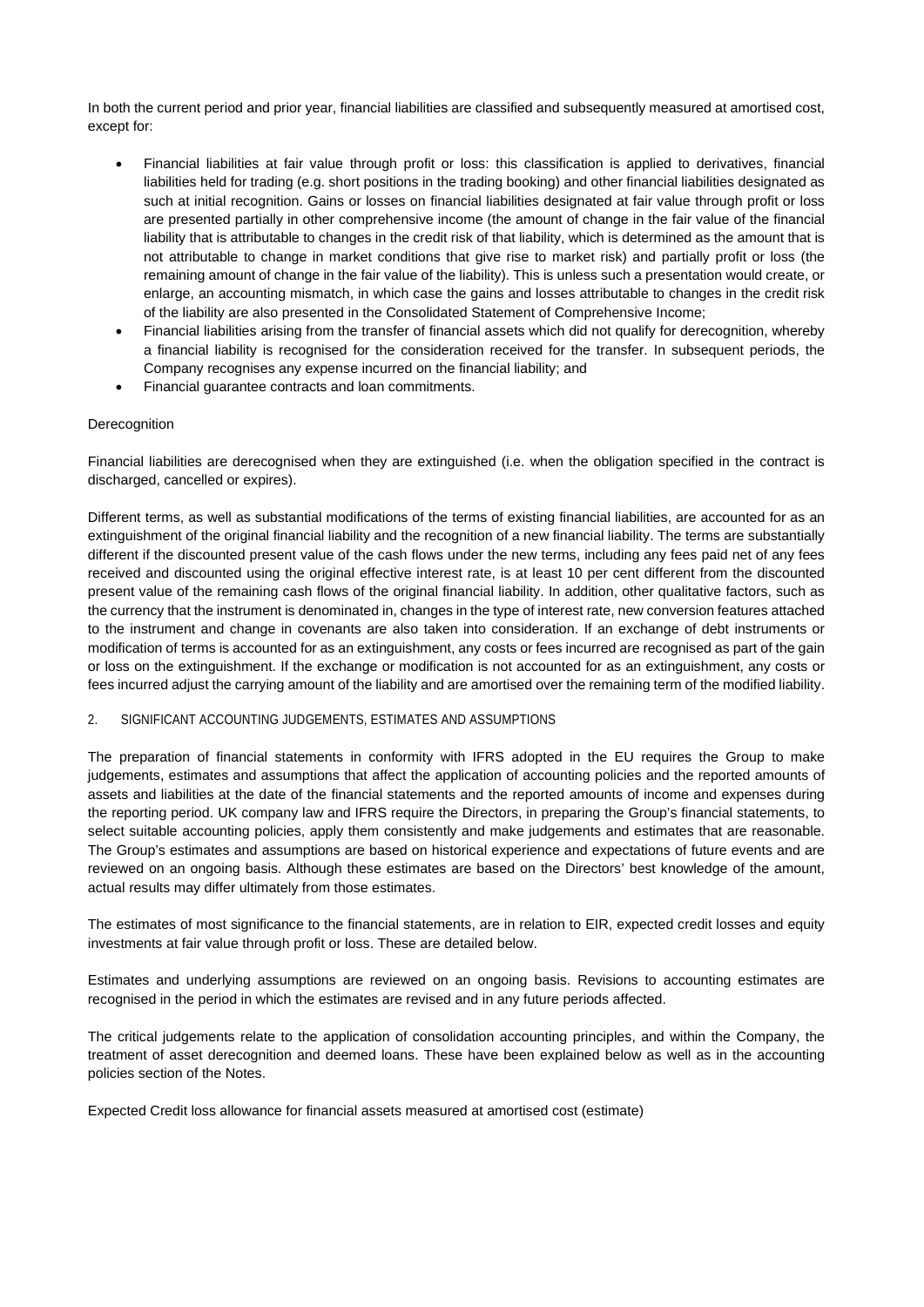The calculation of the Group's ECL allowances and provisions against loan commitments and guarantees under IFRS 9 is highly complex and involves the use of significant judgement and estimation. Loan impairment provisions represent an estimate of the losses incurred in the loan portfolios at the balance sheet date. Individual impairment losses are determined as the difference between the carrying value and the present value of estimated future cash flows, discounted at the loans' original effective interest rate. To calculate this involves the formulation and incorporation of multiple forwardlooking economic conditions into ECL to meet the measurement objective of IFRS 9. Depending on a range of factors such as changes in the economic environment in the UK driven by COVID-19 pandemic, there could be a material adjustment to the carrying amounts of assets and liabilities in the next financial year. The most significant factors are set out below.

Definition of default - The Probability of Default ("PD") of an exposure, both over a 12-month period and over its lifetime, is a key input to the measurement of the ECL allowance. Default has occurred when there is evidence that the customer is experiencing significant financial difficulty which is likely to affect the ability to repay amounts due.

The definition of default adopted by the Company is described in expected credit loss allowance for financial assets measured at amortised cost above.

As noted above, the Group has rebutted the presumption in IFRS 9 that default occurs no later than when a payment is 90 days past due on some of its portfolio. The impact on the Group's ECL allowance of assuming a backstop of 180 days past due for mortgages is not material.

The lifetime of an exposure - To derive the PDs necessary to calculate the ECL allowance it is necessary to estimate the expected life of each financial instrument. A range of approaches has been adopted across different product groupings including the full contractual life and taking into account behavioural factors such as early repayments and refinancing. The Group has defined the lifetime for each product by analysing the time taken for all losses to be observed and for a material proportion of the assets to fully resolve through either closure or write-off.

Significant increase in credit risk ("SICR") - Performing assets are classified as either Stage 1 or Stage 2. An ECL allowance equivalent to 12 months expected credit losses is established against assets in Stage 1; assets classified as Stage 2 carry an ECL allowance equivalent to lifetime expected credit losses. Assets are transferred from Stage 1 to Stage 2 when there has been an SICR since initial recognition. The Company uses a quantitative test together with qualitative indicators and a backstop of 30 days past due for determining whether there has been a SICR. The setting of precise trigger points combined with risk indicators requires judgement. The use of different trigger points may have a material impact upon the size of the ECL allowance.

Forward looking information - IFRS 9 requires the incorporation of forward-looking macroeconomic information that is reasonable and supportable, but it provides limited guidance on how this should be performed. The measurement of expected credit losses is required to reflect an unbiased probability-weighted range of possible future outcomes.

In order to do this the Group uses a model to project a number of key variables to generate future economic scenarios. These are ranked according to severity of loss and three economic scenarios have been selected to represent an unbiased and full loss distribution. They represent a 'most likely outcome' (the Base case scenario) and two, less likely, 'outer' scenarios, referred to as the 'Upside' and 'Downside' scenarios. These scenarios are used to produce a weighted average PD for each product grouping which is used to determine stage allocation and calculate the related ECL allowance. This weighting scheme is deemed appropriate for the computation of unbiased ECL. Key scenario assumptions are set using the average of forecasts from external economists, helping to ensure the IFRS 9 scenarios are unbiased and maximise the use of independent information. Using externally available forecast distributions helps ensure independence in scenario construction. While key economic variables are set with reference to external distributional forecasts, we also align the overall narrative of the scenarios to the macroeconomic risks faced by the Group at the 31 December 2019.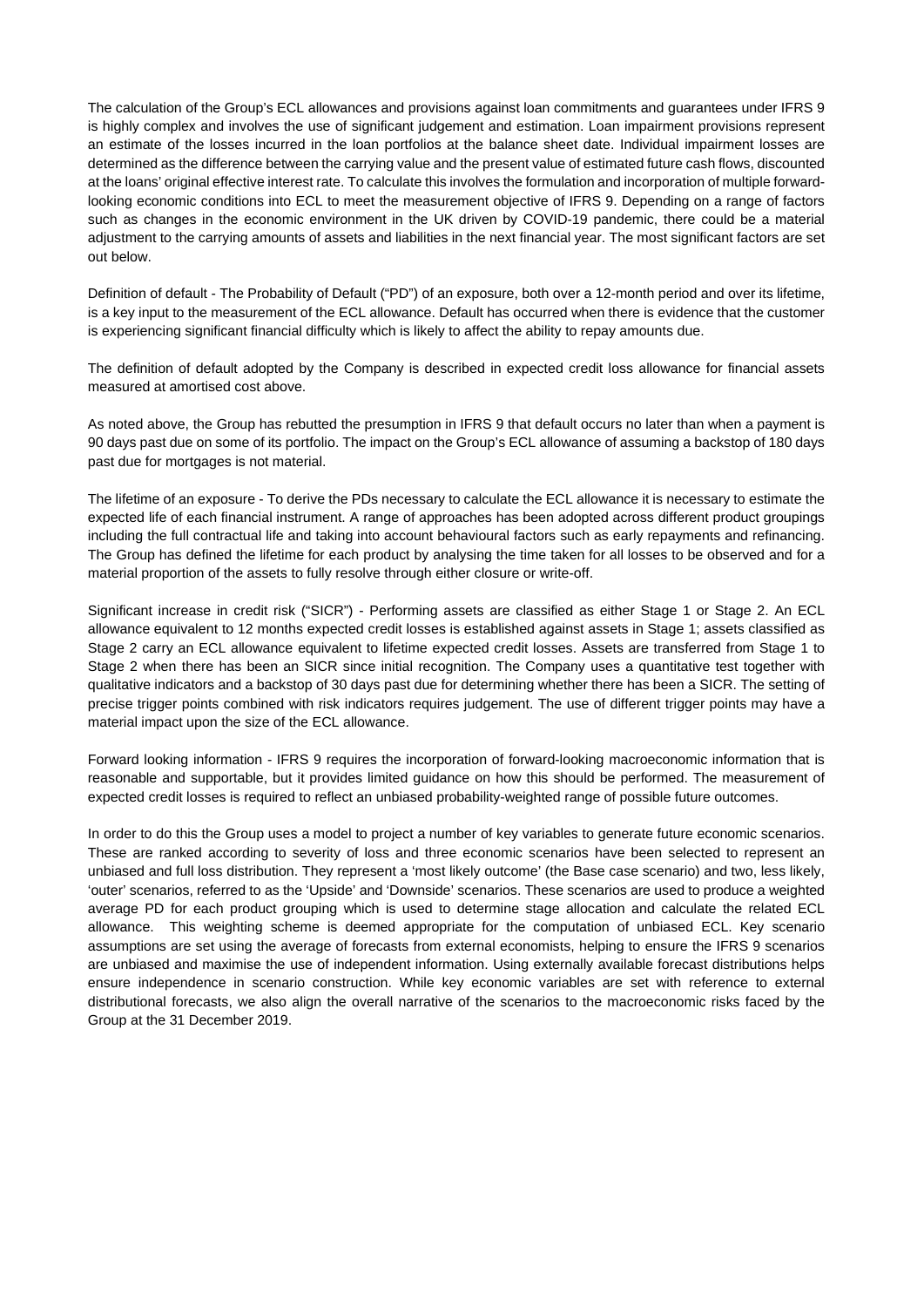The choice of alternative scenarios and probability weighting is a combination of quantitative analysis and judgemental assessments, designed to ensure that the full range of possible outcomes and material non-linearity are captured. Paths for the two outer scenarios are benchmarked to the Base scenario and reflect the economic risk assessment. Scenario probabilities reflect management judgement and are informed by data analysis of past recessions, transitions in and out of recession, and the current economic outlook. The key assumptions made, and the accompanying paths, represent our 'best estimate' of a scenario at a specified probability. Suitable narratives are developed for the Central scenario and the paths of the two outer scenarios. Using three scenarios, maybe insufficient in certain economic environments. Additional analysis may be requested at management's discretion, including the production of extra scenarios. We anticipate there will be only limited instances when the standard approach will not apply. The Base case, Upside and Downside scenarios are generated annually and those described herein reflect the conditions in place at the balance sheet date and are only updated during the year if economic conditions change significantly.

The Group's UK mild Upside scenario can be seen as an alternative base case in which the cyclical momentum in demand in the UK and other economies is stronger than currently thought, reflecting in part improved business, household and investor sentiment and more buoyant global trade. The scenario sees UK GDP growth rate rise to 2.3 per cent over the next five years. With a key driver being a swift resolution of ongoing Brexit uncertainty, especially should that entail a significant shift toward a "soft" Brexit where the UK opts to remain a member of the single market. Consequently, unemployment falls slightly to around 3.2 per cent.

Against this backdrop, gearing in the economy remains at comfortable levels and asset prices appreciate significantly. The benign probability of default and loss given default mean that loan losses are likely to remain well below long run averages.

The Group's UK Downside scenario sees UK GDP growth averaging 0.5 per cent per annum over the next five years. The UK enters recession during 2020, but the 1.6 per cent contraction in output is very mild by historical standards and the UK economy then gradually recovers.

In the scenario, unemployment rises to just above 6 per cent by 2022 Q4, wage growth slows, and inflation falls well below target. Despite lower interest rates, increased unemployment introduces forced sellers into the residential property market. House prices fall sharply, by over 16 per cent peak-to-trough. While commercial property prices also fall, the peak to trough adjustment is around one third of the size of that seen for residential house prices. The relative magnitude of the falls in this scenario, reflect the relative valuation positions of the two markets – whereas aggregate UK house prices remain dear when compared to incomes, commercial property prices are more in line with fair value having peaked in end-2015.

| 2019                 | Base  | Upside | Down-side  |
|----------------------|-------|--------|------------|
| UK Real GDP Growth   | 1.61% | 2.85%  | (0.43)%    |
| UK unemployment rate | 3.92% | 3.78%  | 4.96%      |
| UK HPI               | 0.15% | 3.78%  | $(7.13)\%$ |
| UK Base Rate         | 1.86% | 2.60%  | 0.52%      |
|                      |       |        |            |
|                      |       |        |            |
| 2018                 | Base  | Upside | Down-side  |
| UK Real GDP Growth   | 1.84% | 2.54%  | 1.02%      |
| UK unemployment rate | 4.02% | 3.34%  | 5.30%      |
| UK HPI               | 2.32% | 5.08%  | $(0.86)\%$ |

Please see Note 11 for sensitivity analysis.

# Effective Interest Rate Model

Within the EIRM there are several areas of estimate that need to be applied which impact the rate at which interest, fees and expenses are recognised. These areas of judgement are required to be updated on a periodic basis to ensure that they accurately reflect management's best estimate of future cash flows. Key areas of judgement within the policy include:

Estimated cash flow excluding expected credit losses;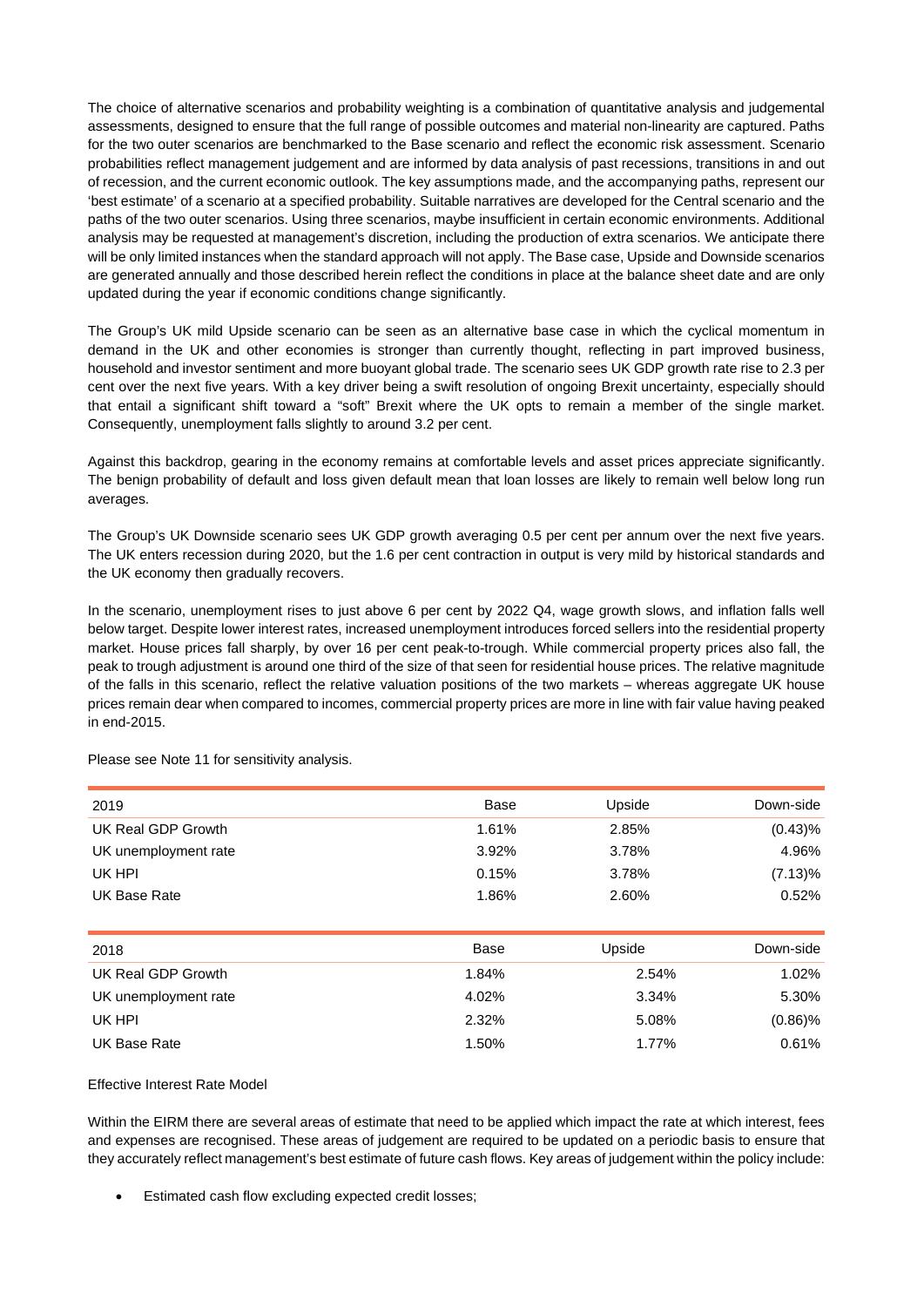- Incurred losses at acquisition; and
- Fees and expenses.

# Equity Investments

The valuation of unquoted investments and investments for which there is an inactive market is a key area of estimation and may cause material adjustment to the carrying value of those assets and liabilities. The unquoted equity assets are valued on a periodic basis using techniques including a market approach, costs approach and/or income approach. The valuation process is collaborative, involving the finance and investment functions of the Investment Manager with the final valuations being reviewed by the Investment Manager's Valuation Committee. The techniques used include earnings multiples, discounted cash flow analysis, the value of recent transactions, and, where appropriate, industry rules of thumb. The valuations often reflect a synthesis of a number of different approaches in determining the final fair value estimate. The individual approach for each investment will vary depending on relevant factors that a market participant would take into account in pricing the asset. These might include the specific industry dynamics, the Investee's stage of development, profitability, growth prospects or risk as well as the rights associated with the particular security.

Shareholders should note that increases or decreases in any of the inputs in isolation may result in higher or lower fair value measurements. Changes in fair value of all investments held at fair value are recognised in the Consolidated Statement of Comprehensive Income as a capital item. On disposal, realised gains and losses are also recognised in the Consolidated Statement of Comprehensive Income. Transaction costs are included within gains or losses on investments held at fair value, although any related interest income, dividend income and finance costs are disclosed separately in the financial statements.

# Consolidation

Determining whether the Group has control of an entity is generally straightforward when based on ownership of the majority of the voting capital. However, in certain instances, this determination will involve significant judgement, particularly in the case of structured entities where voting rights are often not the determining factor in decisions over the relevant activities. This judgement may involve assessing the purpose and design of the entity. It will also often be necessary to consider whether the Group, or another involved party with power over the relevant activities, is acting as a principal in its own right or as an agent on behalf of others.

# 3. SEGMENTAL REPORTING

The Board and Investment Manager consider investment activity in Credit Assets and selected Equity Assets as the single operating segment of the Group, being the sole purpose for its existence. No other activities are performed.

Whilst visibility over originations, portfolios, structured facilities and equity assets is afforded at an operational level, all are considered 'routes to market' for acquiring interests in credit assets, and thus act merely as indicators of the key drivers of financial performance and position of the Group.

The four routes to market are not determinants of resource allocations, rather each investment opportunity is considered on its own merits. Additionally, there are no segment managers directly accountable for the individual routes to market.

The Directors are of the opinion that the Company is engaged in a single segment of business and operations of the Group are wholly in the United Kingdom and Europe.

# 4. BUSINESS COMBINATION

On 20 June 2019 the Group incorporated Sting Funding Limited ("Sting"), a limited Company incorporated under the law of England and Wales. Sting became active on 28 August 2019 when it drew down on a debt facility backed by commercial and second charge residential mortgages. The Group is considered to control Sting through holding 100 per cent of the issued shares. As a result, the financial statements for the year ended 31 December 2019 are prepared on a consolidated basis.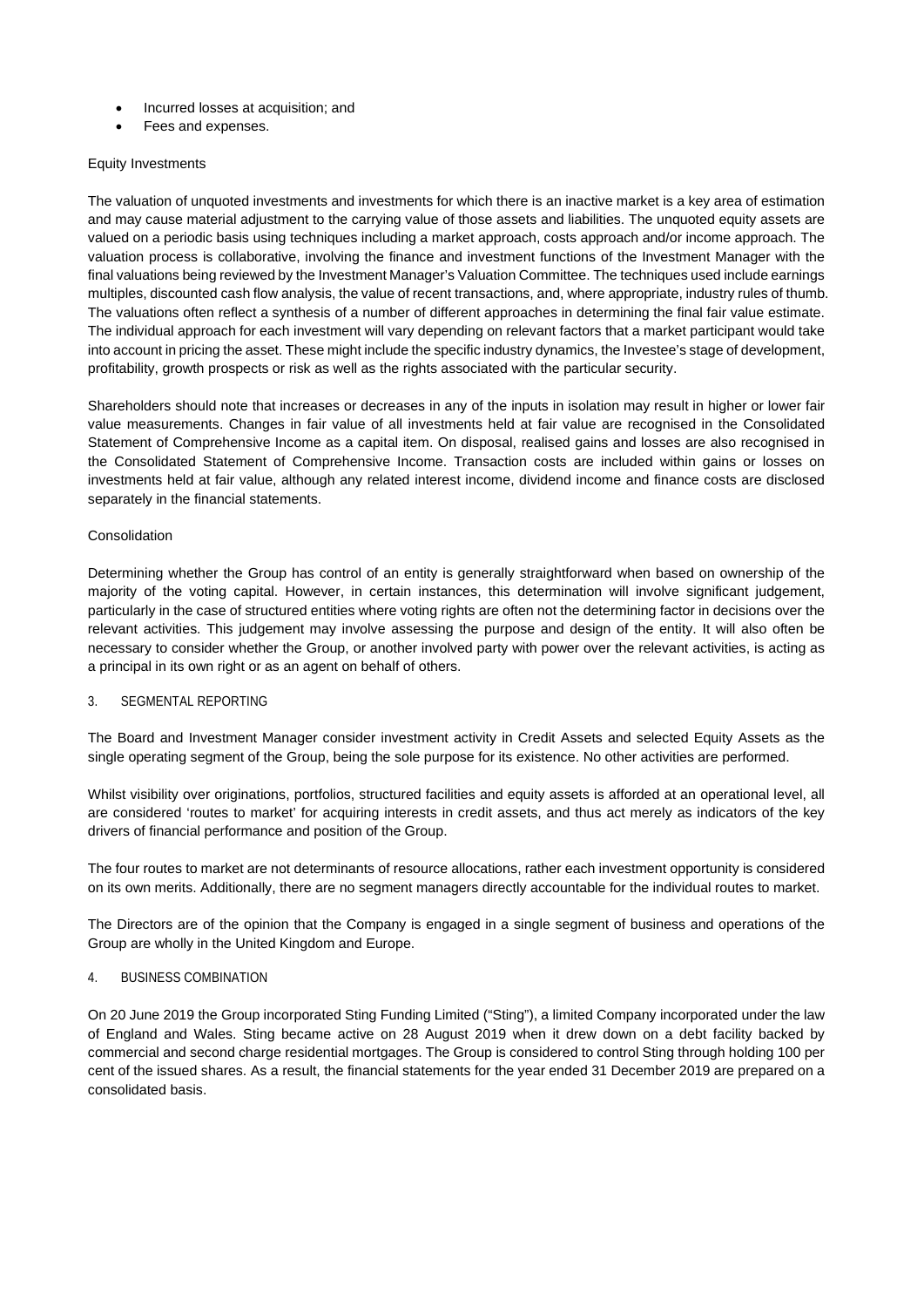# 5. INCOME

| Group                   | 31 December 2019<br>£'000 | 31 December 2018<br>£'000 |
|-------------------------|---------------------------|---------------------------|
| Investment income       |                           |                           |
| Interest income         | 59,953                    | 52,947                    |
| Commitment fee income   | 1,326                     | 534                       |
| Arrangement fee income  | 1,416                     | 962                       |
| Total investment income | 62,695                    | 54,444                    |
| Other income            |                           |                           |
| Deposit interest        | 2                         | 1                         |
| <b>Total income</b>     | 62,697                    | 54,445                    |

# 6. MANAGEMENT AND PERFORMANCE FEE

# Management Fee

The management fee is calculated and payable monthly in arrears at a rate equal to 1/12 of 1.0 per cent per month of Gross Asset Value (the ''Management Fee''). Gross Asset Value is the equivalent of Total Assets on the Consolidated Statement of Financial Position. The aggregate fee payable on this basis must not exceed 1.0 per cent of the gross assets of the Company and its group in any year. The Management Fee is allocated between the revenue and capital accounts based on the prospective split of the Gross Asset Value between revenue and capital.

In respect of any issue of Ordinary Shares or C Shares, until the date on which 80 per cent of the net proceeds of such issue have been invested or committed to be invested in Credit Assets or Equity Assets, the Net Asset Value attributable to such Ordinary Shares or C Shares shall, for the purposes of the Management Fee, exclude any portion of the issue proceeds in cash, or invested in cash deposits or cash equivalent investments. Where there are C Shares in issue, the Management Fee will be calculated separately on the gross assets attributable to the Ordinary Shares and the C Shares.

Management fees charged for the year ended 31 December 2019 totalled £6.1 million (2018: £5.0 million) of which £0.5 million was payable at the year-end (2018: £1.0 million).

# Performance Fee

The Investment Manager is also entitled to a performance fee, which is calculated in respect of each twelve-month period starting on 1 January and ending on 31 December in each calendar year ("Calculation Period"), and the final Calculation Period shall end on the day on which the management agreement is terminated or, if earlier, the business day immediately preceding the day on which the Company goes into liquidation.

The performance fee will only be payable if the Adjusted Net Asset Value at the end of a Calculation Period exceeds a hurdle threshold, equal to the Adjusted Net Asset Value immediately following admission to trading on the London Stock Exchange, compounded at a rate equal to 5 per cent per annum (the "Hurdle").

If, on the last day of a Calculation Period (each a "Calculation Date"), the Adjusted Net Asset Value exceeds the Hurdle, the Investment Manager shall be entitled to a performance fee equal to the lower of:

- a) the amount by which the Adjusted Net Asset Value exceeds the Hurdle, in each case as at the Calculation Date; and
- b) 10 per cent of the amount by which total growth in Adjusted Net Asset Value since first admission (being the aggregate of the growth in Adjusted Net Asset Value in the relevant Calculation Period and in each previous Calculation Period), after adding back any performance fees paid to the Investment Manager, exceeds the aggregate of all performance fees payable to the Investment Manager in respect of all previous Calculation Periods.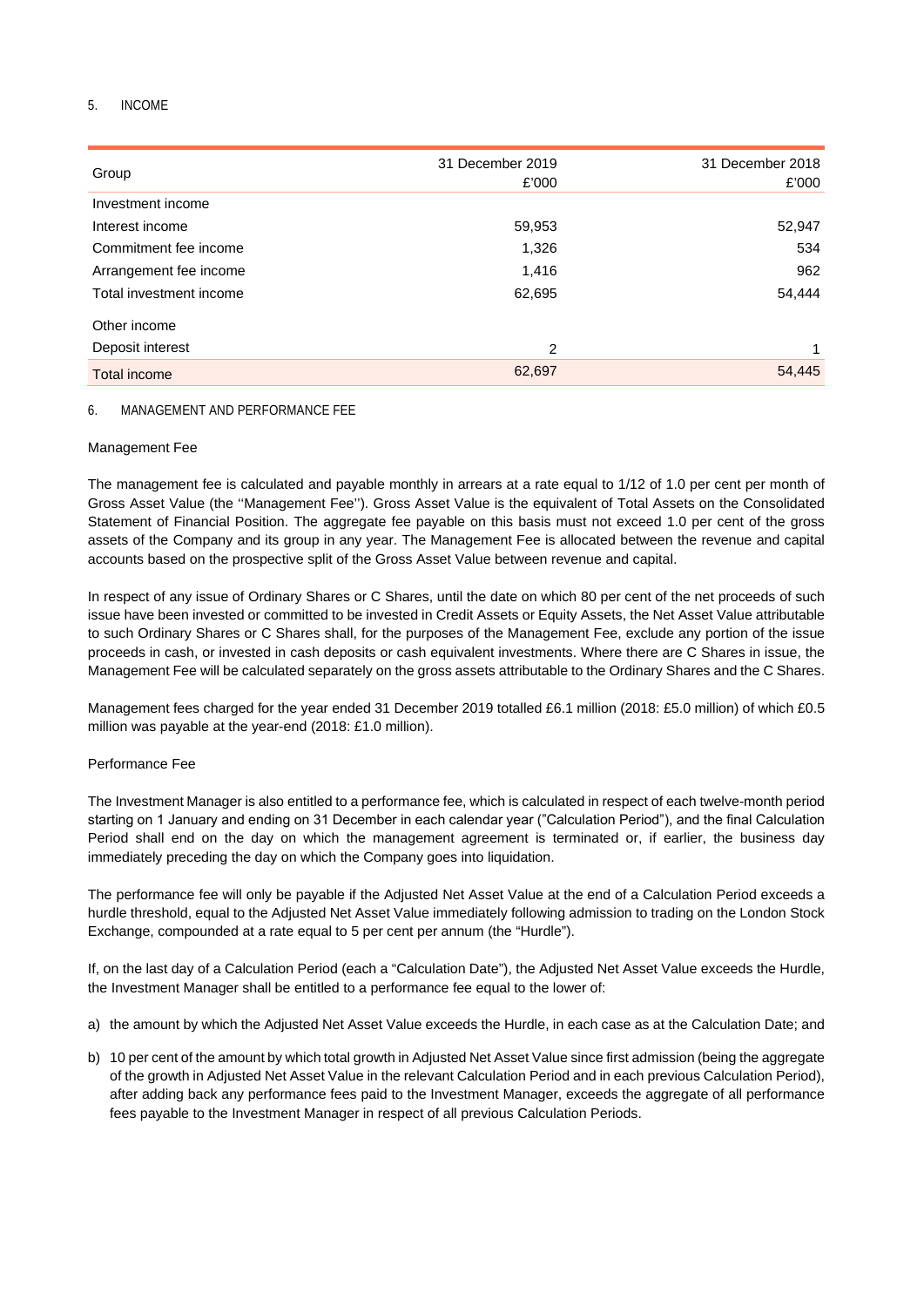'Adjusted Net Asset Value' means the Net Asset Value after: (i) excluding any increases or decreases in Net Asset Value attributable to the issue or repurchase of any Ordinary Shares; (ii) adding back the aggregate amount of any dividends paid or distributions made in respect of any Ordinary Shares; (iii) excluding the aggregate amount of any dividends or distributions accrued but unpaid in respect of any Ordinary Shares; and (iv) excluding the amount of any Performance Fees accrued but unpaid, in each case without double counting.

In the event that C Shares are in issue, the Investment Manager shall be entitled to a performance fee in respect of the net assets referable to the C Shares on the same basis as summarised above, except that a Calculation Period shall be deemed to end on the date of the conversion of the relevant tranche of C Shares into Ordinary Shares.

Performance fees for the year ended 31 December 2019 totalled £3.5 million (2018: £2.9 million) of which £3.5 million was payable at the year-end (2018: £2.9 million).

# Fee payable to Origination Partner

The Origination Partner is entitled to be paid a fee calculated on the purchase price for each Credit Asset acquired by the Company from the Origination Partner. For so long as the Origination Partner is part of the same group as the Investment Manager, the amount of all fees payable by the Company to the Origination Partner shall be deducted from the Management Fee payable to the Investment Manager. For so long as the Origination Partner is part of the same group as the Investment Manager, the amount of all fees payable by the Group to the Origination Partner shall be deducted from the Management Fee.

The Group reimburses the Origination Partner for the fees of referral partners, and Servicers (to the extent paid by the Origination Partner) in connection with Credit Assets in which the Group acquires an interest. The amount of such fees are agreed between the Origination Partner and the relevant counterparties on arm's length commercial terms, taking account of the strength of the relationship between the Origination Partner, the Investment Manager and each relevant counterparty. There was £nil payable to the Origination Partner at 31 December 2019 (2018: £nil).

#### 7. OTHER EXPENSES

| Group                           | 31 December 2019<br>£'000 | 31 December 2018<br>£'000 |
|---------------------------------|---------------------------|---------------------------|
| Directors' fees                 | 149                       | 145                       |
| Administrator's fees            | 192                       | 199                       |
| Auditors' remuneration          | 160                       | 129                       |
| Amortisation                    | 176                       | 275                       |
| Capital raise and project costs | 671                       | ۰                         |
| Other expenses                  | 1,106                     | 461                       |
| Total other expenses            | 2,454                     | 1,209                     |

All expenses where applicable are inclusive of VAT (except those paid to the auditors which are net). Directors' fees above include £131,834 (2018: £126,000) paid to Directors' and £16,910 (2018: £19,276) of employment taxes and valid business expenses. Further details on Directors' fees can be found in the Directors' remuneration report above.

The capital raise and project costs are in relation to the third base prospectus that the Company released on 21 December 2018. These costs were expensed in the financial year under review on the expiration of this placement programme. This is a one-off cost incurred in the year.

The auditors' remuneration net of VAT for the audit of the Company was £160,000 (2018: £128,900). During 2019, the auditors did not provide reporting accountant services to the Group. During 2018 the auditors provided reporting accountant services in relation to its further issuance of ordinary shares in April 2018 and the release of its third base prospectus in December 2018. These non-audit fees amounted to 2019: £nil (2018: £62,266). These costs were deducted from the proceeds from the issuance of ordinary shares in line with IAS 32 where applicable.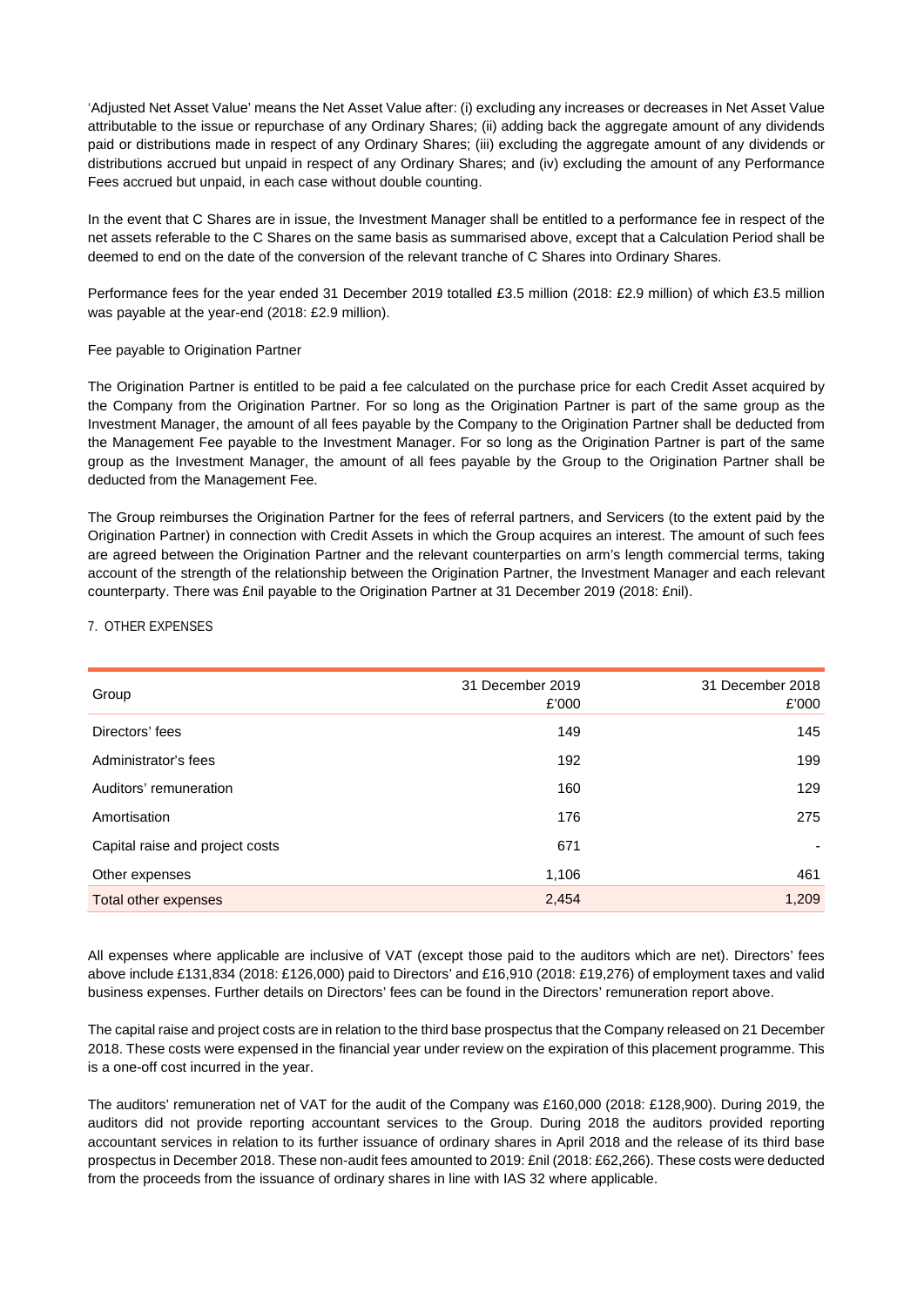# 8. TAXATION

It is the intention of the Directors to conduct the affairs of the Company so as to satisfy the conditions for approval as an investment trust. As an investment trust the Company is exempt from corporation tax on capital gains. The Company's revenue income from loans is subject to tax, but offset by any interest distribution paid, which has the effect of reducing that corporation tax to nil. This means the interest distribution may be taxable in the hands of the Company's shareholders.

Any change in the Company's tax status or in taxation legislation generally could affect the value of investments held by the Company, affect the Company's ability to provide returns to shareholders, lead the Company to lose its exemption from UK Corporation tax on chargeable gains or alter the post-tax returns to shareholders. It is not possible to guarantee that the Company will remain a non-close company, which is a requirement to maintain status as an investment trust, as the ordinary shares are freely transferable. The Company, in the event that it becomes aware that it is a close company, or otherwise fails to meet the criteria for maintaining investment trust status, will as soon as reasonably practicable, notify shareholders of this fact.

The Company may be subject to taxation under the tax rules of the jurisdictions in which it invests, including by way of withholding of tax from interest and other income receipts. Although the Company will endeavour to minimise any such taxes this may affect the level of returns to shareholders.

The following table presents the tax chargeable for the period ended 31 December 2019.

| Group                                | Revenue<br>£'000 | Capital<br>£'000 | Total<br>£'000 |
|--------------------------------------|------------------|------------------|----------------|
| Corporation tax                      | -                |                  |                |
| Total current tax charge             | -                | -                |                |
| Deferred tax movement                | -                | -                |                |
| Deferred tax movement PYA            | -                |                  |                |
| Total tax charge in income statement | $\overline{a}$   |                  |                |

The following table presents the tax chargeable for the year ended 31 December 2018.

| Group                                | Revenue<br>£'000 | Capital<br>£'000 | Total<br>£'000 |
|--------------------------------------|------------------|------------------|----------------|
| Corporation tax                      |                  |                  |                |
| Total current tax charge             |                  |                  |                |
| Deferred tax movement                |                  |                  |                |
| Deferred tax movement PYA            |                  |                  |                |
| Total tax charge in income statement | -                |                  |                |

Factors affecting taxation charge for the year

The taxation charge for the year is lower than the standard rate of UK corporation tax of 19.00 per cent (2018: 19.00 per cent). A reconciliation of the 2019 taxation charge based on the standard rate of UK corporation tax to the actual taxation charge is shown below.

| Group                                            | Revenue | Capital | Total  |
|--------------------------------------------------|---------|---------|--------|
|                                                  | £'000   | £'000   | £'000  |
| Return on ordinary activities before<br>taxation | 31.276  | (65)    | 31.211 |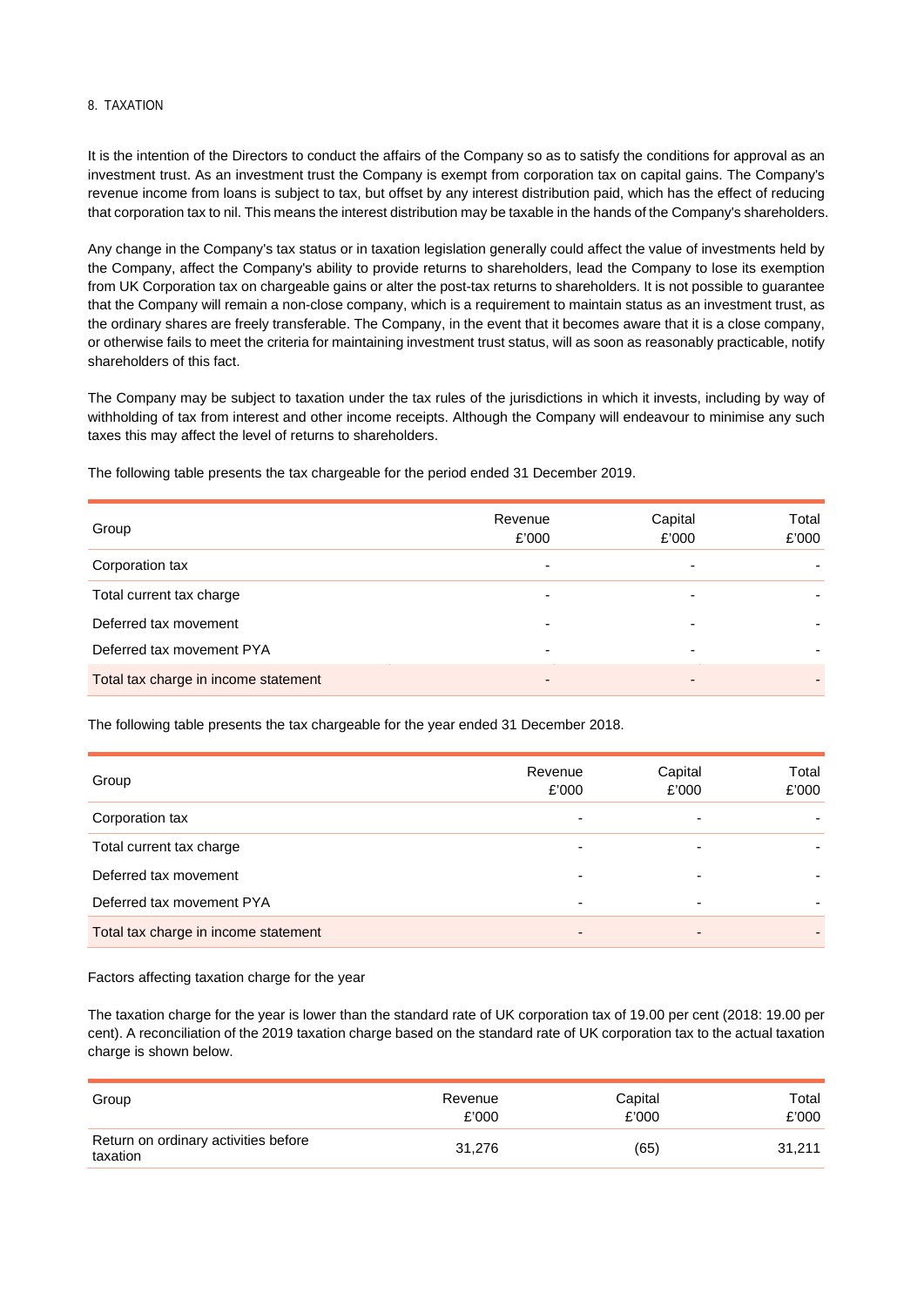| Return on ordinary activities before<br>taxation multiplied<br>by the standard rate of UK corporation<br>tax of 19.00% | 5,942   | (12) | 5,930   |
|------------------------------------------------------------------------------------------------------------------------|---------|------|---------|
| Effects of:                                                                                                            |         |      |         |
| Excess management expenses not<br>utilised                                                                             | 54      | 12   | 66      |
| Interest distributions paid in respect of<br>the year                                                                  | (5,996) |      | (5,996) |
| Total tax charge in income statement                                                                                   | -       | -    |         |

A reconciliation of the 2018 taxation charge based on the standard rate of UK corporation tax to the actual taxation charge is shown below.

| Group                                                                                                                  | Revenue<br>£'000 | Capital<br>£'000         | Total<br>£'000 |
|------------------------------------------------------------------------------------------------------------------------|------------------|--------------------------|----------------|
| Return on ordinary activities before<br>taxation                                                                       | 29,037           | (840)                    | 28,197         |
| Return on ordinary activities before<br>taxation multiplied<br>by the standard rate of UK corporation<br>tax of 19.00% | 5,517            | (160)                    | 5,357          |
| Effects of:                                                                                                            |                  |                          |                |
| Excess management expenses not<br>utilised                                                                             | 162              | 160                      | 322            |
| Interest distributions paid in respect of<br>the year                                                                  | (5,679)          |                          | (5,679)        |
| Total tax charge in income statement                                                                                   |                  | $\overline{\phantom{a}}$ |                |

### 9. EARNINGS PER SHARE

| Group                       | 31 December<br>2019 | 31 December<br>2018 |
|-----------------------------|---------------------|---------------------|
| Revenue                     | 79.3p               | 79.6p               |
| Capital                     | (0.2)p              | (2.3)p              |
| Earnings per ordinary share | 79.1 <sub>p</sub>   | 77.3p               |

The calculation for the year ended 31 December 2019 is based on revenue returns of £31.3 million, capital returns of £(0.1) million and total returns of £31.2 million and a weighted average number of ordinary shares of 39,449,919.

The calculation for the year ended 31 December 2018 is based on revenue returns of £29.0 million, capital returns of £(0.8) million and total returns of £28.2 million and a weighted average number of ordinary shares of 36,475,359.

## 10. ORDINARY DIVIDENDS

| 31 December | 31 December |
|-------------|-------------|
| 2018        | 2019        |
| `'000       | £'000       |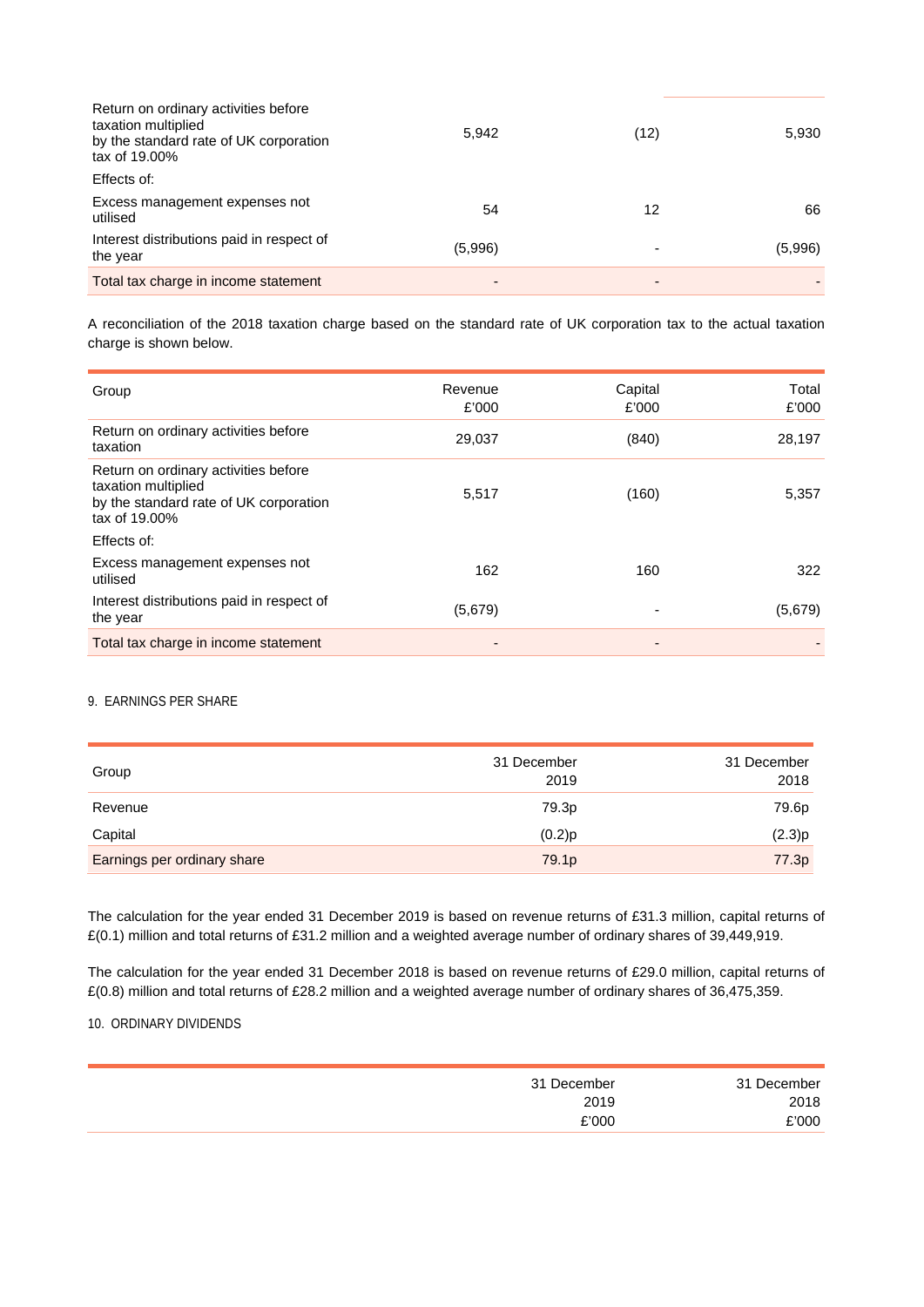| 20.00p Interim dividend for the period ended 31<br>December 2017 (paid on 29 March 2018) |        | 5,985  |
|------------------------------------------------------------------------------------------|--------|--------|
| 20.00p Interim dividend for the period to 31 March<br>2018 (paid on 30 April 2018)       |        | 5,985  |
| 20.00p Interim dividend for the period to 30 June<br>2018 (paid 28 September 2018)       |        | 7,890  |
| 20.00p Interim dividend for the period to 30<br>September 2018 (paid 28 December 2018)   |        | 7,890  |
| 20.00p Interim dividend for the period ended 31<br>December 2018 (paid on 29 March 2019) | 7,890  |        |
| 20.00p Interim dividend for the period to 31 March<br>2019 (paid on 28 June 2019)        | 7,890  |        |
| 20.00p Interim dividend for the period to 30 June<br>2019 (paid on 30 September 2019)    | 7,890  |        |
| 20.00p Interim dividend for the period to 30<br>September 2019 (paid 27 December 2019)   | 7,890  |        |
| Total dividend paid in period                                                            | 31,560 | 27,750 |
| 20.00p Interim dividend for the period to 31<br>December 2018 (paid 29 March 2019)       |        | 7,890  |
| 20.00p Interim dividend for the period to 31<br>December 2019 (paid 27 March 2020)       | 7,890  |        |
| 20.00p Interim dividend for the period to 31 March<br>2020 (to be paid 26 June 2020)     | 7,450  |        |
| Total dividend paid in relation to period                                                | 39,450 | 35,640 |

The 31 December 2019 interim dividend of 20.00 pence was approved on 19 February 2020 and paid on 27 March 2020 before the approval of the financial statements.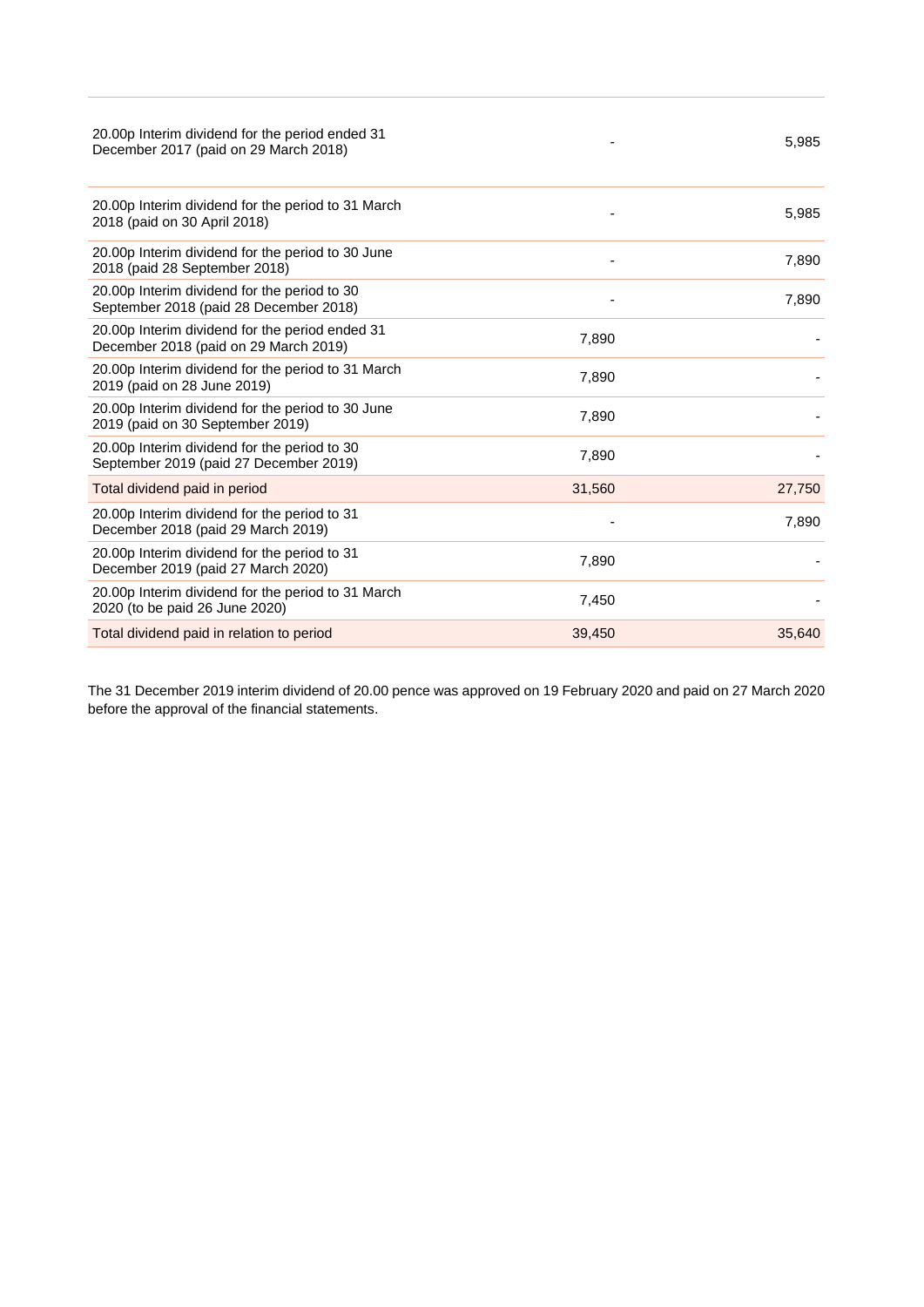## 11. INVESTMENTS AT AMORTISED COST

### (a) Credit Assets at amortised cost

The disclosure below presents the gross carrying value of financial instruments to which the impairment requirements in IFRS 9 are applied and the associated allowance for ECL. Please see Note 1 for more detail on the allowance for ECL.

The following table analyses loans by industry sector and represent the concentration of exposures on which credit risk is managed for both the Group and Company as at 31 December 2019.

|                      |                                   | 31 December 2019              |                                 |                                   | 1 January 2019                |                                 |
|----------------------|-----------------------------------|-------------------------------|---------------------------------|-----------------------------------|-------------------------------|---------------------------------|
| Group and<br>Company | Gross Carrying<br>Amount<br>£'000 | Allowance<br>for ECL<br>£'000 | Net Carrying<br>Amount<br>£'000 | Gross Carrying<br>Amount<br>£'000 | Allowance<br>for ECL<br>£'000 | Net Carrying<br>Amount<br>£'000 |
|                      | Credit Assets at amortised cost   |                               |                                 |                                   |                               |                                 |
| Consumer             | 320,107                           | (19, 844)                     | 300,264                         | 294,467                           | (12, 724)                     | 281,743                         |
| Property             | 246,846                           | (10,051)                      | 236,795                         | 237,310                           | (9,880)                       | 227,430                         |
| <b>SME</b>           | 44,198                            | (259)                         | 43,939                          | 67,536                            | (179)                         | 67,357                          |
| <b>Total Assets</b>  | 611,152                           | (30, 154)                     | 580.998                         | 599,313                           | (22, 783)                     | 576,530                         |

| Group and Company                  | Stage 1<br>£'000 | Stage 2<br>£'000 | Stage 3<br>£'000 | Total<br>£'000 |
|------------------------------------|------------------|------------------|------------------|----------------|
| At 1 January 2019                  | 3,526            | 2,927            | 16,330           | 22,783         |
| Movement from stage 1 to stage 2   | (66)             | 1,905            |                  | 1,839          |
| Movement from stage 1 to stage 3   | (505)            |                  | 7,065            | 6,560          |
| Movement from stage 2 to stage 1   | 5                | (905)            |                  | (900)          |
| Movement from stage 2 to stage 3   |                  | (1,274)          | 2,028            | 754            |
| Movement from stage 3 to stage 2   |                  | 128              | (465)            | (337)          |
| Movement from stage 3 to stage 1   | 8                |                  | (502)            | (494)          |
| Remeasurements due to modelling    | 640              | 332              | (672)            | 300            |
| Decreases due to repayments        | (2,208)          | (521)            | (673)            | (3, 402)       |
| Increases due to origination       | 1,189            |                  |                  | 1,189          |
| Increases within Stage             | 628              | 14               | 1,220            | 1,862          |
| Carrying Value at 31 December 2019 | 3,217            | 2,606            | 24,331           | 30,154         |

The following table analyses loans by industry sector and represent the concentration of exposures on which credit risk is managed for both the Group and Company as at 31 December 2018. Please see Note 1 to the financial statements for more detail on the allowance for ECL.

|                      |                          | 31 December 2018     |        |                                       | 1 January 2018       |                        |
|----------------------|--------------------------|----------------------|--------|---------------------------------------|----------------------|------------------------|
| Group and<br>Company | Gross Carrying<br>Amount | Allowance<br>for ECL | Amount | Net Carrying Gross Carrying<br>Amount | Allowance<br>for ECL | Net Carrying<br>Amount |
|                      | £'000                    | £'000                | £'000  | £'000                                 | £'000                | £'000                  |

Credit Assets at amortised cost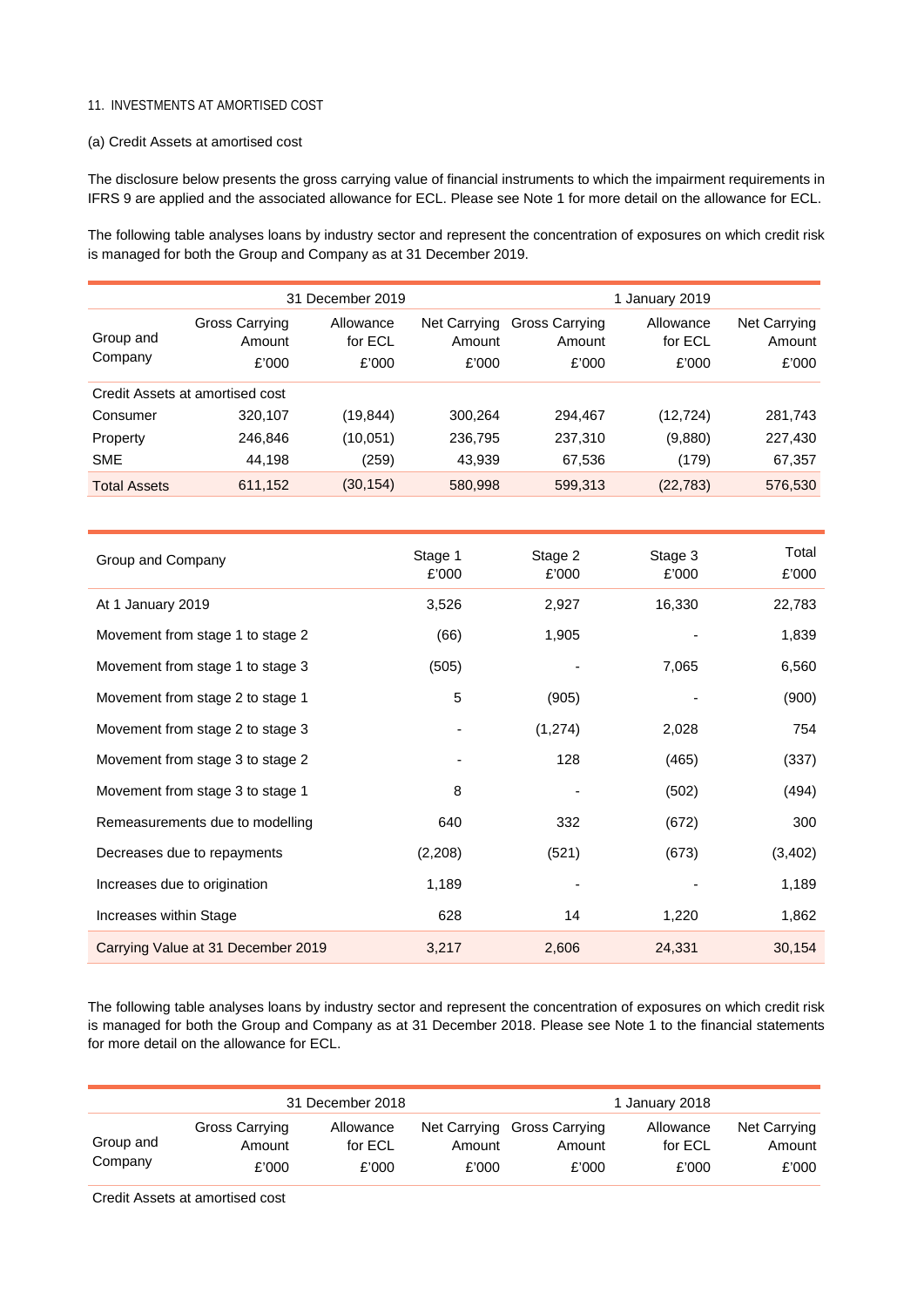| Consumer            | 294.467 | (12.724)  | 281.743 | 233.644 | (6, 416) | 227,228 |
|---------------------|---------|-----------|---------|---------|----------|---------|
| Property            | 237.310 | (9,880)   | 227.430 | 106.926 | (5,665)  | 101.261 |
| <b>SME</b>          | 67.536  | (179)     | 67.357  | 14.739  |          | 14.739  |
| <b>Total Assets</b> | 599.313 | (22, 783) | 576,530 | 355,309 | (12,081) | 343,228 |

| Group and                            | Stage 1 | Stage 2 | Stage 3 | Total   |
|--------------------------------------|---------|---------|---------|---------|
| Company                              | £'000   | £'000   | £'000   | £'000   |
| At 1 January 2018                    | 2,855   | 2,166   | 7,060   | 12,081  |
| Movement from stage 1 to stage 2     | (61)    | 1,919   |         | 1,858   |
| Movement from stage 1 to stage 3     | (444)   |         | 6,234   | 5,790   |
| Movement from stage 2 to stage 1     | 6       | (1,076) |         | (1,070) |
| Movement from stage 2 to stage 3     |         | (991)   | 1,969   | 978     |
| Movement from stage 3 to stage 2     |         | 305     | (524)   | (219)   |
| Movement from stage 3 to stage 1     | (1)     |         | (361)   | (362)   |
| Remeasurements within existing stage | 635     | 223     | 378     | 1,236   |
| Decreases due to repayments          | (2,032) | (367)   | (1,645) | (4,044) |
| Increases due to origination         | 2,258   |         |         | 2,258   |
| Increases within Stage               | 289     | 67      | 597     | 953     |
| Acquired Losses on Acquisition       | 21      | 681     | 2,622   | 3,324   |
| Carrying Value at 31 December 2018   | 3,526   | 2,927   | 16,330  | 22,783  |

# (b) Expected Credit Loss allowance for IFRS 9

Under the expected credit loss model introduced by IFRS 9 impairment provisions are driven by changes in credit risk of instruments, with a provision for lifetime expected credit losses recognised where the risk of default of an instrument has increased significantly since initial recognition.

The following table analyses Group and Company loans by stage and sector for the year ended 31 December 2019:

| Group                                 | Consumer<br>£'000 | Property<br>£'000 | <b>SME</b><br>£'000 | Total<br>£'000 |
|---------------------------------------|-------------------|-------------------|---------------------|----------------|
| At 1 January 2019                     | 12.724            | 9,880             | 179                 | 22,783         |
| Charge for the period $-$<br>Stage 1  | (526)             | 181               | 36                  | (309)          |
| Charge for the period $-$<br>Stage 2  | 278               | (588)             | (11)                | (321)          |
| Charge for the period $-$<br>Stage 3  | 7.368             | 578               | 55                  | 8,001          |
| Carrying Value at 31<br>December 2019 | 19,844            | 10,051            | 259                 | 30,154         |

The following table analyses Group and Company loans by stage and sector for the year ended 31 December 2018: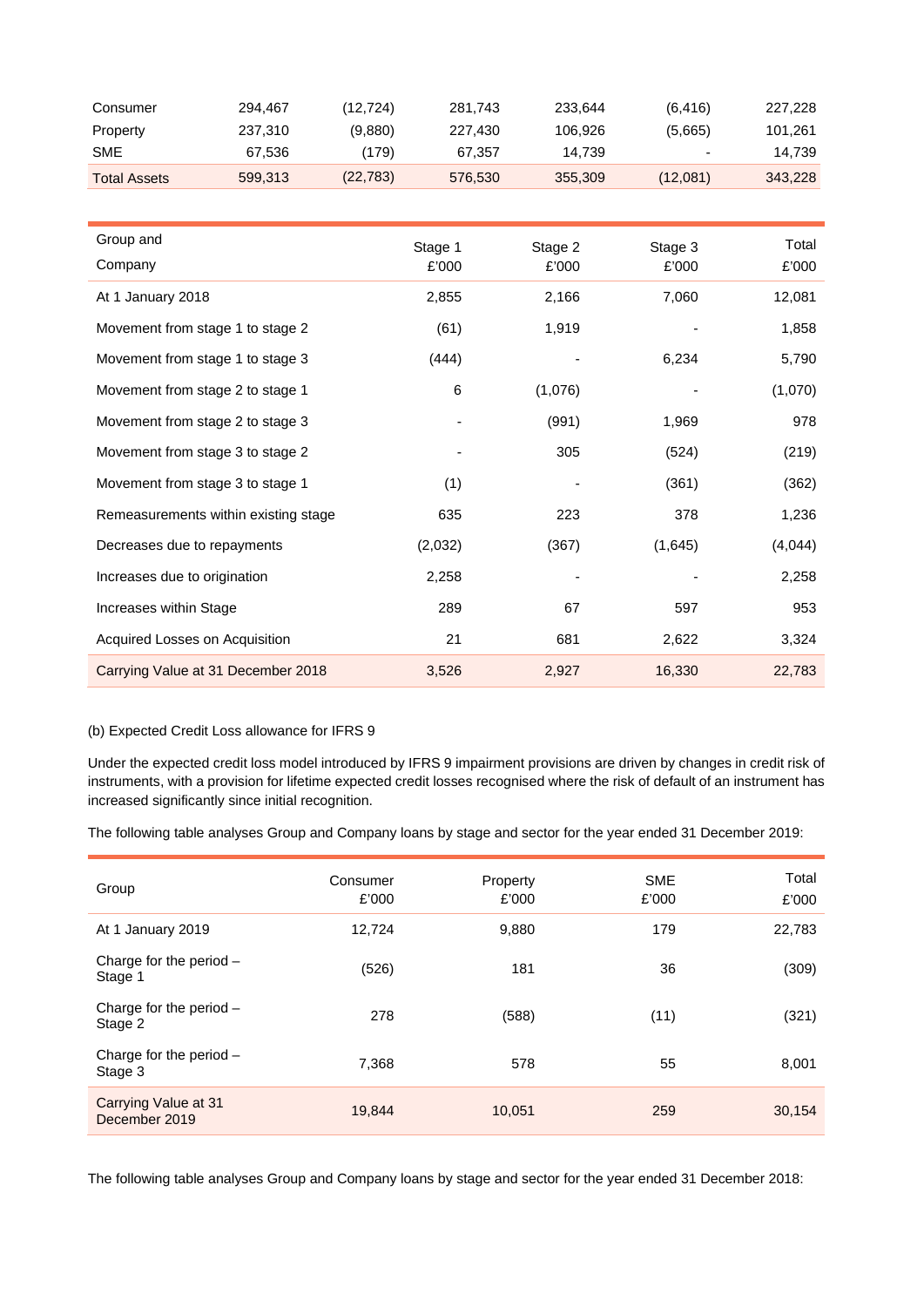| Group and Company                           | Consumer<br>£'000 | Property<br>£'000 | <b>SME</b><br>£'000 | Total<br>£'000 |
|---------------------------------------------|-------------------|-------------------|---------------------|----------------|
| At 1 January 2018                           | 4,675             | 5,068             |                     | 9,743          |
| Changes on initial<br>application of IFRS 9 | 1,741             | 597               |                     | 2,338          |
| Revised opening balance<br>1 January 2018   | 6,416             | 5,665             |                     | 12,081         |
| Charge for the period -<br>Stage 1          | 587               | (43)              | 126                 | 670            |
| Charge for the period $-$<br>Stage 2        | 469               | 264               | 29                  | 762            |
| Charge for the period $-$<br>Stage 3        | 5,252             | 759               | 24                  | 6,035          |
| Total charge for<br>expected credit losses  | 6,308             | 980               | 179                 | 7,467          |
| Acquired losses on<br>acquisition           |                   | 3,235             |                     | 3,235          |
| Amounts written off<br>during the period    |                   |                   |                     |                |
| Amounts recovered<br>during the period      |                   |                   |                     |                |
| Carrying Value at 31<br>December 2018       | 12,724            | 9,880             | 179                 | 22,783         |

Measurement uncertainty and sensitivity analysis of ECL

The recognition and measurement of expected credit losses ('ECL') is highly complex and involves the use of significant judgement and estimation. This includes the formulation and incorporation of multiple forward-looking economic conditions into ECL to meet the measurement objective of IFRS 9.

For most portfolios, the Group has adopted the use of three economic scenarios, representative of Oxford Economics view of forecast economic conditions, sufficient to calculate unbiased ECL. They represent a 'most likely outcome' (the Base scenario) and two, less likely, 'outer' scenarios, referred to as the 'Upside' and 'Downside' scenarios. The Group has developed a shortlist of the upside and downside economic and political risks most relevant to the Group and the IFRS 9 measurement objective. These include economic and political risks which together affect economies that materially matter to the Group.

The ECL recognised in the financial statements reflect the effect on expected credit losses of a range of possible outcomes, calculated on a probability-weighted basis, based on the economic scenarios described in Note 2 to the financial statement, including management overlays where required. The probability-weighted amount is typically a higher number than would result from using only the Base (most likely) economic scenario. ECLs typically have a nonlinear relationship to the many factors which influence credit losses, such that more favourable macroeconomic factors do not reduce defaults as much as less favourable macroeconomic factors increase defaults. The ECL calculated for each of the scenarios represent a range of possible outcomes that have been evaluated to estimate ECL. As a result, the ECL calculated for the Upside and Downside scenarios should not be taken to represent the upper and lower limits of possible actual ECL outcomes. There is a high degree of estimation uncertainty in numbers representing tail risk scenarios when assigned a 100 per cent. A wider range of possible ECL outcomes reflects uncertainty about the distribution of economic conditions and does not necessarily mean that credit risk on the associated loans is higher than for loans where the distribution of possible future economic conditions is narrower.

For stage 3 impaired loans, LGD estimates consider independent recovery valuations provided by external consultants where available, or internal forecasts corresponding to anticipated economic conditions.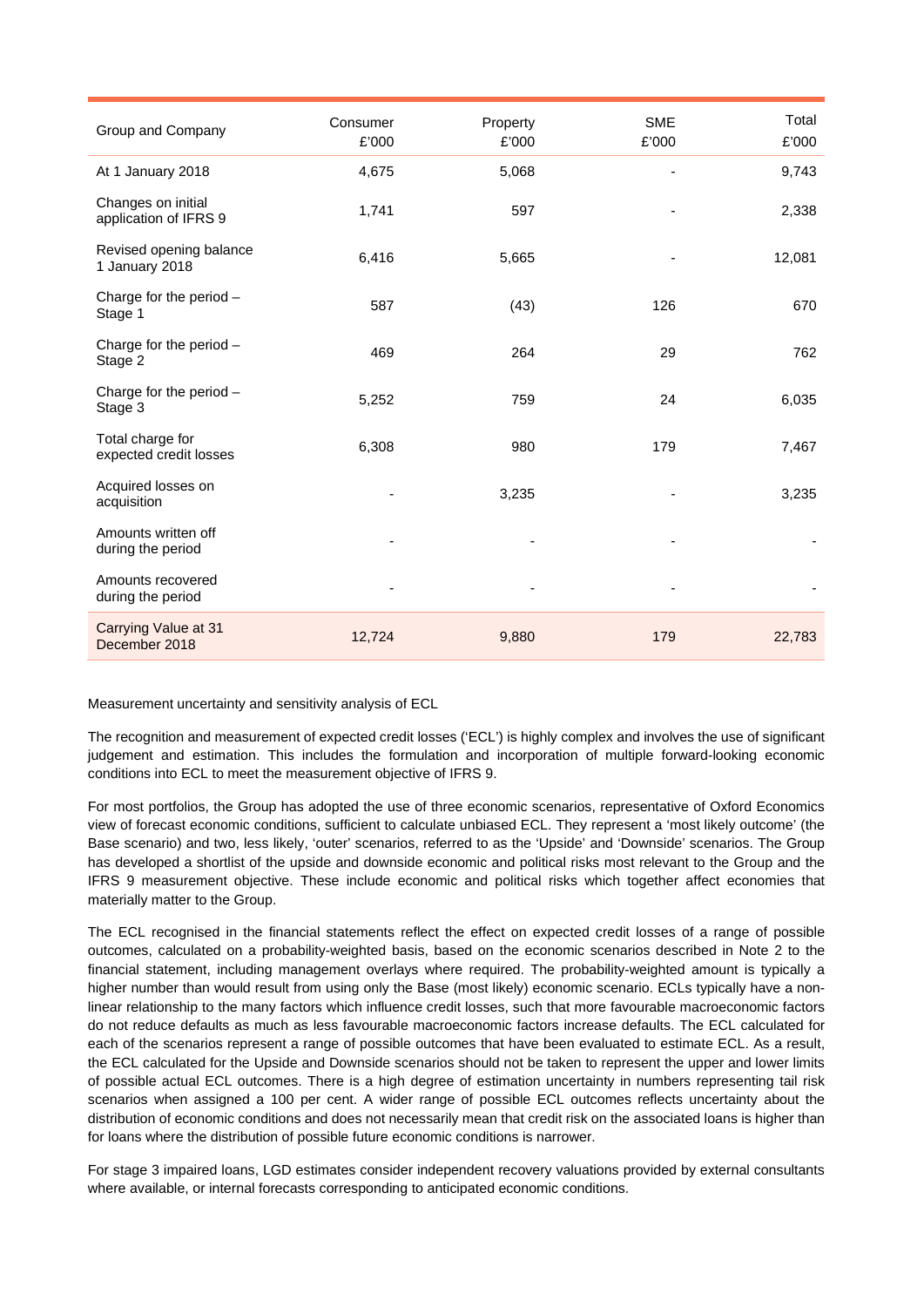The table below shows a sensitivity analysis for ECL based on changing the weighting of the scenarios to allocate a 100 per cent weight to the downside scenario. The scenarios are applicable to 31 December 2019 and subsequent to year end the outlook has materially changed following the COVID-19 situation. The analysis shows that the ECL would have been £2.1 million higher under this sensitivity. The ultimate impact of COVID-19 is not yet clear however the Group has used the 100% downside scenario to represent the revised outlook in its NAV calculation for 31 March 2020 resulting in an impairment charge of £1.8 million.

| 2019       | Weighted Year end ECL<br>£'000 | 100% Downside Scenario<br>£'000 |
|------------|--------------------------------|---------------------------------|
| Consumer   | 19,844                         | 20,749                          |
| Property   | 10,051                         | 11,282                          |
| <b>SME</b> | 259                            | 260                             |
| Total      | 30,154                         | 32,291                          |

At 31 December 2018 if the weightings used represented a 100 per cent downside scenario the ECL would have been £1.5 million higher as split below:

| 2018       | Weighted Year end ECL<br>£'000 | 100% Downside Scenario<br>£'000 |
|------------|--------------------------------|---------------------------------|
| Consumer   | 12,724                         | 13,921                          |
| Property   | 9,880                          | 10,209                          |
| <b>SME</b> | 179                            | 182                             |
| Total      | 22,783                         | 24,312                          |

The ECL has been further sensitised by assessing the impact of £10.0 million of credit assets at amortised cost moving from Stage 1 to Stage 2. The analysis shows that the ECL would have been £1.5 million higher under this sensitivity.

The amortised cost of the structured portfolio is £288.7 million, and the largest exposure is included in the Top Ten Holdings above. We have stress tested each structured position as at 31 December 2019 to analyse the sensitivity to impairment of the underlying assets. The portfolio was able to withstand the stress test without incurring a loss.

# 12. EQUITY INVESTMENTS AT FAIR VALUE THROUGH PROFIT OR LOSS

### (a) Movements in the year

The table below sets out the movement in Investments at fair value through profit or loss for the Group for the year ended 31 December 2019.

| Group                                     | 2019<br>£'000 |
|-------------------------------------------|---------------|
| Valued using transaction price            | 3,000         |
| Valued using an earnings multiple         | 6,980         |
| Opening fair value                        | 9,980         |
|                                           |               |
| Purchases at cost                         | 380           |
| Disposal at cost                          | (2,000)       |
| Net change in unrealised (losses)/gains   | 30            |
| Closing fair value at<br>31 December 2019 | 8,390         |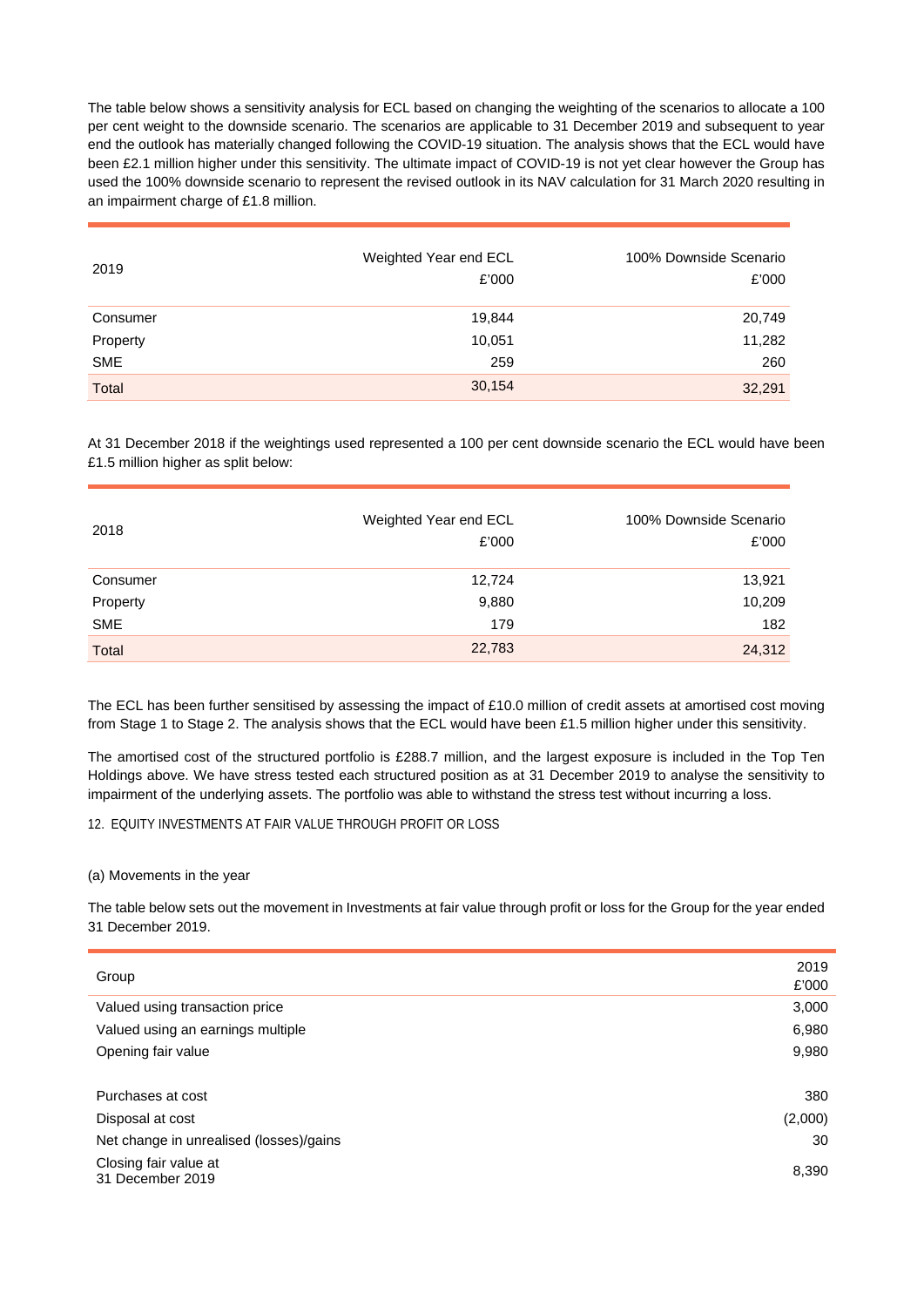| Comprising:                                  |       |
|----------------------------------------------|-------|
| Valued using sales value                     | 550   |
| Valued using an earnings multiple            | 7.840 |
| Closing fair value as at<br>31 December 2019 | 8,390 |

The table below sets out the movement in Investments at fair value through profit or loss for the Company for the year ended 31 December 2019.

| Company                                      | 2019<br>£'000 |
|----------------------------------------------|---------------|
| Valued using transaction price               | 3,000         |
| Valued using an earnings multiple            | 6,980         |
| Opening fair value                           | 9,980         |
|                                              |               |
| Purchases at cost                            | 380           |
| Disposal at cost                             | (2,000)       |
| Net change in unrealised (losses)/gains      | 4,523         |
| Closing fair value at<br>31 December 2019    | 12,883        |
| Comprising:                                  |               |
| Valued using Net Asset Value                 | 4,493         |
| Valued using sales value                     | 550           |
| Valued using an earnings multiple            | 7,840         |
| Closing fair value as at<br>31 December 2019 | 12,883        |

The table below sets out the movement in Investments at fair value through profit or loss for the Group and Company for the year ended 31 December 2018.

| Group and Company                            | 2018<br>£'000 |
|----------------------------------------------|---------------|
| Opening cost                                 | 11,227        |
| Opening fair value                           | 11,227        |
|                                              |               |
| Purchases at cost                            | 3,000         |
| Disposal at cost                             | (3, 497)      |
| Net change in unrealised (losses)/gains      | (750)         |
| Closing fair value at<br>31 December 2018    | 9,980         |
| Comprising:                                  |               |
| Valued using transaction price               | 3,000         |
| Valued using an earnings multiple            | 6,980         |
| Closing fair value as at<br>31 December 2018 | 9,980         |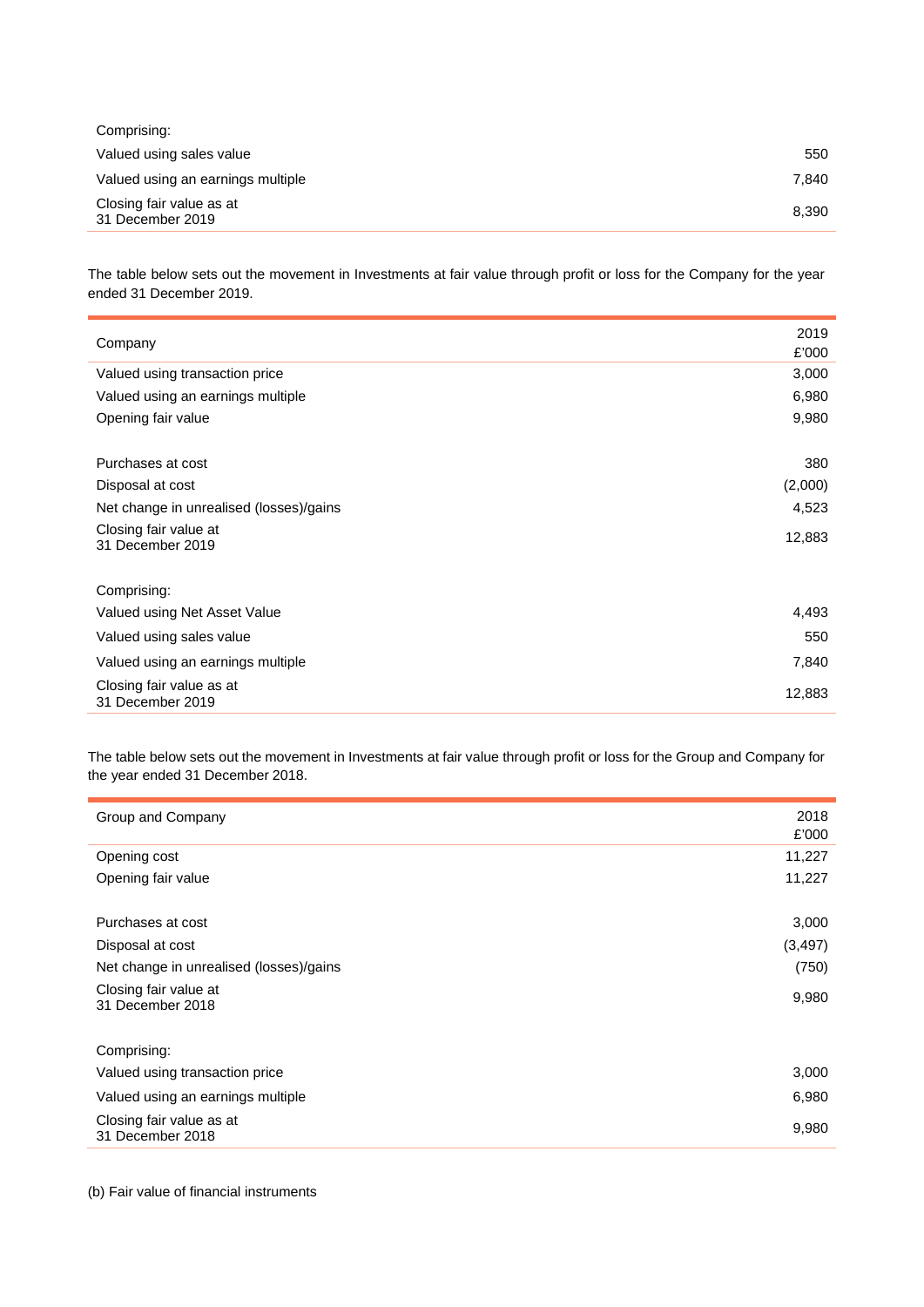IFRS 13 requires the Company to classify its financial instruments held at fair value using a hierarchy that reflects the significance of the inputs used in the valuation methodologies. These are as follows:

Level 1 – quoted prices in active markets for identical investments;

Level 2 – other significant observable inputs (including quoted prices for similar investments, interest rates, prepayments, credit risk, etc.); and

Level 3 – significant unobservable inputs (including the Company's own assumptions in determining the fair value of investments).

An investment is always categorised as Level 1, 2 or 3 in its entirety. In certain cases, the fair value measurement for an investment may use a number of different inputs that fall into different levels of the fair value hierarchy. In such cases, an investment's level within the fair value hierarchy is based on the lowest level of input that is significant to the fair value measurement. The assessment of the significance of a particular input to the fair value measurement requires judgement and is specific to the investment.

The following sets out the classifications in valuing the Group's investments:

| Group   | Closing fair value as at 31 Dec 2019<br>£'000 | Closing fair value as at 31 Dec 2018<br>£'000 |
|---------|-----------------------------------------------|-----------------------------------------------|
| Level 1 | -                                             |                                               |
| Level 2 | ۰                                             |                                               |
| Level 3 | 8,390                                         | 9,980                                         |
| Total   | 8,390                                         | 9,980                                         |

The following sets out the classifications in valuing the Company's investments:

| Group   | Closing fair value as at 31 Dec 2019<br>£'000 | Closing fair value as at 31 Dec 2018<br>£'000 |
|---------|-----------------------------------------------|-----------------------------------------------|
| Level 1 | -                                             | ۰                                             |
| Level 2 | $\overline{\phantom{0}}$                      | ۰                                             |
| Level 3 | 12,883                                        | 9,980                                         |
| Total   | 12,883                                        | 9,980                                         |

The investments in unquoted equities are valued using several different techniques, primarily recent transactions and recent rounds of funding by the investee entities. Quantitative information regarding the unobservable inputs for the Group's Level 3 positions as at 31 December 2019 is given below:

|       | Closing fair value as at 31 Dec 2019<br>£'000 | Valuation Technique      | Earnings multiple<br>changed by 1<br>£'000 |
|-------|-----------------------------------------------|--------------------------|--------------------------------------------|
| 8,390 |                                               | <b>Earnings Multiple</b> | 1,948                                      |
| 8,390 |                                               |                          | 1,948                                      |

Earnings multiples range from 2x to 8x.

Quantitative information regarding the unobservable inputs for the Company's Level 3 positions as at 31 December 2019 is given below: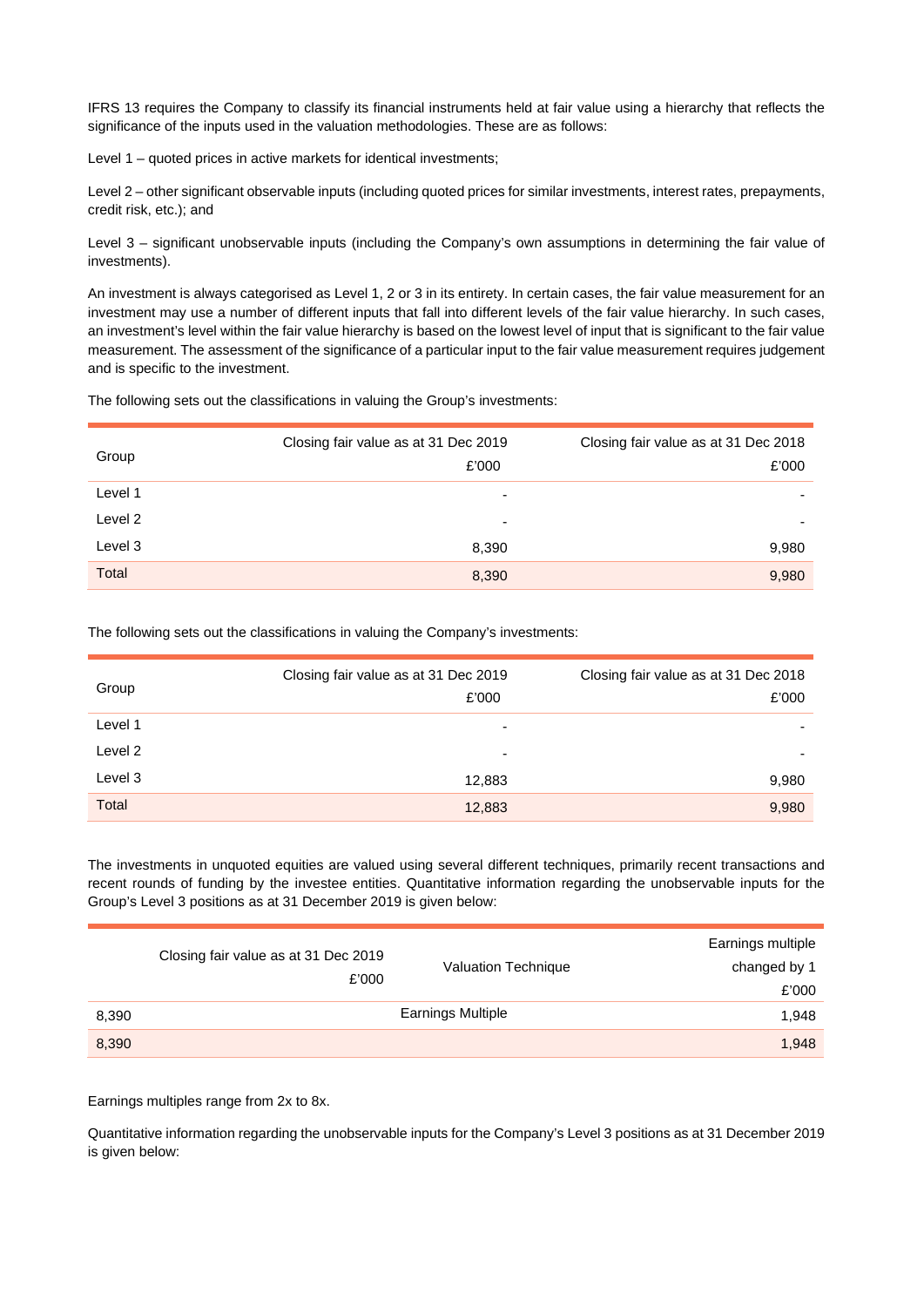|       | Closing fair value as at 31 Dec 2019<br>£'000 | Valuation Technique | Net Asset Value<br>increased by 20%<br>£'000 |
|-------|-----------------------------------------------|---------------------|----------------------------------------------|
| 4,493 |                                               | Net Asset Value     | 899                                          |
| 4,493 |                                               |                     | 899                                          |
|       |                                               |                     |                                              |

|       | Closing fair value as at 31 Dec 2019<br>£'000 | Valuation Technique      | Earnings multiple<br>changed by 1 |
|-------|-----------------------------------------------|--------------------------|-----------------------------------|
|       |                                               |                          | £'000                             |
| 8,390 |                                               | <b>Earnings Multiple</b> | 1,843                             |
| 8,390 |                                               |                          | 1,948                             |

# Earnings multiples range from 2x to 8x.

Quantitative information regarding the unobservable inputs for the Group and Company's Level 3 positions as at 31 December 2018 is given below:

|       | Closing fair value as at 31 Dec 2018 |                     | 20% Change in price |
|-------|--------------------------------------|---------------------|---------------------|
|       | £'000                                | Valuation Technique | £'000               |
| 3,000 |                                      | Recent transaction  | 600                 |
| 3,000 |                                      |                     | 600                 |

|       | Closing fair value as at 31 Dec 2018<br>£'000 | <b>Valuation Technique</b> | Earnings multiple<br>changed by 1<br>£'000 |
|-------|-----------------------------------------------|----------------------------|--------------------------------------------|
| 6,980 |                                               | <b>Earnings Multiple</b>   | 2,249                                      |
| 6,980 |                                               |                            | 2,249                                      |

Earnings multiples range from 2x to 12x.

### 13. FINANCIAL RISK MANAGEMENT

The Group's investing activities undertaken in pursuit of its investment objective, as set out above, involve certain inherent risks. The main financial risks arising from the Group's financial instruments are market risk, credit risk and liquidity risk. The Board reviews and agrees policies for managing each of these risks as summarised below.

### Market risk

The fair value or future cash flows of a financial instrument held by the Group may fluctuate because of changes in market prices. Market risk can be summarised as comprising three types of risk:

- Price risk the risk that the fair value or future cash flows of financial instruments will fluctuate because of changes in market prices (other than those arising from interest rate risk or currency risk);
- Interest rate risk the risk that the fair value or future cash flows of financial instruments will fluctuate because of changes in market interest rates; and
- Currency risk the risk that the fair value or future cash flows of financial instruments will fluctuate because of changes in foreign exchange rates.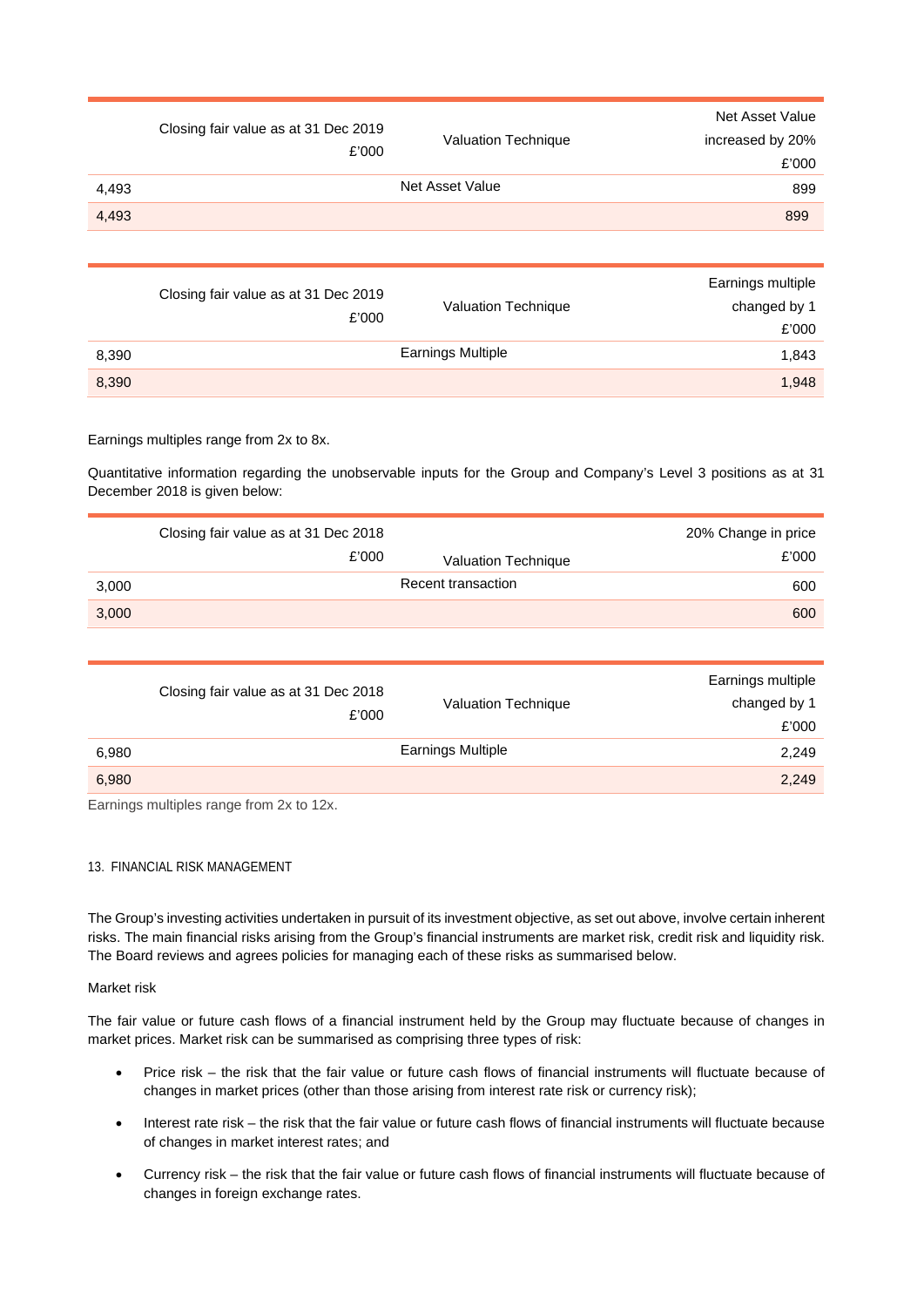The Group's exposure, sensitivity to and management of each of these risks is described in further detail below. Management of market risk is fundamental to the Group's investment objective. The investment portfolio is continually monitored to ensure an appropriate balance of risk and reward. The Board has also established a series of investment parameters, which are reviewed annually, designed to limit the risk inherent in managing a portfolio of investments.

### (a) Price risk

Price risk is the risk that the fair value of future cash flows of a financial instrument will fluctuate because of changes in market prices (other than those arising from interest rate risk or currency risk), whether those changes are caused by factors specific to the individual financial instrument or its issuer, or factors affecting similar financial instruments traded in the market. Local, regional or global events such as war, acts of terrorism, the spread of infectious illness or other public health issue, recessions, or other events could have a significant impact on the Group and market prices of its investments.

The Group is exposed to price risk arising from its equity investments. COVID-19 has caused disruption to businesses and economic activity which has been reflected in recent fluctuations in global stock markets. There are no comparable recent events which may provide guidance as to the effect of the spread of COVID-19 and a potential pandemic, and, as a result, the ultimate impact of the COVID-19 outbreak or a similar health epidemic is highly uncertain and subject to change. The Board considers the emergence and spread of COVID-19 to be a non-adjusting post balance sheet event and the pricing of the group's equity investments have not been updated for this. Details of sensitivities to prices used are shown in note 12.

#### (b) Interest rate risk

Interest rate risk arises from the possibility that changes in interest rates will affect future cash flows or the fair value of financial instruments.

The Group invests in Credit Assets which may be subject to a fixed rate of interest, or a floating rate of interest (which may be linked to base rates or LIBOR). The Group's borrowings may be subject to a floating rate of interest.

The Group intends to manage the mismatch it has in respect of the income generated by its Credit Assets, on the one hand, with the liabilities in respect of its borrowings, on the other hand, by matching any floating rate borrowings with investments in Credit Assets that are also subject to a floating rate of interest. To the extent that the Group is unable to match its funding in this way, it may use derivative instruments, including interest rate swaps, to reduce its exposure to fluctuations in interest rates, however some unmatched risk may remain. The Group has not used any derivate instruments in the year.

The Group finances its operations through its share capital and reserves, including realised gains on investments as well as the Group's debt facilities. As at 31 December 2019 the Group had £206.8 million drawn down under these facilities (2018: £189.3 million).

Exposure of the Group's financial assets and liabilities to floating interest rates (giving cash flow interest rate risk when rates are reset) and fixed interest rates (giving fair value risk) as at 31 December 2019 is shown below:

|                                 |                               | Fixed or                          |                |
|---------------------------------|-------------------------------|-----------------------------------|----------------|
| Group Financial instrument      | <b>Floating Rate</b><br>£'000 | <b>Administered Rate</b><br>£'000 | Total<br>£'000 |
| Credit Assets at amortised cost | 206,932                       | 374,066                           | 580,998        |
| Cash and cash equivalents       | 15.154                        |                                   | 15,154         |
| Interest bearing borrowings     | (205,946)                     | $\overline{\phantom{a}}$          | (205, 946)     |
| Total exposure                  | 16,140                        | 374,066                           | 390,206        |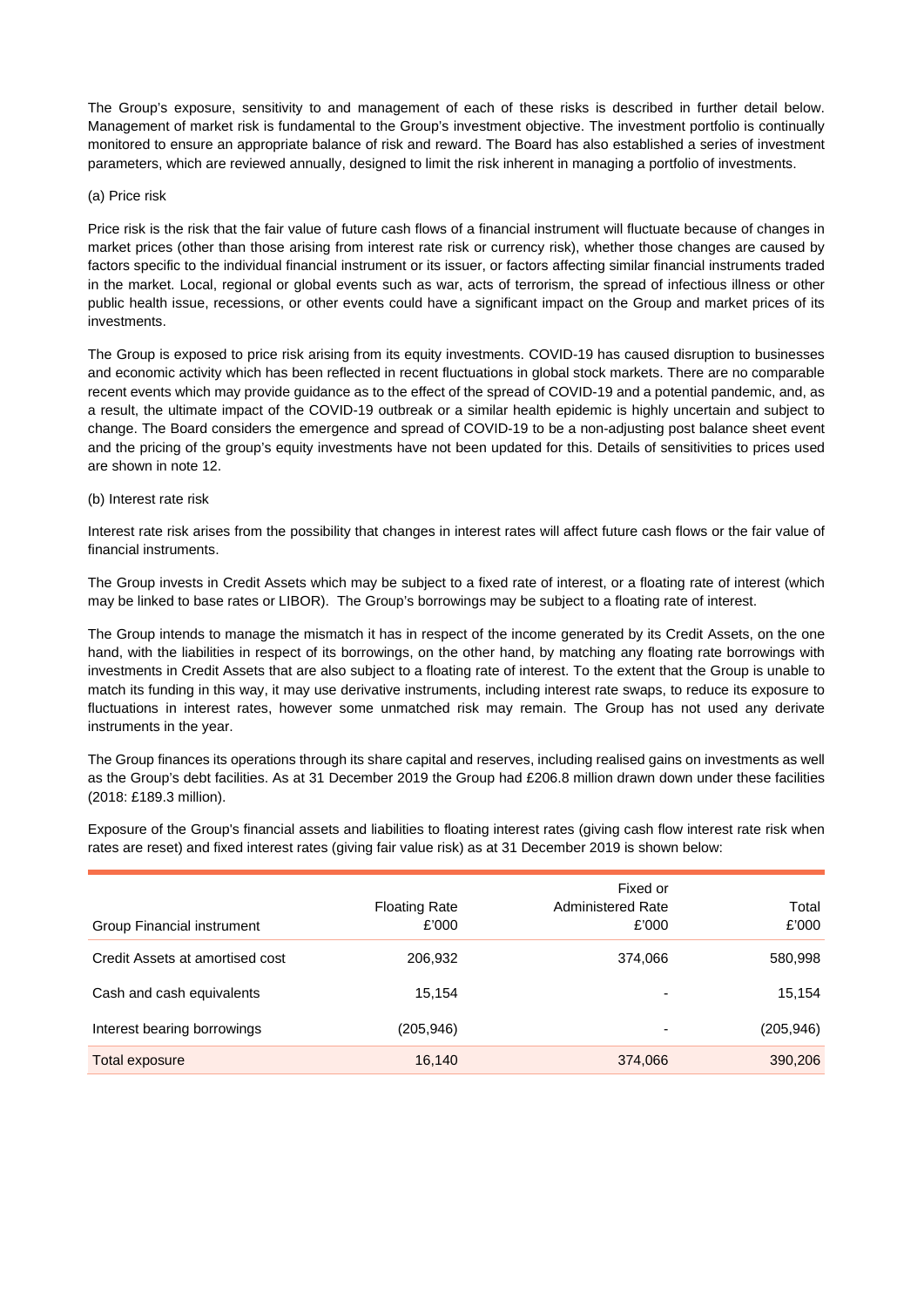Exposure of the Company's financial assets and liabilities to floating interest rates (giving cash flow interest rate risk when rates are reset) and fixed interest rates (giving fair value risk) as at 31 December 2019 is shown below:

| Company Financial instrument    | <b>Floating Rate</b><br>£'000 | Fixed or<br><b>Administered Rate</b><br>£'000 | Total<br>£'000 |
|---------------------------------|-------------------------------|-----------------------------------------------|----------------|
| Credit Assets at amortised cost | 206,932                       | 374,066                                       | 580,998        |
| Cash and cash equivalents       | 13.251                        | -                                             | 13,251         |
| Interest bearing borrowings     | (130,000)                     | -                                             | (130,000)      |
| <b>Total exposure</b>           | 90,183                        | 374,066                                       | 464,249        |

Exposure of the Company and Group's financial assets and liabilities to floating interest rates (giving cash flow interest rate risk when rates are reset) and fixed interest rates (giving fair value risk) as at 31 December 2018 is shown below:

| Financial instrument<br>Company | <b>Floating Rate</b><br>£'000 | Fixed or<br><b>Administered Rate</b><br>£'000 | Total<br>£'000 |
|---------------------------------|-------------------------------|-----------------------------------------------|----------------|
| Investments at amortised cost   | 106,387                       | 470,143                                       | 576,530        |
| Cash and cash equivalents       | 5,559                         | ٠                                             | 5,559          |
| Interest bearing borrowings     | (189,000)                     | ٠                                             | (189,000)      |
| Total exposure                  | (77, 054)                     | 470,143                                       | 393,089        |

An administered rate is not like a floating rate, movements in which are directly linked to LIBOR. The administered rate can be changed at the discretion of the lender.

A 1 per cent change in interest rates impacts income on the assets with a floating rate by £1.6 million (2018: £0.6 million). A 1 per cent change in interest rates impacts debt expense on the liabilities with a floating rate by £2.0 million (2018: £0.5 million).

### (c) Currency risk

Currency risk is the risk that the value of net assets will fluctuate due to changes in foreign exchange rates. Relevant risk variables are generally movements in the exchange rates of non-functional currencies in which the Group holds financial assets and liabilities. The assets of the Group are invested in Credit Assets and other investments including unquoted equities which are denominated in Pounds Sterling and Euros. Accordingly, the value of such assets may be affected favourably or unfavourably by fluctuations in currency rates. The Group hedges currency exposure between Pounds Sterling and Euros.

#### Concentration of foreign currency exposure

The Investment Manager monitors the fluctuations in foreign currency exchange rates and may use forward foreign exchange contracts to hedge the currency exposure of the Group's non-GBP denominated investments. The Investment Manager re-examines the currency exposure on a regular basis in each currency and manages the Group's currency exposure in accordance with market expectations. The Group does not currently designate any derivatives as hedges for hedge accounting purposes as described under IFRS 9 and records its derivative activities on a fair value basis.

The below table presents the net exposure to Euro's at 31 December 2019. The table includes forward foreign exchange contracts at their notional exposure value and excludes all GBP assets and liabilities recorded on the Consolidated Statement of Financial Position.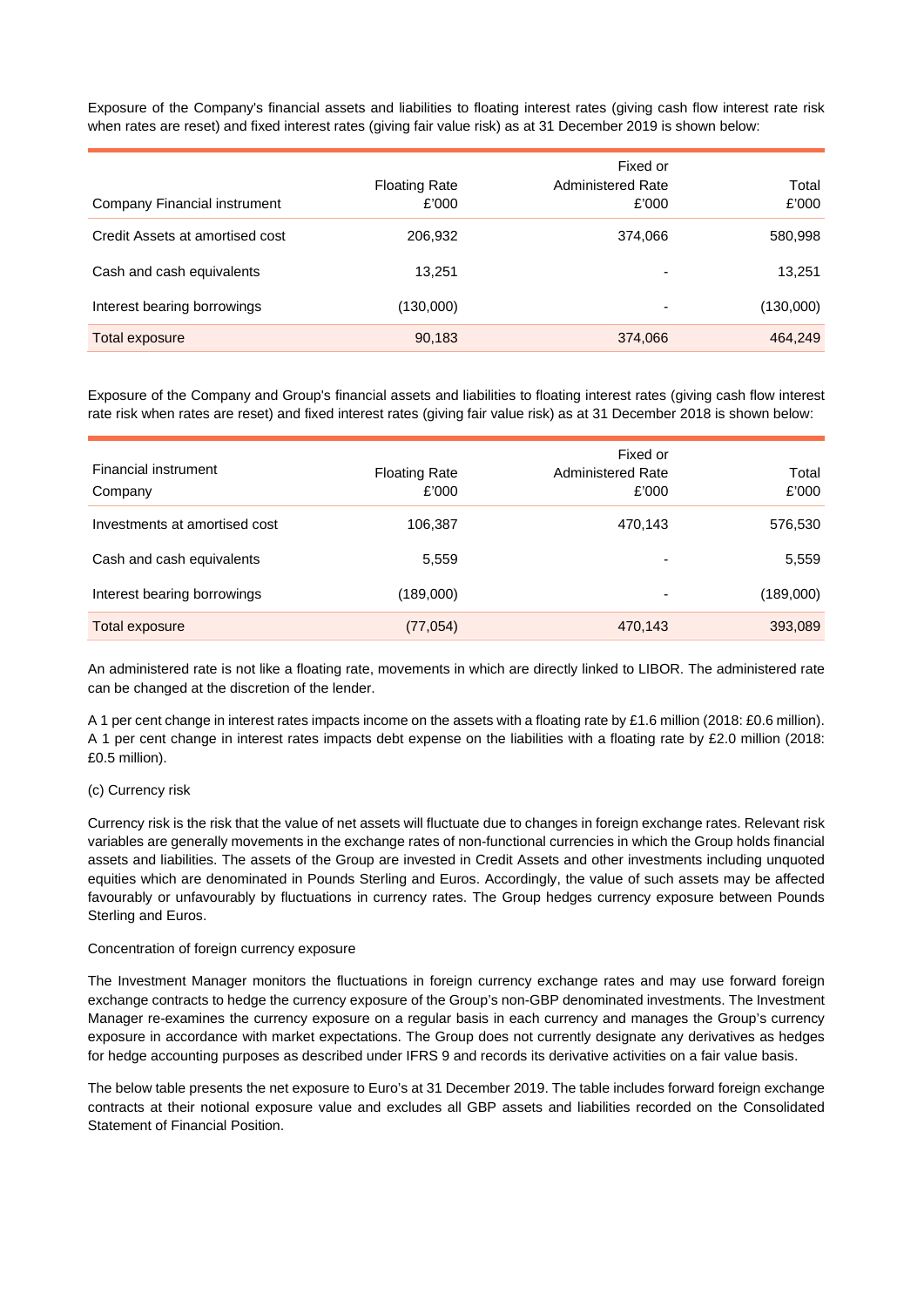| Total Assets (£'000) | Total Liabilities (£'000) | Forward Contract (£'000) | Net Exposure after Forward<br>Contract $(E'000)$ |
|----------------------|---------------------------|--------------------------|--------------------------------------------------|
| 4,208                | (171)                     | (4, 143)                 | (106)                                            |
| 4,208                | (171)                     | (4, 143)                 | (106)                                            |

If the GBP exchange rate simultaneously increased/decreased by 10 per cent against the above currencies, the impact on profit would be an increase/decrease of £11,000. 10 per cent is considered to be a reasonably possible movement in foreign exchange rates.

As at 31 December 2018 there were no foreign currency exposures.

## 14. CREDIT RISK

Credit risk is the risk that one party to a financial instrument will cause a financial loss for the other party by failing to discharge an obligation.

The Group's credit risks arise principally through exposures to loans originated or acquired by the Group and cash deposited with banks, both of which are subject to risk of borrower default.

The Investment Manager and the Origination Partner establishes and adheres to stringent underwriting criteria as set out in the appropriate credit policies. For consumer loans, underwriting includes credit referencing, income verification and affordability testing, identity verification and various forward-looking indicators of a borrower's likely financial strength. The Group invests in a granular portfolio of assets, diversified at the underlying borrower level, with each loan being subject to a maximum single loan exposure limit. This helps mitigate credit concentrations in relation to an individual customer, a borrower group or a collection of related borrowers.

The credit quality of loans is assessed through evaluation of various factors, including credit scores, payment data, collateral available from the borrower and other information.

The Group further mitigates its exposure to Credit Risk through structuring facilities whereby the facilities are secured on a granular pool of performing loans and structured so that the Origination Platform and or borrower provides the first loss, and the Group finances the senior risk.

Further risk is mitigated in the property sector as the Group takes collateral in the form of property to mitigate the credit risk arising from residential mortgage lending and commercial real estate.

The outbreak of COVID-19 has caused major disruption across the globe. At the time of writing the portfolio has seen requests for payment holidays please see above for more detail. The impacts of the government's assistance to nonbank lenders and the introduction of the furlough scheme to assist end borrowers are yet unknown, but they are expected to reduce the potential expected credit loss impact. Depending on the evolution of the COVID-19 situation, this could result in a severe economic downturn and potentially a material increase in credit risk. This is being continually monitored.

Set out below is the analysis of the closing balances of the Group and Company's credit assets split by the type of loan and the credit risk band as at 31 December 2019:

| Credit Risk Band | Unsecured<br>£'000 | Secured<br>£'000         | Total<br>£'000 |
|------------------|--------------------|--------------------------|----------------|
| A & B            | 102,930            | 475,796                  | 578,726        |
| C                | 14,790             | 150                      | 14,940         |
| <b>D&amp;E</b>   | 17,486             | $\overline{\phantom{a}}$ | 17,486         |
| Total            | 135,206            | 475,946                  | 611,152        |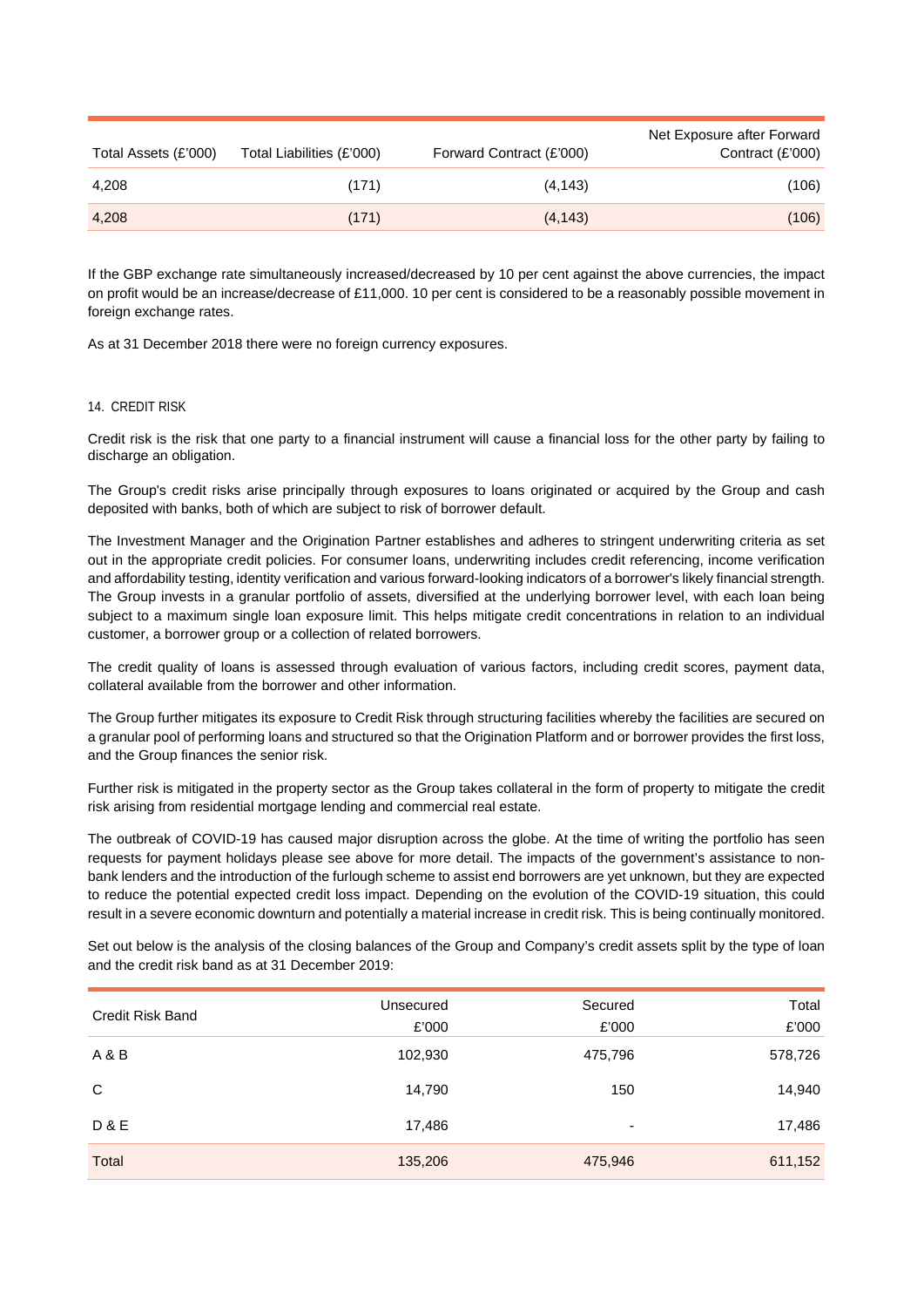Set out below is the analysis of the closing balances of the Group and Company's credit assets split by the type of loan and the credit risk band as at 31 December 2018:

| Credit Risk Band | Unsecured<br>£'000 | Secured<br>£'000         | Total<br>£'000 |
|------------------|--------------------|--------------------------|----------------|
| A & B            | 129,264            | 429,034                  | 558,298        |
| C                | 23,896             | 223                      | 24,119         |
| <b>D&amp;E</b>   | 16,896             | $\overline{\phantom{0}}$ | 16,896         |
| Total            | 170,056            | 429,257                  | 599,313        |

Each credit risk band is defined below:

| Credit Risk Band | Definition                                                                                                |
|------------------|-----------------------------------------------------------------------------------------------------------|
| A                | Highest quality with minimal indicators of credit risk                                                    |
| B                | High quality, with minor adverse indicators                                                               |
| C                | Medium-grade, moderate credit risk, may have some adverse credit risk indicators                          |
| D/E              | Elevated credit risk, adverse indicators (e.g. lower borrowing ability, credit history, existing<br>debt) |

The Group ensures that it only deposits cash balances with institutions with appropriate financial standing or those deemed to be systemically important.

## Liquidity risk

Liquidity risk is the risk that the Group will be unable meet its obligations in respect of financial liabilities as they fall due.

The Group manages its liquid resources to ensure sufficient cash is available to meet its expected contractual commitments. It monitors the level of short-term funding and balances the need for access to short-term funding, with the long-term funding needs of the Group.

A substantial proportion of the Group 's net assets are in loans, whose cash collections could be utilised to meet funding requirements if necessary. The Group has the power, under its Articles of Association, to take out both short and longterm borrowings subject to a maximum value of one hundred percent of its share capital and reserves.

At 31 December 2019 the Company had a committed debt facility totalling £150.0 million with a maturity date of 20 Mach 2020, as well as a 2-year term facility that is structured as run-off financing in that the debt will paydown over the term of the facility. In May 2020 the Company's main £150 million debt facility was refinanced with a new lender with the maturity extended to May 2021. This facility is a term and revolving facility secured on a range of assets.

The repayment terms and the covenants have been stress tested over the term of each of these facilities to ensure compliance (details of which is disclosed in Note 18 to the financial statements).

The outbreak of COVID-19 has seen the Investment Manager speak to its clients daily and actively reviewing the impact on the portfolio to ensure the correct actions are being taken to mitigate the impact where possible. As part of this the Investment Manager is not proposing to re-invest the cash generated by the portfolio in new investments until there is more visibility on the impact of the lockdown restrictions on performance and a return to some level of normality in the economy. In the structured portfolio where the Company provides finance to non-bank lenders, the Investment Manager is working with the borrowers to help them navigate the difficult environment whilst ensuring most of the cash generated by their portfolio is utilised to repay our loan.

Assets and liabilities not carried at fair value but for which fair value is disclosed

For the Group for the year ended 31 December 2019: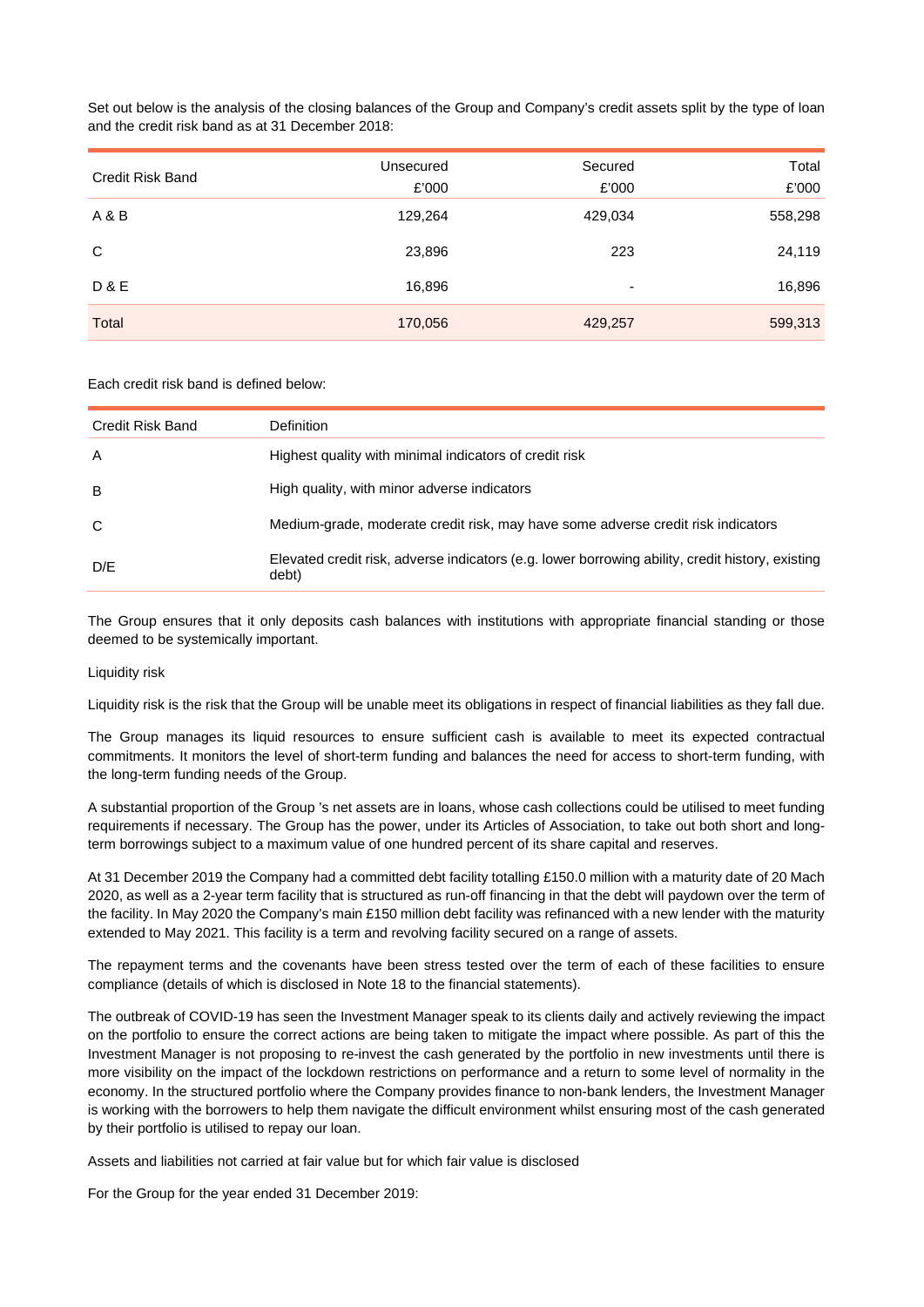|                               | Level 1 | Level 2 | Level 3 | Total   |
|-------------------------------|---------|---------|---------|---------|
| Group                         | £'000   | £'000   | £'000   | £'000   |
| Assets                        |         |         |         |         |
| Investments at amortised cost | 14,492  |         | 565,820 | 580,312 |
| <b>Receivables</b>            |         | 8,875   |         | 8,875   |
| Cash and cash equivalents     | 15,154  |         |         | 15,154  |
| <b>Total assets</b>           | 29,646  | 8,875   | 565,820 | 604,341 |
| Liabilities                   |         |         |         |         |
| Management fee payable        |         | 511     |         | 511     |
| Performance fee payable       |         | 3,468   |         | 3,468   |
| Other payables                |         | 2,326   |         | 2,326   |
| Interest bearing borrowings   |         | 206,792 |         | 206,792 |
| <b>Total liabilities</b>      |         | 213,097 |         | 213,097 |

For the Company for the year ended 31 December 2019:

|                               | Level 1 | Level 2 | Level 3 | Total   |
|-------------------------------|---------|---------|---------|---------|
| Company                       | £'000   | £'000   | £'000   | £'000   |
| Assets                        |         |         |         |         |
| Investments at amortised cost | 14,492  |         | 565,820 | 580,312 |
| <b>Receivables</b>            |         | 8,325   |         | 8,325   |
| Cash and cash equivalents     | 13,251  |         |         | 13,251  |
| <b>Total assets</b>           | 27,743  | 8,325   | 565,820 | 601,888 |
| Liabilities                   |         |         |         |         |
| Management fee payable        |         | 511     |         | 511     |
| Performance fee payable       |         | 3,468   |         | 3,468   |
| Other payables                |         | 1,805   |         | 1,805   |
| Deemed Loan                   |         | 78,613  |         | 78,613  |
| Interest bearing borrowings   |         | 130,741 |         | 130,741 |
| <b>Total liabilities</b>      |         | 215,138 |         | 215,138 |

For the Group and Company for the year ended 31 December 2018:

|                               | Level 1<br>£'000 | Level 2<br>£'000         | Level 3<br>£'000         | Total<br>£'000 |
|-------------------------------|------------------|--------------------------|--------------------------|----------------|
| Assets                        |                  |                          |                          |                |
| Investments at amortised cost | 16,589           |                          | 558,338                  | 574,927        |
| Receivables                   |                  | 3,375                    |                          | 3,375          |
| Cash and cash equivalents     | 5,559            | $\overline{\phantom{0}}$ | $\overline{\phantom{a}}$ | 5,559          |
| <b>Total assets</b>           | 22,148           | 3,375                    | 558,338                  | 583,861        |
| Liabilities                   |                  |                          |                          |                |
| Management fee payable        |                  | 985                      |                          | 985            |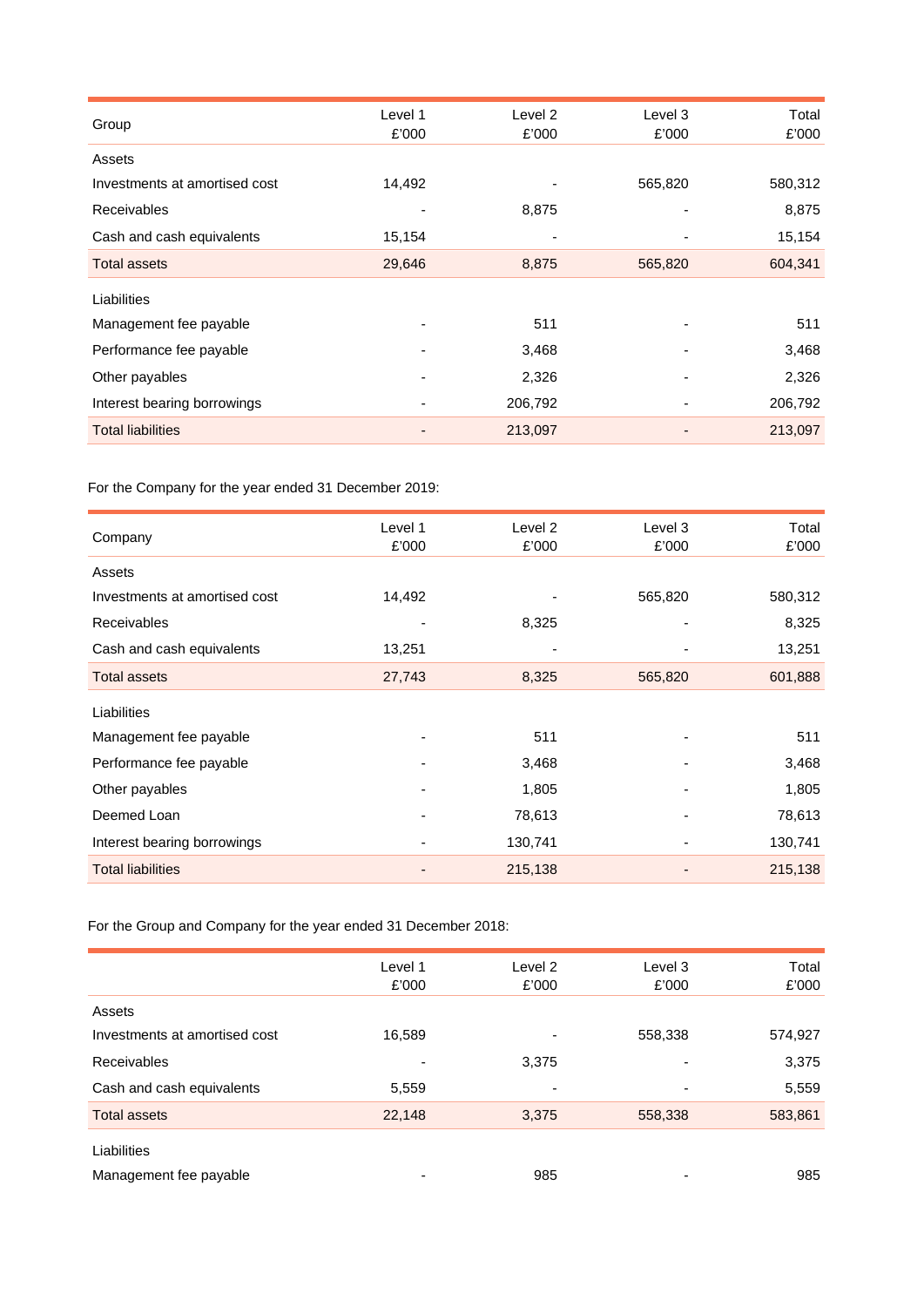| Performance fee payable     |                          | 2,873   |                          | 2,873   |
|-----------------------------|--------------------------|---------|--------------------------|---------|
| Other payables              | $\overline{\phantom{0}}$ | 1.830   | $\overline{\phantom{a}}$ | 1,830   |
| Interest bearing borrowings |                          | 189.263 |                          | 189,263 |
| <b>Total liabilities</b>    | $\overline{\phantom{0}}$ | 194.951 | $\overline{\phantom{a}}$ | 194.951 |

Categorisation within the hierarchy has been determined based on the lowest level input that is significant to the fair value measurement of the relevant asset or liability (see Note 12 Investments at Fair Value Through Profit or Loss for details). Further details of the loans at amortised cost held by the Group can be found in Note 11 to the financial statements.

# Capital Management

The Company's primary objectives in relation to the management of capital are driven by strategic and organisational requirements but are focused around:

- ensuring its ability to continue as a going concern; and
- maximising the long-term capital growth for its shareholders through an appropriate balance of equity capital and gearing.

In the management of capital and in its definition, we include equity (including revenue and capital reserves), debt (including long-term credit facilities, commercial paper backstopped by long-term credit facilities and any hedging assets or liabilities associated with long-term debt items), cash and temporary investments.

The Board manage the capital structure and make adjustments to it considering changes in economic conditions and the risk characteristics of the business. The Company has met the above objectives through diversifying the leverage facilities through the introduction of a new debt facility which was £81.0 million on day one.

The Group monitors capital using a ratio of debt to equity. Debt is calculated as total interest-bearing borrowings (as shown in the Consolidated Statement of Financial Position). The Group's debt to equity ratio which is a key performance indicator used for internal management at Group level was 51.7 per cent at 31 December 2019 (31 December 2018: 47.2 per cent).

The Group is subject to externally imposed capital requirements:

- The Company's Articles of Association restrict borrowings to the value of its share capital and reserves;
- As a public company, the Company has a minimum share capital of £50,000;
- To be able to pay dividends out of profits available for distribution by way of dividends, the Company must be able to meet one of the two capital restriction tests imposed on investment companies by company law; and
- The Company's borrowings are subject to covenants limiting the total exposure based on interest cover ratios, a minimum total net worth and a cap of borrowings as a percentage of the eligible borrowing base.

The Company has complied with all the above requirements during this financial year.

## 15. FIXED ASSETS

The tables below set out the movement in Fixed Assets for the Group and Company.

| Year ended 31 December 2019 | <b>IT Development</b><br>and Software<br>£'000 | Total<br>£'000 |
|-----------------------------|------------------------------------------------|----------------|
| Opening net book amount     | 217                                            | 217            |
| Additions                   | -                                              |                |
| Amortisation charge         | (176)                                          | (176)          |
| Closing net book amount     | 41                                             | 41             |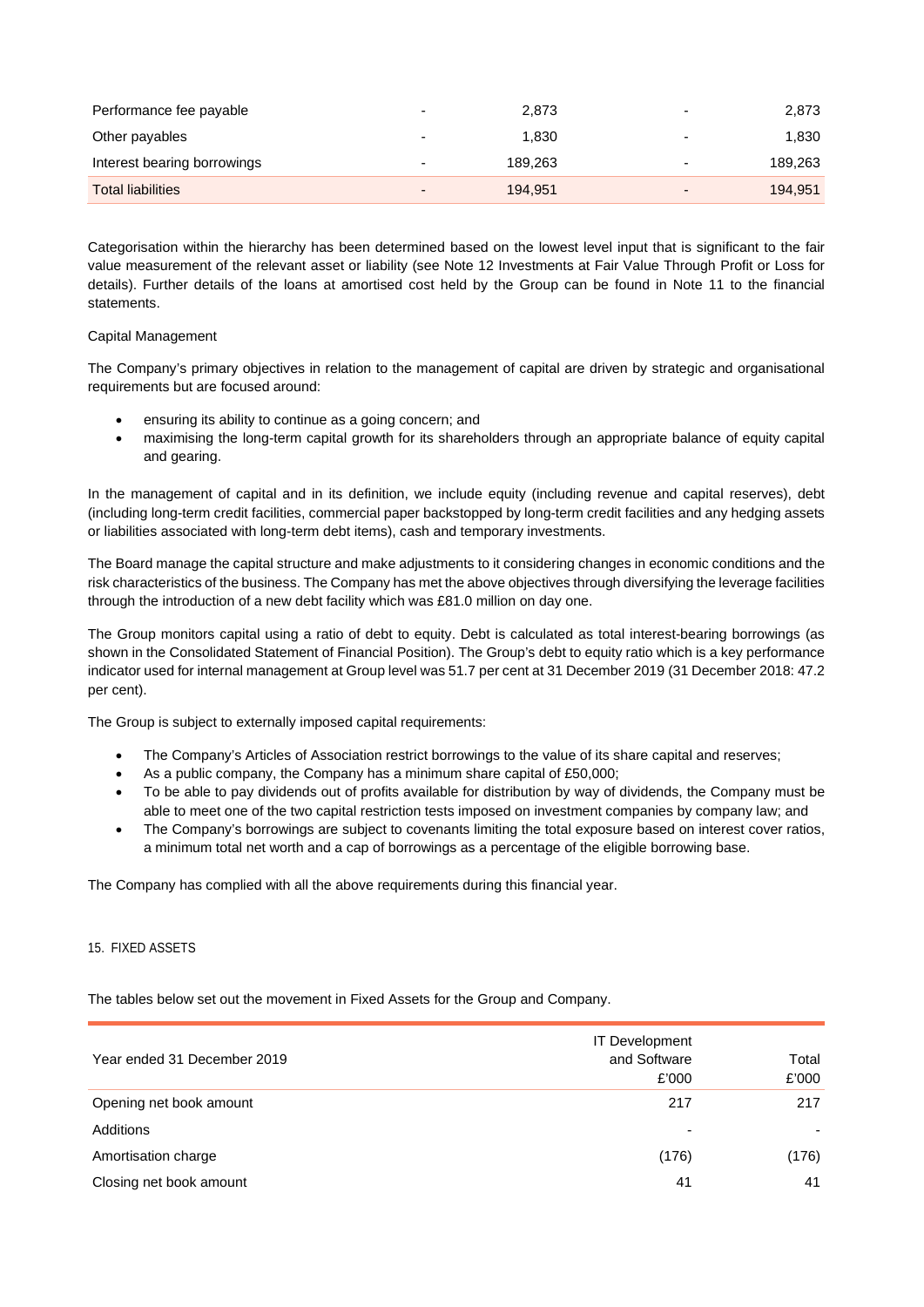| As at 31 December 2019   |       |       |
|--------------------------|-------|-------|
| Cost                     | 830   | 830   |
| Accumulated amortisation | (789) | (789) |
| Net book amount          | 41    | 41    |

| Year ended 31 December 2018 | <b>IT Development</b><br>and Software<br>£'000 | Total<br>£'000 |
|-----------------------------|------------------------------------------------|----------------|
| Opening net book amount     | 342                                            | 342            |
| Additions                   | 150                                            | 150            |
| Amortisation charge         | (275)                                          | (275)          |
| Closing net book amount     | 217                                            | 217            |
| As at 31 December 2018      |                                                |                |
| Cost                        | 830                                            | 830            |
| Accumulated amortisation    | (613)                                          | (613)          |
| Net book amount             | 217                                            | 217            |

16. RECEIVABLES

The table below set out a breakdown of the Group receivables.

| Group                      | 31 December 2019<br>£'000 | 31 December 2018<br>£'000 |
|----------------------------|---------------------------|---------------------------|
| Prepayments                | 2,656                     | 2,145                     |
| Amounts due from platforms | 5,889                     | 776                       |
| Other receivables          | 330                       | 454                       |
| Total receivables          | 8,875                     | 3,375                     |

The table below set out a breakdown of the Company receivables.

| Company                    | 31 December 2019<br>£'000 | 31 December 2018<br>£'000 |
|----------------------------|---------------------------|---------------------------|
| Prepayments                | 2,106                     | 2,145                     |
| Amounts due from platforms | 5,889                     | 776                       |
| Other receivables          | 330                       | 454                       |
| Total receivables          | 8,325                     | 3,375                     |

The above receivables do not carry any interest and are short term in nature. The Directors consider that the carrying values of these receivables approximate their fair value.

Amounts due from platforms relate to cash that has been collected by the platform but not yet remitted to the Group, whereby the credit asset at amortised cost has been treated as if this cash had been received.

## 17. OTHER PAYABLES

The table below set out a breakdown of the Group payables.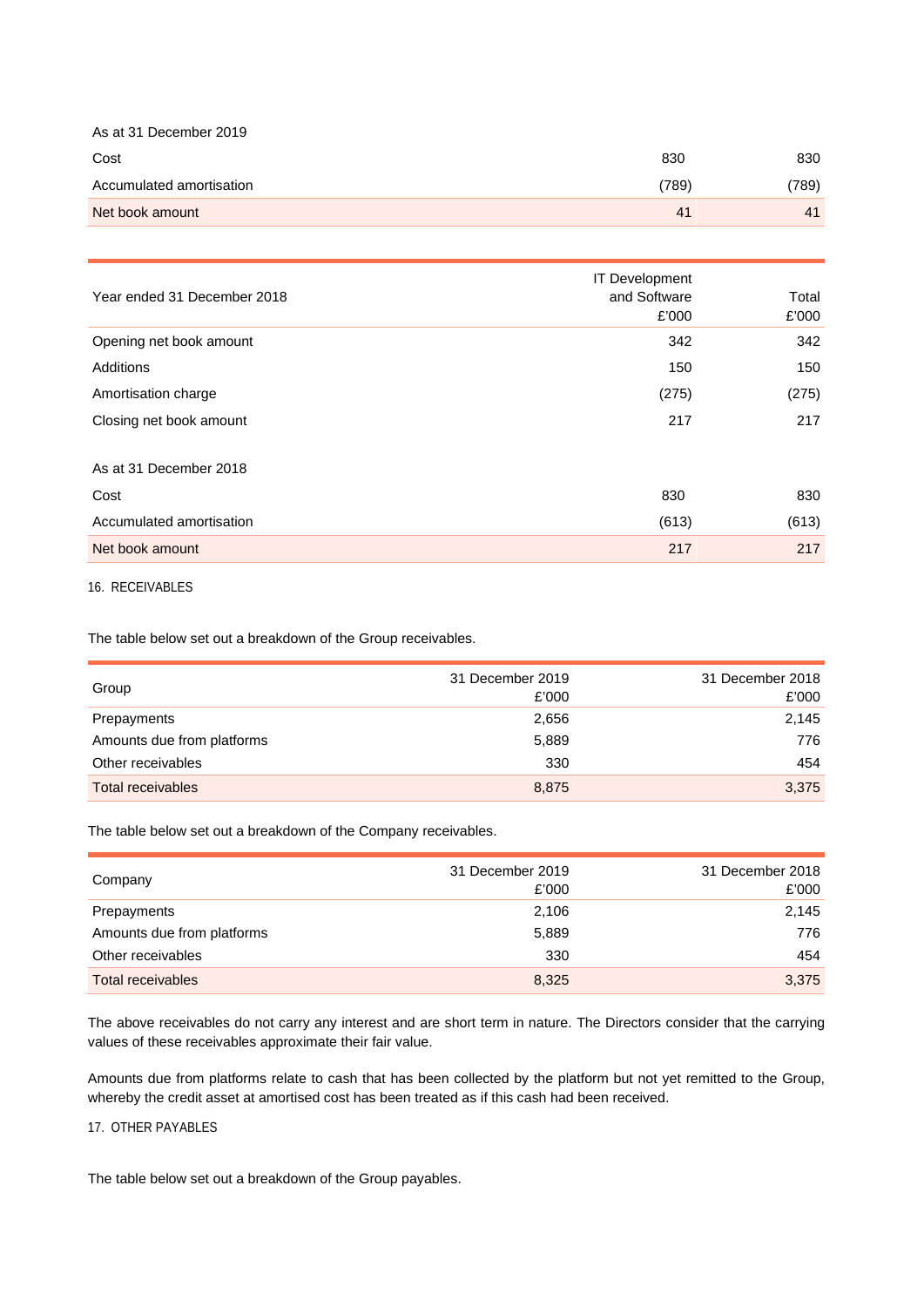|                              | 31 December 2019 | 31 December 2018 |
|------------------------------|------------------|------------------|
| Group                        | £'000            | £'000            |
| Accruals and deferred income | 2.326            | 1.830            |
| Total other payables         | 2,326            | 1,830            |

The table below set out a breakdown of the Company payables.

| Company                      | 31 December 2019<br>£'000 | 31 December 2018<br>£'000 |
|------------------------------|---------------------------|---------------------------|
| Accruals and deferred income | 1.805                     | 1.830                     |
| Total other payables         | 1.805                     | 1.830                     |

# Withholding Taxation

The Company's revenue income from loans is subject to tax, but offset by the interest distribution paid, which has the effect of reducing that corporation tax to nil. This means the interest distribution may be taxable in the hands of the Company's shareholders. There is no withholding tax payable by the Company at 31 December 2019 (31 December 2018: £nil) due to the changes made in 2017 Finance Act whereby all interest distributions will be paid gross of tax, therefore withholding tax is retained by the Company and paid directly to HMRC.

# 18. INTEREST BEARING BORROWINGS

The table below sets out a breakdown of the Group's interest-bearing borrowings.

| Group                                   | 31 December 2019<br>£'000 | 31 December 2018<br>£'000 |
|-----------------------------------------|---------------------------|---------------------------|
| <b>Current Liabilities</b>              |                           |                           |
| Credit facility                         | 130,000                   |                           |
| Interest and commitment fees<br>payable | 741                       |                           |
| Non-Current Liabilities                 |                           |                           |
| Credit facility                         | 75.946                    | 189,000                   |
| Interest and commitment fees<br>payable | 105                       | 263                       |
| Total interest-bearing borrowings       | 206,792                   | 189,263                   |
|                                         |                           |                           |

The table below sets out a breakdown of the Company's interest-bearing borrowings.

| 31 December 2019<br>£'000 | 31 December 2018<br>£'000 |
|---------------------------|---------------------------|
|                           |                           |
| 130,000                   |                           |
| 741                       |                           |
|                           |                           |
| $\overline{\phantom{0}}$  | 189,000                   |
| $\overline{\phantom{0}}$  | 263                       |
| 130,741                   | 189,263                   |
|                           |                           |

At 31 December 2019 the Company's main debt facility was £150 million with The Royal Bank of Scotland plc as agent. The facility is secured upon the assets of the Company and had a maturity date of 20 March 2020. Interest is charged at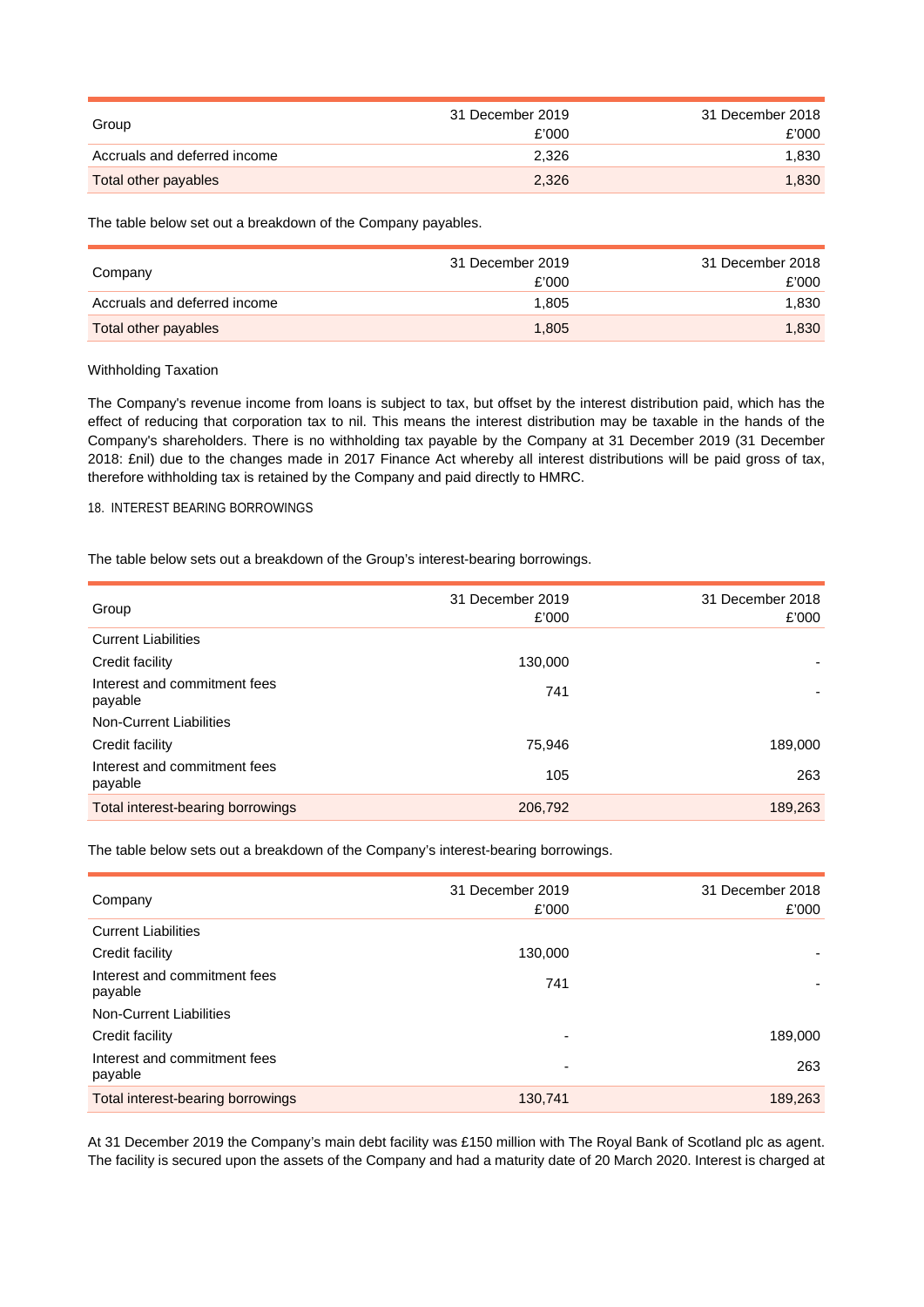one, three or six-month LIBOR plus a margin. The credit facility is syndicated, and other lenders may in the future accede to the facility. This facility was subsequently extended to 19 June 2020 and then further extended from May 2020.

In May 2020 this facility was refinanced with the maturity extended to May 2021. The Group retains the flexibility to refinance the facility.

In August 2019, the Group entered a two-year debt facility to finance three residential mortgage portfolios, two commercial mortgage pools and a small unsecured consumer pool. These portfolios were previously leveraged through the Company level debt facility but getting assets specific leverage on these provides a lower cost of funding at a higher advance rate. The total debt raised on day one of this facility was £81.0 million and comes with a Libor floating cost. The facility has a 2-year term with a 1-year extension option and is structured as a run-off financing in that the debt will paydown over the term of the facility.

As at the 31 December 2019 the below related debt costs had been incurred by the Group.

| Group                                   | 31 December 2019<br>£'000 | 31 December 2018<br>£'000 |
|-----------------------------------------|---------------------------|---------------------------|
| Interest and commitment<br>fees payable | 6,166                     | 3,373                     |
| Other finance charges                   | 2.252                     | 2,056                     |
| Total finance costs                     | 8.418                     | 5,429                     |

As at the 31 December 2019 the below related debt costs had been incurred by the Company.

| Company                                 | 31 December 2019<br>£'000 | 31 December 2018<br>£'000 |
|-----------------------------------------|---------------------------|---------------------------|
| Interest and commitment<br>fees payable | 5.311                     | 3,373                     |
| Other finance charges                   | 2,138                     | 2,056                     |
| Total finance costs                     | 7,449                     | 5.429                     |

As part of IAS 7, "Statement of cash flows", an entity is required to disclose changes in liabilities arising from financing activities, including both changes arising from cash flows and non-cash changes.

As at the 31 December 2019 the below changes occurred for the Group:

| Total<br>£'000 |
|----------------|
| 189,263        |
| 272,463        |
| (255, 517)     |
| 8,418          |
| (7, 835)       |
| 206,792        |
|                |

As at the 31 December 2019 the below changes occurred for the Company:

|                                          | Total      |
|------------------------------------------|------------|
| Company                                  | £'000      |
| At 1 January 2019                        | 189,263    |
| Interest bearing borrowings              | 191,500    |
| Repayments of interest-bearing borrowing | (250, 500) |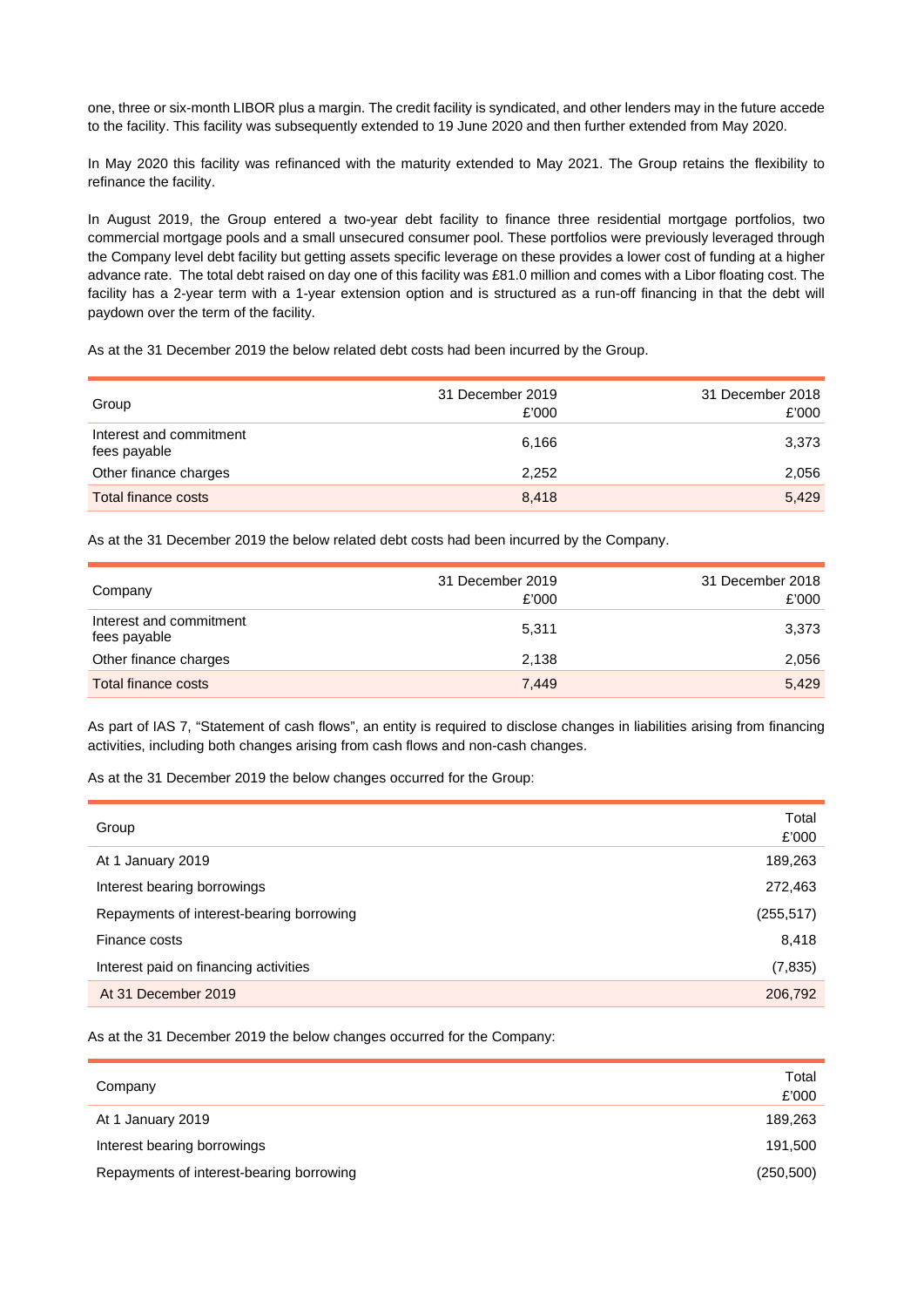| Finance costs                         | 7.450   |
|---------------------------------------|---------|
| Interest paid on financing activities | (6,972) |
| At 31 December 2019                   | 130.741 |

As at the 31 December 2018 the below changes occurred for the Group and Company:

| Group and Company                        | Total<br>£'000 |
|------------------------------------------|----------------|
| At 1 January 2018                        | 56,787         |
| Interest bearing borrowings              | 366,900        |
| Repayments of interest-bearing borrowing | (234, 400)     |
| Finance costs                            | 5,429          |
| Interest paid on financing activities    | (5, 453)       |
| At 31 December 2018                      | 189,263        |

The below table analyses the Group's financial liabilities into relevant maturity groupings as well as expected future interest and commitment fee costs based on the remaining period at the Consolidated Statement of Financial Position date to the final scheduled maturity date.

| 2019                                    |          |               |         |
|-----------------------------------------|----------|---------------|---------|
| Group                                   | < 1 year | $1 - 5$ years | Total   |
| Financial instrument                    | £'000    | £'000         | £'000   |
| Credit facility                         | 142,041  | 63,905        | 205,946 |
| Interest and commitment fees<br>payable | 3,484    | 1,475         | 4,959   |
| <b>Total exposure</b>                   | 145,525  | 65,380        | 210,905 |

The below table analyses the Company's financial liabilities into relevant maturity groupings as well as expected future interest and commitment fee costs based on the remaining period at the Statement of Financial Position date to the final scheduled maturity date.

| 2019                                    |          |                          |         |
|-----------------------------------------|----------|--------------------------|---------|
| Company                                 | < 1 year | $1 - 5$ years            | Total   |
| Financial instrument                    | £'000    | £'000                    | £'000   |
| Credit facility                         | 130,000  | $\overline{\phantom{0}}$ | 130,000 |
| Interest and commitment fees<br>payable | 1,272    | $\overline{\phantom{a}}$ | 1,272   |
| Total exposure                          | 131,272  | $\overline{\phantom{a}}$ | 131,272 |

The below table analyses the Group's and Company's financial liabilities into relevant maturity groupings as well as expected future interest costs based on the remaining period at the Statement of Financial Position date to the final scheduled maturity date.

| 2018                 | < 1 year                 | $1 - 5$ years | Total   |
|----------------------|--------------------------|---------------|---------|
| Financial instrument | £'000                    | £'000         | £'000   |
| Credit facility      | $\overline{\phantom{0}}$ | 189.000       | 189,000 |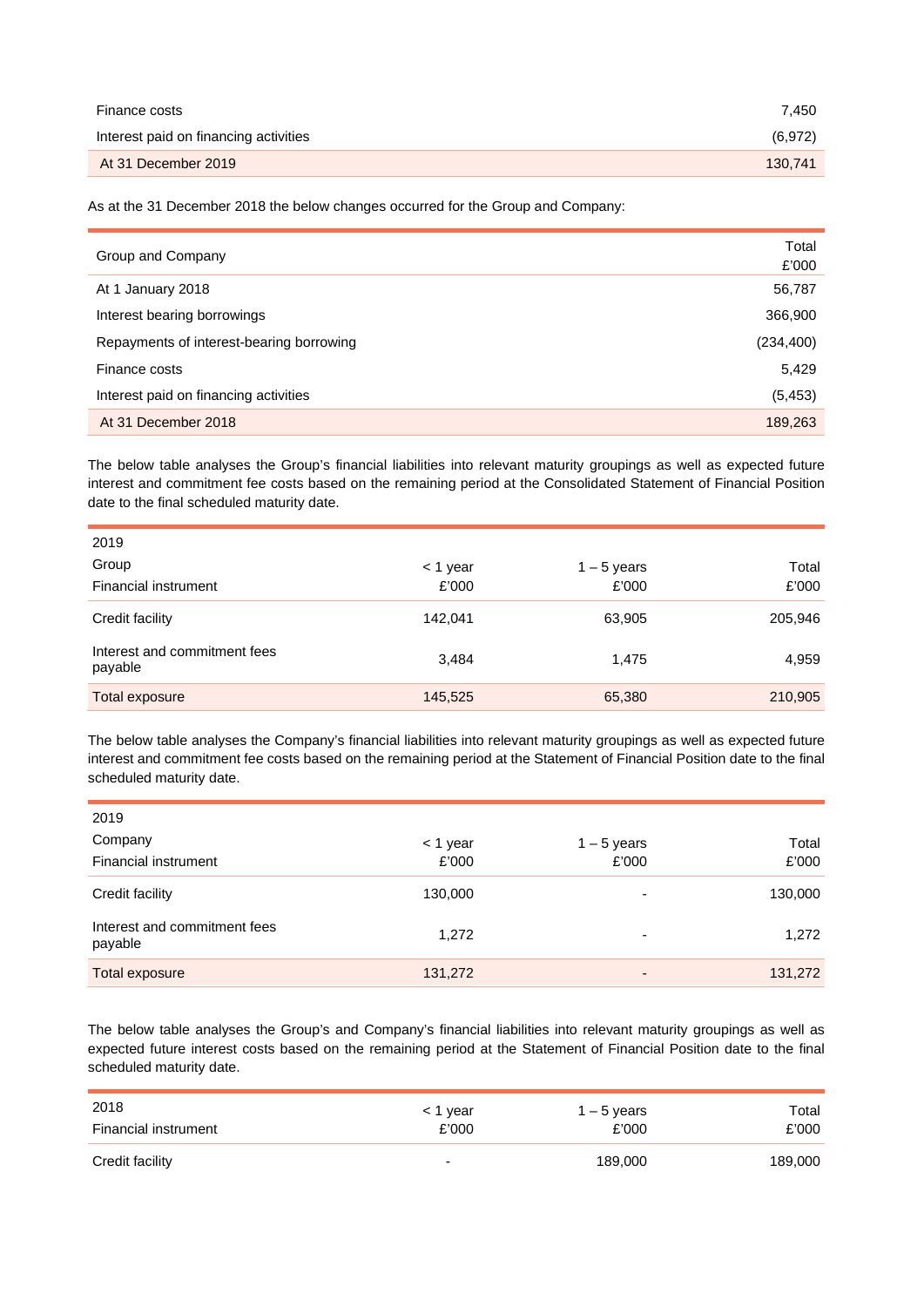| Interest and commitment fees<br>payable | 6.745 | 1.437   | 8.182   |
|-----------------------------------------|-------|---------|---------|
| Total exposure                          | 6.745 | 190.437 | 197,182 |

# 19. DEEMED LOAN

The Group has no deemed loans as at 31 December 2019 and 31 December 2018. Deemed loans can only relate to the Company as they relate to loans originated by the Company and subsequently securitised. Although the loans are no longer legally owned by the Company, the Company maintains the economic benefit of the underlying assets and therefore does not meet the criteria to derecognise as the economic exposure associated with the rights inherent in the asset are maintained. As the requirements of derecognition have not been met the Company has a deemed loan liability to the securitised special purpose entity. As at the 31 December 2019 the Company had the below deemed loan:

| Opening as at 1 January 2019<br>£'000 | Novation's/ (Redemptions) £'000 | Closing as at 31 December 2019<br>£'000 |
|---------------------------------------|---------------------------------|-----------------------------------------|
| ۰                                     | 78.612                          | 78,612                                  |
| $\overline{\phantom{0}}$              | 78,613                          | 78,613                                  |

The Company had no deemed loan as at 31 December 2018.

# 20. ORDINARY SHARE CAPITAL

The table below details the issued share capital of the Company as at the date of the Financial Statements.

|                                                                      | 31 December<br>2019 | 31 December 2018 |
|----------------------------------------------------------------------|---------------------|------------------|
| No. Issued, allotted<br>and fully paid ordinary shares of £0.01 each | 39.449.919          | 39.449.919       |
| Cost £'000                                                           | 394                 | 394              |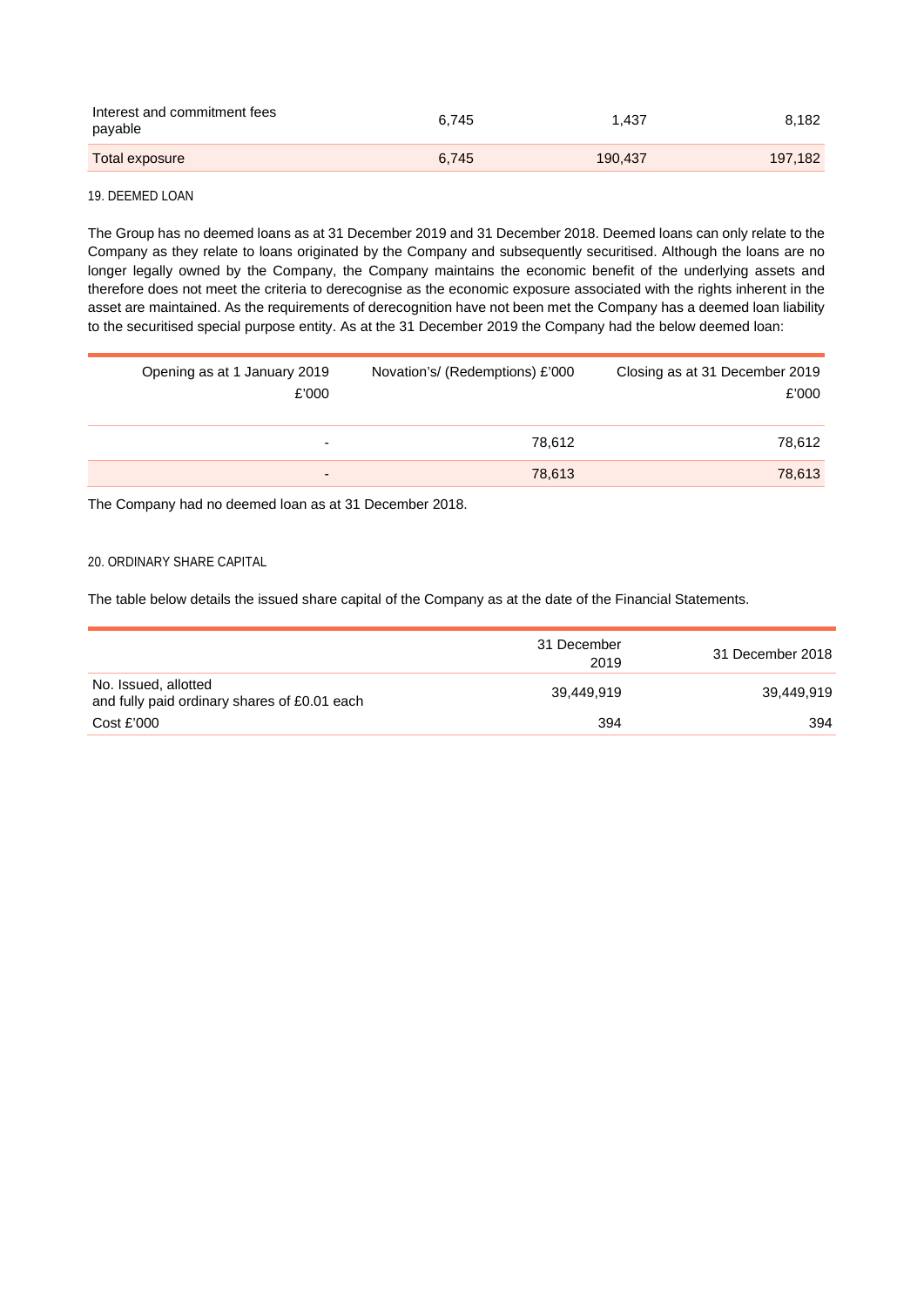On incorporation, the issued share capital of the Company was £50,000.01 represented by one ordinary share of 1p and 50,000 management shares of £1 each, all of which were held by Honeycomb Holdings Limited as subscriber to the Company's memorandum of association. The ordinary share and management shares were fully paid up.

The management shares, which were issued to enable the Company to obtain a certificate of entitlement to conduct business and to borrow under Section 761 of the Companies Act 2006, were redeemed immediately following admission of 23 December 2015 out of the proceeds of the issue.

On 23 December 2015, 10,000,000 ordinary shares of 1p each were issued to shareholders as part of the placing and offer for subscription in accordance with the Company's prospectus dated 18 December 2015.

During 2016 a further 9,926,109 ordinary shares were issued. The price paid per share ranged from 1,000 pence to 1,015 pence and the total paid for the shares during the period amounted to £98.8 million.

On 31 May 2017 the Company announced the successful completion of a placing of a further 10,000,000 ordinary shares. The price paid per share was 1,050p and the total paid for the shares during the year amounted to £103.3 million net of issue costs.

On 25 April 2018 the Company announced the successful completion of a placing of a further 9,523,809 ordinary shares. The price paid per share was 1,050p and the total paid for the shares during the year amounted to £97.8 million net of issue costs.

#### 21. SPECIAL DISTRIBUTABLE RESERVE

At a general meeting of the Company held on 14 December 2015, special resolutions were passed approving the cancellation of the amount standing to the credit of the Company's share premium account as at 23 December 2015.

Following the approval of the Court and the subsequent registration of the Court order with the Registrar of Companies on 21 March 2016, the reduction became effective. Accordingly, £98.1 million, previously held in the share premium account, has been transferred to the special distributable reserve as disclosed in the Statement of Financial Position.

During the year £0.62 million (2018: £0.85 million) of the special distributable reserve was used to pay the Q4 2018 Dividend which was paid on 28 March 2019.

### 22. INVESTMENTS IN SUBSIDIARIES

On 20 June 2019 the Group incorporated Sting Funding Limited ("Sting"), a limited Company incorporated under the law of England and Wales. The company is registered at 35 Great St. Helen's, London, United Kingdom, EC3A 6AP. The Group is considered to control Sting through holding 100 per cent of the issued shares. As a result, the financial statements for the year ended 31 December 2019 are prepared on a consolidated basis.

Sting became active on 28 August 2019 when it drew down on a debt facility backed by commercial and second charge residential mortgages.

As at the 31 December 2018 the Company had no structured entities assessed for consolidation.

### 23. INVESTMENTS IN ASSOCIATES

As at 31 December 2019, the Company has a single associate, being a 34.6 per cent investment in Allium Lending Group Limited ("Allium") (formally GDFC Group Limited, Hiber Limited and The Green Deal Finance Company Limited). The company number is 10028311 its registered office is Imperial House, 15 – 19 Kingsway, London, WC2B 6UN.

This is a UK platform responsible for setting-up, financing and administering unsecured personal loans. As permitted by IAS 28 'Investment in Associates' and in accordance with the Group's accounting policy the investment is accounted for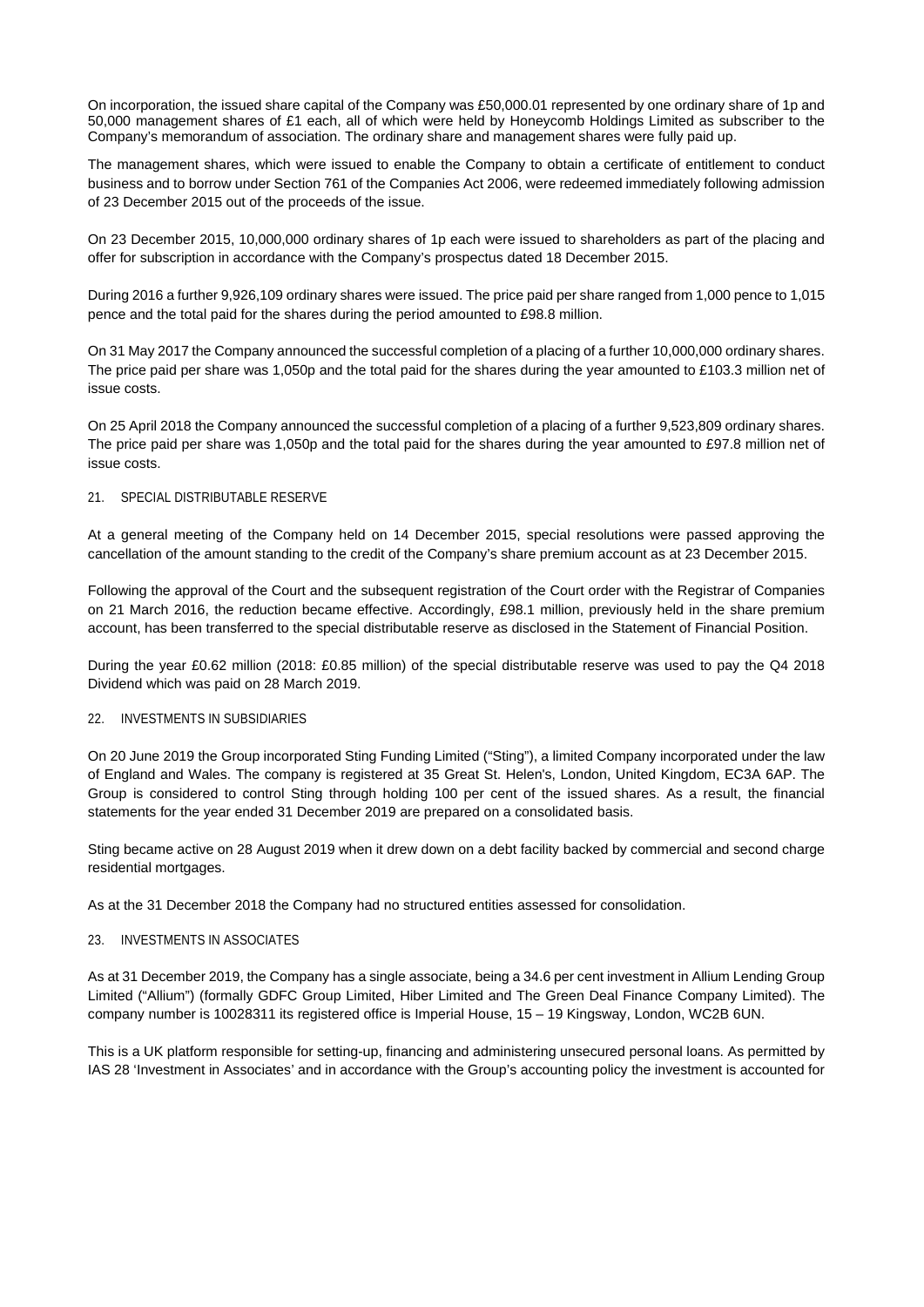at fair value through profit or loss. No dividends were declared during the year in respect of the investment. The Company holds Allium at a fair value of £3.4 million.

The unaudited net assets / (liabilities) as at 31 December 2019 were (£0.8) million (2018: audited (£2.6) million), and the loss after tax was £4.1 million (2018: audited loss £5.2 million).

Allium is incorporated in England and Wales.

The Group has also provided £8.7 million of debt funding to the platform (2018: £8.3 million).

The Group has entered into an agreement which gives it the right to participate in qualifying loans originated by the platform.

There are no significant restrictions on the ability of the associate from repaying loans from, or distributing dividends to, the Group.

# 24. NET ASSET VALUE PER ORDINARY SHARE

|                                                   | 31 December 2019 | 31 December 2018 |
|---------------------------------------------------|------------------|------------------|
| Net asset<br>value per<br>ordinary share<br>pence | 1,014.9p         | 1,015.7p         |
| Net assets<br>attributable<br>£'000               | 400,361          | 400,710          |

The net asset value per ordinary share as at 31 December 2019 is based on net assets at the year-end of £400.4 million and on 39,449,919 ordinary shares in issue at the year-end.

The net asset value per ordinary share as at 31 December 2018 is based on net assets at the year-end of £400.7 million and on 39,449,919 ordinary shares in issue at the year-end.

#### 25. CONTINGENT LIABILITIES AND CAPITAL COMMITMENTS

As at 31 December 2019 and 31 December 2018 there were no contingent liabilities or capital commitments for the Group. The Group did have £96.1 million (2018: £48.7 million) of undrawn committed structured credit facilities at 31 December 2019 and £4.5 million (2018: £nil) of undrawn commitments in relation to secured real estate loans.

#### 26. RELATED PARTY TRANSACTIONS AND TRANSACTIONS WITH THE INVESTMENT MANAGER

IAS 24 'Related party disclosures' requires the disclosure of the details of material transactions between the Company and any related parties. Accordingly, the disclosures required are set out below:

Associates - at 31 December 2019 outstanding loan balance from structured facilities totalling £8.7 million (2018: £8.3 million) and accrued interest of £1.1 million (2018: £0.3 million) with Allium Lending Group Limited (formally GDFC Group Limited, Hiber Limited and The Green Deal Finance Company Limited). The structured facilities are secured on a granular pool of consumer loans.

Directors – The remuneration of the Directors is set out in the Directors' Remuneration Report above. There were no contracts subsisting during or at the end of the year in which a Director of the Company is or was interested and which are or were significant in relation to the Company's business. There were no other transactions during the year with the Directors of the Company. The Directors do not hold any ordinary shares of the Company.

At 31 December 2019, there was £nil (2018: £nil) payable to the Directors for fees and expenses.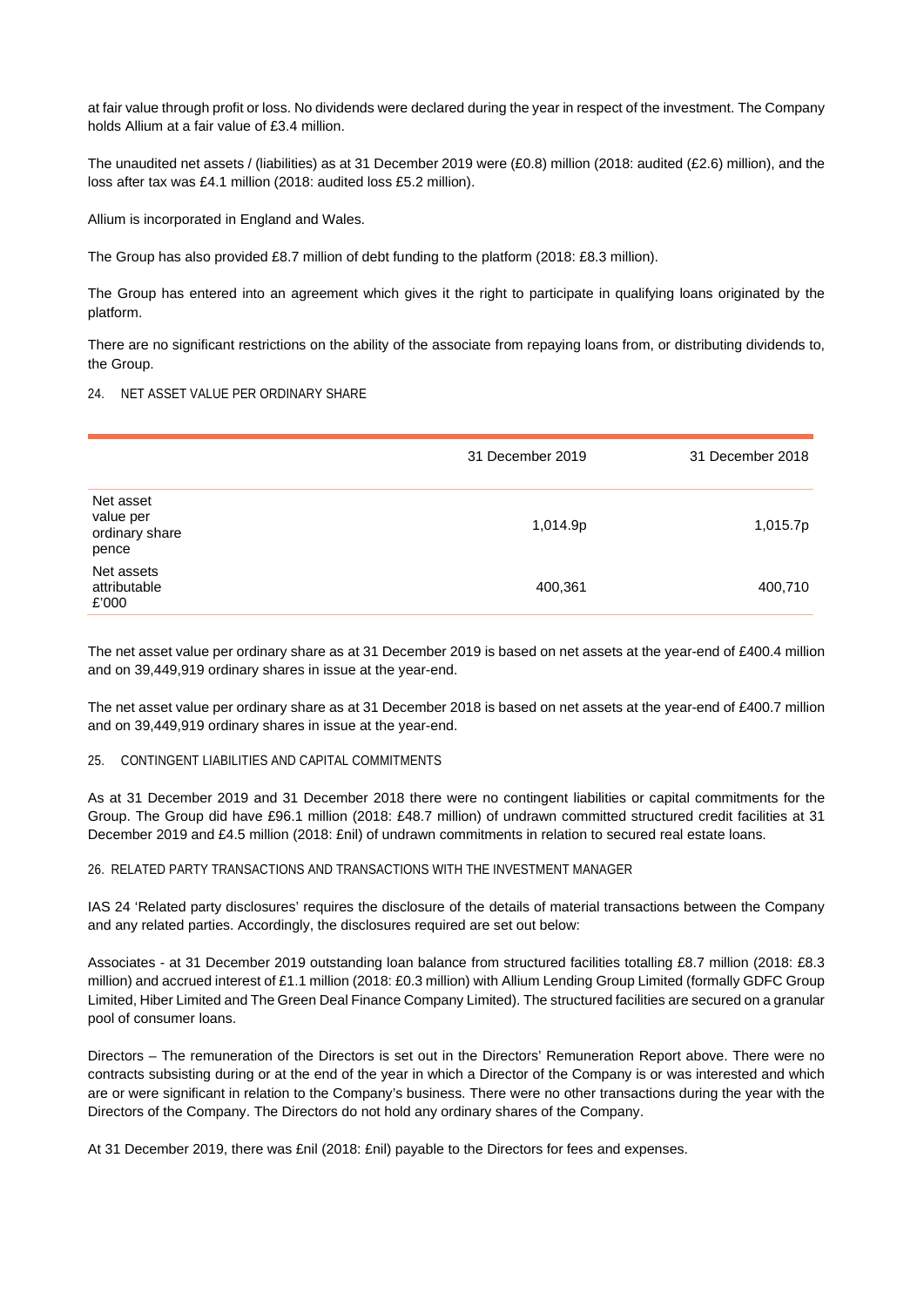Investment Manager – Pollen Street Capital Limited (the 'Investment Manager'), a UK-based company authorised and regulated by the FCA, has been appointed the Company's investment manager and AIFM for the purposes of the AIFMD. Details of the services provided by the Investment Manager and the fees paid are given on Note 6 to the financial statements.

During the year the Group paid £9.53 million (2018: £7.87 million) of fees and at 31 December 2019, there was £3.96 million (2018: £3.86 million) payable to the Investment Manager.

The Group considers all transactions with the Manager or companies that are controlled by the Manager as related party transactions.

1st Stop Group Limited ("1st Stop") is an English based consumer lender. During the year the Company provided a structured facility to 1st Stop secured on a granular pool of consumer loans. 1st Stop is owned by a fund that is managed by an affiliate of the Investment Manager. As at 31 December 2019 the facility was £28.0 million drawn (31 December 2018: £14.9 million). The Group also had a forward flow relationship in place with 1st Stop in which the Group provided £11.1 million (31 December 2018: £nil million) and these loans have an outstanding balance as at 31 December 2019 of £10.6 million (31 December 2018: £nil million).

CapitalFlow Group ("CapitalFlow") is an Irish based SME lender. During the year the Group provided a short-term structured facility to CapitalFlow secured on a granular pool of SME loans. The facility was fully repaid during the year. CapitalFlow is owned by a fund that is managed by an affiliate of the Investment Manager.

The Company also carried out FX hedging with Infinity International Limited ("Infinity") in relation to some Euro development finance that it had entered during the year. Infinity is owned by a fund that is managed by an affiliate of the Investment Manager. There was no exposure at year end as a different provider was utilised.

### Origination Partner – Freedom Finance Limited

During the year that the Origination Partner was part of the same group as the Investment Manager, the fees payable to the Origination Partner by the Company were deducted from the management fee payable to the Investment Manager and totalled £38,574 (2018: £92,800), and at 31 December 2019, there was £nil (2018: £nil) payable to the Origination Partner.

### 27. ULTIMATE CONTROLLING PARTY

It is the opinion of the Directors that there is no ultimate controlling party.

# 28. SUBSEQUENT EVENTS

Save as noted below, there have been no events to disclose since the year end under review.

On 27 January 2020 Honeycomb Investment Trust plc repurchased into treasury 2,200,000 Ordinary Shares at a price of 850 pence per Ordinary Share. Following completion of the Buyback, the Company has 39,449,919 Ordinary Shares in issue, of which 2,200,000 Ordinary Shares are held in treasury. The total number of voting rights in the Company is therefore 37,249,919 Ordinary Shares.

On 27 March 2020, a dividend of 20.0 pence per ordinary share was paid.

In March 2020, the World Health Organisation recognised an outbreak of a new virus that causes coronavirus disease 2019 ("COVID-19") as a pandemic. COVID-19 has caused disruption to businesses and economic activity which has been reflected in recent fluctuations in global stock markets. There are no comparable recent events which may provide guidance as to the effect of the spread of COVID-19 and a potential pandemic, and, as a result, the ultimate impact of the COVID-19 outbreak or a similar health epidemic is highly uncertain and subject to change.

The Investment Manager continues to have faith in the strength of the performance of the asset class despite the unprecedented conditions. The Group is well diversified with the underlying loan portfolios being highly granular with low concentration risk. It has maintained a close and proactive engagement with all platform partners and forbearance has been applied sensitively and proportionately. The Investment Manager believes that the Group is well positioned to perform well throughout the crisis.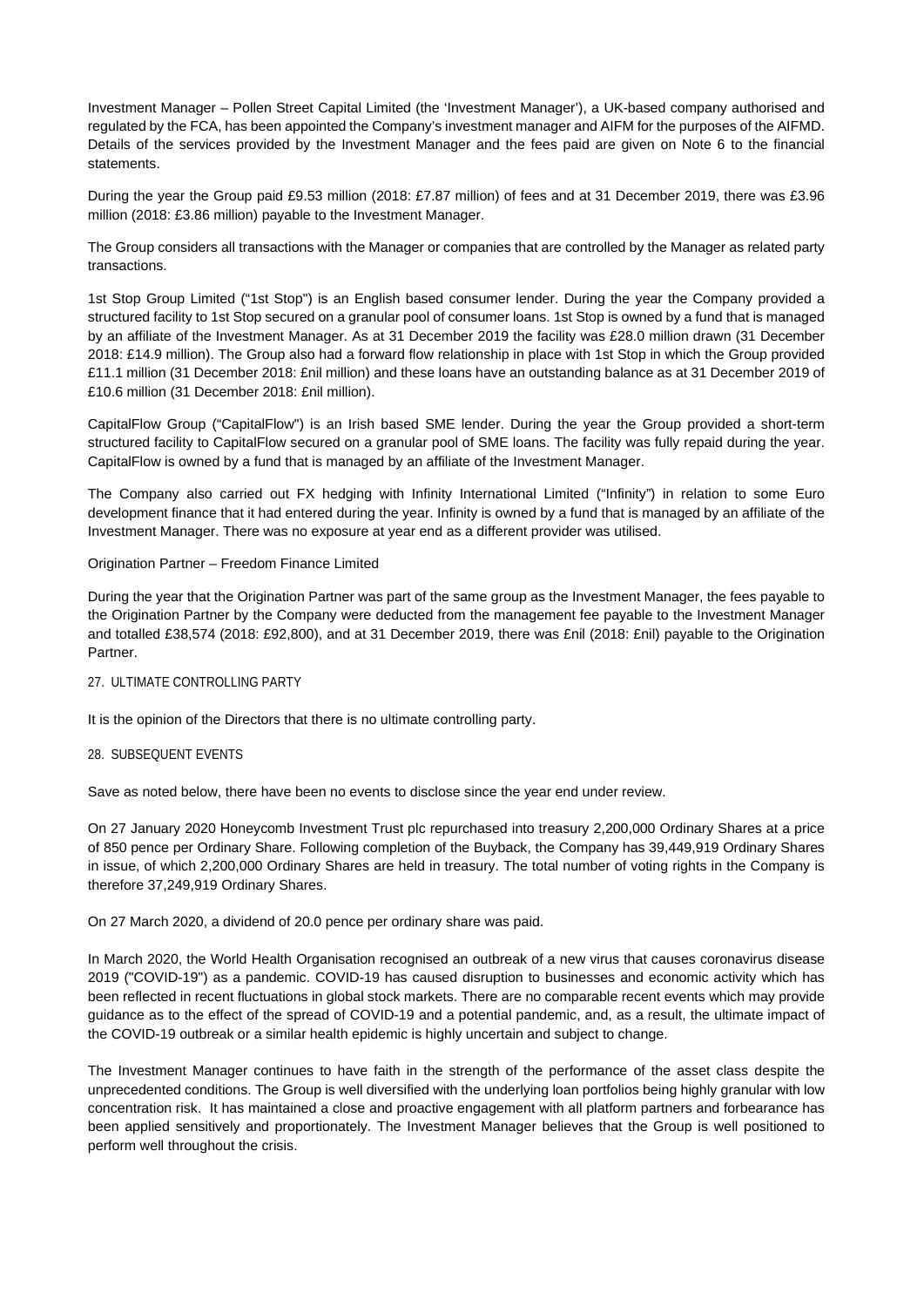However, given the Group's UK focus, its performance is linked to the health of the UK economy. We expect the Group could experience further impairments and consequently reduced profits, particularly if economic expectations deteriorate further. However, the overall effect of this cannot be quantified reliably as we expect the impact of the government's assistance to non-bank lenders and the introduction of the furlough scheme to assist end borrowers are yet unknown, but they are expected to reduce the potential expected credit loss impact. The government has also launched a number of initiatives aimed at providing finance to SMEs. Two of our largest borrowers are in the process of lending under the CBIL government guarantee scheme, which will also refinance part of their exposure with the benefit of the government guarantee. The Investment Manager has adopted a prudent approach with the focus on the existing portfolio and ensuring cash collections remain robust as the appropriate strategies are in place.

The longer-term financial impact of coronavirus is not yet clear and given the significant change in the operating environment and economic expectations the Investment Manager is proposing to re-invest the cash generated by the portfolio very selectively during this period of uncertainty with the majority of cash going to reduce net debt. Note 11 and 12 includes, for illustrative purposes, sensitivities for expected credit losses and equity valuations. This is not an estimate or forecast of the impact of COVID-19. The analysis is designed solely to give an indication of the impact of certain changes to the Group's net asset value.

The Board considers the emergence and spread of COVID-19 to be a non-adjusting post balance sheet event.

In May 2020 the Company's main debt facility was refinanced with a new lender with the maturity extended to May 2021. This facility has a combination of a term loan and a revolving loan and is secured on a range of the Company's assets.

# 29. RE-PRESENTATION OF FINANCIAL STATEMENTS

Following a review of the Consolidated Statement of Comprehensive Income and Consolidated Statement of Financial Position and the associated knock on effect on the Cashflow Statement, the Directors have decided to re-present these statements for 2018 and incorporate them in 2019. The changes made to the face of these financial statements are to make them easier to read and understand for the end user and to tie in with how the Company monitors and reviews performance internally and externally in other outputs. There have been no changes to the basis on which the items are estimated or measured. A summary of changes to the Statement of Comprehensive Income can be seen below. The key change is splitting credit asset servicing costs to its own line item. There has also be a renaming of several line items, so they better reflect how these assets are reviewed.

| Statement of<br>Comprehensive Income | 2018<br>£'000            | Re-presentation<br>£'000 | 2018 Re-stated<br>£'000 |
|--------------------------------------|--------------------------|--------------------------|-------------------------|
| Investment interest                  | 50.921                   | 3,524                    | 54.445                  |
| Other income                         |                          |                          |                         |
| Third Party Servicing                | $\overline{\phantom{0}}$ | (3,523)                  | (3,523)                 |

A summary of changes to the Statement of Financial Position can be seen below. The change is adjusting the line item tittle, so they better reflect the assets they represent.

| <b>Statement of Financial</b><br><b>Position</b>                   | 2018<br>£'000 | Re-presentation<br>£'000 | 2018 Re-stated<br>£'000 |
|--------------------------------------------------------------------|---------------|--------------------------|-------------------------|
| Investments at amortised<br>cost                                   | 9,980         | (9,980)                  |                         |
| Investments held at fair<br>value through profit or loss           | 576,530       | (576,530)                |                         |
| Equity Investments held at<br>fair value through profit or<br>loss |               | 9.980                    | 9.980                   |
| Credit Assets at amortised<br>cost                                 |               | 576,530                  | 576,530                 |

### **Shareholders' Information**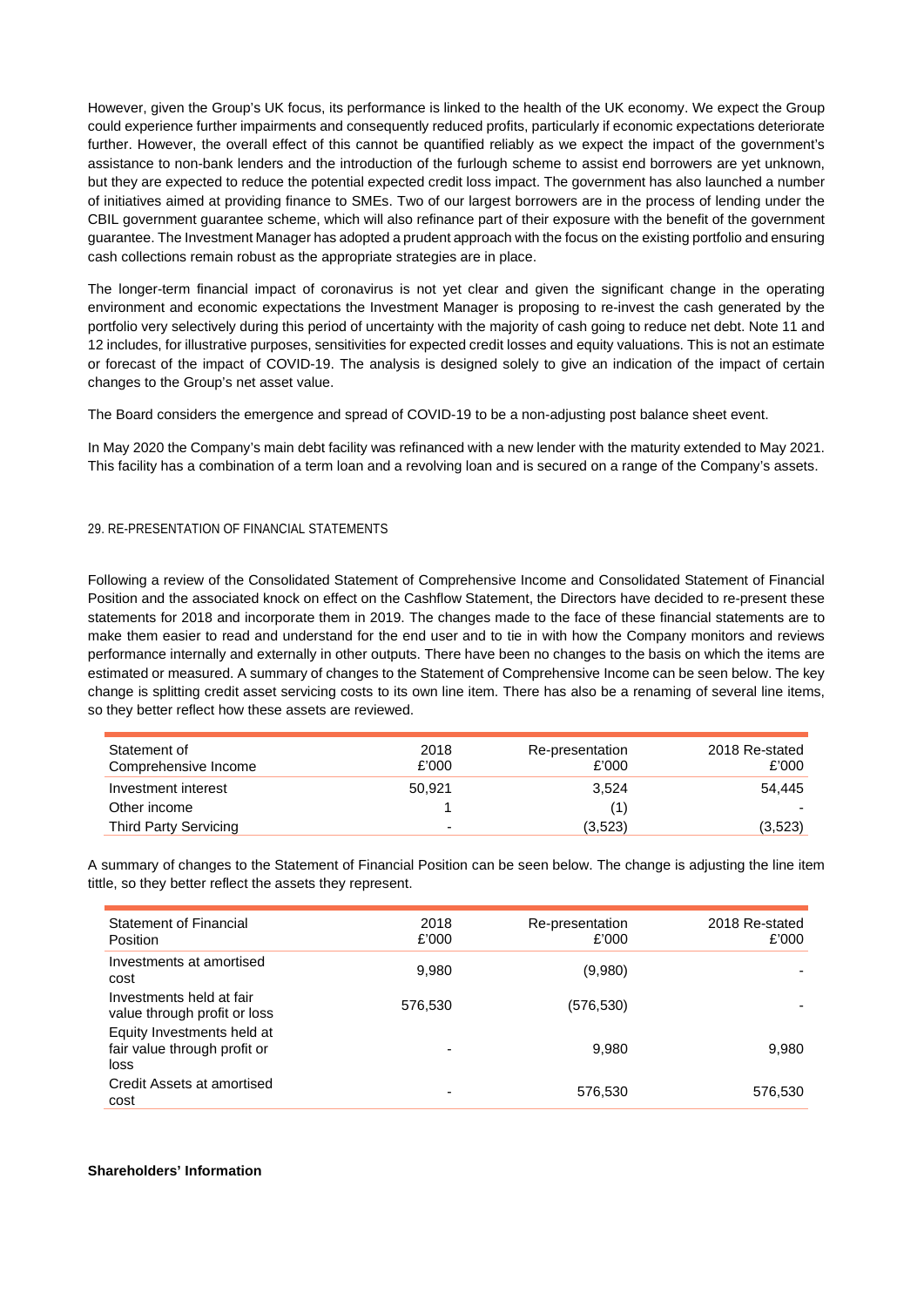#### Directors, Portfolio Manager and Advisers

Directors Administrator

# all at the registered office below end and the registered office below

Registered Office **Depositary** 65 Gresham Street London EC2V 7NQ London EC3M 3JY England **England England** 

Investment Manager and AIFM **Registrar** Registrar London W1S 1JJ Bristol BS99 6ZZ England England

Financial Adviser and Broker Company Secretary Level 12, Ropemaker Place 6th Floor 25 Ropemaker Place **65 Gresham Street** London EC2Y 9LY **London EC2V 7NQ** England England England

**Custodian Independent Auditors** 101 Townsquare **7 More London Riverside** Sliema SLM3112 London SE1 2RT Malta **England** 

Website http://www.honeycombplc.com/

Share Identifiers ISIN: GB00BYQDNR86 Sedol: BYZV3G2 Ticker: HONY

Robert Sharpe **Apex Fund Services (UK)** Ltd Jim Coyle **5th Floor, Bastion House** Richard Rowney **140 London Wall** London EC2Y 5DN

6th Floor **Indos** Financial Limited 5<sup>th</sup> Floor 54 Fenchurch Street

Pollen Street Capital Limited Computershare Investor Services PLC 11 – 12 Hanover Square The Pavilions, Bridgewater Road

Liberum Capital Limited Link Company Matters Limited

Sparkasse Bank Malta PLC **PricewaterhouseCoopers LLP**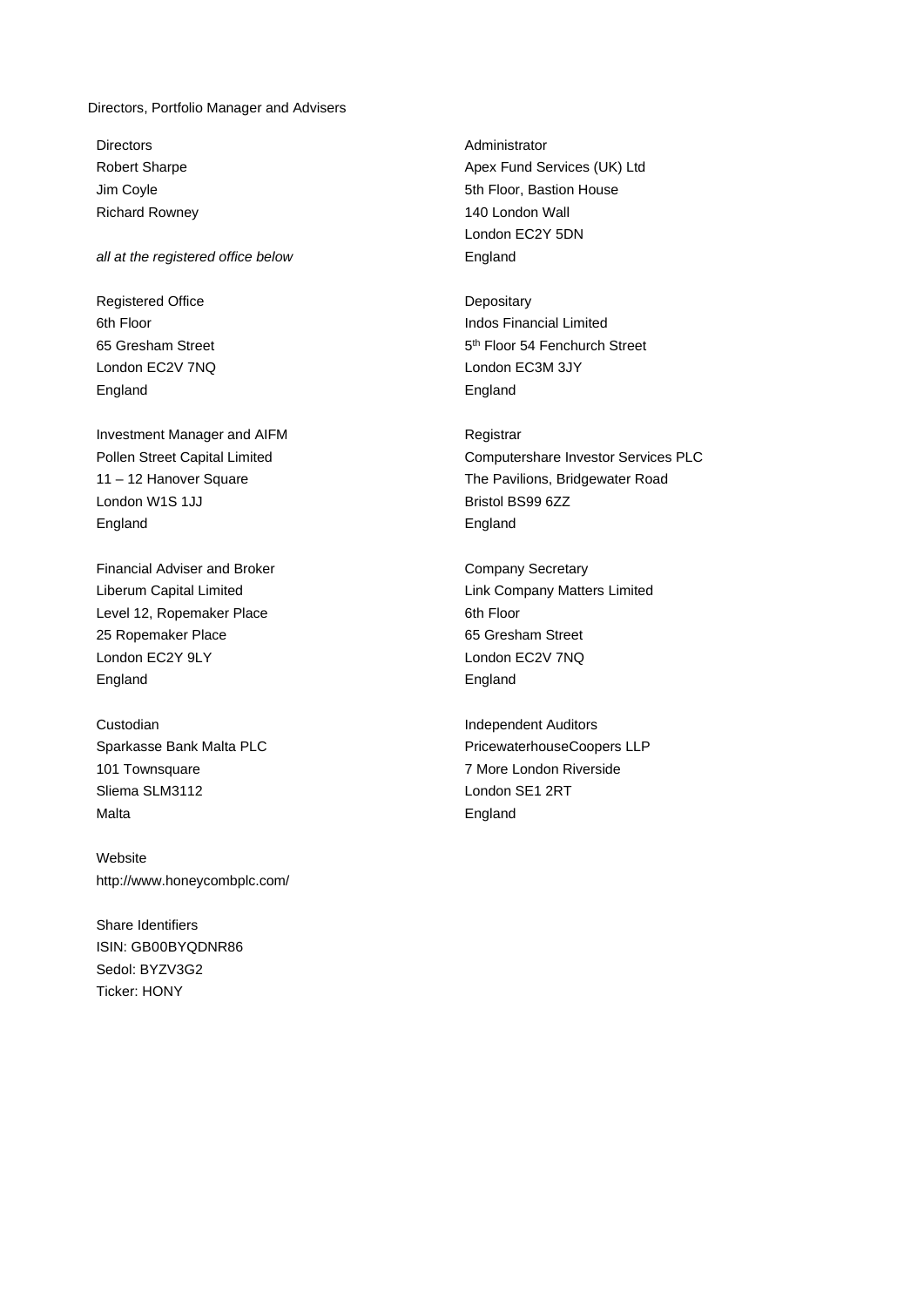## **Website**

The Company's website can be found at www.honeycombplc.com. The site provides visitors with Company information and literature downloads.

The Company's profile is also available on third-party sites such as www.trustnet.com and [www.morningstar.co.uk.](http://www.morningstar.co.uk/) 

# Annual and half-yearly reports

Copies of the annual and half–yearly reports may be obtained from the Company Secretary by calling 0203 697 5368 or by visiting www.honeycombplc.com.

# Share prices and Net Asset Value information

The Company's ordinary shares of 1p each are quoted on the London Stock Exchange:

- SEDOL number: BYZV3G2
- ISIN number: GB00BYQDNR86
- EPIC code: HONY
- $\bullet$

The codes above may be required to access trading information relating to the Company on the internet.

# Electronic communications with the Company

The Group's Consolidated Annual Report & audited financial statements, half-yearly reports and other formal communications are available on the Company's website. To reduce costs the Company's half-yearly financial statements are not posted to shareholders but are instead made available on the Company's website.

# Whistleblowing

As the Company has no employees, the Company does not have a whistleblowing policy. The Audit Committee reviews the whistleblowing procedures of the Investment Manager and Administrator to ensure that the concerns of their staff may be raised in a confidential manner.

### Warning to shareholders – share fraud scams

Fraudsters use persuasive and high-pressure tactics to lure investors into scams. They may offer to sell shares that turn out to be worthless or non-existent, or to buy shares at an inflated price in return for an upfront payment. While high profits are promised, if you buy or sell shares in this way, you will probably lose your money.

How to avoid share fraud

- Keep in mind that firms authorised by the FCA are unlikely to contact you out of the blue with an offer to buy or sell shares
- Do not get into a conversation, note the name of the person and firm contacting you and then end the call
- Check the Financial Services Register from www.fca.org.uk to see if the person and firm contacting you is authorised by the FCA
- Beware of fraudsters claiming to be from an authorised firm, copying its website or giving you false contact details
- Use the firm's contact details listed on the Register if you want to call it back
- Call the FCA on 0800 111 6768 if the firm does not have contact details on the Register or you are told they are out of date
- Search the list of unauthorised firms to avoid at www.fca.org.uk/scams
- Consider that if you buy or sell shares from an unauthorised firm you will not have access to the Financial Ombudsman Service or Financial Services Compensation Scheme.
- Think about getting independent financial and professional advice before you hand over any money
- Remember: if it sounds too good to be true, it probably is!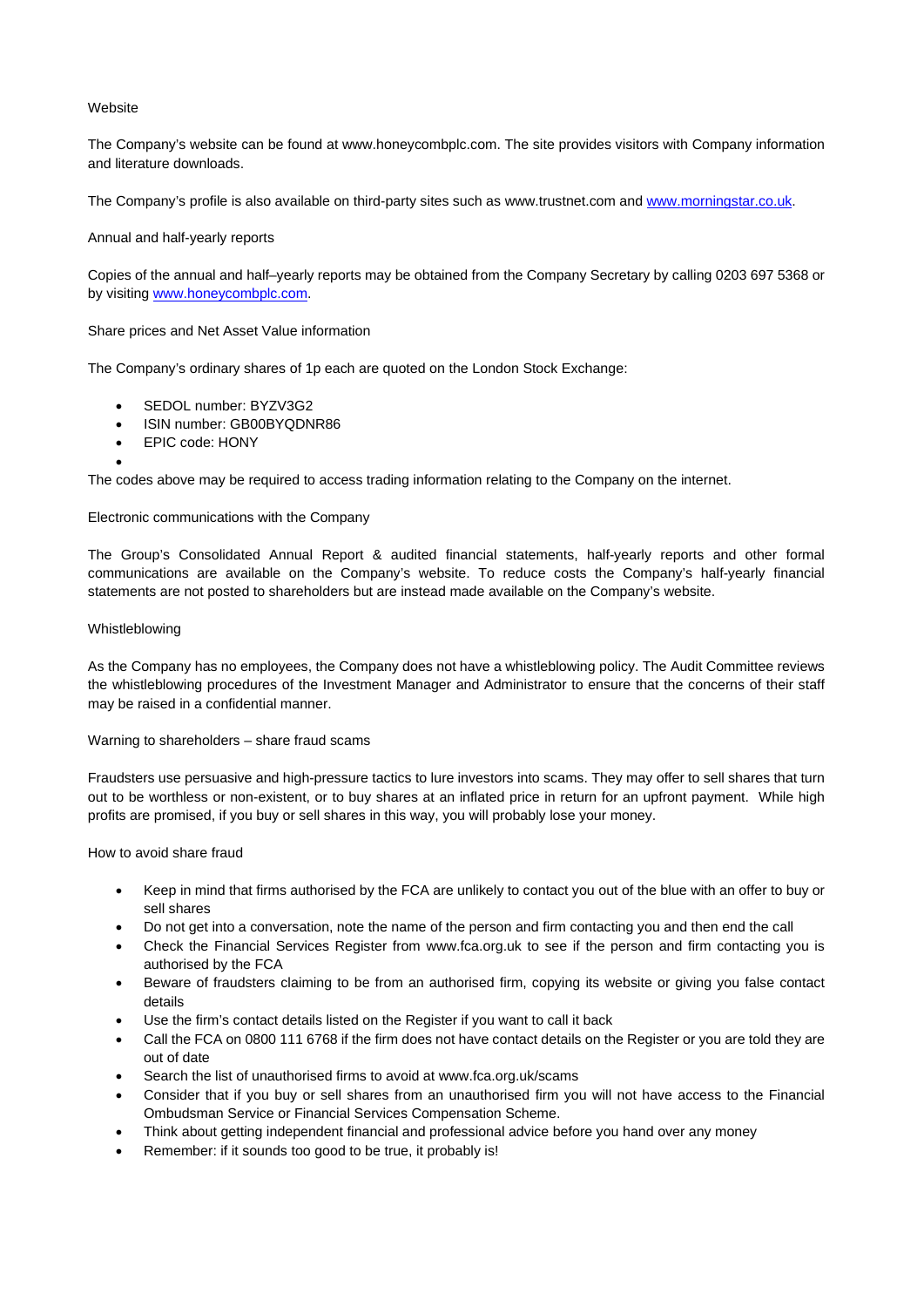5,000 people contact the Financial Conduct Authority about share fraud each year, with victims losing an average of £20,000.

# Report a scam

If you are approached by fraudsters, please tell the FCA using the share fraud reporting form at fca.org.uk /scams, where you can find out more about investment scams.

You can also call the FCA Consumer Helpline on 0800 111 6768.

If you have already paid money to share fraudsters, you should contact Action Fraud on 0300 123 2040.

# National Storage Mechanism

A copy of the Annual Report and audited financial statements will be submitted shortly to the National Storage Mechanism ("NSM") and will be available for inspection at the NSM, which is situated at: [www.morningstar.co.uk/nsm](http://www.morningstar.co.uk/nsm) 

Definitions and reconciliation to alternative performance measures

| <b>Credit Assets</b>                         | Credit Assets are loans made to consumers and small businesses as well as other<br>counterparties, together with related investments.                                                                                                                                                                                                                                             |
|----------------------------------------------|-----------------------------------------------------------------------------------------------------------------------------------------------------------------------------------------------------------------------------------------------------------------------------------------------------------------------------------------------------------------------------------|
| <b>Equity Assets</b>                         | Equity Assets are selected equity investments that are aligned with the Company's<br>strategy and that present opportunities to enhance the Company's returns from its<br>investments.                                                                                                                                                                                            |
| Net asset value ("NAV")                      | Net asset value represents the total value of the Group's assets less the total value of its<br>liabilities. For valuation purposes, it is common to express the NAV on a per share basis.                                                                                                                                                                                        |
| Ongoing charges                              | Ongoing charges is calculated as a percentage of annualised ongoing charge over<br>average reported NAV. Ongoing charges are those expenses of a type which are likely<br>to recur in the foreseeable future.                                                                                                                                                                     |
| Premium                                      | If the share price of the Company is higher than the NAV per share, the Company's shares<br>are said to be trading at a premium. The premium is shown as a percentage of the NAV.                                                                                                                                                                                                 |
| <b>Discount</b>                              | If the share price of the Company is lower than the NAV per share, the Company's shares<br>are said to be trading at a discount. The discount is shown as a percentage of the NAV.                                                                                                                                                                                                |
| <b>Fair Value</b>                            | The amount for which an asset could be exchanged, or a liability settled, between willing<br>parties in an arm's length transaction.                                                                                                                                                                                                                                              |
| Registrar                                    | An entity that manages the Company's shareholder register. The Company's registrar is<br>Computershare Investor Services PLC.                                                                                                                                                                                                                                                     |
| Alternative Investment<br>Fund ("AIF")       | An AIF, as defined in the AIFM Directive 2011/61/EU on Alternative Investment Fund<br>Managers.                                                                                                                                                                                                                                                                                   |
| LIBOR ("London Inter-<br>Bank Offered Rate") | The interest rate participating banks offer to other banks for loans on the London market.                                                                                                                                                                                                                                                                                        |
| <b>Whole Loan</b>                            | Credit Assets whereby the Group is exposed to the underlying risk and rewards of the<br>loan                                                                                                                                                                                                                                                                                      |
| <b>Structured Loan</b>                       | Credit Asset whereby the Group typically has senior secured loans to specialty finance<br>companies, whereby the security on our investment comprises the assets originated by<br>the specialty finance company and the company provides the 'first loss' in the form of<br>'real capital' whilst we are provide the senior capital. Corporate guarantees also typically<br>taken |
| <b>AIFM</b>                                  | An Alternative Investment Fund Manager, as defined in the AIFM Directive. Pollen Street<br>Capital Limited undertakes this role on behalf of the Company.                                                                                                                                                                                                                         |
| Consumer Loan                                | An amount of money lent to an individual for personal, family, or household purposes.                                                                                                                                                                                                                                                                                             |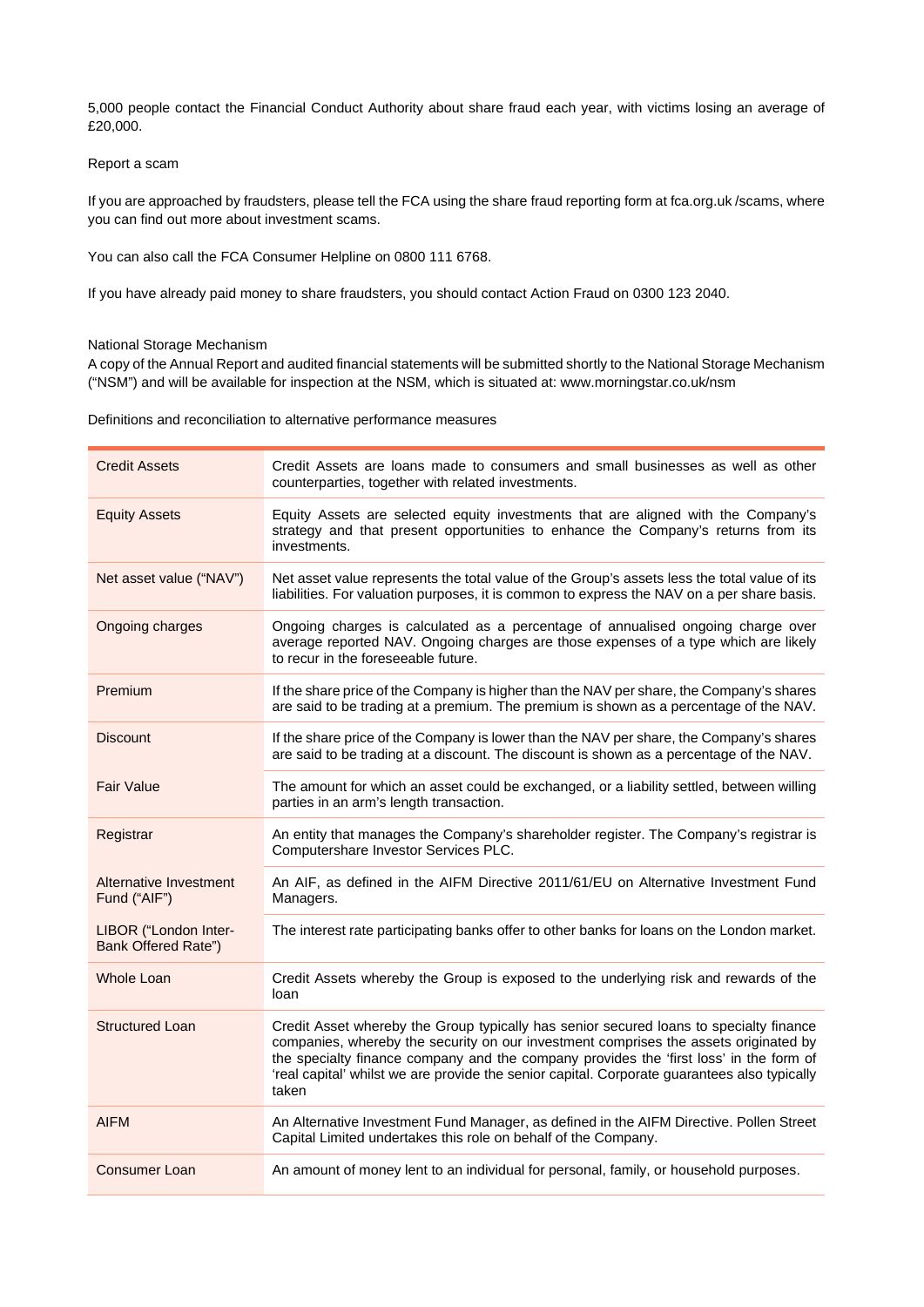Servicers Comprehensive loan servicing to support the full loan lifecycle, from origination, through account servicing to arrears management. Hedging **An investment to reduce the risk of adverse price movements in an asset.** 

RECONCILIATION TO ALTERNATIVE PERFORMANCE MEASURES

# Net Asset Value (Ex-Income)

|                             | 31 December 2019<br>£'000 | 31 December 2018<br>£'000 |
|-----------------------------|---------------------------|---------------------------|
| Net asset<br>value          | 400,361                   | 400,710                   |
| Revenue Account             | (5,270)                   | (4,934)                   |
| Capital Account             | 1,030                     | 965                       |
| <b>IFRS 9 Adoption</b>      | (2, 337)                  | (2, 337)                  |
| Net Asset Value (ex-income) | 393,784                   | 394,404                   |

Net Asset Value (Ex Income) is calculated as NAV (Cum Income) excluding net income (both revenue and capital income) that is yet to be transferred to reserves as described below. For this purpose net income will comprise all income not yet moved to reserves (both revenue and capital income), less the value of (i) any dividends paid in respect of that income and (ii) any dividends in respect of that income which have been declared and marked ex dividend but not yet paid. Any income in respect of a financial year, which is intended to remain undistributed will be moved to reserves on the first business day of the immediately following year, meaning that each figure for NAV (Ex-Income) reported during a financial year will equate to the NAV (Cum Income) less undistributed income which has not been moved to reserves. NAV per share is calculated by dividing the calculated figure by the total number of shares. Number of shares at 31 December 2019 39,499,919 (31 December 2018: 39,499,919).

# Premium / (Discount) to NAV per share

|                            | 31 December 2019 | 31 December 2018 |
|----------------------------|------------------|------------------|
| NAV per share (Cum income) | 1,014,9p         | 1,015.7p         |
| Share Price at Close       | 972.5p           | 1,130.0p         |
| Premium / (Discount)       | $(4.2)\%$        | 11.3%            |

The premium / (discount) to NAV per share is calculated by taking the difference between the share price at close and the NAV per share (Cum income) and dividing it by the NAV per share.

# Annual NAV per Share Return

|                                        | 31 December 2019  | 31 December 2018 |
|----------------------------------------|-------------------|------------------|
| NAV per share (Cum income) at year end | 1,014.9p          | 1,015.7p         |
| Opening NAV per share (Cum income)     | 1,015.7p          | $1,010.6p*$      |
| Dividends per share paid in the year   | 80.0 <sub>p</sub> | 80.0p            |
| Annual Nav per Share Return            | 7.8%              | 8.4%             |

\*Opening balance adjusted for initial adoption of IFRS 9

The annual NAV per share return is calculated by taking the total of the closing NAV per share (cum income) at year end, adding the dividend per share paid in the year and substituting the opening NAV per share (Cum Income), divided by the opening NAV per share (cum income).

Inception to Date ("ITD") NAV per Share Return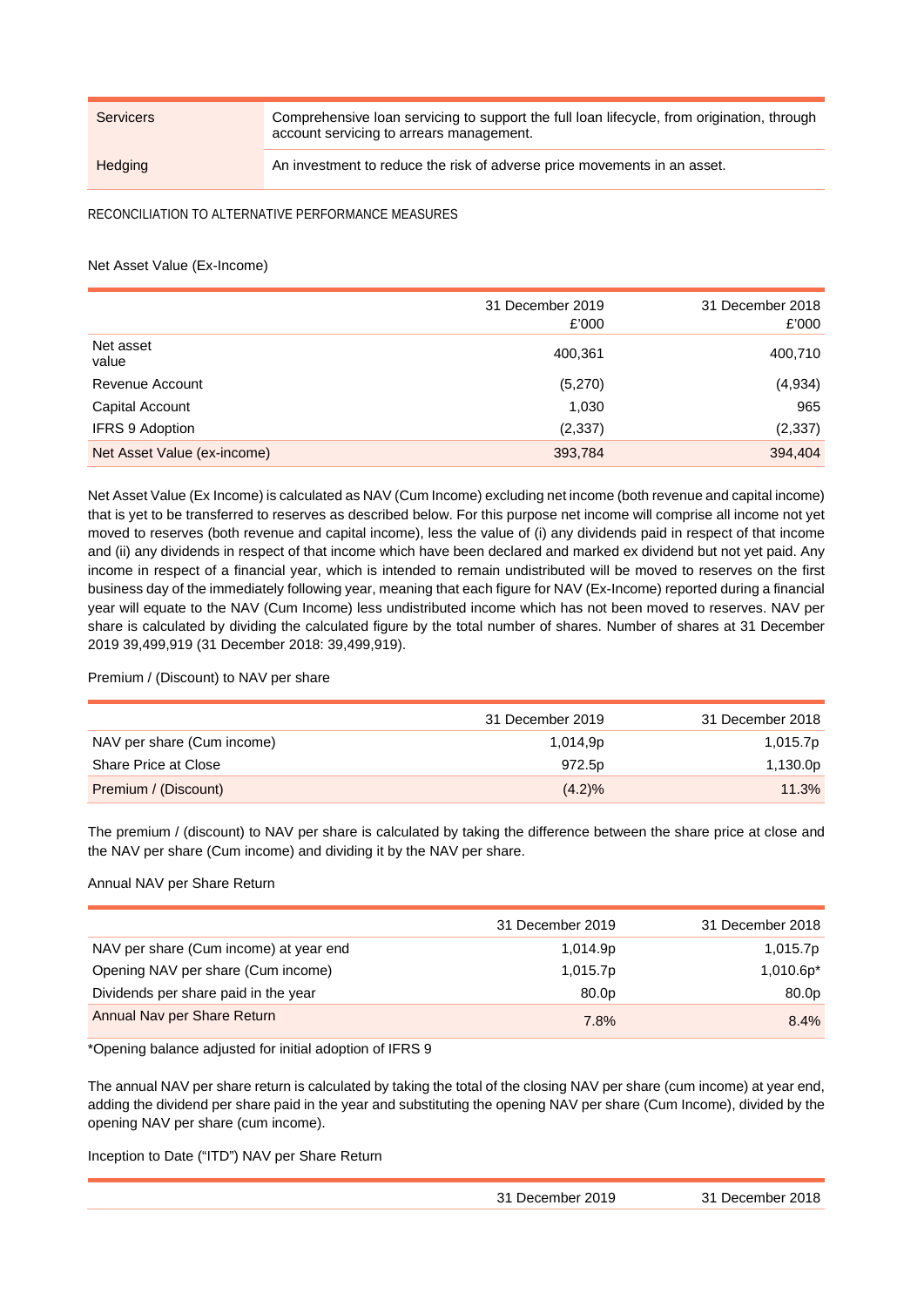| NAV per share (Cum income)                      | 1.014.9p           | 1,015.7p |
|-------------------------------------------------|--------------------|----------|
| Opening NAV per share (Cum income) at inception | 982.0 <sub>p</sub> | 982.0p   |
| Dividends per share paid since inception        | 292.9 <sub>p</sub> | 212.9p   |
| <b>ITD NAV per Share Return</b>                 | 33.2%              | 25.1%    |

The ITD NAV per share return is calculated by taking the total of the closing NAV per share (cum income) at year end and adding the dividend per share paid since inception and substituting the opening NAV per share (Cum Income) at inception, divided by the NAV per share (cum income) at inception.

# Debt to Equity

|                                    | 31 December 2019 | 31 December 2018 |
|------------------------------------|------------------|------------------|
|                                    | (E'000)          | (E'000)          |
| Net Asset Value                    | 400.361          | 400,710          |
| <b>Interest Bearing Borrowings</b> | 206,792          | 189,263          |
| Debt to Equity ratio               | 51.7%            | 47.2%            |

Debt to equity ratio is calculated as the Group's interest-bearing debt divided by the net asset value expressed as a percentage.

# Revenue Return

|                                  | 31 December 2019 | 31 December 2018 |
|----------------------------------|------------------|------------------|
|                                  | (E'000)          | (E'000)          |
| Profit after income from revenue | 31.276           | 29,037           |
| Average NAV                      | 402.619          | 371,858          |
| <b>Revenue Return</b>            | 7.8%             | 7.8%             |

Revenue return is calculated as profit after tax related to income from revenue divided by average NAV during the year. Average NAV is calculated as the average of the previous 12 months published monthly NAV's.

## Dividend Return

|                                     | 31 December 2019 | 31 December 2018 |
|-------------------------------------|------------------|------------------|
| Dividend declared (pence per share) | 80.0             | 80.0             |
| IPO issue price (pence per share)   | 1.000.0          | 1.000.0          |
| Dividend Return                     | 8.0%             | $8.0\%$          |

Dividend return is calculated as the total declared dividends for the period divided by IPO issue price.

# Ongoing Charges

|                        | 31 December 2019 | 31 December 2018 |
|------------------------|------------------|------------------|
|                        | (E'000)          | (E'000)          |
| Auditors' remuneration | 160              | 129              |
| Administrator's fees   | 192              | 199              |
| Directors' fees        | 149              | 145              |
| Management Fee         | 6,066            | 4,997            |
| Other costs            | 673              | 420              |
| Average NAV            | 402,619          | 371,858          |
| <b>Ongoing Charges</b> | 1.8%             | 1.6%             |